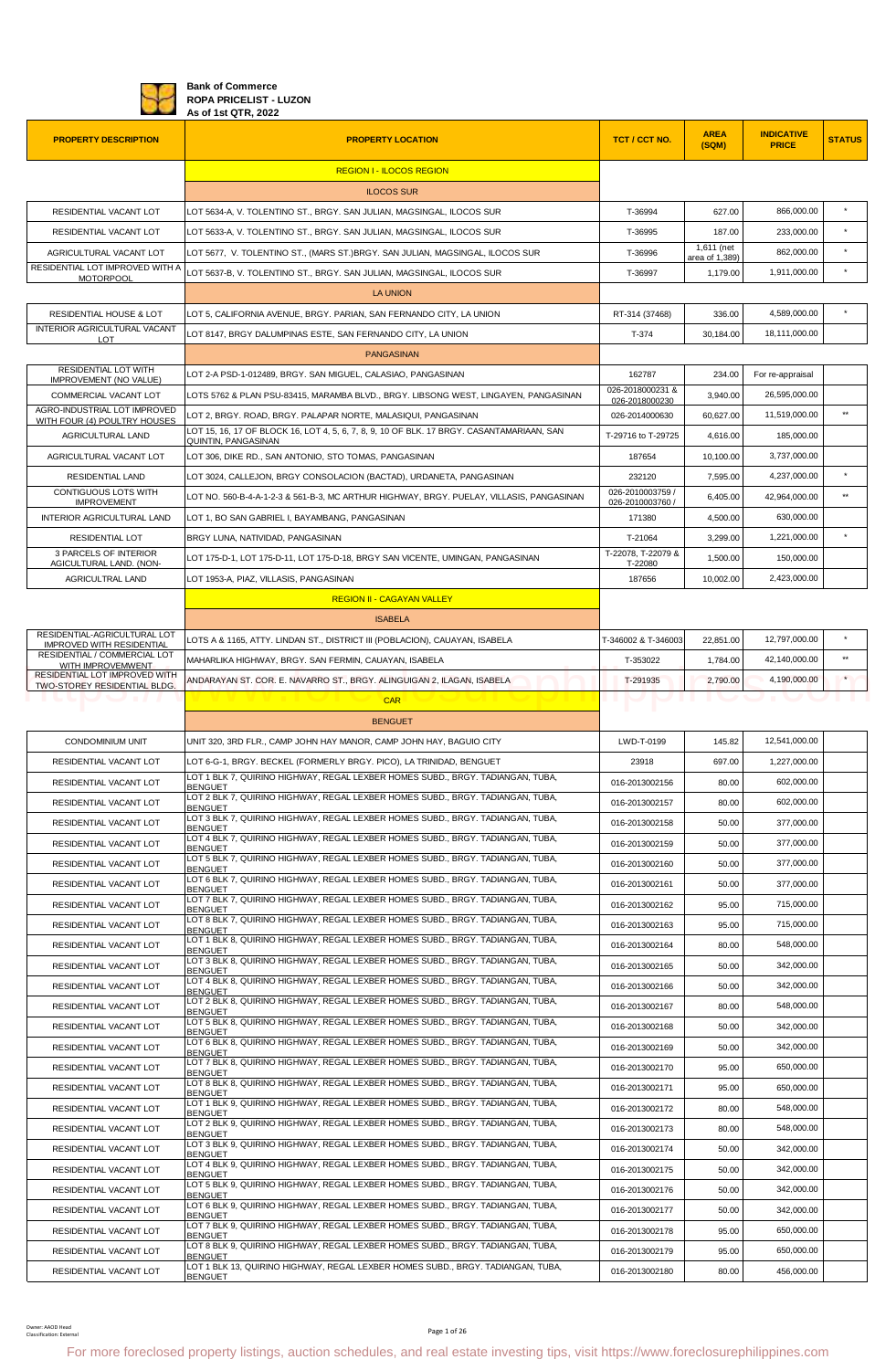| <b>PROPERTY DESCRIPTION</b>                                  | <b>PROPERTY LOCATION</b>                                                                                                                               | TCT / CCT NO.                      | <b>AREA</b><br>(SQM) | <b>INDICATIVE</b><br><b>PRICE</b> | <b>STATUS</b> |
|--------------------------------------------------------------|--------------------------------------------------------------------------------------------------------------------------------------------------------|------------------------------------|----------------------|-----------------------------------|---------------|
| RESIDENTIAL VACANT LOT                                       | LOT 2 BLK 13. QUIRINO HIGHWAY, REGAL LEXBER HOMES SUBD., BRGY, TADIANGAN, TUBA,<br><b>BENGUET</b>                                                      | 016-2013002181                     | 50.00                | 285,000.00                        |               |
| RESIDENTIAL VACANT LOT                                       | LOT 3 BLK 13, QUIRINO HIGHWAY, REGAL LEXBER HOMES SUBD., BRGY. TADIANGAN, TUBA,<br><b>BENGUET</b>                                                      | 016-2013002182                     | 50.00                | 285,000.00                        |               |
| RESIDENTIAL VACANT LOT                                       | LOT 4 BLK 13, QUIRINO HIGHWAY, REGAL LEXBER HOMES SUBD., BRGY. TADIANGAN, TUBA,<br><b>BENGUET</b>                                                      | 016-2013002183                     | 95.00                | 542,000.00                        |               |
| RESIDENTIAL VACANT LOT                                       | LOT 2-B-5-C-5-H-1, BRGY. IRISAN, TUBA, BENGUET                                                                                                         | T-38248                            | 253.00               | 759,000.00                        |               |
| RESIDENTIAL VACANT LOT                                       | LOT 2-B-5-C-5-H-2, BRGY. IRISAN, TUBA, BENGUET                                                                                                         | T-38249                            | 245.00               | 735,000.00                        |               |
| RESIDENTIAL VACANT LOT                                       | LOT 2-B-5-C-5-H-3, BRGY. IRISAN, TUBA, BENGUET                                                                                                         | T-38250                            | 244.00               | 732,000.00                        |               |
| RESIDENTIAL VACANT LOT                                       | LOT 2-B-5-C-5-H-4, BRGY. IRISAN, TUBA, BENGUET                                                                                                         | T-38251                            | 274.00               | 822,000.00                        |               |
| RESIDENTIAL VACANT LOT                                       | LOT 2-B-5-C-5-H-7, BRGY, IRISAN, TUBA, BENGUET                                                                                                         | T-38254                            | 291.00               | 873,000.00                        |               |
| RESIDENTIAL VACANT LOT                                       | LOT 2-B-5-C-5-H-8, BRGY. IRISAN, TUBA, BENGUET                                                                                                         | T-38255                            | 271.00               | 813,000.00                        |               |
| RESIDENTIAL VACANT LOT                                       | LOT 2-B-5-C-5-H-9, BRGY. IRISAN, TUBA, BENGUET                                                                                                         | T-38256                            | 248.00               | 744,000.00                        |               |
| RESIDENTIAL VACANT LOT                                       | LOT 2-B-5-C-5-H-10, BRGY. IRISAN, TUBA, BENGUET                                                                                                        | T-38257                            | 500.00               | 1,500,000.00                      |               |
| RESIDENTIAL VACANT LOT                                       | LOT 2-B-5-C-5-H-11, BRGY. IRISAN, TUBA, BENGUET                                                                                                        | T-38258                            | 500.00               | 1,500,000.00                      |               |
| RESIDENTIAL VACANT LOT                                       | LOT 2-B-5-C-5-H-12, BRGY. IRISAN, TUBA, BENGUET                                                                                                        | T-38259                            | 1,821.00             | 3,825,000.00                      |               |
|                                                              | <b>REGION III - CENTRAL LUZON</b>                                                                                                                      |                                    |                      |                                   |               |
|                                                              | <b>BATAAN</b>                                                                                                                                          |                                    |                      |                                   |               |
| RESIDENTIAL VACANT LOT                                       | LOT 24 BLK 3, ST. PETER VILLAGE, BRGY. MABUCO, HERMOSA, BATAAN                                                                                         | T-185367                           | 300.00               | 420,000.00                        |               |
| RESIDENTIAL VACANT LOT                                       | LOT 23 BLK 3, ST. PETER VILLAGE, BRGY. MABUCO, HERMOSA, BATAAN                                                                                         | T-185368                           | 300.00               | 420,000.00                        |               |
| RESIDENTIAL VACANT LOT                                       | LOT 22 BLK 3, ST. PETER VILLAGE, BRGY. MABUCO, HERMOSA, BATAAN                                                                                         | T-185369                           | 300.00               | 420.000.00                        |               |
| RESIDENTIAL VACANT LOT                                       | LOT 21 BLK 3, ST. PETER VILLAGE, BRGY. MABUCO, HERMOSA, BATAAN                                                                                         | T-185370                           | 300.00               | 420,000.00                        |               |
| RESIDENTIAL VACANT LOT                                       | LOT 18 BLK 3, ST. PETER VILLAGE, BRGY. MABUCO, HERMOSA, BATAAN                                                                                         | T-185373                           | 358.00               | 502,000.00                        |               |
| RESIDENTIAL VACANT LOT                                       | LOT 17 BLK 3, ST. PETER VILLAGE, BRGY. MABUCO, HERMOSA, BATAAN                                                                                         | T-185374                           | 295.00               | 413,000.00                        |               |
| RESIDENTIAL VACANT LOT                                       | LOT 16 BLK 3, ST. PETER VILLAGE, BRGY. MABUCO, HERMOSA, BATAAN                                                                                         | T-185375                           | 295.00               | 413,000.00                        |               |
| RESIDENTIAL VACANT LOT                                       | LOT 13 BLK 3, ST. PETER VILLAGE, BRGY. MABUCO, HERMOSA, BATAAN                                                                                         | T-185376                           | 300.00               | 420,000.00                        |               |
| RESIDENTIAL VACANT LOT                                       | LOT 12 BLK 3, ST. PETER VILLAGE, BRGY. MABUCO, HERMOSA, BATAAN                                                                                         | T-185378                           | 300.00               | 420,000.00                        |               |
| RESIDENTIAL VACANT LOT                                       | LOT 11 BLK 3, ST. PETER VILLAGE, BRGY. MABUCO, HERMOSA, BATAAN                                                                                         | T-185379                           | 300.00               | 420,000.00                        |               |
| RESIDENTIAL VACANT LOT                                       | LOT 10 BLK 3, ST. PETER VILLAGE, BRGY. MABUCO, HERMOSA, BATAAN                                                                                         | T-185380                           | 300.00               | 420,000.00                        |               |
| RESIDENTIAL VACANT LOT                                       | LOT 9 BLK 3, ST. PETER VILLAGE, BRGY. MABUCO, HERMOSA, BATAAN                                                                                          | T-185381                           | 300.00               | 420,000.00                        |               |
| RESIDENTIAL LOT IMPROVED WITH 1-<br>STOREY RESIDENTIAL BLDG  | LOTS 23 & 24 BLK 1, DIAMOND ST., EMERALD COAST EXECUTIVE VILLAGE, SITIO PEAS, BRGY.<br>DUALE, LIMAY, BATAAN                                            | 038-2016007427 &<br>038-2016007428 | 220.00               | 1,640,000.00                      |               |
| RESIDENTIAL LOTS IMPROVED WITH<br>2-STOREY RESIDENTIAL BLDG. | LOTS 9 & 7 BLK 9, EMERALD CREST EXECUTIVE VILLAGE, SITIO PEAS, BRGY. DUALE, LIMAY, BATAAN                                                              | 038-2019001022 &<br>038-2019001023 | 258.00               | 3,087,000.00                      |               |
|                                                              | <b>BULACAN</b>                                                                                                                                         |                                    |                      |                                   |               |
| AGRICULTURAL VACANT LOT                                      | LOT 28, BRGY. ENCANTO, ANGAT, BULACAN                                                                                                                  | T-338322 (M)                       | 639.00               | 959,000.00                        |               |
| RESIDENTIAL VACANT LOT                                       | BLK, 4 LOT 15 MARIA MAGDALENA SUBD., BO, SAN JUAN, BALAGTAS, BULACAN                                                                                   | 464976                             | 377.00               | 1,282,000.00                      |               |
| RESIDENTIAL VACANT LOT                                       | BLK. 3 LOT 15 MARIA MAGDALENA SUBD., BO. SAN JUAN, BALAGTAS, BULACAN                                                                                   | 464983                             | 328.00               | 1,116,000.00                      |               |
| RESIDENTIAL VACANT LOT                                       | BLK. 3 LOT 1 MARIA MAGDALENA SUBD., BO. SAN JUAN, BALAGTAS, BULACAN                                                                                    | 464988                             | 258.00               | 878,000.00                        | $\star$       |
| RESIDENTIAL VACANT LOT                                       | BLK. 3 LOT 14 MARIA MAGDALENA SUBD., BO. SAN JUAN, BALAGTAS, BULACAN                                                                                   | 464989                             | 418.00               | 1,422,000.00                      |               |
| RESIDENTIAL-COMMERCIAL LOTS<br><b>IMPROVED WITH VARIOUS</b>  | NO. 228 GIL CARLOS ST., BRGY. SAN JOSE, BALIUAG, BULACAN, BALUIAG, BULACAN                                                                             | T-49389, T-135930 &<br>T-135931    | 1,577.00             | For re-appraisal                  |               |
| RESIDENTIAL WITH IMPRVT                                      | GENERAL ALEJO SANTOS HIGHWAY, BRGY. SAN PEDRO, BUSTOS, BULACAN                                                                                         | T-171976                           | 2,360.00             | 16,520,000.00                     | $**$          |
| RESIDENTIAL VACANT LOT                                       | LOTS 6 & 8, BLK. 14, CABALLERO ST., GREEN PLAINS SUBD., BRGY. SAN MARCOS, CALUMPIT,<br><b>BULACAN</b>                                                  | T-158425 & T-<br>158426            | 478.00               | 3,059,000.00                      |               |
| RESIDENTIAL LOT IMPROVED WITH 1-<br>STOREY RESIDENTIAL BLDG. | LOT 8595-B-1, HAGONOY-CALUMPIT RD., BRGY. SAN JUAN, HAGONOY, BULACAN                                                                                   | T-255099                           | 272.00               | 1,363,000.00                      |               |
| RESIDENTIAL LOT IMPROVED WITH A<br>RESIDENTIAL BLDG.         | LOT 2516-A-4-E-1, SAN MARCELO ST., BRGY. BUNSURAN III, PANDI, BULACAN                                                                                  | 040-2014020425                     | 100.00               | 1,319,000.00                      |               |
| RESIDENTIAL VACANT LOT                                       | LOT 49 BLK 1, WOODBRIDGE SUBD., POBLACION, PANDI, BULACAN                                                                                              | T-484648 (M)                       | 75.00                | 338,000.00                        |               |
| RESIDENTIAL VACANT LOT                                       | LOT 50 BLK 1, WOODBRIDGE SUBD., POBLACION, PANDI, BULACAN                                                                                              | T-484649 (M)                       | 68.00                | 306,000.00                        |               |
| RESIDENTIAL VACANT LOT                                       | LOT 1 BLK 20, WOODBRIDGE SUBD., POBLACION, PANDI, BULACAN                                                                                              | T-484655 (M)                       | 130.00               | 585,000.00                        |               |
| RESIDENTIAL VACANT LOT                                       | LOT 24 BLK 53, WOODBRIDGE SUBD., POBLACION, PANDI, BULACAN                                                                                             | T-484657 (M)                       | 123.00               | 554,000.00                        |               |
| RESIDENTIAL VACANT LOT                                       | LOT 3 BLK 7, WILLOWBEND SUBD., PHASE I, PINAGKUARTELAN, PANDI, BULACAN                                                                                 | T-484661 (M)                       | 82.00                | 263,000.00                        |               |
| RESIDENTIAL VACANT LOT                                       | LOT 5 BLK 7, WILLOWBEND SUBD., PHASE I, PINAGKUARTELAN, PANDI, BULACAN                                                                                 | T-484663 (M)                       | 84.00                | 269,000.00                        |               |
| RESIDENTIAL VACANT LOT                                       | LOT 16 BLK 7, WILLOWBEND SUBD., PHASE I, PINAGKUARTELAN, PANDI, BULACAN                                                                                | T-484664 (M)                       | 39.00                | 125,000.00                        |               |
| RESIDENTIAL VACANT LOT                                       | LOT 1 BLK 10, WILLOWBEND SUBD., PHASE I, PINAGKUARTELAN, PANDI, BULACAN                                                                                | T-484665(M)                        | 62.00                | For re-appraisal                  |               |
| RESIDENTIAL VACANT LOT                                       | LOT 2 BLK 10, WILLOWBEND SUBD., PHASE I, PINAGKUARTELAN, PANDI, BULACAN                                                                                | T-484666(M)                        | 46.00                | For re-appraisal                  |               |
| RESIDENTIAL VACANT LOT                                       | LOT 33 BLK 28, WILLOWBEND SUBD., PHASE I, PINAGKUARTELAN, PANDI, BULACAN                                                                               | T-484672 (M)                       | 52.00                | 167,000.00                        |               |
| RESIDENTIAL VACANT LOT                                       | LOT 34 BLK 28, WILLOWBEND SUBD., PHASE I, PINAGKUARTELAN, PANDI, BULACAN                                                                               | T-484673 (M)                       | 73.00                | 234,000.00                        |               |
| RESIDENTIAL VACANT LOT                                       | LOT 35 BLK 28, WILLOWBEND SUBD., PHASE I, PINAGKUARTELAN, PANDI, BULACAN                                                                               | T-484674 (M)                       | 52.00                | 167,000.00                        |               |
| RESIDENTIAL VACANT LOT                                       | LOT 29 BLK 29, WILLOWBEND SUBD., PHASE I, PINAGKUARTELAN, PANDI, BULACAN                                                                               | T-484675 (M)                       | 73.00                | 234,000.00                        |               |
| RESIDENTIAL VACANT LOT                                       | LOT 30 BLK 29, WILLOWBEND SUBD., PHASE I, PINAGKUARTELAN, PANDI, BULACAN                                                                               | T-484676 (M)                       | 52.00                | 167,000.00                        |               |
| RESIDENTIAL VACANT LOT                                       | LOT 17 BLK 30, WILLOWBEND SUBD., PHASE I, PINAGKUARTELAN, PANDI, BULACAN                                                                               | T-484677 (M)                       | 58.00                | 186,000.00                        |               |
| RESIDENTIAL VACANT LOT                                       | LOT 18 BLK 30. WILLOWBEND SUBD PHASE I. PINAGKUARTELAN. PANDI. BULACAN                                                                                 | T-484678 (M)                       | 45.00                | 144,000.00                        |               |
| RESIDENTIAL VACANT LOT                                       | LOT 23 BLK 30, WILLOWBEND SUBD., PHASE I, PINAGKUARTELAN, PANDI, BULACAN                                                                               | T-484679 (M)                       | 73.00                | 234,000.00                        |               |
|                                                              |                                                                                                                                                        |                                    |                      |                                   |               |
| Owner: AAOD Head<br>Classification: External                 | Page 2 of 26<br>For more foreclosed property listings, auction schedules, and real estate investing tips, visit https://www.foreclosurephilippines.com |                                    |                      |                                   |               |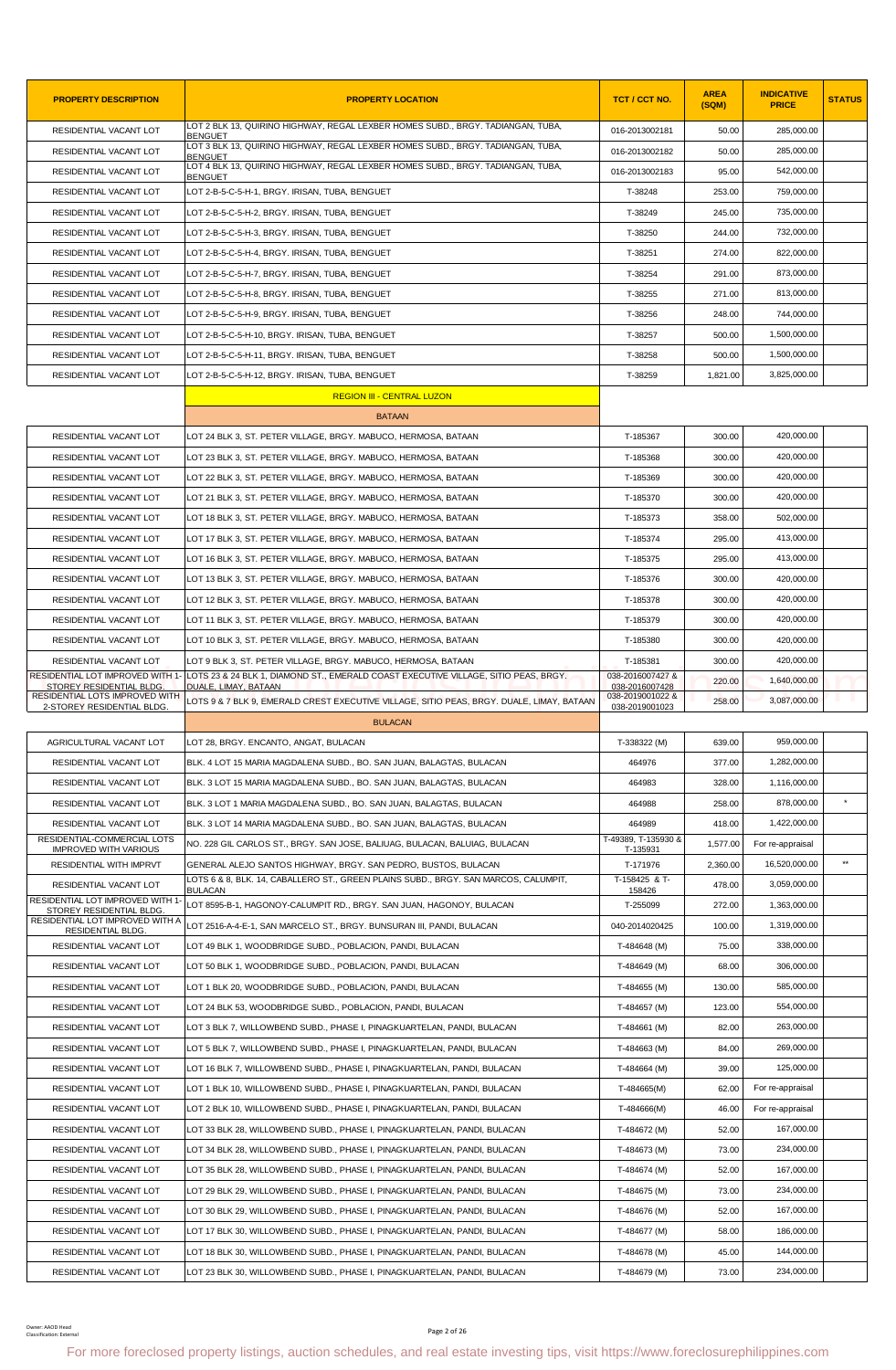| <b>PROPERTY DESCRIPTION</b>                 | <b>PROPERTY LOCATION</b>                                                                                                                               | <b>TCT / CCT NO.</b> | <b>AREA</b><br>(SQM) | <b>INDICATIVE</b><br><b>PRICE</b> | <b>STATUS</b> |
|---------------------------------------------|--------------------------------------------------------------------------------------------------------------------------------------------------------|----------------------|----------------------|-----------------------------------|---------------|
| RESIDENTIAL VACANT LOT                      | LOT 24 BLK 30, WILLOWBEND SUBD., PHASE I, PINAGKUARTELAN, PANDI, BULACAN                                                                               | T-484680 (M)         | 52.00                | 167,000.00                        |               |
| RESIDENTIAL VACANT LOT                      | LOT 26 BLK 34, WILLOWBEND SUBD., PHASE I, PINAGKUARTELAN, PANDI, BULACAN                                                                               | T-484686 (M)         | 63.00                | 202,000.00                        |               |
| RESIDENTIAL VACANT LOT                      | LOT 1 BLK 38, WILLOWBEND SUBD., PHASE I, PINAGKUARTELAN, PANDI, BULACAN                                                                                | T-484687 (M)         | 79.00                | 253,000.00                        |               |
| RESIDENTIAL VACANT LOT                      | LOT 2 BLK 38, WILLOWBEND SUBD., PHASE I, PINAGKUARTELAN, PANDI, BULACAN                                                                                | T-484688 (M)         | 59.00                | 189,000.00                        |               |
| RESIDENTIAL VACANT LOT                      | LOT 15 BLK 38, WILLOWBEND SUBD., PHASE I, PINAGKUARTELAN, PANDI, BULACAN                                                                               | T-484689 (M)         | 37.00                | 119,000.00                        |               |
| RESIDENTIAL VACANT LOT                      | LOT 1 BLK 39, WILLOWBEND SUBD., PHASE I, PINAGKUARTELAN, PANDI, BULACAN                                                                                | T-484690 (M)         | 89.00                | 285,000.00                        |               |
| RESIDENTIAL VACANT LOT                      | LOT 2 BLK 39, WILLOWBEND SUBD., PHASE I, PINAGKUARTELAN, PANDI, BULACAN                                                                                | T-484691 (M)         | 46.00                | 148,000.00                        |               |
| RESIDENTIAL VACANT LOT                      | LOT 1 BLK 40, WILLOWBEND SUBD., PHASE I, PINAGKUARTELAN, PANDI, BULACAN                                                                                | T-484692 (M)         | 73.00                | 234,000.00                        |               |
| RESIDENTIAL VACANT LOT                      | LOT 2 BLK 40, WILLOWBEND SUBD., PHASE I, PINAGKUARTELAN, PANDI, BULACAN                                                                                | T-484693 (M)         | 54.00                | 173,000.00                        |               |
| RESIDENTIAL VACANT LOT                      | LOT 23 BLK 47, WILLOWBEND SUBD., PHASE I, PINAGKUARTELAN, PANDI, BULACAN                                                                               | T-484694 (M)         | 54.00                | 173,000.00                        |               |
| RESIDENTIAL VACANT LOT                      | LOT 24 BLK 47, WILLOWBEND SUBD., PHASE I, PINAGKUARTELAN, PANDI, BULACAN                                                                               | T-484695 (M)         | 67.00                | 215,000.00                        |               |
| RESIDENTIAL VACANT LOT                      | LOT 28 BLK 48, WILLOWBEND SUBD., PHASE I, PINAGKUARTELAN, PANDI, BULACAN                                                                               | T-484696 (M)         | 68.00                | 218,000.00                        |               |
| RESIDENTIAL VACANT LOT                      | LOT 31 BLK 48, WILLOWBEND SUBD., PHASE I, PINAGKUARTELAN, PANDI, BULACAN                                                                               | T-484697 (M)         | 63.00                | 202,000.00                        |               |
| RESIDENTIAL VACANT LOT                      | LOT 39 BLK 49, WILLOWBEND SUBD., PHASE I, PINAGKUARTELAN, PANDI, BULACAN                                                                               | T-484698 (M)         | 67.00                | 215,000.00                        |               |
| RESIDENTIAL VACANT LOT                      | LOT 42 BLK 49, WILLOWBEND SUBD., PHASE I, PINAGKUARTELAN, PANDI, BULACAN                                                                               | T-484699 (M)         | 71.00                | 228,000.00                        |               |
| RESIDENTIAL VACANT LOT                      | LOT 19 BLK 53, WILLOWBEND SUBD., PHASE I, PINAGKUARTELAN, PANDI, BULACAN                                                                               | T-484700 (M)         | 56.00                | 180,000.00                        |               |
| RESIDENTIAL VACANT LOT                      | LOT 20 BLK 53, WILLOWBEND SUBD., PHASE I, PINAGKUARTELAN, PANDI, BULACAN                                                                               | T-484701 (M)         | 74.00                | 237,000.00                        |               |
| RESIDENTIAL VACANT LOT                      | LOT 37 BLK 53, WILLOWBEND SUBD., PHASE I, PINAGKUARTELAN, PANDI, BULACAN                                                                               | T-484702 (M)         | 72.00                | 231,000.00                        |               |
| RESIDENTIAL VACANT LOT                      | LOT 38 BLK 53, WILLOWBEND SUBD., PHASE I, PINAGKUARTELAN, PANDI, BULACAN                                                                               | T-484703 (M)         | 88.00                | 282,000.00                        |               |
| RESIDENTIAL VACANT LOT                      | LOT 4 BLK 60, WILLOWBEND SUBD., PHASE I, PINAGKUARTELAN, PANDI, BULACAN                                                                                | T-484704 (M)         | 37.00                | 119,000.00                        |               |
| RESIDENTIAL VACANT LOT                      | LOT 24 BLK 14, WILLOWBEND SUBD., PHASE II, PINAGKUARTELAN, PANDI, BULACAN                                                                              | T-484711 (M)         | 55.00                | 176,000.00                        |               |
| RESIDENTIAL VACANT LOT                      | LOT 19 BLK 23, WILLOWBEND SUBD., PHASE II, PINAGKUARTELAN, PANDI, BULACAN                                                                              | T-484712 (M)         | 37.00                | For re-appraisal                  |               |
| RESIDENTIAL VACANT LOT                      | LOT 28 BLK 23, WILLOWBEND SUBD., PHASE II, PINAGKUARTELAN, PANDI, BULACAN                                                                              | T-484713 (M)         | 57.00                | For re-appraisal                  |               |
| RESIDENTIAL VACANT LOT                      | LOT 10 BLK 57, WILLOWBEND SUBD., PHASE II, PINAGKUARTELAN, PANDI, BULACAN                                                                              | T-484715 (M)         | 40.00                | 100,000.00                        |               |
| RESIDENTIAL VACANT LOT                      | LOT 11 BLK 57, WILLOWBEND SUBD., PHASE II, PINAGKUARTELAN, PANDI, BULACAN                                                                              | T-484716 (M)         | 40.00                | 100,000.00                        |               |
| RESIDENTIAL VACANT LOT                      | LOT 12 BLK 57, WILLOWBEND SUBD., PHASE II, PINAGKUARTELAN, PANDI, BULACAN                                                                              | T-484717 (M)         | 40.00                | 100,000.00                        |               |
| RESIDENTIAL VACANT LOT                      | LOT 13 BLK 57, WILLOWBEND SUBD., PHASE II, PINAGKUARTELAN, PANDI, BULACAN                                                                              | T-484718 (M)         | 40.00                | 100,000.00                        |               |
| RESIDENTIAL VACANT LOT                      | LOT 14 BLK 57, WILLOWBEND SUBD., PHASE II, PINAGKUARTELAN, PANDI, BULACAN                                                                              | T-484719 (M)         | 40.00                | 100,000.00                        |               |
| RESIDENTIAL VACANT LOT                      | LOT 15 BLK 57. WILLOWBEND SUBD PHASE II. PINAGKUARTELAN. PANDI. BULACAN                                                                                | T-484720 (M)         | 40.00                | 100,000.00                        |               |
| RESIDENTIAL VACANT LOT                      | LOT 24 BLK 8, PLARIDEL HEIGHTS SUBD., BRGY. LALANGAN, PLARIDEL, BULACAN                                                                                | 039-2014008065       | 283.00               | 2,066,000.00                      |               |
| RESIDENTIAL VACANT LOT                      | LOT 26 BLK 8, PLARIDEL HEIGHTS SUBD., BRGY. LALANGAN, PLARIDEL, BULACAN                                                                                | 039-2014008066       | 274.00               | 2,001,000.00                      |               |
| RESIDENTIAL VACANT LOT                      | LOT 27 BLK 8. PLARIDEL HEIGHTS SUBD BRGY. LALANGAN. PLARIDEL. BULACAN                                                                                  | 039-2014008067       | 338.00               | 2,468,000.00                      |               |
| RESIDENTIAL VACANT LOT                      | LOT 28 BLK 8, PLARIDEL HEIGHTS SUBD., BRGY. LALANGAN, PLARIDEL, BULACAN                                                                                | 039-2014008068       | 278.00               | 2,030,000.00                      |               |
| RESIDENTIAL VACANT LOT                      | LOT 29 BLK 8, PLARIDEL HEIGHTS SUBD., BRGY. LALANGAN, PLARIDEL, BULACAN                                                                                | 039-2014008069       | 300.00               | 2,190,000.00                      |               |
| RESIDENTIAL VACANT LOT                      | LOT 30 BLK 8, PLARIDEL HEIGHTS SUBD., BRGY. LALANGAN, PLARIDEL, BULACAN                                                                                | 039-2014008070       | 431.00               | 3,147,000.00                      |               |
| RESIDENTIAL VACANT LOT                      | LOT 31 BLK 8, PLARIDEL HEIGHTS SUBD., BRGY. LALANGAN, PLARIDEL, BULACAN                                                                                | 039-2014008071       | 300.00               | 2,190,000.00                      |               |
| RESIDENTIAL VACANT LOT                      | LOT 32 BLK 8, PLARIDEL HEIGHTS SUBD., BRGY. LALANGAN, PLARIDEL, BULACAN                                                                                | 039-2014008072       | 300.00               | 2,190,000.00                      |               |
| RESIDENTIAL VACANT LOT                      | LOT 1 BLK 9, PLARIDEL HEIGHTS SUBD., BRGY. LALANGAN, PLARIDEL, BULACAN                                                                                 | 039-2014008073       | 337.00               | 2.461.000.00                      |               |
| RESIDENTIAL VACANT LOT                      | LOT 2 BLK 9, PLARIDEL HEIGHTS SUBD., BRGY. LALANGAN, PLARIDEL, BULACAN                                                                                 | 039-2014008074       | 273.00               | 1,993,000.00                      |               |
| RESIDENTIAL VACANT LOT                      | LOT 3 BLK 9, PLARIDEL HEIGHTS SUBD., BRGY. LALANGAN, PLARIDEL, BULACAN                                                                                 | 039-2014008075       | 290.00               | 2,117,000.00                      |               |
|                                             |                                                                                                                                                        | 039-2014008076       | 296.00               | 2,161,000.00                      |               |
| RESIDENTIAL VACANT LOT                      | LOT 4 BLK 9, PLARIDEL HEIGHTS SUBD., BRGY. LALANGAN, PLARIDEL, BULACAN                                                                                 |                      |                      |                                   |               |
| RESIDENTIAL VACANT LOT                      | LOT 5 BLK 9, PLARIDEL HEIGHTS SUBD., BRGY. LALANGAN, PLARIDEL, BULACAN                                                                                 | 039-2014008077       | 304.00               | 2,220,000.00<br>2,409,000.00      |               |
| RESIDENTIAL VACANT LOT                      | LOT 6 BLK 9, PLARIDEL HEIGHTS SUBD., BRGY. LALANGAN, PLARIDEL, BULACAN                                                                                 | 039-2014008078       | 330.00               |                                   |               |
| RESIDENTIAL VACANT LOT                      | LOT 7 BLK 9, PLARIDEL HEIGHTS SUBD., BRGY. LALANGAN, PLARIDEL, BULACAN                                                                                 | 039-2014008079       | 361.00               | 2,636,000.00                      |               |
| RESIDENTIAL VACANT LOT                      | LOT 8 BLK 9, PLARIDEL HEIGHTS SUBD., BRGY. LALANGAN, PLARIDEL, BULACAN                                                                                 | 039-2014008080       | 308.00               | 2,249,000.00                      |               |
| RESIDENTIAL VACANT LOT                      | LOT 9 BLK 9, PLARIDEL HEIGHTS SUBD., BRGY. LALANGAN, PLARIDEL, BULACAN                                                                                 | 039-2014008081       | 256.00               | 1,869,000.00                      |               |
| RESIDENTIAL VACANT LOT                      | LOT 10 BLK 9, PLARIDEL HEIGHTS SUBD., BRGY. LALANGAN, PLARIDEL, BULACAN                                                                                | 039-2014008082       | 330.00               | 2,409,000.00                      |               |
| RESIDENTIAL VACANT LOT                      | LOT 11 BLK 9, PLARIDEL HEIGHTS SUBD., BRGY. LALANGAN, PLARIDEL, BULACAN                                                                                | 039-2014008083       | 334.00               | 2,572,000.00                      |               |
| RESIDENTIAL VACANT LOT                      | LOT 12 BLK 9, PLARIDEL HEIGHTS SUBD., BRGY. LALANGAN, PLARIDEL, BULACAN                                                                                | 039-2014008084       | 342.00               | 2,497,000.00                      |               |
| RESIDENTIAL VACANT LOT                      | LOT 13 BLK 9, PLARIDEL HEIGHTS SUBD., BRGY. LALANGAN, PLARIDEL, BULACAN                                                                                | 039-2014008914       | 349.00               | 2,548,000.00                      |               |
| RESIDENTIAL VACANT LOT                      | LOT 14 BLK 9, PLARIDEL HEIGHTS SUBD., BRGY. LALANGAN, PLARIDEL, BULACAN                                                                                | 039-2014008915       | 240.00               | 1,752,000.00                      |               |
| RESIDENTIAL VACANT LOT                      | LOT 15 BLK 9, PLARIDEL HEIGHTS SUBD., BRGY. LALANGAN, PLARIDEL, BULACAN                                                                                | 039-2014008916       | 280.00               | 2,044,000.00                      |               |
| RESIDENTIAL VACANT LOT                      | LOT 16 BLK 9, PLARIDEL HEIGHTS SUBD., BRGY. LALANGAN, PLARIDEL, BULACAN                                                                                | 039-2014008917       | 242.00               | 1,767,000.00                      |               |
| RESIDENTIAL VACANT LOT                      | LOT 17 BLK 9, PLARIDEL HEIGHTS SUBD., BRGY. LALANGAN, PLARIDEL, BULACAN                                                                                | 039-2014008918       | 239.00               | 1,745,000.00                      |               |
| RESIDENTIAL VACANT LOT                      | LOT 18 BLK 9, PLARIDEL HEIGHTS SUBD., BRGY. LALANGAN, PLARIDEL, BULACAN                                                                                | 039-2014008919       | 463.00               | 3,566,000.00                      |               |
| RESIDENTIAL VACANT LOT                      | LOT 19 BLK 9, PLARIDEL HEIGHTS SUBD., BRGY. LALANGAN, PLARIDEL, BULACAN                                                                                | 039-2014008920       | 289.00               | 2,110,000.00                      |               |
| RESIDENTIAL VACANT LOT                      | LOT 20 BLK 9, PLARIDEL HEIGHTS SUBD., BRGY. LALANGAN, PLARIDEL, BULACAN                                                                                | 039-2014008921       | 252.00               | 1,840,000.00                      |               |
| Owner: AAOD Head<br>Classification: Externa | Page 3 of 26<br>For more foreclosed property listings, auction schedules, and real estate investing tips, visit https://www.foreclosurephilippines.com |                      |                      |                                   |               |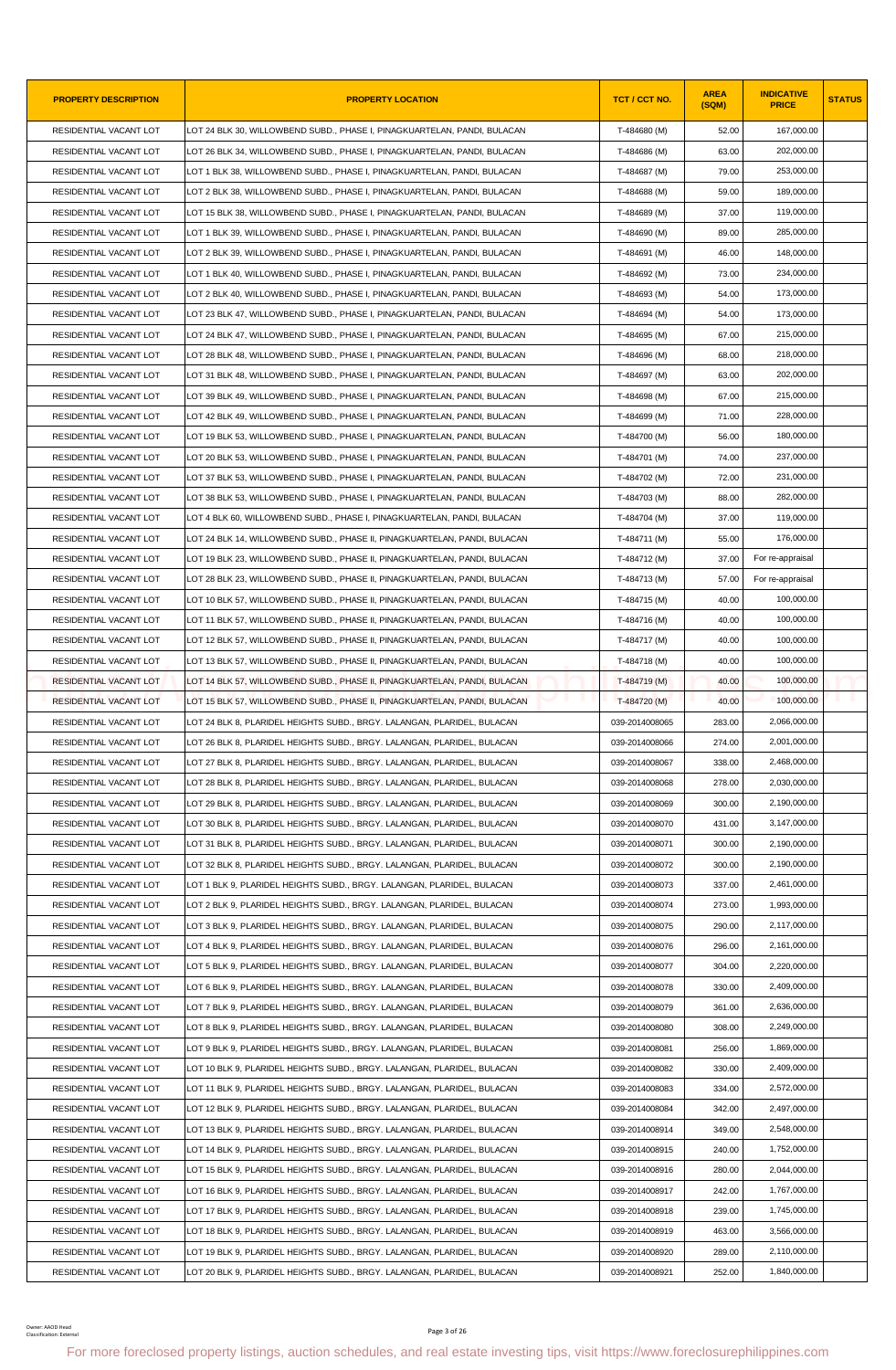| <b>PROPERTY DESCRIPTION</b>                  | <b>PROPERTY LOCATION</b>                                                                                                                               | TCT / CCT NO.  | <b>AREA</b><br>(SQM) | <b>INDICATIVE</b><br><b>PRICE</b> | <b>STATUS</b> |
|----------------------------------------------|--------------------------------------------------------------------------------------------------------------------------------------------------------|----------------|----------------------|-----------------------------------|---------------|
| RESIDENTIAL VACANT LOT                       | LOT 21 BLK 9, PLARIDEL HEIGHTS SUBD., BRGY. LALANGAN, PLARIDEL, BULACAN                                                                                | 039-2014008922 | 238.00               | 1,738,000.00                      |               |
| RESIDENTIAL VACANT LOT                       | LOT 22 BLK 9. PLARIDEL HEIGHTS SUBD BRGY. LALANGAN. PLARIDEL. BULACAN                                                                                  | 039-2014008923 | 251.00               | 1,833,000.00                      |               |
| RESIDENTIAL VACANT LOT                       | LOT 23 BLK 9, PLARIDEL HEIGHTS SUBD., BRGY. LALANGAN, PLARIDEL, BULACAN                                                                                | 039-2014008924 | 243.00               | 1,774,000.00                      |               |
| RESIDENTIAL VACANT LOT                       | LOT 25 BLK 9, PLARIDEL HEIGHTS SUBD., BRGY. LALANGAN, PLARIDEL, BULACAN                                                                                | 039-2014008925 | 335.00               | 2,446,000.00                      |               |
| RESIDENTIAL VACANT LOT                       | LOT 26 BLK 9, PLARIDEL HEIGHTS SUBD., BRGY. LALANGAN, PLARIDEL, BULACAN                                                                                | 039-2014008926 | 275.00               | 2,008,000.00                      |               |
| RESIDENTIAL VACANT LOT                       | LOT 27 BLK 9. PLARIDEL HEIGHTS SUBD BRGY. LALANGAN. PLARIDEL. BULACAN                                                                                  | 039-2014008927 | 319.00               | 2,329,000.00                      |               |
| RESIDENTIAL VACANT LOT                       | LOT 28 BLK 9, PLARIDEL HEIGHTS SUBD., BRGY. LALANGAN, PLARIDEL, BULACAN                                                                                | 039-2014008928 | 317.00               | 2,315,000.00                      |               |
| RESIDENTIAL VACANT LOT                       | LOT 29 BLK 9, PLARIDEL HEIGHTS SUBD., BRGY. LALANGAN, PLARIDEL, BULACAN                                                                                | 039-2014008929 | 322.00               | 2,351,000.00                      |               |
| RESIDENTIAL VACANT LOT                       | LOT 30 BLK 9, PLARIDEL HEIGHTS SUBD., BRGY. LALANGAN, PLARIDEL, BULACAN                                                                                | 039-2014008930 | 414.00               | 3,023,000.00                      |               |
| RESIDENTIAL VACANT LOT                       | LOT 31 BLK 9, PLARIDEL HEIGHTS SUBD., BRGY. LALANGAN, PLARIDEL, BULACAN                                                                                | 039-2014008931 | 398.00               | 3,065,000.00                      |               |
| RESIDENTIAL VACANT LOT                       | LOT 33 BLK 9, PLARIDEL HEIGHTS SUBD., BRGY. LALANGAN, PLARIDEL, BULACAN                                                                                | 039-2014008932 | 255.00               | 1,862,000.00                      |               |
| RESIDENTIAL VACANT LOT                       | LOT 34 BLK 9, PLARIDEL HEIGHTS SUBD., BRGY. LALANGAN, PLARIDEL, BULACAN                                                                                | 039-2014008933 | 319.00               | 2,329,000.00                      |               |
| RESIDENTIAL VACANT LOT                       | LOT 7 BLK 12, PLARIDEL HEIGHTS SUBD., BRGY. LALANGAN, PLARIDEL, BULACAN                                                                                | 039-2014010567 | 290.00               | 2,117,000.00                      |               |
| RESIDENTIAL VACANT LOT                       | LOT 8 BLK 12, PLARIDEL HEIGHTS SUBD., BRGY. LALANGAN, PLARIDEL, BULACAN                                                                                | 039-2014010568 | 268.00               | 1,957,000.00                      |               |
| RESIDENTIAL VACANT LOT                       | LOT 9 BLK 12, PLARIDEL HEIGHTS SUBD., BRGY. LALANGAN, PLARIDEL, BULACAN                                                                                | 039-2014010569 | 287.00               | 2,096,000.00                      |               |
| RESIDENTIAL VACANT LOT                       | LOT 11 BLK 12. PLARIDEL HEIGHTS SUBD BRGY. LALANGAN, PLARIDEL, BULACAN                                                                                 | 039-2014010571 | 283.00               | 2,066,000.00                      |               |
| RESIDENTIAL VACANT LOT                       | LOT 12 BLK 12. PLARIDEL HEIGHTS SUBD BRGY. LALANGAN, PLARIDEL, BULACAN                                                                                 | 039-2014010572 | 266.00               | 1,942,000.00                      |               |
| RESIDENTIAL VACANT LOT                       | LOT 13 BLK 12, PLARIDEL HEIGHTS SUBD., BRGY. LALANGAN, PLARIDEL, BULACAN                                                                               | 039-2014010573 | 268.00               | 1,957,000.00                      |               |
| RESIDENTIAL VACANT LOT                       | LOT 14 BLK 12, PLARIDEL HEIGHTS SUBD., BRGY. LALANGAN, PLARIDEL, BULACAN                                                                               | 039-2014010574 | 279.00               | 2,037,000.00                      |               |
| RESIDENTIAL VACANT LOT                       | LOT 15 BLK 12, PLARIDEL HEIGHTS SUBD., BRGY. LALANGAN, PLARIDEL, BULACAN                                                                               | 039-2014010575 | 264.00               | 1,928,000.00                      |               |
| RESIDENTIAL VACANT LOT                       | LOT 16 BLK 12, PLARIDEL HEIGHTS SUBD., BRGY. LALANGAN, PLARIDEL, BULACAN                                                                               | 039-2014010576 | 303.00               | 2,212,000.00                      |               |
| RESIDENTIAL VACANT LOT                       | LOT 17 BLK 12, PLARIDEL HEIGHTS SUBD., BRGY. LALANGAN, PLARIDEL, BULACAN                                                                               | 039-2014010577 | 264.00               | 1,928,000.00                      |               |
| RESIDENTIAL VACANT LOT                       | LOT 18 BLK 12, PLARIDEL HEIGHTS SUBD., BRGY. LALANGAN, PLARIDEL, BULACAN                                                                               | 039-2014010578 | 300.00               | 2,190,000.00                      |               |
| RESIDENTIAL VACANT LOT                       | LOT 19 BLK 12, PLARIDEL HEIGHTS SUBD., BRGY. LALANGAN, PLARIDEL, BULACAN                                                                               | 039-2014010579 | 534.00               | 4,112,000.00                      |               |
| RESIDENTIAL VACANT LOT                       | LOT 20 BLK 12, PLARIDEL HEIGHTS SUBD., BRGY. LALANGAN, PLARIDEL, BULACAN                                                                               | 039-2014010580 | 300.00               | 2,190,000.00                      |               |
| RESIDENTIAL VACANT LOT                       | LOT 21 BLK 12, PLARIDEL HEIGHTS SUBD., BRGY. LALANGAN, PLARIDEL, BULACAN                                                                               | 039-2014010581 | 300.00               | 2,190,000.00                      |               |
| RESIDENTIAL VACANT LOT                       | LOT 11 BLK 13, PLARIDEL HEIGHTS SUBD., BRGY. LALANGAN, PLARIDEL, BULACAN                                                                               | 039-2014010582 | 290.00               | 2,117,000.00                      |               |
| RESIDENTIAL VACANT LOT                       | LOT 12 BLK 13, PLARIDEL HEIGHTS SUBD., BRGY. LALANGAN, PLARIDEL, BULACAN                                                                               | 039-2014010583 | 308.00               | 2,249,000.00                      |               |
| RESIDENTIAL VACANT LOT                       | LOT 13 BLK 13. PLARIDEL HEIGHTS SUBD BRGY. LALANGAN. PLARIDEL. BULACAN                                                                                 | 039-2014010584 | 326.00               | 2,380,000.00                      |               |
| RESIDENTIAL VACANT LOT                       | LOT 14 BLK 13, PLARIDEL HEIGHTS SUBD., BRGY. LALANGAN, PLARIDEL, BULACAN                                                                               | 039-2014010585 | 344.00               | 2,512,000.00                      |               |
| RESIDENTIAL VACANT LOT                       | LOT 15 BLK 13, PLARIDEL HEIGHTS SUBD., BRGY. LALANGAN, PLARIDEL, BULACAN                                                                               | 039-2014010586 | 367.00               | 2,680,000.00                      |               |
| RESIDENTIAL VACANT LOT                       | LOT 16 BLK 13, PLARIDEL HEIGHTS SUBD., BRGY. LALANGAN, PLARIDEL, BULACAN                                                                               | 039-2014012738 | 459.00               | 3,351,000.00                      |               |
| RESIDENTIAL VACANT LOT                       | LOT 17 BLK 13, PLARIDEL HEIGHTS SUBD., BRGY. LALANGAN, PLARIDEL, BULACAN                                                                               | 039-2014012739 | 487.00               | 3,556,000.00                      |               |
| RESIDENTIAL VACANT LOT                       | LOT 18 BLK 13, PLARIDEL HEIGHTS SUBD., BRGY. LALANGAN, PLARIDEL, BULACAN                                                                               | 039-2014012740 | 618.00               | 4,512,000.00                      |               |
| RESIDENTIAL VACANT LOT                       | LOT 19 BLK 13, PLARIDEL HEIGHTS SUBD., BRGY. LALANGAN, PLARIDEL, BULACAN                                                                               | 039-2014012741 | 493.00               | 3,599,000.00                      |               |
| RESIDENTIAL VACANT LOT                       | LOT 1 BLK 20, PLARIDEL HEIGHTS SUBD., BRGY. LALANGAN, PLARIDEL, BULACAN                                                                                | 039-2014012742 | 388.00               | 2,988,000.00                      |               |
| RESIDENTIAL VACANT LOT                       | LOT 2 BLK 20, PLARIDEL HEIGHTS SUBD., BRGY. LALANGAN, PLARIDEL, BULACAN                                                                                | 039-2014012743 | 430.00               | 3,311,000.00                      |               |
| RESIDENTIAL VACANT LOT                       | LOT 3 BLK 20, PLARIDEL HEIGHTS SUBD., BRGY. LALANGAN, PLARIDEL, BULACAN                                                                                | 039-2014012744 | 287.00               | 2,096,000.00                      |               |
| RESIDENTIAL VACANT LOT                       | LOT 4 BLK 20, PLARIDEL HEIGHTS SUBD., BRGY. LALANGAN, PLARIDEL, BULACAN                                                                                | 039-2014012745 | 269.00               | 1,964,000.00                      |               |
| RESIDENTIAL VACANT LOT                       | LOT 6 BLK 20, PLARIDEL HEIGHTS SUBD., BRGY. LALANGAN, PLARIDEL, BULACAN                                                                                | 039-2014012746 | 290.00               | 2,117,000.00                      |               |
| RESIDENTIAL VACANT LOT                       | LOT 7 BLK 20, PLARIDEL HEIGHTS SUBD., BRGY. LALANGAN, PLARIDEL, BULACAN                                                                                | 039-2014012747 | 336.00               | 2,453,000.00                      |               |
| RESIDENTIAL VACANT LOT                       | LOT 8 BLK 20, PLARIDEL HEIGHTS SUBD., BRGY. LALANGAN, PLARIDEL, BULACAN                                                                                | 039-2014012748 | 321.00               | 2,344,000.00                      |               |
| RESIDENTIAL VACANT LOT                       | LOT 9 BLK 20, PLARIDEL HEIGHTS SUBD., BRGY. LALANGAN, PLARIDEL, BULACAN                                                                                | 039-2014012749 | 345.00               | 2,519,000.00                      |               |
| RESIDENTIAL VACANT LOT                       | LOT 11 BLK 20, PLARIDEL HEIGHTS SUBD., BRGY. LALANGAN, PLARIDEL, BULACAN                                                                               | 039-2014012750 | 351.00               | 2,563,000.00                      |               |
| RESIDENTIAL VACANT LOT                       | LOT 13 BLK 20, PLARIDEL HEIGHTS SUBD., BRGY. LALANGAN, PLARIDEL, BULACAN                                                                               | 039-2014012751 | 356.00               | 2,599,000.00                      |               |
| RESIDENTIAL VACANT LOT                       | LOT 17 BLK 20, PLARIDEL HEIGHTS SUBD., BRGY. LALANGAN, PLARIDEL, BULACAN                                                                               | 039-2014012752 | 300.00               | 2,190,000.00                      |               |
| RESIDENTIAL VACANT LOT                       | LOT 19 BLK 20, PLARIDEL HEIGHTS SUBD., BRGY. LALANGAN, PLARIDEL, BULACAN                                                                               | 039-2014012753 | 270.00               | 1,971,000.00                      |               |
| RESIDENTIAL VACANT LOT                       | LOT 20 BLK 20, PLARIDEL HEIGHTS SUBD., BRGY. LALANGAN, PLARIDEL, BULACAN                                                                               | 039-2014012754 | 315.00               | 2,300,000.00                      |               |
| RESIDENTIAL VACANT LOT                       | LOT 2 BLK 21, PLARIDEL HEIGHTS SUBD., BRGY. LALANGAN, PLARIDEL, BULACAN                                                                                | 039-2014012755 | 443.00               | 3,412,000.00                      |               |
| RESIDENTIAL VACANT LOT                       | LOT 4 BLK 21, PLARIDEL HEIGHTS SUBD., BRGY. LALANGAN, PLARIDEL, BULACAN                                                                                | 039-2014012756 | 244.00               | 1,782,000.00                      |               |
| RESIDENTIAL VACANT LOT                       | LOT 5 BLK 20, PLARIDEL HEIGHTS SUBD., BRGY. LALANGAN, PLARIDEL, BULACAN                                                                                | 039-2014012757 | 354.00               | 2,585,000.00                      |               |
| RESIDENTIAL VACANT LOT                       | LOT 36 BLK 9, PLARIDEL HEIGHTS SUBD., BRGY. LALANGAN, PLARIDEL, BULACAN                                                                                | 039-2014012758 | 284.00               | 2,074,000.00                      |               |
| RESIDENTIAL VACANT LOT                       | LOT 46 BLK 9, PLARIDEL HEIGHTS SUBD., BRGY. LALANGAN, PLARIDEL, BULACAN                                                                                | 039-2014012760 | 334.00               | 2,439,000.00                      |               |
| RESIDENTIAL VACANT LOT                       | LOT 48 BLK 9, PLARIDEL HEIGHTS SUBD., BRGY. LALANGAN, PLARIDEL, BULACAN                                                                                | 039-2014012761 | 561.00               | 4,320,000.00                      |               |
| RESIDENTIAL VACANT LOT                       | LOT 50 BLK 9, PLARIDEL HEIGHTS SUBD., BRGY. LALANGAN, PLARIDEL, BULACAN                                                                                | 039-2014012762 | 509.00               | 3,716,000.00                      |               |
| RESIDENTIAL VACANT LOT                       | LOT 52 BLK 9, PLARIDEL HEIGHTS SUBD., BRGY. LALANGAN, PLARIDEL, BULACAN                                                                                | 039-2014012763 | 486.00               | 3,743,000.00                      |               |
| RESIDENTIAL VACANT LOT                       | LOT 4 BLK 12, PLARIDEL HEIGHTS SUBD., BRGY. LALANGAN, PLARIDEL, BULACAN                                                                                | 039-2014012764 | 341.00               | 2,490,000.00                      |               |
| Owner: AAOD Head<br>Classification: External | Page 4 of 26<br>For more foreclosed property listings, auction schedules, and real estate investing tips, visit https://www.foreclosurephilippines.com |                |                      |                                   |               |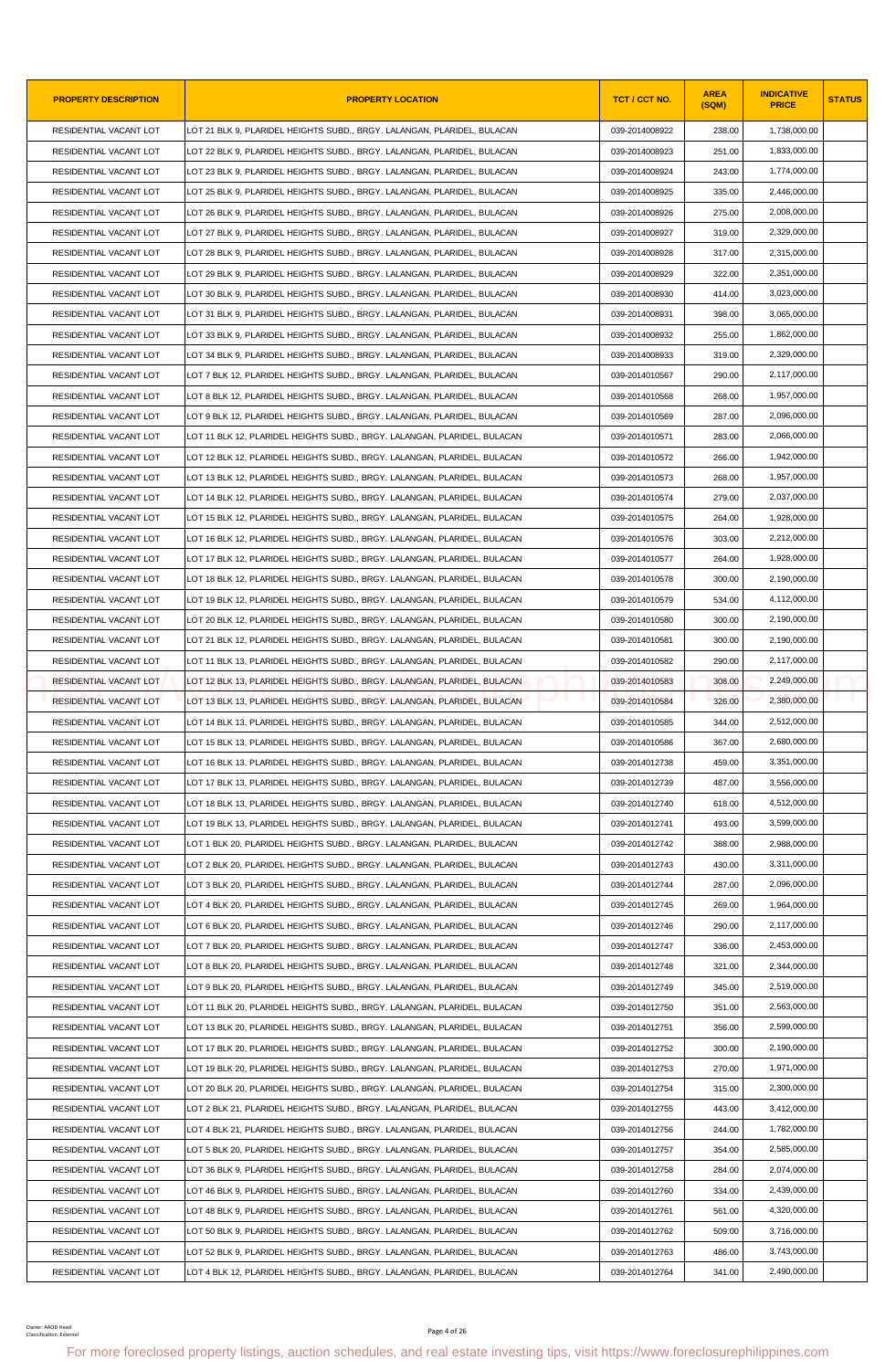| <b>PROPERTY DESCRIPTION</b>                  | <b>PROPERTY LOCATION</b>                                                                                                                               | TCT / CCT NO.  | <b>AREA</b><br>(SQM) | <b>INDICATIVE</b><br><b>PRICE</b> | <b>STATUS</b> |
|----------------------------------------------|--------------------------------------------------------------------------------------------------------------------------------------------------------|----------------|----------------------|-----------------------------------|---------------|
| RESIDENTIAL VACANT LOT                       | LOT 35 BLK 9, PLARIDEL HEIGHTS SUBD., BRGY. LALANGAN, PLARIDEL, BULACAN                                                                                | 039-2014012765 | 318.00               | 2,322,000.00                      |               |
| RESIDENTIAL VACANT LOT                       | LOT 38 BLK 9, PLARIDEL HEIGHTS SUBD., BRGY. LALANGAN, PLARIDEL, BULACAN                                                                                | 039-2014012766 | 451.00               | 3,473,000.00                      |               |
| RESIDENTIAL VACANT LOT                       | LOT 44 BLK 9, PLARIDEL HEIGHTS SUBD., BRGY. LALANGAN, PLARIDEL, BULACAN                                                                                | 039-2014012767 | 318.00               | 2,322,000.00                      |               |
| RESIDENTIAL VACANT LOT                       | LOT 43 BLK 9, PLARIDEL HEIGHTS SUBD., BRGY. LALANGAN, PLARIDEL, BULACAN                                                                                | 039-2014012768 | 253.00               | 1,847,000.00                      |               |
| RESIDENTIAL VACANT LOT                       | LOT 45 BLK 9, PLARIDEL HEIGHTS SUBD., BRGY. LALANGAN, PLARIDEL, BULACAN                                                                                | 039-2014012769 | 347.00               | 2,534,000.00                      |               |
| RESIDENTIAL VACANT LOT                       | LOT 47 BLK 9. PLARIDEL HEIGHTS SUBD BRGY. LALANGAN. PLARIDEL. BULACAN                                                                                  | 039-2014012770 | 362.00               | 2,643,000.00                      |               |
| RESIDENTIAL VACANT LOT                       | LOT 49 BLK 9, PLARIDEL HEIGHTS SUBD., BRGY. LALANGAN, PLARIDEL, BULACAN                                                                                | 039-2014012771 | 443.00               | 3,234,000.00                      |               |
| RESIDENTIAL VACANT LOT                       | LOT 51 BLK 9, PLARIDEL HEIGHTS SUBD., BRGY. LALANGAN, PLARIDEL, BULACAN                                                                                | 039-2014012772 | 234.00               | 1,709,000.00                      |               |
| RESIDENTIAL VACANT LOT                       | LOT 53 BLK 9, PLARIDEL HEIGHTS SUBD., BRGY. LALANGAN, PLARIDEL, BULACAN                                                                                | 039-2014012773 | 425.00               | 3,273,000.00                      |               |
| RESIDENTIAL VACANT LOT                       | LOT 3 BLK 12, PLARIDEL HEIGHTS SUBD., BRGY. LALANGAN, PLARIDEL, BULACAN                                                                                | 039-2014012774 | 345.00               | 2,519,000.00                      |               |
| RESIDENTIAL VACANT LOT                       | LOT 5 BLK 12, PLARIDEL HEIGHTS SUBD., BRGY. LALANGAN, PLARIDEL, BULACAN                                                                                | 039-2014012775 | 290.00               | 2,117,000.00                      |               |
| RESIDENTIAL VACANT LOT                       | LOT 54 BLK 9, PLARIDEL HEIGHTS SUBD., BRGY. LALANGAN, PLARIDEL, BULACAN                                                                                | 039-2014012776 | 343.00               | 2,504,000.00                      |               |
| RESIDENTIAL VACANT LOT                       | LOT 42 BLK 9, PLARIDEL HEIGHTS SUBD., BRGY. LALANGAN, PLARIDEL, BULACAN                                                                                | 039-2014012777 | 375.00               | 2,738,000.00                      |               |
| RESIDENTIAL VACANT LOT                       | LOT 12 BLK 24, PLARIDEL HEIGHTS SUBD., BRGY. LALANGAN, PLARIDEL, BULACAN                                                                               | 039-2014014093 | 252.00               | 1,840,000.00                      |               |
| RESIDENTIAL VACANT LOT                       | LOT 14 BLK 24, PLARIDEL HEIGHTS SUBD., BRGY. LALANGAN, PLARIDEL, BULACAN                                                                               | 039-2014014094 | 252.00               | 1,840,000.00                      |               |
| RESIDENTIAL VACANT LOT                       | LOT 10 BLK 23, PLARIDEL HEIGHTS SUBD., BRGY. LALANGAN, PLARIDEL, BULACAN                                                                               | 039-2014014095 | 257.00               | 1,877,000.00                      |               |
| RESIDENTIAL VACANT LOT                       | LOT 11 BLK 23, PLARIDEL HEIGHTS SUBD., BRGY. LALANGAN, PLARIDEL, BULACAN                                                                               | 039-2014014096 | 322.00               | 2.351.000.00                      |               |
| RESIDENTIAL VACANT LOT                       | LOT 12 BLK 23, PLARIDEL HEIGHTS SUBD., BRGY. LALANGAN, PLARIDEL, BULACAN                                                                               | 039-2014014097 | 251.00               | 1,833,000.00                      |               |
| RESIDENTIAL VACANT LOT                       | LOT 13 BLK 23, PLARIDEL HEIGHTS SUBD., BRGY. LALANGAN, PLARIDEL, BULACAN                                                                               | 039-2014014098 | 300.00               | 2,190,000.00                      |               |
| RESIDENTIAL VACANT LOT                       | LOT 14 BLK 23, PLARIDEL HEIGHTS SUBD., BRGY. LALANGAN, PLARIDEL, BULACAN                                                                               | 039-2014014099 | 252.00               | 1,840,000.00                      |               |
| RESIDENTIAL VACANT LOT                       | LOT 15 BLK 23, PLARIDEL HEIGHTS SUBD., BRGY. LALANGAN, PLARIDEL, BULACAN                                                                               | 039-2014014100 | 300.00               | 2,190,000.00                      |               |
| RESIDENTIAL VACANT LOT                       | LOT 16 BLK 23, PLARIDEL HEIGHTS SUBD., BRGY. LALANGAN, PLARIDEL, BULACAN                                                                               | 039-2014014101 | 252.00               | 1,840,000.00                      |               |
| RESIDENTIAL VACANT LOT                       | LOT 18 BLK 23, PLARIDEL HEIGHTS SUBD., BRGY. LALANGAN, PLARIDEL, BULACAN                                                                               | 039-2014014102 | 252.00               | 1,840,000.00                      |               |
| RESIDENTIAL VACANT LOT                       | LOT 20 BLK 23, PLARIDEL HEIGHTS SUBD., BRGY. LALANGAN, PLARIDEL, BULACAN                                                                               | 039-2014014103 | 252.00               | 1,840,000.00                      |               |
| RESIDENTIAL VACANT LOT                       | LOT 22 BLK 23, PLARIDEL HEIGHTS SUBD., BRGY. LALANGAN, PLARIDEL, BULACAN                                                                               | 039-2014014104 | 252.00               | 1,840,000.00                      |               |
| RESIDENTIAL VACANT LOT                       | LOT 24 BLK 23, PLARIDEL HEIGHTS SUBD., BRGY. LALANGAN, PLARIDEL, BULACAN                                                                               | 039-2014014105 | 252.00               | 1,840,000.00                      |               |
| RESIDENTIAL VACANT LOT                       | LOT 5 BLK 24. PLARIDEL HEIGHTS SUBD BRGY. LALANGAN. PLARIDEL. BULACAN                                                                                  | 039-2014014107 | 301.00               | 2,198,000.00                      |               |
| RESIDENTIAL VACANT LOT                       | LOT 6 BLK 24, PLARIDEL HEIGHTS SUBD., BRGY. LALANGAN, PLARIDEL, BULACAN                                                                                | 039-2014014108 | 289.00               | 2,110,000.00                      |               |
| RESIDENTIAL VACANT LOT                       | LOT 8 BLK 24, PLARIDEL HEIGHTS SUBD., BRGY. LALANGAN, PLARIDEL, BULACAN                                                                                | 039-2014014109 | 252.00               | 1,840,000.00                      |               |
| RESIDENTIAL VACANT LOT                       | LOT 9 BLK 24, PLARIDEL HEIGHTS SUBD., BRGY. LALANGAN, PLARIDEL, BULACAN                                                                                | 039-2014014110 | 300.00               | 2,190,000.00                      |               |
| RESIDENTIAL VACANT LOT                       | LOT 10 BLK 24, PLARIDEL HEIGHTS SUBD., BRGY. LALANGAN, PLARIDEL, BULACAN                                                                               | 039-2014014111 | 252.00               | 1,840,000.00                      |               |
| RESIDENTIAL VACANT LOT                       | LOT 11 BLK 24, PLARIDEL HEIGHTS SUBD., BRGY. LALANGAN, PLARIDEL, BULACAN                                                                               | 039-2014014112 | 300.00               | 2,190,000.00                      |               |
| RESIDENTIAL VACANT LOT                       | LOT 6 BLK 21, PLARIDEL HEIGHTS SUBD., BRGY. LALANGAN, PLARIDEL, BULACAN                                                                                | 039-2014014406 | 228.00               | 1,665,000.00                      |               |
| RESIDENTIAL VACANT LOT                       | LOT 7 BLK 21, PLARIDEL HEIGHTS SUBD., BRGY. LALANGAN, PLARIDEL, BULACAN                                                                                | 039-2014014407 | 251.00               | 1,833,000.00                      |               |
| RESIDENTIAL VACANT LOT                       | LOT 8 BLK 21, PLARIDEL HEIGHTS SUBD., BRGY. LALANGAN, PLARIDEL, BULACAN                                                                                | 039-2014014408 | 226.00               | 1,650,000.00                      |               |
| RESIDENTIAL VACANT LOT                       | LOT 9 BLK 21, PLARIDEL HEIGHTS SUBD., BRGY. LALANGAN, PLARIDEL, BULACAN                                                                                | 039-2014014409 | 247.00               | 1,804,000.00                      |               |
| RESIDENTIAL VACANT LOT                       | LOT 10 BLK 21, PLARIDEL HEIGHTS SUBD., BRGY. LALANGAN, PLARIDEL, BULACAN                                                                               | 039-2014014410 | 228.00               | 1,665,000.00                      |               |
| RESIDENTIAL VACANT LOT                       | LOT 11 BLK 21, PLARIDEL HEIGHTS SUBD., BRGY. LALANGAN, PLARIDEL, BULACAN                                                                               | 039-2014014411 | 224.00               | 1,636,000.00                      |               |
| RESIDENTIAL VACANT LOT                       | LOT 16 BLK 21, PLARIDEL HEIGHTS SUBD., BRGY. LALANGAN, PLARIDEL, BULACAN                                                                               | 039-2014014412 | 218.00               | 1,592,000.00                      |               |
| RESIDENTIAL VACANT LOT                       | LOT 18 BLK 21, PLARIDEL HEIGHTS SUBD., BRGY. LALANGAN, PLARIDEL, BULACAN                                                                               | 039-2014014413 | 228.00               | 1,665,000.00                      |               |
| RESIDENTIAL VACANT LOT                       | LOT 20 BLK 21, PLARIDEL HEIGHTS SUBD., BRGY. LALANGAN, PLARIDEL, BULACAN                                                                               | 039-2014014414 | 229.00               | 1,672,000.00                      |               |
| RESIDENTIAL VACANT LOT                       | LOT 21 BLK 21, PLARIDEL HEIGHTS SUBD., BRGY. LALANGAN, PLARIDEL, BULACAN                                                                               | 039-2014014415 | 246.00               | 1,796,000.00                      |               |
| RESIDENTIAL VACANT LOT                       | LOT 22 BLK 21, PLARIDEL HEIGHTS SUBD., BRGY. LALANGAN, PLARIDEL, BULACAN                                                                               | 039-2014014416 | 238.00               | 1,738,000.00                      |               |
| RESIDENTIAL VACANT LOT                       | LOT 1 BLK 22, PLARIDEL HEIGHTS SUBD., BRGY. LALANGAN, PLARIDEL, BULACAN                                                                                | 039-2014014417 | 549.00               | 4,228,000.00                      |               |
| RESIDENTIAL VACANT LOT                       | LOT 2 BLK 22, PLARIDEL HEIGHTS SUBD., BRGY. LALANGAN, PLARIDEL, BULACAN                                                                                | 039-2014014418 | 367.00               | 2,826,000.00                      |               |
| RESIDENTIAL VACANT LOT                       | LOT 3 BLK 22, PLARIDEL HEIGHTS SUBD., BRGY. LALANGAN, PLARIDEL, BULACAN                                                                                | 039-2014014419 | 320.00               | 2,336,000.00                      |               |
| RESIDENTIAL VACANT LOT                       | LOT 4 BLK 22, PLARIDEL HEIGHTS SUBD., BRGY. LALANGAN, PLARIDEL, BULACAN                                                                                | 039-2014014420 | 238.00               | 1,738,000.00                      |               |
| RESIDENTIAL VACANT LOT                       | LOT 5 BLK 22, PLARIDEL HEIGHTS SUBD., BRGY. LALANGAN, PLARIDEL, BULACAN                                                                                | 039-2014014421 | 273.00               | 1,993,000.00                      |               |
| RESIDENTIAL VACANT LOT                       | LOT 6 BLK 22, PLARIDEL HEIGHTS SUBD., BRGY. LALANGAN, PLARIDEL, BULACAN                                                                                | 039-2014014422 | 230.00               | 1,679,000.00                      |               |
| RESIDENTIAL VACANT LOT                       |                                                                                                                                                        | 039-2014014423 | 236.00               | 1,723,000.00                      |               |
|                                              | LOT 7 BLK 22, PLARIDEL HEIGHTS SUBD., BRGY. LALANGAN, PLARIDEL, BULACAN                                                                                |                |                      |                                   |               |
| RESIDENTIAL VACANT LOT                       | LOT 8 BLK 22, PLARIDEL HEIGHTS SUBD., BRGY. LALANGAN, PLARIDEL, BULACAN                                                                                | 039-2014014424 | 224.00               | 1,636,000.00                      |               |
| RESIDENTIAL VACANT LOT                       | LOT 14 BLK 21, PLARIDEL HEIGHTS SUBD., BRGY. LALANGAN, PLARIDEL, BULACAN                                                                               | 039-2014014425 | 228.00               | 1,665,000.00                      |               |
| RESIDENTIAL VACANT LOT                       | LOT 9 BLK 22, PLARIDEL HEIGHTS SUBD., BRGY. LALANGAN, PLARIDEL, BULACAN                                                                                | 039-2014014426 | 228.00               | 1,665,000.00                      |               |
| RESIDENTIAL VACANT LOT                       | LOT 10 BLK 22, PLARIDEL HEIGHTS SUBD., BRGY. LALANGAN, PLARIDEL, BULACAN                                                                               | 039-2014014427 | 229.00               | 1,672,000.00                      |               |
| RESIDENTIAL VACANT LOT                       | LOT 12 BLK 22, PLARIDEL HEIGHTS SUBD., BRGY. LALANGAN, PLARIDEL, BULACAN                                                                               | 039-2014014428 | 229.00               | 1,672,000.00                      |               |
| RESIDENTIAL VACANT LOT                       | LOT 13 BLK 22, PLARIDEL HEIGHTS SUBD., BRGY. LALANGAN, PLARIDEL, BULACAN                                                                               | 039-2014014429 | 228.00               | 1,665,000.00                      |               |
| RESIDENTIAL VACANT LOT                       | LOT 14 BLK 22, PLARIDEL HEIGHTS SUBD., BRGY. LALANGAN, PLARIDEL, BULACAN                                                                               | 039-2014014430 | 215.00               | 1,570,000.00                      |               |
| Owner: AAOD Head<br>Classification: External | Page 5 of 26<br>For more foreclosed property listings, auction schedules, and real estate investing tips, visit https://www.foreclosurephilippines.com |                |                      |                                   |               |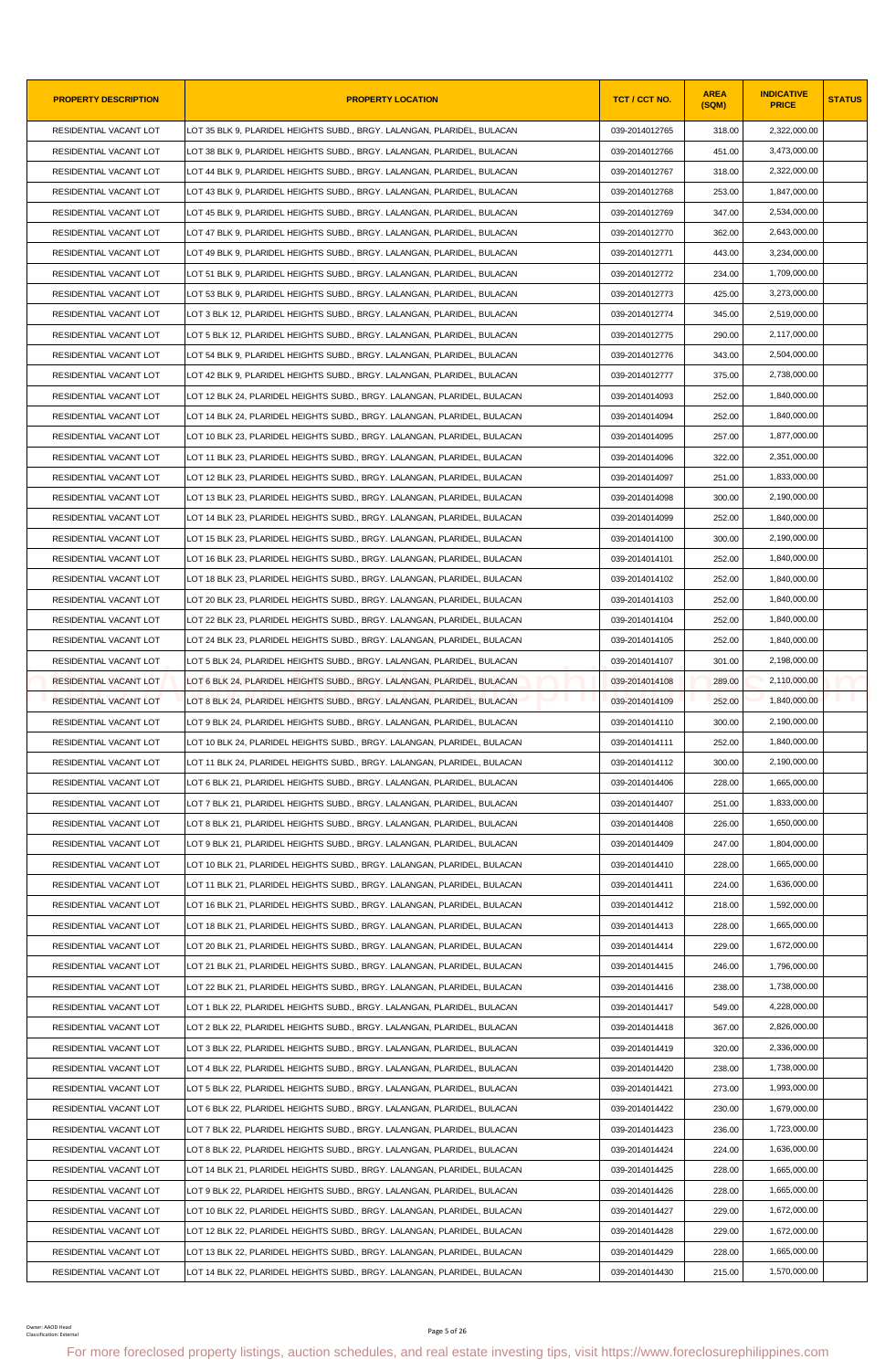| <b>PROPERTY DESCRIPTION</b>                  | <b>PROPERTY LOCATION</b>                                                                                                                               | TCT / CCT NO.  | <b>AREA</b><br>(SQM) | <b>INDICATIVE</b><br><b>PRICE</b> | <b>STATUS</b> |
|----------------------------------------------|--------------------------------------------------------------------------------------------------------------------------------------------------------|----------------|----------------------|-----------------------------------|---------------|
| RESIDENTIAL VACANT LOT                       | LOT 15 BLK 22, PLARIDEL HEIGHTS SUBD., BRGY. LALANGAN, PLARIDEL, BULACAN                                                                               | 039-2014014431 | 235.00               | 1,716,000.00                      |               |
| RESIDENTIAL VACANT LOT                       | LOT 16 BLK 22. PLARIDEL HEIGHTS SUBD BRGY. LALANGAN. PLARIDEL. BULACAN                                                                                 | 039-2014014432 | 236.00               | 1,723,000.00                      |               |
| RESIDENTIAL VACANT LOT                       | LOT 18 BLK 22, PLARIDEL HEIGHTS SUBD., BRGY. LALANGAN, PLARIDEL, BULACAN                                                                               | 039-2014014433 | 243.00               | 1,774,000.00                      |               |
| RESIDENTIAL VACANT LOT                       | LOT 20 BLK 22, PLARIDEL HEIGHTS SUBD., BRGY. LALANGAN, PLARIDEL, BULACAN                                                                               | 039-2014014434 | 243.00               | 1,774,000.00                      |               |
| RESIDENTIAL VACANT LOT                       | LOT 21 BLK 22, PLARIDEL HEIGHTS SUBD., BRGY. LALANGAN, PLARIDEL, BULACAN                                                                               | 039-2014014435 | 289.00               | 2,110,000.00                      |               |
| RESIDENTIAL VACANT LOT                       | LOT 22 BLK 22, PLARIDEL HEIGHTS SUBD., BRGY. LALANGAN, PLARIDEL, BULACAN                                                                               | 039-2014014436 | 293.00               | 2,139,000.00                      |               |
| RESIDENTIAL VACANT LOT                       | LOT 24 BLK 22, PLARIDEL HEIGHTS SUBD., BRGY. LALANGAN, PLARIDEL, BULACAN                                                                               | 039-2014014437 | 247.00               | 1,804,000.00                      |               |
| RESIDENTIAL VACANT LOT                       | LOT 3 BLK 23, PLARIDEL HEIGHTS SUBD., BRGY. LALANGAN, PLARIDEL, BULACAN                                                                                | 039-2014014439 | 346.00               | 2,526,000.00                      |               |
| RESIDENTIAL VACANT LOT                       | LOT 4 BLK 23, PLARIDEL HEIGHTS SUBD., BRGY. LALANGAN, PLARIDEL, BULACAN                                                                                | 039-2014014440 | 256.00               | 1,869,000.00                      |               |
| RESIDENTIAL VACANT LOT                       | LOT 5 BLK 23, PLARIDEL HEIGHTS SUBD., BRGY. LALANGAN, PLARIDEL, BULACAN                                                                                | 039-2014014441 | 304.00               | 2,220,000.00                      |               |
| RESIDENTIAL VACANT LOT                       | LOT 6 BLK 23, PLARIDEL HEIGHTS SUBD., BRGY. LALANGAN, PLARIDEL, BULACAN                                                                                | 039-2014014442 | 258.00               | 1,884,000.00                      |               |
| RESIDENTIAL VACANT LOT                       | LOT 7 BLK 23, PLARIDEL HEIGHTS SUBD., BRGY. LALANGAN, PLARIDEL, BULACAN                                                                                | 039-2014014443 | 310.00               | 2,263,000.00                      |               |
| RESIDENTIAL VACANT LOT                       | LOT 8 BLK 23, PLARIDEL HEIGHTS SUBD., BRGY. LALANGAN, PLARIDEL, BULACAN                                                                                | 039-2014014444 | 261.00               | 1,906,000.00                      |               |
| RESIDENTIAL VACANT LOT                       | LOT 9 BLK 23, PLARIDEL HEIGHTS SUBD., BRGY. LALANGAN, PLARIDEL, BULACAN                                                                                | 039-2014014445 | 301.00               | 2,198,000.00                      |               |
| RESIDENTIAL VACANT LOT                       | LOT 4 BLK 26, PLARIDEL HEIGHTS SUBD., BRGY. LALANGAN, PLARIDEL, BULACAN                                                                                | 039-2015002839 | 261.00               | 1,906,000.00                      |               |
| RESIDENTIAL VACANT LOT                       | LOT 6 BLK 26. PLARIDEL HEIGHTS SUBD BRGY. LALANGAN. PLARIDEL. BULACAN                                                                                  | 039-2015002840 | 256.00               | 1,869,000.00                      |               |
| RESIDENTIAL VACANT LOT                       | LOT 7 BLK 26. PLARIDEL HEIGHTS SUBD BRGY. LALANGAN. PLARIDEL. BULACAN                                                                                  | 039-2015002841 | 273.00               | 1,993,000.00                      |               |
| RESIDENTIAL VACANT LOT                       | LOT 9 BLK 26, PLARIDEL HEIGHTS SUBD., BRGY. LALANGAN, PLARIDEL, BULACAN                                                                                | 039-2015002842 | 252.00               | 1,840,000.00                      |               |
| RESIDENTIAL VACANT LOT                       | LOT 10 BLK 26, PLARIDEL HEIGHTS SUBD., BRGY. LALANGAN, PLARIDEL, BULACAN                                                                               | 039-2015002843 | 236.00               | 1,723,000.00                      |               |
| RESIDENTIAL VACANT LOT                       | LOT 11 BLK 26, PLARIDEL HEIGHTS SUBD., BRGY. LALANGAN, PLARIDEL, BULACAN                                                                               | 039-2015002844 | 252.00               | 1,840,000.00                      |               |
| RESIDENTIAL VACANT LOT                       | LOT 12 BLK 26, PLARIDEL HEIGHTS SUBD., BRGY. LALANGAN, PLARIDEL, BULACAN                                                                               | 039-2015002845 | 258.00               | 1,884,000.00                      |               |
| RESIDENTIAL VACANT LOT                       | LOT 13 BLK 26, PLARIDEL HEIGHTS SUBD., BRGY. LALANGAN, PLARIDEL, BULACAN                                                                               | 039-2015002846 | 252.00               | 1,840,000.00                      |               |
| RESIDENTIAL VACANT LOT                       | LOT 14 BLK 26, PLARIDEL HEIGHTS SUBD., BRGY. LALANGAN, PLARIDEL, BULACAN                                                                               | 039-2015002847 | 354.00               | 2,585,000.00                      |               |
| RESIDENTIAL VACANT LOT                       | LOT 15 BLK 26, PLARIDEL HEIGHTS SUBD., BRGY. LALANGAN, PLARIDEL, BULACAN                                                                               | 039-2015002848 | 252.00               | 1,840,000.00                      |               |
| RESIDENTIAL VACANT LOT                       | LOT 16 BLK 26, PLARIDEL HEIGHTS SUBD., BRGY. LALANGAN, PLARIDEL, BULACAN                                                                               | 039-2015002849 | 380.00               | 2,774,000.00                      |               |
| RESIDENTIAL VACANT LOT                       | LOT 17 BLK 26, PLARIDEL HEIGHTS SUBD., BRGY. LALANGAN, PLARIDEL, BULACAN                                                                               | 039-2015002850 | 266.00               | 1,942,000.00                      |               |
| RESIDENTIAL VACANT LOT                       | LOT 18 BLK 26. PLARIDEL HEIGHTS SUBD BRGY. LALANGAN. PLARIDEL. BULACAN                                                                                 | 039-2015002851 | 516.00               | 3,767,000.00                      |               |
| RESIDENTIAL VACANT LOT                       | LOT 19 BLK 26, PLARIDEL HEIGHTS SUBD., BRGY. LALANGAN, PLARIDEL, BULACAN                                                                               | 039-2015002852 | 315.00               | 2,300,000.00                      |               |
| RESIDENTIAL VACANT LOT                       | LOT 21 BLK 26. PLARIDEL HEIGHTS SUBD., BRGY, LALANGAN, PLARIDEL, BULACAN                                                                               | 039-2015002853 | 370.00               | 2,701,000.00                      |               |
| RESIDENTIAL VACANT LOT                       | LOT 23 BLK 26, PLARIDEL HEIGHTS SUBD., BRGY. LALANGAN, PLARIDEL, BULACAN                                                                               | 039-2015002854 | 325.00               | 2,373,000.00                      |               |
| RESIDENTIAL VACANT LOT                       | LOT 25 BLK 26, PLARIDEL HEIGHTS SUBD., BRGY. LALANGAN, PLARIDEL, BULACAN                                                                               | 039-2015002855 | 268.00               | 1,957,000.00                      |               |
| RESIDENTIAL VACANT LOT                       | LOT 16 BLK 24, PLARIDEL HEIGHTS SUBD., BRGY. LALANGAN, PLARIDEL, BULACAN                                                                               | 039-2015002950 | 252.00               | 1,840,000.00                      |               |
| RESIDENTIAL VACANT LOT                       | LOT 17 BLK 24, PLARIDEL HEIGHTS SUBD., BRGY. LALANGAN, PLARIDEL, BULACAN                                                                               | 039-2015002951 | 300.00               | 2,190,000.00                      |               |
| RESIDENTIAL VACANT LOT                       | LOT 18 BLK 24. PLARIDEL HEIGHTS SUBD BRGY. LALANGAN. PLARIDEL. BULACAN                                                                                 | 039-2015002952 | 252.00               | 1,840,000.00                      |               |
| RESIDENTIAL VACANT LOT                       | LOT 20 BLK 24, PLARIDEL HEIGHTS SUBD., BRGY. LALANGAN, PLARIDEL, BULACAN                                                                               | 039-2015002953 | 252.00               | 1,840,000.00                      |               |
| RESIDENTIAL VACANT LOT                       | LOT 21 BLK 24, PLARIDEL HEIGHTS SUBD., BRGY. LALANGAN, PLARIDEL, BULACAN                                                                               | 039-2015002954 | 300.00               | 2,190,000.00                      |               |
| RESIDENTIAL VACANT LOT                       | LOT 22 BLK 24, PLARIDEL HEIGHTS SUBD., BRGY. LALANGAN, PLARIDEL, BULACAN                                                                               | 039-2015002955 | 252.00               | 1,840,000.00                      |               |
| RESIDENTIAL VACANT LOT                       | LOT 23 BLK 24, PLARIDEL HEIGHTS SUBD., BRGY. LALANGAN, PLARIDEL, BULACAN                                                                               | 039-2015002956 | 300.00               | 2,190,000.00                      |               |
| RESIDENTIAL VACANT LOT                       | LOT 24 BLK 24, PLARIDEL HEIGHTS SUBD., BRGY, LALANGAN, PLARIDEL, BULACAN                                                                               | 039-2015002957 | 252.00               | 1.840.000.00                      |               |
| RESIDENTIAL VACANT LOT                       | LOT 25 BLK 24, PLARIDEL HEIGHTS SUBD., BRGY. LALANGAN, PLARIDEL, BULACAN                                                                               | 039-2015002958 | 308.00               | 2,249,000.00                      |               |
| RESIDENTIAL VACANT LOT                       | LOT 26 BLK 24, PLARIDEL HEIGHTS SUBD., BRGY. LALANGAN, PLARIDEL, BULACAN                                                                               | 039-2015002959 | 262.00               | 1,913,000.00                      |               |
| RESIDENTIAL VACANT LOT                       | LOT 27 BLK 24, PLARIDEL HEIGHTS SUBD., BRGY. LALANGAN, PLARIDEL, BULACAN                                                                               | 039-2015002960 | 300.00               | 2,190,000.00                      |               |
| RESIDENTIAL VACANT LOT                       | LOT 28 BLK 24, PLARIDEL HEIGHTS SUBD., BRGY. LALANGAN, PLARIDEL, BULACAN                                                                               | 039-2015002961 | 270.00               | 1,971,000.00                      |               |
| RESIDENTIAL VACANT LOT                       | LOT 30 BLK 24, PLARIDEL HEIGHTS SUBD., BRGY. LALANGAN, PLARIDEL, BULACAN                                                                               | 039-2015002962 | 246.00               | 1,796,000.00                      |               |
| RESIDENTIAL VACANT LOT                       | LOT 32 BLK 24, PLARIDEL HEIGHTS SUBD., BRGY. LALANGAN, PLARIDEL, BULACAN                                                                               | 039-2015002963 | 424.00               | 3,265,000.00                      |               |
| RESIDENTIAL VACANT LOT                       | LOT 6 BLK 25, PLARIDEL HEIGHTS SUBD., BRGY. LALANGAN, PLARIDEL, BULACAN                                                                                | 039-2015002964 | 281.00               | 2,052,000.00                      |               |
| RESIDENTIAL VACANT LOT                       | LOT 8 BLK 25, PLARIDEL HEIGHTS SUBD., BRGY. LALANGAN, PLARIDEL, BULACAN                                                                                | 039-2015002965 | 256.00               | 1,869,000.00                      |               |
| RESIDENTIAL VACANT LOT                       | LOT 10 BLK 25, PLARIDEL HEIGHTS SUBD., BRGY. LALANGAN, PLARIDEL, BULACAN                                                                               | 039-2015002966 | 253.00               | 1,847,000.00                      |               |
| RESIDENTIAL VACANT LOT                       | LOT 11 BLK 25, PLARIDEL HEIGHTS SUBD., BRGY. LALANGAN, PLARIDEL, BULACAN                                                                               | 039-2015002967 | 252.00               | 1,840,000.00                      |               |
| RESIDENTIAL VACANT LOT                       | LOT 12 BLK 25, PLARIDEL HEIGHTS SUBD., BRGY. LALANGAN, PLARIDEL, BULACAN                                                                               | 039-2015002968 | 252.00               | 1,840,000.00                      |               |
| RESIDENTIAL VACANT LOT                       | LOT 13 BLK 25, PLARIDEL HEIGHTS SUBD., BRGY. LALANGAN, PLARIDEL, BULACAN                                                                               | 039-2015002969 | 252.00               | 1,840,000.00                      |               |
| RESIDENTIAL VACANT LOT                       | LOT 14 BLK 25, PLARIDEL HEIGHTS SUBD., BRGY. LALANGAN, PLARIDEL, BULACAN                                                                               | 039-2015002970 | 252.00               | 1,840,000.00                      |               |
| RESIDENTIAL VACANT LOT                       | LOT 15 BLK 25, PLARIDEL HEIGHTS SUBD., BRGY. LALANGAN, PLARIDEL, BULACAN                                                                               | 039-2015002971 | 252.00               | 1,840,000.00                      |               |
| RESIDENTIAL VACANT LOT                       | LOT 16 BLK 25, PLARIDEL HEIGHTS SUBD., BRGY. LALANGAN, PLARIDEL, BULACAN                                                                               | 039-2015002972 | 252.00               | 1,840,000.00                      |               |
| RESIDENTIAL VACANT LOT                       |                                                                                                                                                        | 039-2015002973 | 252.00               | 1,840,000.00                      |               |
| RESIDENTIAL VACANT LOT                       | LOT 17 BLK 25, PLARIDEL HEIGHTS SUBD., BRGY. LALANGAN, PLARIDEL, BULACAN<br>LOT 18 BLK 25, PLARIDEL HEIGHTS SUBD., BRGY. LALANGAN, PLARIDEL, BULACAN   | 039-2015002974 | 252.00               | 1,840,000.00                      |               |
| RESIDENTIAL VACANT LOT                       | LOT 19 BLK 25, PLARIDEL HEIGHTS SUBD., BRGY. LALANGAN, PLARIDEL, BULACAN                                                                               | 039-2015002975 | 252.00               | 1,840,000.00                      |               |
|                                              |                                                                                                                                                        |                |                      |                                   |               |
| Owner: AAOD Head<br>Classification: External | Page 6 of 26<br>For more foreclosed property listings, auction schedules, and real estate investing tips, visit https://www.foreclosurephilippines.com |                |                      |                                   |               |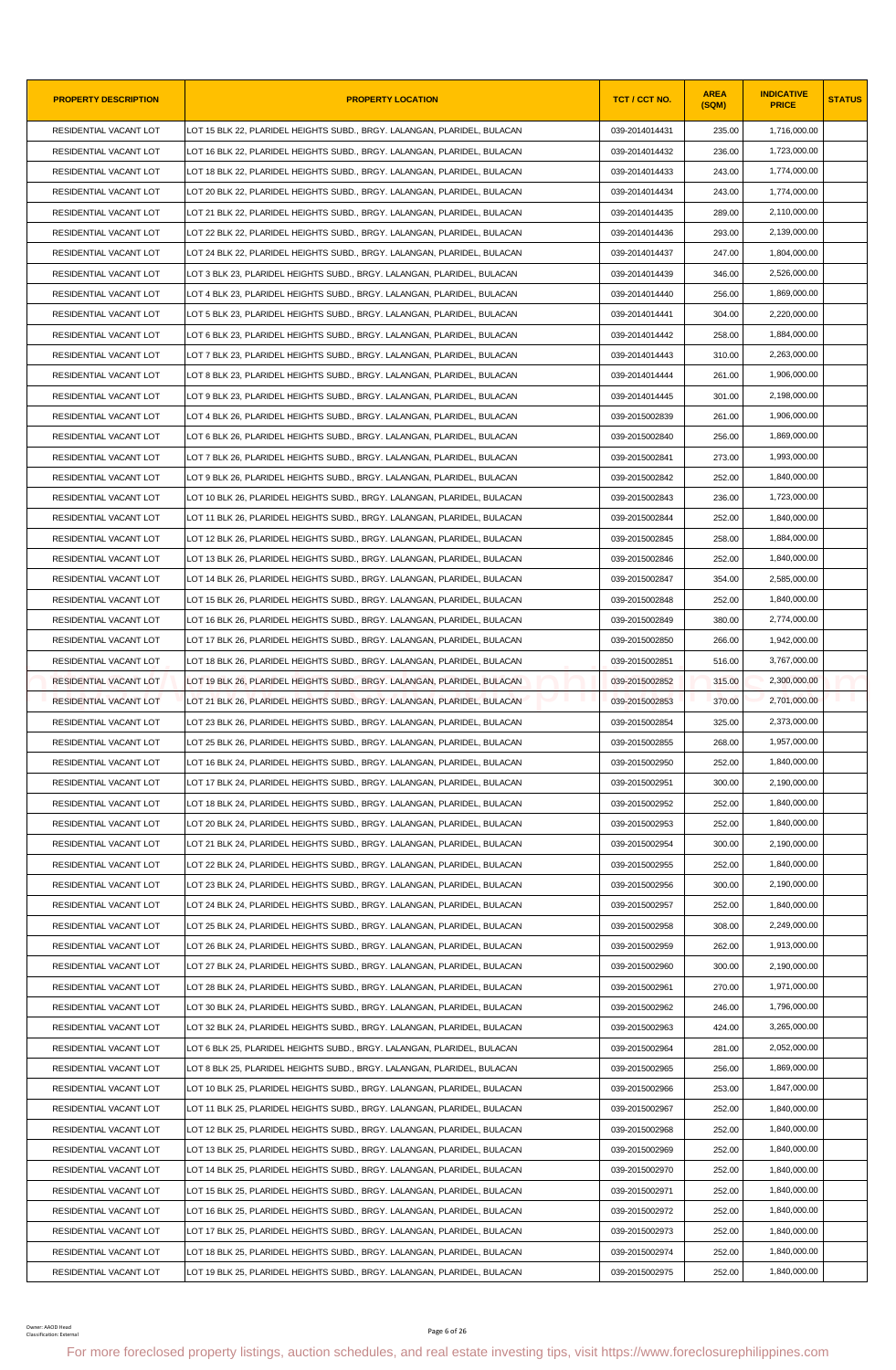| <b>PROPERTY DESCRIPTION</b>                                 | <b>PROPERTY LOCATION</b>                                                                                                                               | TCT / CCT NO.  | <b>AREA</b><br>(SQM) | <b>INDICATIVE</b><br><b>PRICE</b> | <b>STATUS</b> |
|-------------------------------------------------------------|--------------------------------------------------------------------------------------------------------------------------------------------------------|----------------|----------------------|-----------------------------------|---------------|
| RESIDENTIAL VACANT LOT                                      | LOT 20 BLK 25, PLARIDEL HEIGHTS SUBD., BRGY. LALANGAN, PLARIDEL, BULACAN                                                                               | 039-2015002976 | 252.00               | 1,840,000.00                      |               |
| RESIDENTIAL VACANT LOT                                      | LOT 21 BLK 25. PLARIDEL HEIGHTS SUBD BRGY. LALANGAN. PLARIDEL. BULACAN                                                                                 | 039-2015002977 | 252.00               | 1,840,000.00                      |               |
| RESIDENTIAL VACANT LOT                                      | LOT 22 BLK 25, PLARIDEL HEIGHTS SUBD., BRGY. LALANGAN, PLARIDEL, BULACAN                                                                               | 039-2015002978 | 252.00               | 1,840,000.00                      |               |
| RESIDENTIAL VACANT LOT                                      | LOT 24 BLK 25, PLARIDEL HEIGHTS SUBD., BRGY. LALANGAN, PLARIDEL, BULACAN                                                                               | 039-2015002979 | 254.00               | 1,855,000.00                      |               |
| RESIDENTIAL VACANT LOT                                      | LOT 23 BLK 25, PLARIDEL HEIGHTS SUBD., BRGY. LALANGAN, PLARIDEL, BULACAN                                                                               | 039-2015002980 | 252.00               | 1,840,000.00                      |               |
| RESIDENTIAL VACANT LOT                                      | LOT 25 BLK 25, PLARIDEL HEIGHTS SUBD., BRGY. LALANGAN, PLARIDEL, BULACAN                                                                               | 039-2015002981 | 252.00               | 1,840,000.00                      |               |
| RESIDENTIAL VACANT LOT                                      | LOT 26 BLK 25, PLARIDEL HEIGHTS SUBD., BRGY. LALANGAN, PLARIDEL, BULACAN                                                                               | 039-2015002982 | 259.00               | 1,891,000.00                      |               |
| RESIDENTIAL VACANT LOT                                      | LOT 27 BLK 25, PLARIDEL HEIGHTS SUBD., BRGY. LALANGAN, PLARIDEL, BULACAN                                                                               | 039-2015002983 | 252.00               | 1,840,000.00                      |               |
| RESIDENTIAL VACANT LOT                                      | LOT 28 BLK 25, PLARIDEL HEIGHTS SUBD., BRGY. LALANGAN, PLARIDEL, BULACAN                                                                               | 039-2015002984 | 262.00               | 1,913,000.00                      |               |
| RESIDENTIAL VACANT LOT                                      | LOT 29 BLK 25, PLARIDEL HEIGHTS SUBD., BRGY. LALANGAN, PLARIDEL, BULACAN                                                                               | 039-2015002985 | 257.00               | 1,877,000.00                      |               |
| RESIDENTIAL VACANT LOT                                      | LOT 30 BLK 25, PLARIDEL HEIGHTS SUBD., BRGY. LALANGAN, PLARIDEL, BULACAN                                                                               | 039-2015002986 | 284.00               | 2,074,000.00                      |               |
| RESIDENTIAL VACANT LOT                                      | LOT 32 BLK 25, PLARIDEL HEIGHTS SUBD., BRGY. LALANGAN, PLARIDEL, BULACAN                                                                               | 039-2015002987 | 539.00               | 4,151,000.00                      |               |
| RESIDENTIAL VACANT LOT                                      | LOT 2 BLK 26. PLARIDEL HEIGHTS SUBD BRGY. LALANGAN. PLARIDEL. BULACAN                                                                                  | 039-2015002988 | 533.00               | 4,105,000.00                      |               |
| RESIDENTIAL VACANT LOT                                      | LOT 3 BLK 26, PLARIDEL HEIGHTS SUBD., BRGY. LALANGAN, PLARIDEL, BULACAN                                                                                | 039-2015002989 | 256.00               | 1,869,000.00                      |               |
| RESIDENTIAL VACANT LOT                                      | LOT 12 BLK 21, PLARIDEL HEIGHTS SUBD., BRGY. LALANGAN, PLARIDEL, BULACAN                                                                               | T-192741       | 228.00               | 1,665,000.00                      |               |
| RESIDENTIAL VACANT LOT                                      | LOT 17 BLK 22, PLARIDEL HEIGHTS SUBD., BRGY. LALANGAN, PLARIDEL, BULACAN                                                                               | T-192770       | 251.00               | 1,833,000.00                      |               |
| RESIDENTIAL VACANT LOT                                      | LOT 19 BLK 22, PLARIDEL HEIGHTS SUBD., BRGY. LALANGAN, PLARIDEL, BULACAN                                                                               | T-192772       | 267.00               | 1,950,000.00                      |               |
| RESIDENTIAL VACANT LOT                                      | LOT 9 BLK 25, PLARIDEL HEIGHTS SUBD., BRGY. LALANGAN, PLARIDEL, BULACAN                                                                                | T-192846       | 252.00               | 1,840,000.00                      |               |
| COMM'L/RES.WITH IMPROVEMENT.                                | LOT NO. 520 CAD 345, OLD NATIONAL HIGHWAY, BRGY. STO. CRISTO, PULILAN, BULACAN                                                                         | T-227233       | 2,623.00             | 20,689,000.00                     |               |
| RESIDENTIAL VACANT LOT                                      | LOT 3, ILLINOIS ST., VILLA PRISCILLA SUBD., BRGY. CUT-CUT, PULILAN, BULACAN                                                                            | 039-2015001786 | 394.00               | 2,837,000.00                      |               |
| RESIDENTIAL VACANT LOT                                      | LOT 4, ILLINOIS ST., VILLA PRISCILLA SUBD., BRGY. CUT-CUT, PULILAN, BULACAN                                                                            | 039-2015001787 | 203.00               | 1,462,000.00                      |               |
| AGRO-INDUSTRIAL LOT IMPROVED<br>WITH VARIOUS BLDGS. IN POOR | LOT 2504-A-1, BRGY. STA. CATALINA MATANDA, SAN ILDEFONSO, BULACAN                                                                                      | 039-2017013895 | 40,000.00            | 21,857,000.00                     | $\star$       |
| AGRO-INDUSTRIAL VACANT LOT                                  | LOT 2517-B, BRGY. STA. CATALINA MATANDA, SAN ILDEFONSO, BULACAN                                                                                        | 039-2017013896 | 15,110.00            | 8,311,000.00                      |               |
| RESIDENTIAL VACANT LOT                                      | LOT 1 BLK 33 PH 1, NORTHRIDGE HEIGHTS SUBD., BRGY. STO. CRISTO, SJDM, BULACAN                                                                          | T-498706 (M)   | 91.00                | 510,000.00                        |               |
| RESIDENTIAL VACANT LOT                                      | LOT 16 BLK 34 PH 1, NORTHRIDGE HEIGHTS SUBD., BRGY. STO. CRISTO, SJDM, BULACAN                                                                         | T-498719 (M)   | 107.00               | 600,000.00                        |               |
| RESIDENTIAL VACANT LOT                                      | LOT 17 BLK 34 PH 1, NORTHRIDGE HEIGHTS SUBD., BRGY. STO. CRISTO, SJDM, BULACAN                                                                         | T-498720 (M)   | 155.00               | 868,000.00                        |               |
| RESIDENTIAL VACANT LOT                                      | LOT 1 BLK 1 PH 1-C, NORTHRIDGE HEIGHTS SUBD., BRGY. STO. CRISTO, SJDM, BULACAN                                                                         | T-498723 (M)   | 163.00               | 913,000.00                        |               |
| RESIDENTIAL VACANT LOT                                      | LOT 12 BLK 1 PH 1-C, NORTHRIDGE HEIGHTS SUBD., BRGY. STO. CRISTO, SJDM, BULACAN                                                                        | T-498733 (M)   | 138.00               | 773,000.00                        |               |
| RESIDENTIAL VACANT LOT                                      | LOT 1 BLK 2 PH 1-C, NORTHRIDGE HEIGHTS SUBD., BRGY. STO. CRISTO, SJDM, BULACAN                                                                         | T-498757 (M)   | 95.00                | 532,000.00                        |               |
| RESIDENTIAL VACANT LOT                                      | LOT 4 BLK 5 PH 1-C, NORTHRIDGE HEIGHTS SUBD., BRGY. STO. CRISTO, SJDM, BULACAN                                                                         | T-498781 (M)   | 72.00                | 404,000.00                        |               |
| RESIDENTIAL VACANT LOT                                      | LOT 5 BLK 5 PH 1-C, NORTHRIDGE HEIGHTS SUBD., BRGY. STO. CRISTO, SJDM, BULACAN                                                                         | T-498782 (M)   | 72.00                | 404,000.00                        |               |
| RESIDENTIAL VACANT LOT                                      | LOT 6 BLK 5 PH 1-C, NORTHRIDGE HEIGHTS SUBD., BRGY. STO. CRISTO, SJDM, BULACAN                                                                         | T-498783 (M)   | 72.00                | 404,000.00                        |               |
| RESIDENTIAL VACANT LOT                                      | LOT 8 BLK 5 PH 1-C, NORTHRIDGE HEIGHTS SUBD., BRGY. STO. CRISTO, SJDM, BULACAN                                                                         | T-498785 (M)   | 72.00                | 404,000.00                        |               |
| RESIDENTIAL VACANT LOT                                      | LOT 10 BLK 5 PH 1-C, NORTHRIDGE HEIGHTS SUBD., BRGY. STO. CRISTO, SJDM, BULACAN                                                                        | T-498787 (M)   | 72.00                | 404,000.00                        |               |
| RESIDENTIAL VACANT LOT                                      | LOT 12 BLK 5 PH 1-C, NORTHRIDGE HEIGHTS SUBD., BRGY. STO. CRISTO, SJDM, BULACAN                                                                        | T-498789 (M)   | 113.00               | 633,000.00                        |               |
| RESIDENTIAL VACANT LOT                                      | LOT 14 BLK 5 PH 1-C, NORTHRIDGE HEIGHTS SUBD., BRGY. STO. CRISTO, SJDM, BULACAN                                                                        | T-498791 (M)   | 147.00               | 824,000.00                        |               |
| RESIDENTIAL VACANT LOT                                      | LOT 4 BLK 1 PH 8-B, NORTHWINDS SUBD., BRGY. STO. CRISTO, SJDM, BULACAN                                                                                 | T-498819 (M)   | 75.00                | 420,000.00                        |               |
| RESIDENTIAL VACANT LOT                                      | LOT 7 BLK 7 PH 8-B, NORTHWINDS SUBD., BRGY. STO. CRISTO, SJDM, BULACAN                                                                                 | T-498820 (M)   | 106.00               | 594,000.00                        |               |
| RESIDENTIAL VACANT LOT                                      | LOT 1 BLK 9 PH 8-B, NORTHWINDS SUBD., BRGY. STO. CRISTO, SJDM, BULACAN                                                                                 | T-498821 (M)   | 97.00                | 544,000.00                        |               |
| RESIDENTIAL VACANT LOT                                      | LOT 3 BLK 9 PH 8-B, NORTHWINDS SUBD., BRGY. STO. CRISTO, SJDM, BULACAN                                                                                 | T-498822 (M)   | 89.00                | 499,000.00                        |               |
| RESIDENTIAL VACANT LOT                                      | LOT 4 BLK 9 PH 8-B, NORTHWINDS SUBD., BRGY. STO. CRISTO, SJDM, BULACAN                                                                                 | T-498823 (M)   | 143.00               | 801,000.00                        |               |
| RESIDENTIAL VACANT LOT                                      | LOT 14 BLK 2 PH 1, NORTHRIDGE HEIGHTS SUBD., BRGY. STO. CRISTO, SJDM, BULACAN                                                                          | T-498824 (M)   | 96.00                | 538,000.00                        |               |
| RESIDENTIAL VACANT LOT                                      | LOT 15 BLK 2 PH 1, NORTHRIDGE HEIGHTS SUBD., BRGY. STO. CRISTO, SJDM, BULACAN                                                                          | T-498825 (M)   | 85.00                | 476,000.00                        |               |
| RESIDENTIAL VACANT LOT                                      | LOT 18 BLK 2 PH 1, NORTHRIDGE HEIGHTS SUBD., BRGY. STO. CRISTO, SJDM, BULACAN                                                                          | T-498828 (M)   | 106.00               | 594,000.00                        |               |
| RESIDENTIAL VACANT LOT                                      | LOT 38 BLK 1 PH 1-C, NORTHRIDGE HEIGHTS SUBD., BRGY. STO. CRISTO, SJDM, BULACAN                                                                        | T-498832 (M)   | 84.00                | 471,000.00                        |               |
| RESIDENTIAL VACANT LOT                                      | LOT 2 BLK 2, NORTHRIDGE PRIME ESTATE, BRGY. STO. CRISTO, SJDM, BULACAN                                                                                 | T-516415 (M)   | 190.00               | 1,064,000.00                      |               |
| RESIDENTIAL VACANT LOT                                      | LOT 29 BLK 2, NORTHRIDGE ROYALE SUBD., BRGYS. KAYPIAN & STO CRISTO, SAN JOSE DEL<br>MONTE, BULACAN                                                     | T-516443 (M)   | 107.00               | 600,000.00                        |               |
| RESIDENTIAL VACANT LOT                                      | LOT 5 BLK 8, NORTHWINDS SUBD., PHASE 8-B, BRGY. STO. CRISTO, SJDM, BULACAN                                                                             | T-498839 (M)   | 84.00                | 471,000.00                        |               |
| RESIDENTIAL VACANT LOT                                      | LOT 6 BLK 8, NORTHWINDS SUBD., PHASE 8-B, BRGY. STO. CRISTO, SJDM, BULACAN                                                                             | T-498840 (M)   | 113.00               | 633,000.00                        |               |
| RESIDENTIAL VACANT LOT                                      | LOT 7 BLK 8, NORTHWINDS SUBD., PHASE 8-B, BRGY. STO. CRISTO, SJDM, BULACAN                                                                             | T-498841 (M)   | 99.00                | 555,000.00                        |               |
| RESIDENTIAL VACANT LOT                                      | LOT 9 BLK 8, NORTHWINDS SUBD., PHASE 8-B, BRGY. STO. CRISTO, SJDM, BULACAN                                                                             | T-498842 (M)   | 60.00                | 336,000.00                        |               |
| RESIDENTIAL VACANT LOT                                      | LOT 10 BLK 8, NORTHWINDS SUBD., PHASE 8-B, BRGY. STO. CRISTO, SJDM, BULACAN                                                                            | T-498843 (M)   | 60.00                | 336,000.00                        |               |
| RESIDENTIAL VACANT LOT                                      | LOT 13 BLK 8, NORTHWINDS SUBD., PHASE 8-B, BRGY. STO. CRISTO, SJDM, BULACAN                                                                            | T-498846 (M)   | 84.00                | 471,000.00                        |               |
| RESIDENTIAL VACANT LOT                                      | LOT 16 BLK 8, NORTHWINDS SUBD., PHASE 8-B, BRGY. STO. CRISTO, SJDM, BULACAN                                                                            | T-498847 (M)   | 60.00                | 336,000.00                        |               |
| RESIDENTIAL VACANT LOT                                      | LOT 17 BLK 8, NORTHWINDS SUBD., PHASE 8-B, BRGY. STO. CRISTO, SJDM, BULACAN                                                                            | T-498848 (M)   | 60.00                | 336,000.00                        |               |
| RESIDENTIAL VACANT LOT                                      | LOT 19 BLK 8, NORTHWINDS SUBD., PHASE 8-B, BRGY. STO. CRISTO, SJDM, BULACAN                                                                            | T-498849 (M)   | 120.00               | 672,000.00                        |               |
| RESIDENTIAL VACANT LOT                                      | LOT 54 BLK 7, NORTHWINDS SUBD., PHASE 3-B, BRGYS. KAYPIAN & STO CRISTO, SAN JOSE DEL<br>MONTE, BULACAN                                                 | T-516335 (M)   | 125.00               | 700,000.00                        |               |
|                                                             |                                                                                                                                                        |                |                      |                                   |               |
| Owner: AAOD Head<br>Classification: Externa                 | Page 7 of 26<br>For more foreclosed property listings, auction schedules, and real estate investing tips, visit https://www.foreclosurephilippines.com |                |                      |                                   |               |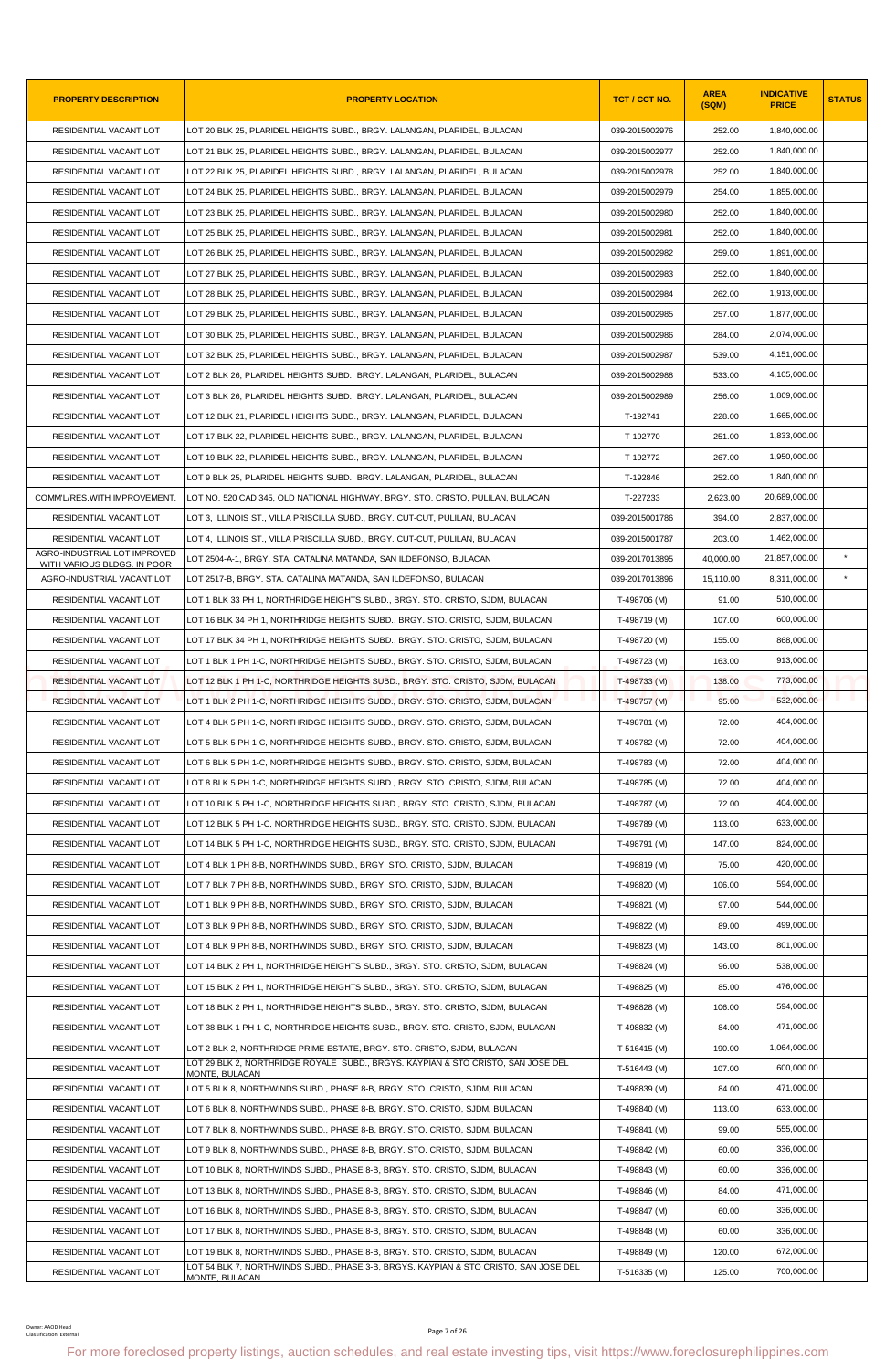| <b>PROPERTY DESCRIPTION</b>                         | <b>PROPERTY LOCATION</b>                                                                                                                               | TCT / CCT NO. | <b>AREA</b><br>(SQM) | <b>INDICATIVE</b><br><b>PRICE</b> | <b>STATUS</b> |
|-----------------------------------------------------|--------------------------------------------------------------------------------------------------------------------------------------------------------|---------------|----------------------|-----------------------------------|---------------|
| RESIDENTIAL VACANT LOT                              | LOT 56 BLK 7, NORTHWINDS SUBD., PHASE 3-B, BRGYS. KAYPIAN & STO CRISTO, SAN JOSE DEL<br>MONTE, BULACAN                                                 | T-516336 (M)  | 340.00               | 1,904,000.00                      |               |
| RESIDENTIAL VACANT LOT                              | LOT 57 BLK 7, NORTHWINDS SUBD., PHASE 3-B, BRGYS. KAYPIAN & STO CRISTO, SAN JOSE DEL<br>MONTE, BULACAN                                                 | T-516337 (M)  | 123.00               | 689,000.00                        |               |
| RESIDENTIAL VACANT LOT                              | LOT 63 BLK 7, NORTHWINDS SUBD., PHASE 3-B, BRGYS. KAYPIAN & STO CRISTO, SAN JOSE DEL<br>MONTE, BULACAN                                                 | T-516338 (M)  | 110.00               | 616,000.00                        |               |
| RESIDENTIAL VACANT LOT                              | LOT 29 BLK 21, NORTHWINDS SUBD., PHASE 3-B, BRGYS. KAYPIAN & STO CRISTO, SAN JOSE DEL<br>MONTE, BULACAN                                                | T-516339 (M)  | 108.00               | 605,000.00                        |               |
| RESIDENTIAL VACANT LOT                              | LOT 30 BLK 21, NORTHWINDS SUBD., PHASE 3-B, BRGYS. KAYPIAN & STO CRISTO, SAN JOSE DEL<br>MONTE, BULACAN                                                | T-516340 (M)  | 82.00                | 460,000.00                        |               |
| RESIDENTIAL VACANT LOT                              | LOT 31 BLK 21, NORTHWINDS SUBD., PHASE 3-B, BRGYS. KAYPIAN & STO CRISTO, SAN JOSE DEL<br>MONTE, BULACAN                                                | T-516341 (M)  | 86.00                | 482,000.00                        |               |
| RESIDENTIAL VACANT LOT                              | LOT 1 BLK 26, NORTHWINDS SUBD., PHASE 3-B, BRGYS. KAYPIAN & STO CRISTO, SAN JOSE DEL<br>MONTE, BULACAN                                                 | T-516342 (M)  | 70.00                | 392.000.00                        |               |
| RESIDENTIAL VACANT LOT                              | LOT 2 BLK 26, NORTHWINDS SUBD., PHASE 3-B, BRGYS. KAYPIAN & STO CRISTO, SAN JOSE DEL<br>MONTE, BULACAN                                                 | T-516343 (M)  | 50.00                | 280,000.00                        |               |
| RESIDENTIAL VACANT LOT                              | LOT 3 BLK 26, NORTHWINDS SUBD., PHASE 3-B, BRGYS. KAYPIAN & STO CRISTO, SAN JOSE DEL<br>MONTE, BULACAN                                                 | T-516344 (M)  | 50.00                | 280,000.00                        |               |
| RESIDENTIAL VACANT LOT                              | LOT 4 BLK 26, NORTHWINDS SUBD., PHASE 3-B, BRGYS. KAYPIAN & STO CRISTO, SAN JOSE DEL<br>MONTE, BULACAN                                                 | T-516345 (M)  | 99.00                | 555,000.00                        |               |
| RESIDENTIAL VACANT LOT                              | LOT 2 BLK 1, NORTHWINDS SUBD., PHASE 8-A, BRGYS. KAYPIAN & STO CRISTO, SAN JOSE DEL<br>MONTE, BULACAN                                                  | T-516356 (M)  | 132.00               | 740,000.00                        |               |
| RESIDENTIAL VACANT LOT                              | LOT 3 BLK 1, NORTHWINDS SUBD., PHASE 8-A, BRGYS. KAYPIAN & STO CRISTO, SAN JOSE DEL<br>MONTE, BULACAN                                                  | T-516357 (M)  | 245.00               | 1,372,000.00                      |               |
| RESIDENTIAL VACANT LOT                              | LOT 4 BLK 1, NORTHWINDS SUBD., PHASE 8-A, BRGYS. KAYPIAN & STO CRISTO, SAN JOSE DEL<br>MONTE, BULACAN                                                  | T-516358 (M)  | 102.00               | 572,000.00                        |               |
| RESIDENTIAL VACANT LOT                              | LOT 5 BLK 1, NORTHWINDS SUBD., PHASE 8-A, BRGYS. KAYPIAN & STO CRISTO, SAN JOSE DEL<br>MONTE, BULACAN                                                  | T-516359 (M)  | 169.00               | 947,000.00                        |               |
| RESIDENTIAL VACANT LOT                              | LOT 6 BLK 1, NORTHWINDS SUBD., PHASE 8-A, BRGYS. KAYPIAN & STO CRISTO, SAN JOSE DEL<br>MONTE, BULACAN                                                  | T-516360 (M)  | 193.00               | 1,081,000.00                      |               |
| RESIDENTIAL VACANT LOT                              | LOT 7 BLK 1, NORTHWINDS SUBD., PHASE 8-A, BRGYS. KAYPIAN & STO CRISTO, SAN JOSE DEL<br>MONTE, BULACAN                                                  | T-516361 (M)  | 113.00               | For re-appraisal                  |               |
| RESIDENTIAL VACANT LOT                              | LOT 8 BLK 1, NORTHWINDS SUBD., PHASE 8-A, BRGYS, KAYPIAN & STO CRISTO, SAN JOSE DEL<br>MONTE, BULACAN                                                  | T-516362 (M)  | 182.00               | 1,020,000.00                      |               |
| RESIDENTIAL VACANT LOT                              | LOT 7 BLK 3. NORTHWINDS SUBD., PHASE 8-A, BRGYS, KAYPIAN & STO CRISTO, SAN JOSE DEL<br>MONTE, BULACAN                                                  | T-516363 (M)  | 109.00               | 611,000.00                        |               |
| RESIDENTIAL VACANT LOT                              | LOT 8 BLK 3, NORTHWINDS SUBD., PHASE 8-A, BRGYS. KAYPIAN & STO CRISTO, SAN JOSE DEL<br>MONTE. BULACAN                                                  | T-516364 (M)  | 95.00                | 532,000.00                        |               |
| RESIDENTIAL LOT IMPROVED WITH<br><b>IMPROVEMENT</b> | LOT 7 BLK 5, NORTHWINDS SUBD., PHASE 8-A, BRGYS. KAYPIAN & STO CRISTO, SAN JOSE DEL<br>MONTE, BULACAN                                                  | T-516365 (M)  | 106.00               | 594,000.00                        |               |
| RESIDENTIAL VACANT LOT                              | LOT 8 BLK 5, NORTHWINDS SUBD., PHASE 8-A, BRGYS. KAYPIAN & STO CRISTO, SAN JOSE DEL<br>MONTE, BULACAN                                                  | T-516366 (M)  | 79.00                | 443,000.00                        |               |
| RESIDENTIAL VACANT LOT                              | LOT 6 BLK 12, NORTHWINDS SUBD., PHASE 8-A, BRGYS. KAYPIAN & STO CRISTO, SAN JOSE DEL<br>MONTE, BULACAN                                                 | T-516379 (M)  | 115.00               | 644,000.00                        |               |
| RESIDENTIAL VACANT LOT                              | LOT 7 BLK 12, NORTHWINDS SUBD., PHASE 8-A, BRGYS. KAYPIAN & STO CRISTO, SAN JOSE DEL                                                                   | T-516380 (M)  | 138.00               | 773,000.00                        |               |
| RESIDENTIAL VACANT LOT                              | MONTE, BULACAN<br>LOT 11 BLK 12, NORTHWINDS SUBD., PHASE 8-A, BRGYS. KAYPIAN & STO CRISTO, SAN JOSE DEL                                                | T-516384 (M)  | 184.00               | 1,031,000.00                      |               |
| RESIDENTIAL VACANT LOT                              | MONTE, BULACAN<br>LOT 12 BLK 12, NORTHWINDS SUBD., PHASE 8-A, BRGYS. KAYPIAN & STO CRISTO, SAN JOSE DEL                                                | T-516385 (M)  | 140.00               | 784,000.00                        |               |
| RESIDENTIAL VACANT LOT                              | MONTE, BULACAN<br>LOT 14 BLK 12, NORTHWINDS SUBD., PHASE 8-A, BRGYS. KAYPIAN & STO CRISTO, SAN JOSE DEL                                                | T-516387 (M)  | 122.00               | 684,000.00                        |               |
| RESIDENTIAL VACANT LOT                              | MONTE, BULACAN<br>LOT 19 BLK 12, NORTHWINDS SUBD., PHASE 8-A, BRGYS. KAYPIAN & STO CRISTO, SAN JOSE DEL                                                | T-516391 (M)  | 158.00               | 885,000.00                        |               |
| RESIDENTIAL VACANT LOT                              | MONTE, BULACAN<br>LOT 21 BLK 12, NORTHWINDS SUBD., PHASE 8-A, BRGYS. KAYPIAN & STO CRISTO, SAN JOSE DEL                                                | T-516393 (M)  | 134.00               | 751,000.00                        |               |
| RESIDENTIAL VACANT LOT                              | <b>MONTE, BULACAN</b><br>LOT 22 BLK 12, NORTHWINDS SUBD., PHASE 8-A, BRGYS. KAYPIAN & STO CRISTO, SAN JOSE DEL                                         | T-516394 (M)  | 144.00               | 807,000.00                        |               |
| RESIDENTIAL VACANT LOT                              | MONTE, BULACAN<br>LOT 24 BLK 14, NORTHWINDS SUBD., PHASE 8-A, BRGYS. KAYPIAN & STO CRISTO, SAN JOSE DEL                                                | T-516402 (M)  | 99.00                | 555,000.00                        |               |
| RESIDENTIAL VACANT LOT                              | MONTE, BULACAN<br>LOT 25 BLK 14, NORTHWINDS SUBD., PHASE 8-A, BRGYS. KAYPIAN & STO CRISTO, SAN JOSE DEL                                                | T-516403 (M)  | 174.00               | 975,000.00                        |               |
| RESIDENTIAL VACANT LOT                              | MONTE, BULACAN<br>LOT 3 BLK 19, CARISSA HOMES SUBD., PHASE V-A, KAYPIAN, SAN JOSE DEL MONTE, BULACAN                                                   | T-516407 (M)  | 125.27               | 689,000.00                        |               |
| RESIDENTIAL VACANT LOT                              | LOT 4 BLK 19, CARISSA HOMES SUBD., PHASE V-A, KAYPIAN, SAN JOSE DEL MONTE, BULACAN                                                                     | T-516408 (M)  | 148.50               | 817,000.00                        |               |
| RESIDENTIAL VACANT LOT                              | LOT 18 BLK 1, LA POBLACION SUBD., PHASE I-D, SAN JOSE DEL MONTE, BULACAN                                                                               | T-516409 (M)  | 241.00               | 1,085,000.00                      |               |
| RESIDENTIAL VACANT LOT                              | LOT 10 BLK 7, LA POBLACION SUBD., PHASE I-D, SAN JOSE DEL MONTE, BULACAN                                                                               | T-516410 (M)  | 130.00               | 585,000.00                        |               |
| RESIDENTIAL VACANT LOT                              | LOT 1 BLK 1, LA POBLACION SUBD., PHASE III-C, SAN JOSE DEL MONTE, BULACAN                                                                              | T-516412 (M)  | 312.00               | 1,404,000.00                      |               |
| RESIDENTIAL VACANT LOT                              | LOT 1 BLK 17, LA POBLACION SUBD., PHASE III-C, SAN JOSE DEL MONTE, BULACAN                                                                             | T-516413 (M)  | 150.00               | 675,000.00                        |               |
| RESIDENTIAL VACANT LOT                              | LOT 7 BLK 18, LA POBLACION SUBD., PHASE III-C, SAN JOSE DEL MONTE, BULACAN                                                                             | T-516414 (M)  | 102.00               | 459,000.00                        |               |
| RESIDENTIAL VACANT LOT                              | LOT 2 BLK 13 & 14, NORTHWINDS SUBD., PHASE 8-A, BRGYS. KAYPIAN & STO CRISTO, SAN JOSE                                                                  |               | 101.00               | 566,000.00                        |               |
|                                                     | DEL MONTE, BULACAN<br>LOT 4 BLK 13 & 14, NORTHWINDS SUBD., PHASE 8-A, BRGYS. KAYPIAN & STO CRISTO, SAN JOSE                                            | T-516451 (M)  |                      | 549,000.00                        |               |
| RESIDENTIAL VACANT LOT                              | DEL MONTE, BULACAN<br>LOT 5 BLK 13 & 14, NORTHWINDS SUBD., PHASE 8-A, BRGYS. KAYPIAN & STO CRISTO, SAN JOSE                                            | T-516452 (M)  | 98.00                | 280,000.00                        |               |
| RESIDENTIAL VACANT LOT                              | DEL MONTE, BULACAN<br>LOT 6 BLK 13 & 14, NORTHWINDS SUBD., PHASE 8-A, BRGYS. KAYPIAN & STO CRISTO, SAN JOSE                                            | T-516453 (M)  | 50.00                |                                   |               |
| RESIDENTIAL VACANT LOT                              | DEL MONTE, BULACAN<br>LOT 10 BLK 13 & 14, NORTHWINDS SUBD., PHASE 8-A, BRGYS. KAYPIAN & STO CRISTO, SAN JOSE                                           | T-516454 (M)  | 50.00                | 280,000.00                        |               |
| RESIDENTIAL VACANT LOT                              | DEL MONTE, BULACAN<br>LOT 14 BLK 13 & 14, NORTHWINDS SUBD., PHASE 8-A, BRGYS. KAYPIAN & STO CRISTO, SAN JOSE                                           | T-516457 (M)  | 115.00               | 644,000.00                        |               |
| RESIDENTIAL VACANT LOT                              | DEL MONTE, BULACAN<br>LOT 13 BLK 13 & 14, NORTHWINDS SUBD., PHASE 8-A, BRGYS. KAYPIAN & STO CRISTO, SAN JOSE                                           | T-516460 (M)  | 219.00               | 1,227,000.00                      |               |
| RESIDENTIAL VACANT LOT                              | DEL MONTE, BULACAN<br>LOT 19 BLK 5, NORTHWINDS SUBD., PHASE 4-A, BRGYS. KAYPIAN & STO CRISTO, SAN JOSE DEL                                             | T-546228 (M)  | 124.00               | 695,000.00                        |               |
| RESIDENTIAL VACANT LOT                              | MONTE, BULACAN<br>LOT 20 BLK 5, NORTHWINDS SUBD., PHASE 4-A, BRGYS. KAYPIAN & STO CRISTO, SAN JOSE DEL                                                 | T-546151 (M)  | 50.00                | 280,000.00                        |               |
| RESIDENTIAL VACANT LOT                              | MONTE, BULACAN<br>LOT 24 BLK 7, NORTHWINDS SUBD., PHASE 4-A, BRGYS. KAYPIAN & STO CRISTO, SAN JOSE DEL                                                 | T-546152 (M)  | 99.00                | 555,000.00                        |               |
| RESIDENTIAL VACANT LOT                              | MONTE, BULACAN<br>LOT 11 BLK 10, NORTHWINDS SUBD., PHASE 4-A, BRGYS. KAYPIAN & STO CRISTO, SAN JOSE DEL                                                | T-546153 (M)  | 79.00                | 443,000.00                        |               |
| RESIDENTIAL VACANT LOT                              | MONTE, BULACAN<br>LOT 6 BLK 11, NORTHWINDS SUBD., PHASE 4-A, BRGYS. KAYPIAN & STO CRISTO, SAN JOSE DEL                                                 | T-546155 (M)  | 83.00                | 465,000.00                        |               |
| RESIDENTIAL VACANT LOT                              | MONTE, BULACAN<br>LOT 31 BLK 1, NORTHWINDS SUBD., PHASE 2-B, BRGYS. KAYPIAN & STO CRISTO, SAN JOSE DEL                                                 | T-546156 (M)  | 151.00               | 846,000.00                        |               |
| RESIDENTIAL VACANT LOT                              | MONTE, BULACAN<br>LOT 9 BLK 9, NORTHWINDS SUBD., PHASE 2-B, BRGYS. KAYPIAN & STO CRISTO, SAN JOSE DEL                                                  | T-546173 (M)  | 83.00                | 465,000.00                        |               |
| RESIDENTIAL VACANT LOT                              | MONTE, BULACAN<br>LOT 10 BLK 9, NORTHWINDS SUBD., PHASE 2-B, BRGYS. KAYPIAN & STO CRISTO, SAN JOSE DEL                                                 | T-546200 (M)  | 50.00                | 260,000.00                        |               |
| RESIDENTIAL VACANT LOT                              | MONTE, BULACAN<br>LOT 20 BLK 11, NORTHWINDS SUBD., PHASE 2-B, BRGYS. KAYPIAN & STO CRISTO, SAN JOSE DEL                                                | T-546201 (M)  | 133.00               | 692,000.00                        |               |
| RESIDENTIAL VACANT LOT                              | MONTE, BULACAN                                                                                                                                         | T-546202 (M)  | 65.00                | 338,000.00                        |               |
| RESIDENTIAL VACANT LOT                              | LOT 16 BLK 12, NORTHWINDS SUBD., PHASE 2-B, BRGYS. KAYPIAN & STO CRISTO, SAN JOSE DEL<br>MONTE, BULACAN                                                | T-546206 (M)  | 55.00                | 286,000.00                        |               |
| RESIDENTIAL VACANT LOT                              | LOT 19 BLK 12, NORTHWINDS SUBD., PHASE 2-B, BRGYS. KAYPIAN & STO CRISTO, SAN JOSE DEL<br>MONTE, BULACAN                                                | T-546207 (M)  | 119.00               | 619,000.00                        |               |
| RESIDENTIAL VACANT LOT                              | LOT 1 BLK 15, NORTHWINDS SUBD., PHASE 2-B, BRGYS. KAYPIAN & STO CRISTO, SAN JOSE DEL<br>MONTE, BULACAN                                                 | T-546216 (M)  | 81.00                | 454,000.00                        |               |
| Owner: AAOD Head<br>Classification: External        | Page 8 of 26<br>For more foreclosed property listings, auction schedules, and real estate investing tips, visit https://www.foreclosurephilippines.com |               |                      |                                   |               |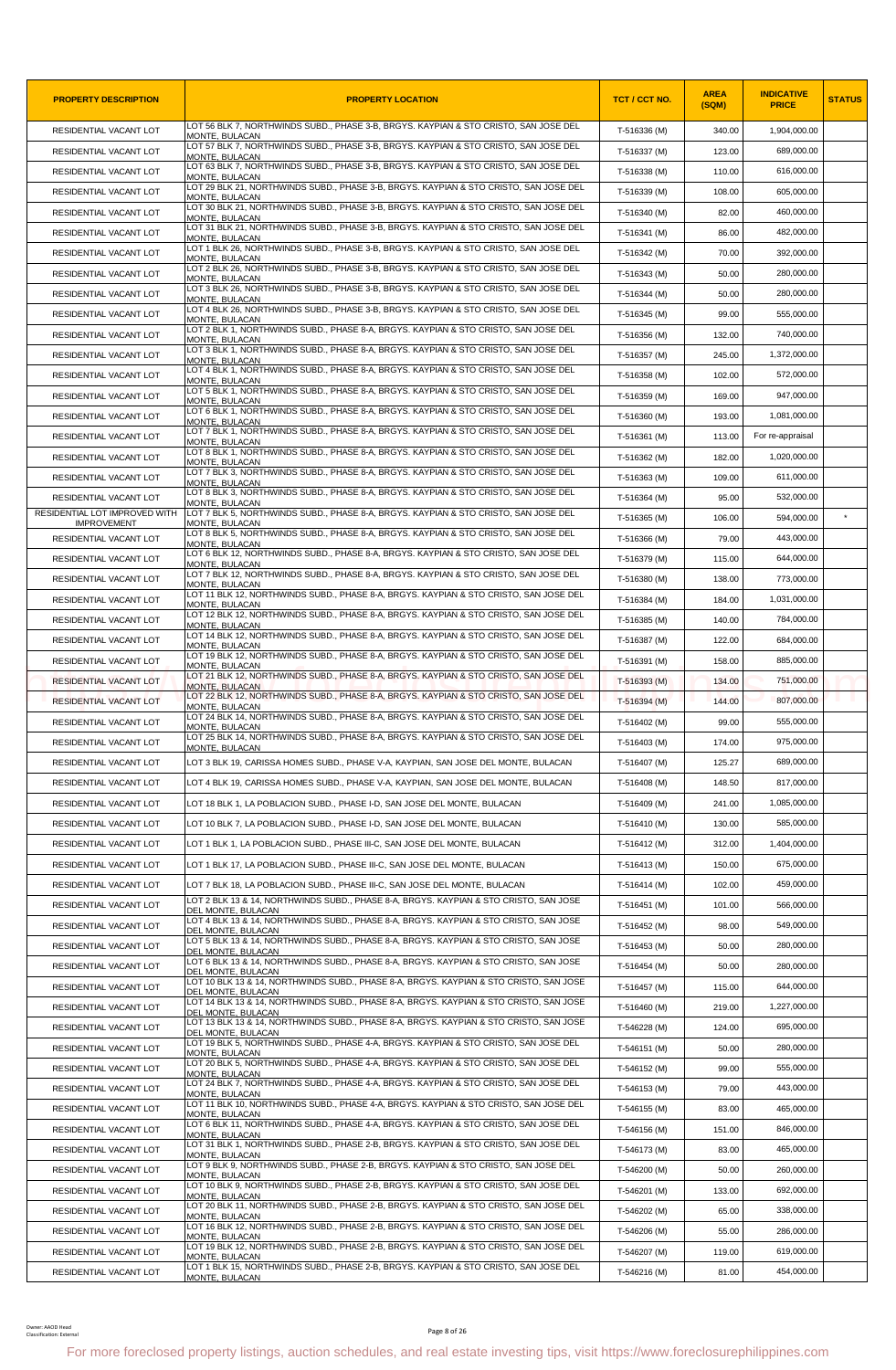| <b>PROPERTY DESCRIPTION</b>                                    | <b>PROPERTY LOCATION</b>                                                                                                               | <b>TCT / CCT NO.</b>                | <b>AREA</b><br>(SQM)         | <b>INDICATIVE</b><br><b>PRICE</b> | <b>STATUS</b> |
|----------------------------------------------------------------|----------------------------------------------------------------------------------------------------------------------------------------|-------------------------------------|------------------------------|-----------------------------------|---------------|
| RESIDENTIAL VACANT LOT                                         | LOT 3 BLK 15, NORTHWINDS SUBD., PHASE 2-B, BRGYS. KAYPIAN & STO CRISTO, SAN JOSE DEL<br>MONTE, BULACAN                                 | T-546217 (M)                        | 50.00                        | 280,000.00                        |               |
| RESIDENTIAL VACANT LOT                                         | LOT 4 BLK 15, NORTHWINDS SUBD., PHASE 2-B, BRGYS. KAYPIAN & STO CRISTO, SAN JOSE DEL<br>MONTE, BULACAN                                 | T-546218 (M)                        | 50.00                        | 280,000.00                        |               |
| RESIDENTIAL VACANT LOT                                         | LOT 5 BLK 15. NORTHWINDS SUBD., PHASE 2-B, BRGYS, KAYPIAN & STO CRISTO, SAN JOSE DEL<br>MONTE, BULACAN                                 | T-546219 (M)                        | 79.00                        | 443,000.00                        |               |
| RESIDENTIAL VACANT LOT                                         | LOT 6 BLK 15, NORTHWINDS SUBD., PHASE 2-B, BRGYS. KAYPIAN & STO CRISTO, SAN JOSE DEL<br><b>MONTE, BULACAN</b>                          | T-546220 (M)                        | 97.00                        | 544,000.00                        |               |
| RESIDENTIAL VACANT LOT                                         | LOT 2 BLK 16, NORTHWINDS SUBD., PHASE 2-B, BRGYS. KAYPIAN & STO CRISTO, SAN JOSE DEL<br>MONTE, BULACAN                                 | T-546221 (M)                        | 55.00                        | 308,000.00                        |               |
| RESIDENTIAL VACANT LOT                                         | LOT 3 BLK 16, NORTHWINDS SUBD., PHASE 2-B, BRGYS. KAYPIAN & STO CRISTO, SAN JOSE DEL<br>MONTE, BULACAN                                 | T-546222 (M)                        | 75.00                        | 420,000.00                        |               |
| RESIDENTIAL VACANT LOT                                         | LOT 16 BLK 17, NORTHWINDS SUBD., PHASE 2-B, BRGYS. KAYPIAN & STO CRISTO, SAN JOSE DEL<br>MONTE, BULACAN                                | T-546224 (M)                        | 133.00                       | 745,000.00                        |               |
| RESIDENTIAL VACANT LOT                                         | LOT 1 BLK 2. NORTHWINDS SUBD., PHASE 4-C, BRGYS, STO, CRISTO, SJDM, BULACAN                                                            | T-65053 P(M)                        | 79.00                        | 411,000.00                        |               |
| RESIDENTIAL VACANT LOT                                         | LOT 2 BLK 2, NORTHWINDS SUBD., PHASE 4-C, BRGYS. STO. CRISTO, SJDM, BULACAN                                                            | T-65054 P(M)                        | 151.00                       | 786,000.00                        |               |
| RESIDENTIAL VACANT LOT                                         | LOT 10 BLK 6, NORTHWINDS SUBD., PHASE 4-B, BRGYS. KAYPIAN & STO CRISTO, SAN JOSE DEL<br>MONTE, BULACAN                                 | T-68251 P(M)                        | 124.00                       | 695,000.00                        |               |
| RESIDENTIAL VACANT LOT                                         | LOT 3 BLK 16, NORTHWINDS SUBD., PHASE 4-B, BRGYS. KAYPIAN & STO CRISTO, SAN JOSE DEL<br>MONTE, BULACAN                                 | T-68253 P(M)                        | 50.00                        | 280,000.00                        |               |
| RESIDENTIAL VACANT LOT                                         | LOT 5 BLK 16, NORTHWINDS SUBD., PHASE 4-B, BRGYS. KAYPIAN & STO CRISTO, SAN JOSE DEL<br>MONTE, BULACAN                                 | T-68255 P(M)                        | 70.00                        | 392,000.00                        |               |
| RESIDENTIAL VACANT LOT                                         | LOT 6 BLK 16, NORTHWINDS SUBD., PHASE 4-B, BRGYS. KAYPIAN & STO CRISTO, SAN JOSE DEL<br><b>MONTE, BULACAN</b>                          | T-68256 P(M)                        | 50.00                        | 280,000.00                        |               |
| RESIDENTIAL VACANT LOT                                         | LOT 8 BLK 16, NORTHWINDS SUBD., PHASE 4-B, BRGYS. KAYPIAN & STO CRISTO, SAN JOSE DEL<br>MONTE. BULACAN                                 | T-68257 P(M)                        | 50.00                        | 280.000.00                        |               |
| RESIDENTIAL VACANT LOT                                         | LOT 9 BLK 16, NORTHWINDS SUBD., PHASE 4-B, BRGYS, KAYPIAN & STO CRISTO, SAN JOSE DEL<br>MONTE, BULACAN                                 | T-68258 P(M)                        | 50.00                        | 280,000.00                        |               |
| RESIDENTIAL VACANT LOT                                         | LOT 5 BLK 17, NORTHWINDS SUBD., PHASE 4-B, BRGYS, KAYPIAN & STO CRISTO, SAN JOSE DEL<br>MONTE, BULACAN                                 | T-68262 P(M)                        | 50.00                        | 280,000.00                        |               |
| RESIDENTIAL VACANT LOT                                         | LOT 7 BLK 17, NORTHWINDS SUBD., PHASE 4-B, BRGYS. KAYPIAN & STO CRISTO, SAN JOSE DEL<br>MONTE, BULACAN                                 | T-68264 P(M)                        | 50.00                        | 280,000.00                        |               |
| RESIDENTIAL VACANT LOT                                         | LOT 9 BLK 17. NORTHWINDS SUBD., PHASE 4-B, BRGYS, KAYPIAN & STO CRISTO, SAN JOSE DEL<br>MONTE, BULACAN                                 | T-68266 P(M)                        | 78.00                        | 437,000.00                        |               |
| RESIDENTIAL VACANT LOT                                         | LOT 10 BLK 17, NORTHWINDS SUBD., PHASE 4-B, BRGYS. KAYPIAN & STO CRISTO, SAN JOSE DEL<br><b>MONTE, BULACAN</b>                         | T-68267 P(M)                        | 88.00                        | 493,000.00                        |               |
| RESIDENTIAL VACANT LOT                                         | LOT 1 BLK 18, NORTHWINDS SUBD., PHASE 4-B, BRGYS. KAYPIAN & STO CRISTO, SAN JOSE DEL<br>MONTE, BULACAN                                 | T-68268 P(M)                        | 74.00                        | 415,000.00                        |               |
| RESIDENTIAL VACANT LOT                                         | LOT 3 BLK 18, NORTHWINDS SUBD., PHASE 4-B, BRGYS. KAYPIAN & STO CRISTO, SAN JOSE DEL<br>MONTE. BULACAN                                 | T-68270 P(M)                        | 50.00                        | 280,000.00                        |               |
| RESIDENTIAL VACANT LOT                                         | LOT 4 BLK 18, NORTHWINDS SUBD., PHASE 4-B, BRGYS. KAYPIAN & STO CRISTO, SAN JOSE DEL<br>MONTE, BULACAN                                 | T-68271 P(M)                        | 50.00                        | 280,000.00                        |               |
| RESIDENTIAL VACANT LOT                                         | LOT 5 BLK 18, NORTHWINDS SUBD., PHASE 4-B, BRGYS. KAYPIAN & STO CRISTO, SAN JOSE DEL<br>MONTE, BULACAN                                 | T-68272 P(M)                        | 50.00                        | 280,000.00                        |               |
| RESIDENTIAL VACANT LOT                                         | LOT 6 BLK 18, NORTHWINDS SUBD., PHASE 4-B, BRGYS. KAYPIAN & STO CRISTO, SAN JOSE DEL<br>MONTE, BULACAN                                 | T-68273 P(M)                        | 50.00                        | 280,000.00                        |               |
| RESIDENTIAL VACANT LOT                                         | LOT 7 BLK 18, NORTHWINDS SUBD., PHASE 4-B, BRGYS. KAYPIAN & STO CRISTO, SAN JOSE DEL<br>MONTE. BULACAN                                 | T-68274 P(M)                        | 50.00                        | 280,000.00                        |               |
| RESIDENTIAL VACANT LOT                                         | LOT 8 BLK 18, NORTHWINDS SUBD., PHASE 4-B, BRGYS. KAYPIAN & STO CRISTO, SAN JOSE DEL<br>MONTE, BULACAN                                 | T-68275 P(M)                        | 50.00                        | 280,000.00                        |               |
| RESIDENTIAL VACANT LOT                                         | LOT 9 BLK 18, NORTHWINDS SUBD., PHASE 4-B, BRGYS. KAYPIAN & STO CRISTO, SAN JOSE DEL                                                   | T-68276 P(M)                        | 121.00                       | 678,000.00                        |               |
| RESIDENTIAL VACANT LOT                                         | MONTE, BULACAN<br>LOT 11 BLK 18, NORTHWINDS SUBD., PHASE 4-B, BRGYS. KAYPIAN & STO CRISTO, SAN JOSE DEL                                | T-68277 P(M)                        | 83.00                        | 465,000.00                        |               |
| RESIDENTIAL VACANT LOT                                         | <b>MONTE, BULACAN</b><br>LOT 1 BLK 19, NORTHWINDS SUBD., PHASE 4-B, BRGYS. KAYPIAN & STO CRISTO, SAN JOSE DEL                          | T-68278 P(M)                        | 95.00                        | 532,000.00                        | $\star$       |
| RESIDENTIAL VACANT LOT                                         | MONTE. BULACAN<br>LOT 2 BLK 19, NORTHWINDS SUBD., PHASE 4-B, BRGYS. KAYPIAN & STO CRISTO, SAN JOSE DEL                                 | T-68279 P(M)                        | 50.00                        | 280,000.00                        |               |
| RESIDENTIAL VACANT LOT                                         | MONTE, BULACAN<br>LOT 3 BLK 19, NORTHWINDS SUBD., PHASE 4-B, BRGYS. KAYPIAN & STO CRISTO, SAN JOSE DEL                                 | T-68280 P(M)                        | 50.00                        | 280.000.00                        | $\star$       |
| RESIDENTIAL VACANT LOT                                         | MONTE, BULACAN<br>LOT 4 BLK 19, NORTHWINDS SUBD., PHASE 4-B, BRGYS. KAYPIAN & STO CRISTO, SAN JOSE DEL<br>MONTE, BULACAN               | T-68281 P(M)                        | 50.00                        | 280,000.00                        | $\star$       |
| RESIDENTIAL VACANT LOT                                         | LOT 5 BLK 19, NORTHWINDS SUBD., PHASE 4-B, BRGYS. KAYPIAN & STO CRISTO, SAN JOSE DEL                                                   | T-68282 P(M)                        | 50.00                        | 280,000.00                        | $\star$       |
| RESIDENTIAL VACANT LOT                                         | MONTE, BULACAN<br>LOT 6 BLK 19, NORTHWINDS SUBD., PHASE 4-B, BRGYS. KAYPIAN & STO CRISTO, SAN JOSE DEL                                 | T-68283 P(M)                        | 108.00                       | 605,000.00                        | $\star$       |
| RESIDENTIAL VACANT LOT                                         | MONTE, BULACAN<br>LOT 9 BLK 31, NORTHWINDS SUBD., PHASE 7, BRGYS, KAYPIAN & STO CRISTO, SAN JOSE DEL                                   | T-68284 P(M)                        | 101.00                       | 566,000.00                        |               |
| RESIDENTIAL VACANT LOT                                         | MONTE. BULACAN<br>LOT 1 BLK 40, NORTHWINDS SUBD., PHASE 7, BRGYS. KAYPIAN & STO CRISTO, SAN JOSE DEL                                   | T-68286 P(M)                        | 323.00                       | 1,809,000.00                      |               |
| RESIDENTIAL VACANT LOT                                         | MONTE, BULACAN<br>LOT 10 BLK 16, NORTHWINDS SUBD., PHASE 4-B, BRGYS, KAYPIAN & STO CRISTO, SAN JOSE DEL                                | T-68291 P(M)                        | 134.00                       | 751,000.00                        |               |
| RESIDENTIAL VACANT LOT                                         | MONTE, BULACAN<br>LOT 11 BLK 16, NORTHWINDS SUBD., PHASE 4-B, BRGYS, KAYPIAN & STO CRISTO, SAN JOSE DEL                                | T-68292 P(M)                        | 103.00                       | 577.000.00                        |               |
| RESIDENTIAL VACANT LOT                                         | <b>MONTE, BULACAN</b><br>LOT 10 BLK 18, NORTHWINDS SUBD., PHASE 4-B, BRGYS. KAYPIAN & STO CRISTO, SAN JOSE DEL                         | T-68294 P(M)                        | 50.00                        | 280,000.00                        |               |
| RESIDENTIAL VACANT LOT                                         | MONTE. BULACAN<br>LOT 7 BLK 16, NORTHWINDS SUBD., PHASE 4-B, BRGYS. KAYPIAN & STO CRISTO, SAN JOSE DEL                                 | T-75912 P(M)                        | 70.00                        | 392,000.00                        |               |
| RESIDENTIAL VACANT LOT                                         | MONTE, BULACAN<br>LOT 18 STA. LUCIA, SAN MIGUEL, BULACAN                                                                               | T-306526                            | 600.00                       | 840,000.00                        |               |
| RICELAND. WITH NET AREA OF                                     | LOT 772, BARANGAY ROAD (NEAR SAN MIGUEL RIVER), BRGY. BULIRA, SAN MIGUEL, BULACAN                                                      | T-120130                            | 1,456.00                     | 530,000.00                        |               |
| 1,324SQM.<br>AGRICULTURAL LOT                                  | BRGY. STA. RITA BATA, SAN MIGUEL, BULACAN                                                                                              | 211878                              | 15,479.00                    | 6,192,000.00                      | $\star$       |
| AGRICULTURAL LOT WITH EIGHT (8)                                | BRGY. BICLAT, SAN MIGUEL, BULACAN                                                                                                      | 282499                              | 32464 (net                   | 12,477,000.00                     | $\star$       |
| <b>RESIDENTIAL BLDGS</b><br>RESIDENTIAL WITH IMPROVEMENT       | LOT 364, INTERIOR ROAD, BRGY.CAINGIN, SAN RAFAEL, BULACAN                                                                              | T-136971                            | 31,191.52)<br>891.00         | 1,747,000.00                      |               |
| (WAREHOUSE BLDG) IN DILAPIDATED<br>RESIDENTIAL VACANT LOT      | BRGY. CATMON, STA MARIA, BULACAN                                                                                                       | T-30326 P(M)                        | 3,430.00                     | 3,773,000.00                      |               |
| RESIDENTIAL LOT WITH                                           | LOT 3 BLK 14, BURGOS ST., GREENBREEZE SUBD., BRGY. PULONG BUHANGIN, STA. MARIA,                                                        | T-376140 (M)                        | 286.00                       | 1,115,000.00                      | $\star$       |
| IMPROVEMENT (NO VALUE)                                         | <b>BULACAN</b><br><b>NUEVA ECIJA</b>                                                                                                   |                                     |                              |                                   |               |
| INTERIOR AGRICULTURAL VACANT<br>LOT                            | SITIO BALOD, BRGY. SAN ISIDRO, ALIAGA, NUEVA ECIJA                                                                                     | NT-295161                           | 37,496 Net<br>area of 37,224 | 5,624,000.00                      | $\star$       |
| RESIDENTIAL HOUSE & LOT                                        | LOT 16 BLK 54, RESIDENCIA LAS PALMAS, BRGY. KALIKID SUR, CABANATUAN CITY, NUEVA ECIJA                                                  | T-127163                            | 50.00                        | 175,000.00                        | $\star$       |
| RESIDENTIAL HOUSE & LOT                                        | LOT 4 BLK 44, RESIDENCIA LAS PALMAS, BRGY. KALIKID SUR, CABANATUAN CITY, NUEVA ECIJA                                                   | T-127167                            | 100.00                       | 388,000.00                        |               |
| RESIDENTIAL HOUSE & LOT                                        | LOT 7 BLK 45 RESIDENCIA LAS PALMAS, BARANGAY KALIKID SUR, CABANATUAN CITY, NUEVA ECIJA                                                 | T-127172                            | 100.00                       | 308,000.00                        | $\star\star$  |
| RESIDENTIAL HOUSE & LOT                                        | LOT 3 BLK 46 RESIDENCIA LAS PALMAS, BARANGAY KALIKID SUR, CABANATUAN CITY, NUEVA ECIJA                                                 | T-127173                            | 181.00                       | 614,000.00                        | $\star\star$  |
| RESIDENTIAL LOT IMPROVED WITH 2-<br>STOREY RESIDENTIAL BLDG    | LOT 21 BLK 17, CIRCUMFERENTIAL RD., KAPITAN PEPE SUBD., BRGY. ZULUETA, CABANATUAN CITY,<br>NUEVA ECIJA                                 | 046-2018004305                      | 346.00                       | 8,130,000.00                      |               |
| RESIDENTIAL LOT                                                | LOT 628-G, BRGY. ENTABLADO, CABIAO, NUEVA ECIJA                                                                                        | NT-285160                           | 2,264.00                     | 3,849,000.00                      | $\star$       |
| THREE RESIDENTIAL LOTS<br><b>IMPROVED WITH LIGHT MATERIALS</b> | NO. 136 BRGY. ROAD, PUROK 3, BRGY. SAN ROQUE, JAEN, NUEVA ECIJA                                                                        | NT-272908. NT-<br>272909, NT-272910 | 10.000.00                    | 5.600.000.00                      | $\star\star$  |
| TEN (10) PARCELS OF LOT<br>(UNDEVELOPED)                       | LOT 75,11,12,13,1,15,16,27,2,3 B-11,15 & 16, BO MAPALAD, STA ROSA, NUEVA ECIJA                                                         | NT-269660 to NT-<br>269669          | 3,228.00                     | 1,420,000.00                      |               |
|                                                                |                                                                                                                                        |                                     |                              |                                   |               |
| Owner: AAOD Head<br>Classification: Externa                    | Page 9 of 26                                                                                                                           |                                     |                              |                                   |               |
|                                                                | For more foreclosed property listings, auction schedules, and real estate investing tips, visit https://www.foreclosurephilippines.com |                                     |                              |                                   |               |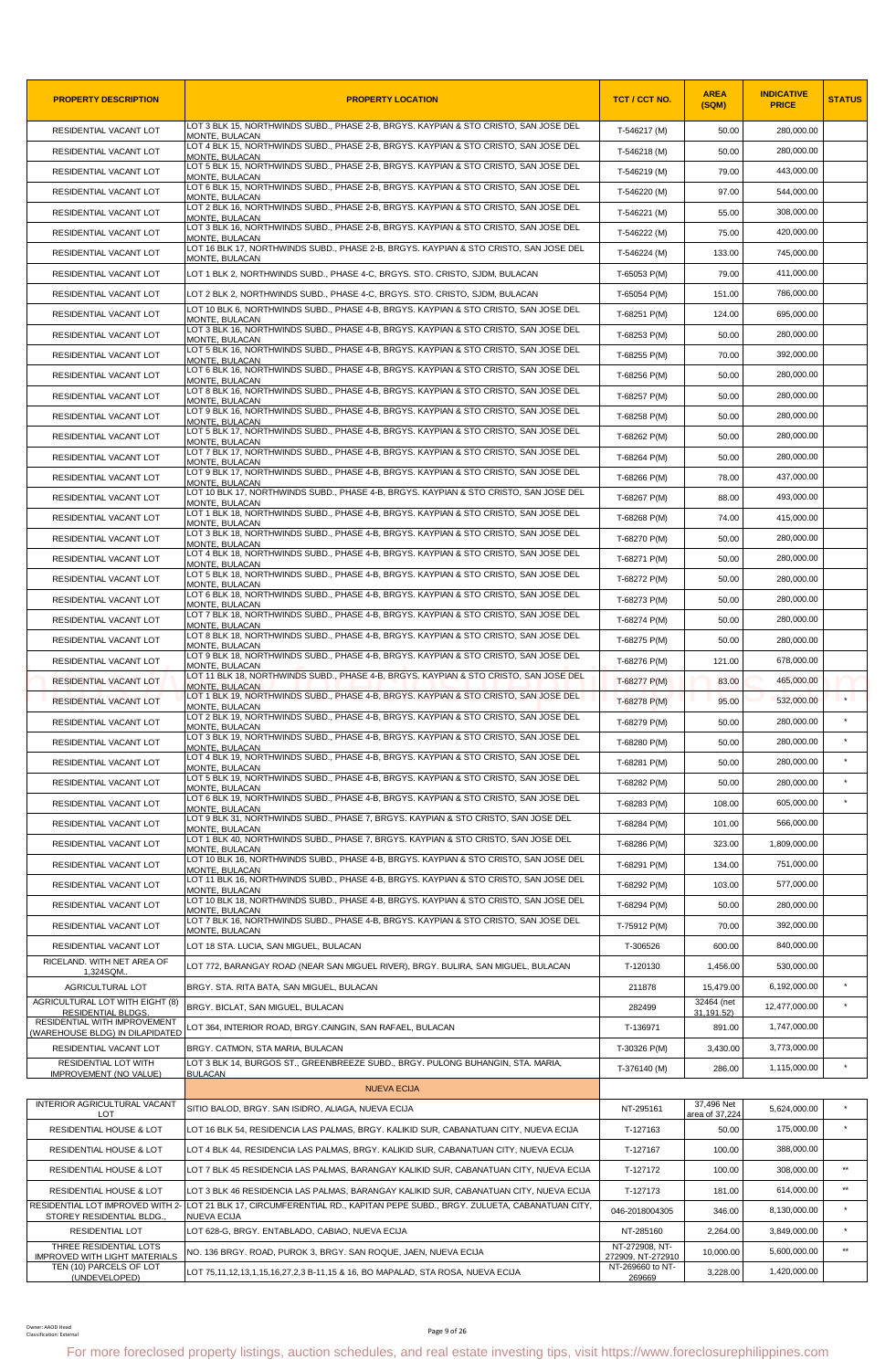| <b>PROPERTY DESCRIPTION</b>                                  | <b>PROPERTY LOCATION</b>                                                                                                                                           | TCT / CCT NO.                      | <b>AREA</b><br>(SQM) | <b>INDICATIVE</b><br><b>PRICE</b> | <b>STATUS</b> |
|--------------------------------------------------------------|--------------------------------------------------------------------------------------------------------------------------------------------------------------------|------------------------------------|----------------------|-----------------------------------|---------------|
| AGRICULTURAL /AGRO-INDUSTRIAL<br>LOT IMPROVED WITH WORN OUT  | BRGY. ROAD, BRGY. CONCEPCION, STO. DOMINGO, NUEVA ECIJA.                                                                                                           | N-42446                            | 15,272.00            | 9,163,000.00                      | $\star$       |
| RESIDENTIAL VACANT LOT                                       | LOT 27, BRGY. CAMP TINIO (FORMERLY SANTIAGO), CABANATUAN CITY, NUEVA ECIJA                                                                                         | 68234                              | 1,593.00             | 650,000.00                        |               |
|                                                              | <b>PAMPANGA</b>                                                                                                                                                    |                                    |                      |                                   |               |
| AGRO-INDUSTRIAL LAND WITH<br><b>IMPROVEMENTS</b>             | PLAN H-148171 BRGY. ROAD, ARAYAT, PAMPANGA                                                                                                                         | 042-2011002373                     | 197,806.00           | 72,102,000.00                     |               |
| RESIDENTIAL VACANT LOT                                       | NO. 88 NATIONAL HIGHWAY, WITHIN BRGY. MANGA, CANDABA, PAMPANGA                                                                                                     | 599625-R                           | 646.00               | 5,541,000.00                      |               |
| RESIDENTIAL VACANT LOT                                       | LOT 19 BLK 34 PH 1, DODGES ST., QUEENSBOROUGH NORTH SUBD., BRGY, SAN JOSE, SAN<br>FERNANDO CITY, PAMPANGA                                                          | 544590-R                           | 420.00               | 2,310,000.00                      | $\star$       |
| RESIDENTIAL VACANT LOT                                       | LOT 20 BLK 34 PH 1, WINNER ST., QUEENSBOROUGH NORTH SUBD., BRGY. SAN JOSE, SAN<br>FERNANDO CITY, PAMPANGA                                                          | 544591-R                           | 420.00               | 2,310,000.00                      |               |
| <b>RESIDENTIAL VACANT LOT</b>                                | LOT 22 BLK 34 PH 1, WINNER ST., QUEENSBOROUGH NORTH SUBD., BRGY, SAN JOSE, SAN<br>FERNANDO CITY, PAMPANGA                                                          | 544604-R                           | 300.00               | 1.650.000.00                      |               |
| RESIDENTIAL VACANT LOT                                       | LOT 2 BLK 60 PH 1. QUEENSBOROUGH AVE. CORNER WHITE HALL ST., QUEENSBOROUGH NORTH<br>SUBD., BRGY. SAN JOSE, SAN FERNANDO CITY, PAMPANGA                             | 544616-R                           | 316.00               | 1,896,000.00                      |               |
| RESIDENTIAL VACANT LOT                                       | LOT 22 BLK 7 PH 2, QUEENSBOROUGH NORTH SUBD., BRGY. SAN JOSE, SAN FERNANDO,<br><b>PAMPANGA</b>                                                                     | 678317-R                           | 249.00               | 1,370,000.00                      |               |
| RESIDENTIAL LOT WITH<br><b>IMPROVEMENT</b>                   | LOT 47 BLK 25 PH 2, QUEENSBOROUGH NORTH SUBD., BRGY. SAN JOSE, SAN FERNANDO,<br><b>PAMPANGA</b>                                                                    | 678318-R                           | 227.00               | 1,437,000.00                      |               |
| RESIDENTIAL VACANT LOT                                       | LOT 5 BLK 58, QUEENSBOROUGH NORTH SUBD., BRGY. SAN JOSE MATULID, MEXICO, PAMPANGA                                                                                  | 643056-R                           | 240.00               | 2,278,000.00                      |               |
| RESIDENTIAL VACANT LOT                                       | LOT 7 BLK 7, QUEENSBOROUGH NORTH SUBD., BRGY. SAN JOSE MATULID, MEXICO, PAMPANGA                                                                                   | 643062-R                           | 267.00               | 2,535,000.00                      |               |
| RESIDENTIAL VACANT LOT                                       | LOT 27 BLK 19, QUEENSBOROUGH NORTH SUBD., BRGY. SAN JOSE MATULID, MEXICO, PAMPANGA                                                                                 | 643063-R                           | 221.00               | 2,098,000.00                      |               |
| RESIDENTIAL VACANT LOT                                       | LOT 29 BLK 26, QUEENSBOROUGH NORTH SUBD., BRGY. SAN JOSE MATULID, MEXICO, PAMPANGA                                                                                 | 643064-R                           | 216.00               | 2.051.000.00                      |               |
| RESIDENTIAL VACANT LOT                                       | LOT 20 BLK 5, QUEENSBOROUGH NORTH SUBD., BRGY. SAN JOSE MATULID, MEXICO, PAMPANGA                                                                                  | 643066-R                           | 200.00               | 1,899,000.00                      |               |
| LOT IMPROVED WITH 2-STOREY<br>RESIDENTIAL BLDG.              | LOTS 1 & 2 BLK 7, VILLA PAULINA SUBD., BRGY. PANIPUAN, MEXICO, PAMPANGA                                                                                            | 042-2013011329 &<br>042-2013011330 | 263.00               | 2,364,000.00                      |               |
| RESIDENTIAL VACANT LOT                                       | LOT 30, BLK. 1 RIVERA STREET, MARISOL SUBD., BRGY. NINOY AQUINO, ANGELES CITY, PAMPANGA                                                                            | 41171                              | 225.00               | 1,643,000.00                      | $\star$       |
| RESIDENTIAL VACANT LOT                                       | LOT 31, BLK. 1 RIVERA STREET, MARISOL SUBD., BRGY. NINOY AQUINO, ANGELES CITY, PAMPANGA                                                                            | 41172                              | 225.00               | 1,643,000.00                      | $\star$       |
| RESIDENTIAL VACANT LOT                                       | LOT 32, BLK. 1 RIVERA STREET, MARISOL SUBD., BRGY. NINOY AQUINO, ANGELES CITY, PAMPANGA                                                                            | 41173                              | 225.00               | 1,643,000.00                      |               |
| RESIDENTIAL VACANT LOT                                       | LOT 33, BLK. 1 RIVERA STREET, MARISOL SUBD., BRGY. NINOY AQUINO, ANGELES CITY, PAMPANGA                                                                            | 41174                              | 225.00               | 1,643,000.00                      | $\star$       |
| RESIDENTIAL VACANT LOT                                       | LOT 34, BLK. 1 RIVERA STREET, MARISOL SUBD., BRGY. NINOY AQUINO, ANGELES CITY, PAMPANGA                                                                            | 41175                              | 225.00               | 1,643,000.00                      | $\star$       |
| RESIDENTIAL VACANT LOT                                       | LOT 35, BLK. 1 RIVERA STREET, MARISOL SUBD., BRGY. NINOY AQUINO, ANGELES CITY, PAMPANGA                                                                            | 41176                              | 225.00               | 1,643,000.00                      |               |
| RESIDENTIAL VACANT LOT                                       | LOT 36, BLK. 1 RIVERA STREET, MARISOL SUBD., BRGY. NINOY AQUINO, ANGELES CITY, PAMPANGA                                                                            | 41177                              | 225.00               | 1,643,000.00                      | $\star$       |
|                                                              | <b>TARLAC</b>                                                                                                                                                      |                                    |                      |                                   |               |
| AGRICULTURAL LOT WITH SHANTY                                 | LOTS 8, 9, 10, 11 & 12, PLARIDEL ST., BRGY. STA. MARIA, CONCEPCION, TARLAC                                                                                         | 235225                             | 3,471.00             | 3,818,000.00                      | $\star$       |
| <b>HOUSES</b><br>RESIDENTIAL LOTS WITH SHANTY                | LOT 2588-B-2-A-10-A, D & E, 1ST ST. CORNER UNNAMED ROAD, BRGY. POBLACION, CONCEPCION,                                                                              | 235226, 235227 &                   | 983.00               | 1,376,000.00                      | $\star$       |
| <b>HOUSES</b><br>WITH 1-STOREY RESIDENTIAL BLDG              | TARLAC<br>LOT 9. (203) ESPEJO ST., SAN MANUEL, TARLAC                                                                                                              | 235228<br>T-242394                 | 971.00               | 1,942,000.00                      | $\star$       |
| (2 UNITS)<br><b>RESIDENTIAL LOT</b>                          | LOT 2, BRGY ARMENIA (FORMERLY BRGY. LIBUTAD), TARLAC, TARLAC                                                                                                       | 190623                             | 29,997.00            | 11,999,000.00                     | $\star$       |
| RESIDENTIAL LOT IMPROVED WITH 2-                             | LOT 67, BLK 10, SUNRISE VILLAGE, MALIWALO, TARLAC CITY                                                                                                             | 043-2017003129                     | 72.00                | 1,366,000.00                      |               |
| STOREY RESIDENTIAL BLDG.<br>RESIDENTIAL LOT IMPROVED WITH 2- | LOT 68, BLK 10, SUNRISE VILLAGE, MALIWALO, TARLAC CITY                                                                                                             | 043-2017003130                     | 72.00                | 1,366,000.00                      |               |
| STOREY RESIDENTIAL BLDG.<br>AGRICULTURAL VACANT LOT          | LOT 529, SAN FELIPE ST., BRGY. SAN ANDRES, VICTORIA, TARLAC                                                                                                        | 043-2010006414                     | 12,140.00            | 5,589,000.00                      |               |
| VACANT LOT                                                   | LOT 14, B-20, BO MATATALAIB, TARLAC                                                                                                                                | 190616                             | 7,070.00             | 16,968,000.00                     | $\star$       |
|                                                              | <b>ZAMBALES</b>                                                                                                                                                    |                                    |                      |                                   |               |
|                                                              | COMMERCIAL LOTS IMPROVED WITH LOTS 1, 2, 3, 4, 5, 6, 7, 8, 9, 10 & 11 BLK 1, STA. MONICA SIERRA HILLS SUBD., BRGY. STO. TOMAS,                                     | T-61855 to T-61865                 | 4.201.00             | 55,227,000.00                     |               |
| 2-STOREY COMMERCIAL BLDG.                                    | SUBIC, ZAMBALES<br><b>REGION IV-A - CALABARZON</b>                                                                                                                 |                                    |                      |                                   |               |
|                                                              | <b>BATANGAS</b>                                                                                                                                                    |                                    |                      |                                   |               |
| RESIDENTIAL VACANT LOT                                       | LOT 32, BLK 7 TAGAYTAY PACIFIC HEIGHTS SUBD.,BRGY. TAMAYO, CALACA, BATANGAS                                                                                        | TP-4913                            | 337.00               | 2,022,000.00                      |               |
| RESIDENTIAL VACANT LOT                                       | LOT 33, BLK 7 TAGAYTAY PACIFIC HEIGHTS SUBD.,BRGY. TAMAYO, CALACA, BATANGAS                                                                                        | TP-4914                            | 341.00               | 2,046,000.00                      |               |
| RESIDENTIAL VACANT LOT                                       | LOT 34, BLK 7 TAGAYTAY PACIFIC HEIGHTS SUBD., BRGY. TAMAYO, CALACA, BATANGAS                                                                                       | TP-4915                            | 343.00               | 2,058,000.00                      |               |
| RESIDENTIAL VACANT LOT                                       |                                                                                                                                                                    | TP-4916                            | 341.00               | 2,046,000.00                      |               |
|                                                              | LOT 35, BLK 7 TAGAYTAY PACIFIC HEIGHTS SUBD.,BRGY. TAMAYO, CALACA, BATANGAS                                                                                        |                                    |                      |                                   |               |
| RESIDENTIAL VACANT LOT                                       | LOT 36, BLK 7 TAGAYTAY PACIFIC HEIGHTS SUBD.,BRGY. TAMAYO, CALACA, BATANGAS                                                                                        | TP-4917                            | 343.00               | 2,058,000.00<br>2,070,000.00      |               |
| RESIDENTIAL VACANT LOT                                       | LOT 37, BLK 7 TAGAYTAY PACIFIC HEIGHTS SUBD., BRGY. TAMAYO, CALACA, BATANGAS                                                                                       | TP-4918                            | 345.00               |                                   |               |
| RESIDENTIAL VACANT LOT                                       | LOT 38, BLK 7 TAGAYTAY PACIFIC HEIGHTS SUBD., BRGY. TAMAYO, CALACA, BATANGAS                                                                                       | TP-4919                            | 319.00               | 1,914,000.00                      |               |
| RESIDENTIAL VACANT LOT                                       | LOT 39, BLK 7TAGAYTAY PACIFIC HEIGHTS SUBD.,BRGY. TAMAYO, CALACA, BATANGAS                                                                                         | TP-4920                            | 331.00               | 1,986,000.00                      |               |
| RESIDENTIAL VACANT LOT                                       | LOT 40, BLK 7 TAGAYTAY PACIFIC HEIGHTS SUBD.,BRGY. TAMAYO, CALACA, BATANGAS                                                                                        | TP-4921                            | 293.00               | 1,758,000.00                      |               |
| RESIDENTIAL VACANT LOT                                       | LOT 41, BLK 7 TAGAYTAY PACIFIC HEIGHTS SUBD., BRGY. TAMAYO, CALACA, BATANGAS                                                                                       | TP-4922                            | 320.00               | 1,920,000.00                      |               |
| RESIDENTIAL VACANT LOT                                       | LOT 42, BLK 7 TAGAYTAY PACIFIC HEIGHTS SUBD.,BRGY. TAMAYO, CALACA, BATANGAS                                                                                        | TP-4923                            | 383.00               | 2,298,000.00                      |               |
| RESIDENTIAL VACANT LOT                                       | LOT 59, BLK 7 TAGAYTAY PACIFIC HEIGHTS SUBD., BRGY. TAMAYO, CALACA, BATANGAS                                                                                       | TP-4924                            | 696.00               | 4,176,000.00                      |               |
| RESIDENTIAL VACANT LOT                                       | LOT 60, BLK 7TAGAYTAY PACIFIC HEIGHTS SUBD., BRGY. TAMAYO, CALACA, BATANGAS                                                                                        | TP-4925                            | 639.00               | 4,090,000.00                      |               |
| RESIDENTIAL VACANT LOT<br>RESIDENTIAL/AGRO-                  | LOT 61, BLK 7TAGAYTAY PACIFIC HEIGHTS SUBD., BRGY. TAMAYO, CALACA, BATANGAS<br>LOT 1-K STREET LOT 2 CORNER STREET LOT 6, BALUARTE ESTATE, BRGY BALITOC, CALATAGAN, | TP-4926                            | 468.00               | 2,996,000.00                      |               |
| INDUSTRIAL/ORCHARD LAND<br>RESIDENTIAL/AGRO-                 | <b>BATANGAS</b><br>LOT 1-J STREET LOT 2 CORNER STREET LOT 6, BALUARTE ESTATE, BRGY BALITOC, CALATAGAN,                                                             | 055-2011000014                     | 103,050.00           | 82,440,000.00                     | $\star\star$  |
| INDUSTRIAL/ORCHARD LAND WITH                                 | <b>BATANGAS</b>                                                                                                                                                    | 055-2011000015                     | 88,841.00            | 72,178,000.00                     | $\star\star$  |
| VACANT LOT                                                   | BARANGAY HUKAY, CALATAGAN, BATANGAS                                                                                                                                | T-73556                            | 5,000.00             | For re-appraisal                  |               |
| VACANT LOT                                                   | LARCE ST., CANYON WOODS RESIDENTIAL RESORT BRGY. SAN GREGORIO, LAUREL, BATANGAS                                                                                    | T-123466                           | 350.00               | 4,550,000.00                      |               |
| AGRICULTURAL LOT                                             | LOT 46, PSD-27576, BRGY. MATABUNGKAY, LIAN, BATANGAS (INFRONT OF SEABREEZE RESORT)                                                                                 | T-76689                            | 6,916.00             | 36,655,000.00                     |               |
| RESIDENTIAL VACANT LOT                                       | LOT 2 BLK 6, MAYA-MAYA HILLS SUBD., BRGY. BALAYTIGUE, NASUGBU, BATANGAS                                                                                            | 055-2015000651                     | 678.00               | 6,780,000.00                      |               |
| Owner: AAOD Head<br>Classification: Externa                  | Page 10 of 26<br>For more foreclosed property listings, auction schedules, and real estate investing tips, visit https://www.foreclosurephilippines.com            |                                    |                      |                                   |               |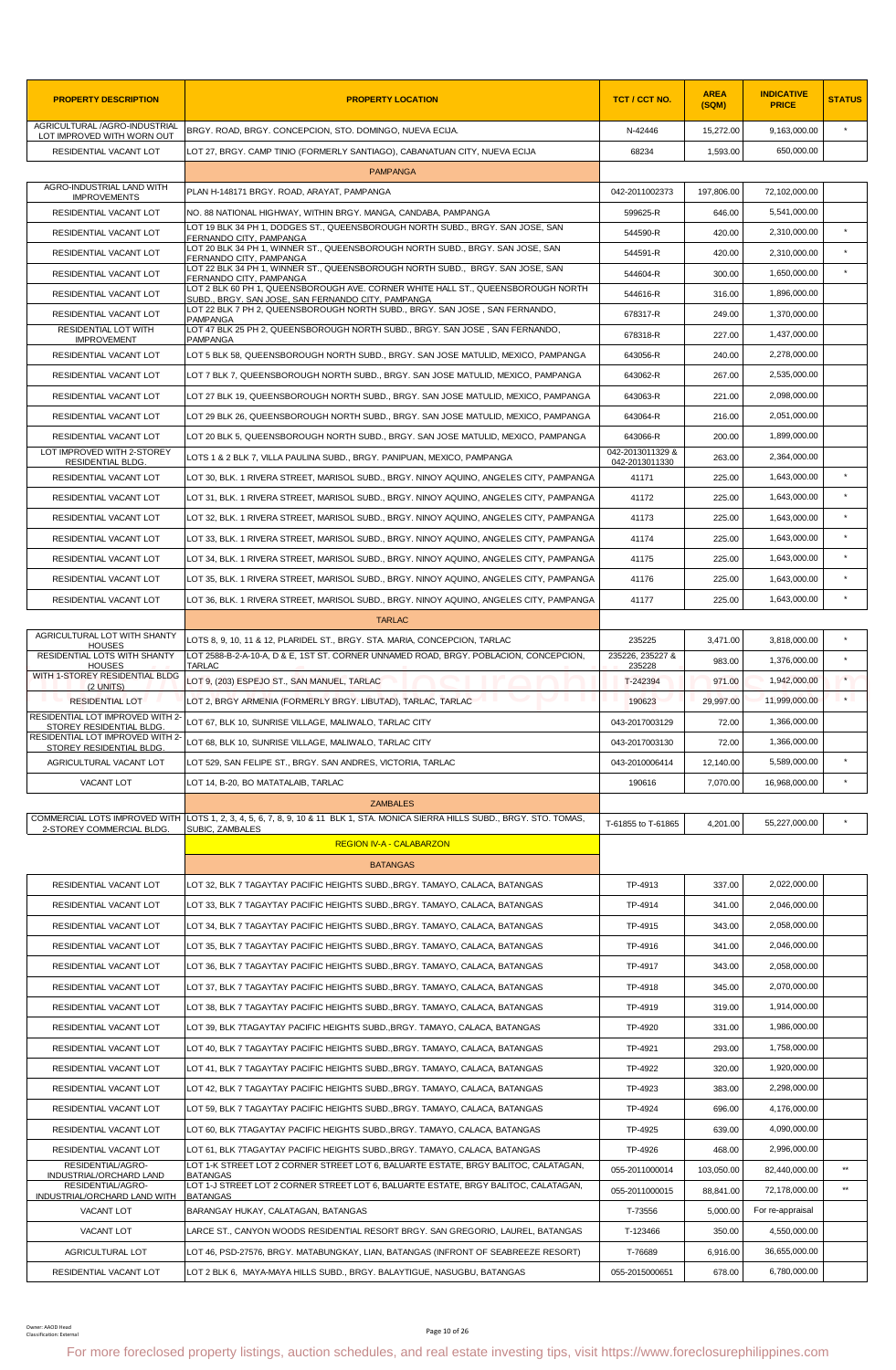| <b>PROPERTY DESCRIPTION</b>                                      | <b>PROPERTY LOCATION</b>                                                                                                                                | TCT / CCT NO.                                | <b>AREA</b><br>(SQM)            | <b>INDICATIVE</b><br><b>PRICE</b> | <b>STATUS</b> |
|------------------------------------------------------------------|---------------------------------------------------------------------------------------------------------------------------------------------------------|----------------------------------------------|---------------------------------|-----------------------------------|---------------|
| RESIDENTIAL VACANT LOT                                           | LOT 1 BLK 6, MAYA-MAYA HILLS SUBD., BRGY. BALAYTIGUE, NASUGBU, BATANGAS                                                                                 | 055-2015000652                               | 877.00                          | 8,770,000.00                      |               |
| RESIDENTIAL VACANT LOT                                           | LOT 3 BLK 6, MAYA-MAYA HILLS SUBD., BRGY. BALAYTIGUE, NASUGBU, BATANGAS                                                                                 | 055-2015000653                               | 423.00                          | 4,230,000.00                      |               |
| RESIDENTIAL VACANT LOT                                           | LOT 5 BLK 6, MAYA-MAYA HILLS SUBD., BRGY. BALAYTIGUE, NASUGBU, BATANGAS                                                                                 | 055-2015000655                               | 424.00                          | 4,240,000.00                      |               |
| RESIDENTIAL VACANT LOT                                           | LOT 6 BLK 6, MAYA-MAYA HILLS SUBD., BRGY. BALAYTIGUE, NASUGBU, BATANGAS                                                                                 | 055-2015000656                               | 634.00                          | 5,580,000.00                      |               |
| RESIDENTIAL VACANT LOT                                           | LOT 7 BLK 6, MAYA-MAYA HILLS SUBD., BRGY. BALAYTIGUE, NASUGBU, BATANGAS                                                                                 | 055-2015000657                               | 815.00                          | 7,172,000.00                      |               |
| RESIDENTIAL VACANT LOT                                           | LOT 8 BLK 6, MAYA-MAYA HILLS SUBD., BRGY. BALAYTIGUE, NASUGBU, BATANGAS                                                                                 | 055-2015000658                               | 424.00                          | 4,240,000.00                      |               |
| RESIDENTIAL VACANT LOT                                           | LOT 9 BLK 6, MAYA-MAYA HILLS SUBD., BRGY. BALAYTIGUE, NASUGBU, BATANGAS                                                                                 | 055-2015000659                               | 426.00                          | 4,260,000.00                      |               |
| RESIDENTIAL VACANT LOT                                           | LOT 10 BLK 6, MAYA-MAYA HILLS SUBD., BRGY. BALAYTIGUE, NASUGBU, BATANGAS                                                                                | 055-2015000660                               | 449.00                          | 4,715,000.00                      |               |
| RESIDENTIAL VACANT LOT                                           | LOT 11 BLK 6, MAYA-MAYA HILLS SUBD., BRGY. BALAYTIGUE, NASUGBU, BATANGAS                                                                                | 055-2015000661                               | 570.00                          | 5,700,000.00                      |               |
| RESIDENTIAL VACANT LOT                                           | LOT 12 BLK 6, MAYA-MAYA HILLS SUBD., BRGY. BALAYTIGUE, NASUGBU, BATANGAS                                                                                | 055-2015000662                               | 730.00                          | 7,300,000.00                      |               |
| RESIDENTIAL VACANT LOT                                           | LOT 13 BLK 6, MAYA-MAYA HILLS SUBD., BRGY. BALAYTIGUE, NASUGBU, BATANGAS                                                                                | 055-2015000663                               | 539.00                          | 5,390,000.00                      |               |
| RESIDENTIAL VACANT LOT                                           | LOT 14 BLK 6, MAYA-MAYA HILLS SUBD., BRGY. BALAYTIGUE, NASUGBU, BATANGAS                                                                                | 055-2015000664                               | 543.00                          | 5,702,000.00                      |               |
| RESIDENTIAL VACANT LOT                                           | LOT 3 BLK 7, MAYA-MAYA HILLS SUBD., BRGY. BALAYTIGUE, NASUGBU, BATANGAS                                                                                 | 055-2015000665                               | 556.00                          | 5,560,000.00                      |               |
| RESIDENTIAL VACANT LOT                                           | LOT 4 BLK 7, MAYA-MAYA HILLS SUBD., BRGY. BALAYTIGUE, NASUGBU, BATANGAS                                                                                 | 055-2015000666                               | 559.00                          | 5,590,000.00                      |               |
| RESIDENTIAL VACANT LOT                                           | LOT 5 BLK 7, MAYA-MAYA HILLS SUBD., BRGY. BALAYTIGUE, NASUGBU, BATANGAS                                                                                 | 055-2015000667                               | 529.00                          | 5,290,000.00                      |               |
| RESIDENTIAL VACANT LOT                                           | LOT 7 BLK 7, MAYA-MAYA HILLS SUBD., BRGY. BALAYTIGUE, NASUGBU, BATANGAS                                                                                 | 055-2015000668                               | 503.00                          | 5,282,000.00                      |               |
| RESIDENTIAL VACANT LOT                                           | LOT 8 BLK 7, MAYA-MAYA HILLS SUBD., BRGY. BALAYTIGUE, NASUGBU, BATANGAS                                                                                 | 055-2015000669                               | 533.00                          | 5,330,000.00                      |               |
| RESIDENTIAL VACANT LOT                                           | LOT 6 BLK 7, MAYA-MAYA HILLS SUBD., BRGY. BALAYTIGUE, NASUGBU, BATANGAS                                                                                 | 055-2015000670                               | 443.00                          | 4,652,000.00                      |               |
| RESIDENTIAL VACANT LOT                                           | LOT 9 BLK 7,  MAYA-MAYA HILLS SUBD., BRGY. BALAYTIGUE, NASUGBU, BATANGAS                                                                                | 055-2015000671                               | 628.00                          | 6,280,000.00                      |               |
| RESIDENTIAL VACANT LOT                                           | LOT 10 BLK 7, MAYA-MAYA HILLS SUBD., BRGY. BALAYTIGUE, NASUGBU, BATANGAS                                                                                | 055-2015000672                               | 583.00                          | 5,131,000.00                      |               |
| RESIDENTIAL VACANT LOT                                           | LOT 11 BLK 7, MAYA-MAYA HILLS SUBD., BRGY. BALAYTIGUE, NASUGBU, BATANGAS                                                                                | 055-2015000673                               | 465.00                          | 4,650,000.00                      |               |
| RESIDENTIAL VACANT LOT                                           | LOT 147, BRGY. POBLACION, SAN NICOLAS, BATANGAS                                                                                                         | T-11051                                      | 5,365.00                        | 4,829,000.00                      |               |
| VACANT LOT                                                       | LOT 3, TAGAYTAY HIGHLANDS, BRGY. TRANCA, TALISAY, BATANGAS                                                                                              | T-121859                                     | 7,502.00                        | 27,008,000.00                     | $**$          |
| VACANT LOT                                                       | TAGAYTAY HIGHLANDS, BRGY. TRANCA, TALISAY, BATANGAS                                                                                                     | T-121860                                     | 7,505.00                        | 27,018,000.00                     | $\star\star$  |
| VACANT LOT                                                       | TAGAYTAY HIGHLANDS, BRGY. TRANCA, TALISAY, BATANGAS                                                                                                     | T-121861                                     | 10,085.00                       | 34,830,000.00                     | $***$         |
| VACANT LOT                                                       | LOT 2, TAGAYTAY HIGHLANDS, BRGY. TRANCA, TALISAY, BATANGAS                                                                                              | T-101261                                     | 5,431.00                        | 19,552,000.00                     | $\star\star$  |
| RESIDENTIAL LOT IMPROVED WITH 2-<br>STOREY RESIDENTIAL BLDG.     | LOT 27 BLK 11. FIREBRUSH ST., CANYON WOODS, BRGY, SAN GREGORIO, LAUREL, BATANGAS                                                                        | 056-2016006629                               | 405.00                          | 15,807,000.00                     | $\star$       |
| LOT WITH SHANTY HOUSES                                           | PUROK 2, BARANGAY BAGBAG TANAUAN, BATANGAS                                                                                                              | T-36332                                      | 529.00                          | 582,000.00                        | $\star$       |
| LOT WITH SHANTY HOUSES                                           | PUROK 3, BRGY. BAGBAG, TANAUAN CITY, BATANGAS                                                                                                           | T-37330                                      | 858.00                          | 1,287,000.00                      | $\star$       |
| LOT WITH SHANTY HOUSES                                           | PUROK 2. BARANGAY BAGBAG TANAUAN, BATANGAS                                                                                                              | T-37331                                      | 569.00                          | 626,000.00                        | $\star$       |
| LOT WITH SHANTY HOUSES                                           | PUROK 2, BARANGAY BAGBAG TANAUAN, BATANGAS                                                                                                              | T-37334                                      | 611.00                          | 673,000.00                        |               |
| CONTIGUOUS LOTS WITH<br><b>IMPROVEMENTS (PRIVATE RESORT)</b>     | YAKAL ST., BRGY, DARASA, TANAUAN, BATANGAS                                                                                                              | T-104079 (Site II), T-<br>111076 to T-111084 | 14,168 (Site<br>II: 12,497 net) | 166.684.000.00                    |               |
| VACANT LOT                                                       | TAGAYTAY HIGHLANDS, BRGY, TRANCA, TANAUAN, BATANGAS                                                                                                     | T-121862                                     | 8,001.00                        | 28,804,000.00                     |               |
| AGRO-INDUSTRIAL LOT WITH<br>VARIOUS IMPROVEMENT                  | LOT 1, SITIO ICARBANG, BRGY. LAIYA IBABAO, SAN JUAN, SAN JUAN, BATANGAS                                                                                 | 053-2020000871                               | 11,766.00                       | 304.907.000.00                    |               |
|                                                                  | <b>CAVITE</b>                                                                                                                                           |                                              |                                 |                                   |               |
| RESIDENTIAL LOT IMPROVED WITH 2-<br>STOREY RESIDENTIAL TOWNHOUSE | LOT 5 BLK 3 PH 4, ALBANIA ST., LESSANDRA BACOOR, BRGY. SALINAS, BACOOR, CAVITE                                                                          | 167-2017004377                               | 36.00                           | 1,487,000.00                      | $\star$       |
| RESIDENTIAL VACANT LOT                                           | LOT 3 BLK. 2, GREEN VALLEY SUBD. BRGY. SAN NICOLAS, BACOOR, CAVITE                                                                                      | T-880483                                     | 248.00                          | 992,000.00                        | $\star$       |
| RESIDENTIAL VACANT LOT                                           | LOT 3 BLK 1, CAMELLA SPRINGVILLE HEIGHTS/GAWARAN HEIGHTS SUBD., PHASE 4, BRGY, MOLINO.<br><b>BACOOR, CAVITE</b>                                         | T-1281163                                    | 132.00                          | 660,000.00                        |               |
| RESIDENTIAL VACANT LOT                                           | LOT 5 BLK 1, CAMELLA SPRINGVILLE HEIGHTS/GAWARAN HEIGHTS SUBD., PHASE 4, BRGY. MOLINO,<br>BACOOR, CAVITE                                                | T-1281165                                    | 128.00                          | 704,000.00                        |               |
| RESIDENTIAL VACANT LOT                                           | LOT 7 BLK 9, CAMELLA SPRINGVILLE HEIGHTS/GAWARAN HEIGHTS SUBD., PHASE 4, BRGY. MOLINO,<br><b>BACOOR, CAVITE</b>                                         | T-1281168                                    | 112.00                          | 672,000.00                        |               |
| RESIDENTIAL VACANT LOT                                           | LOT 22-B BLK 6, LAKE TAAL ST., CAMELLA SPRINGVILLE HEIGHTS/GAWARAN HEIGHTS SUBD., PHASE<br>1, BRGY. MOLINO, BACOOR, CAVITE                              | T-1281177                                    | 136.00                          | 816,000.00                        |               |
| RESIDENTIAL IMPROVED WITH 2-<br>STOREY RESIDENTIAL BLDG.         | LOTS 12 & 14 BLK 7, NO. 26 MONDAY ST., ST. JOSEPH SUBD., BRGY. NIOG 1, BACOOR, CAVITE                                                                   | T-123629 & T-123630                          | 593.00                          | 9,509,000.00                      | $\star$       |
| RESIDENTIAL LOT IMPROVED WITH 2-<br>STOREY RESIDENTIAL BLDG      | LOT 28 BLK 23, VALENCIA ST., CERRITOS HEIGHTS 1, MOLINO, BACOOR, CAVITE                                                                                 | 167-2018002510                               | 167.00                          | 5,358,000.00                      | $\star\star$  |
| LOT IMPROVED WITH 3-STOREY<br><b>RESIDENTIAL BLDG</b>            | LOTS 7 & 8 BLK 64, R. PALMA ST. CORNER DIMASALANG ST., BRGY. 44, SAN ANTONIO, CAVITE CITY,<br><b>CAVITE</b>                                             | T-20281 & T-20282                            | 298.00                          | 6,846,000.00                      |               |
| RESIDENTIAL VACANT LOT                                           | LOT 10 BLK 6, THE ISLANDS SUBD., BRGY. PALIPARAN, DASMARINAS, CAVITE                                                                                    | T-1281184                                    | 606.00                          | 8,181,000.00                      |               |
| RESIDENTIAL VACANT LOT                                           | LOT 3 BLK 9, THE ISLANDS SUBD., BRGY. PALIPARAN, DASMARINAS, CAVITE                                                                                     | T-1281185                                    | 647.00                          | 8,282,000.00                      |               |
| RESIDENTIAL VACANT LOT                                           | LOT 4 BLK 3, THE ISLANDS SUBD., BRGY. PALIPARAN, DASMARINAS, CAVITE                                                                                     | T-1281186                                    | 419.00                          | 5,364,000.00                      |               |
| RESIDENTIAL VACANT LOT                                           | LOT 5 BLK 3, THE ISLANDS SUBD., BRGY. PALIPARAN, DASMARINAS, CAVITE                                                                                     | T-1281187                                    | 371.00                          | 5,009,000.00                      |               |
| RESIDENTIAL VACANT LOT                                           | LOT 68 BLK 1, THE ISLANDS SUBD., BRGY. PALIPARAN, DASMARINAS, CAVITE                                                                                    | T-1281188                                    | 366.00                          | 4,685,000.00                      |               |
| RESIDENTIAL VACANT LOT                                           | LOT 1 BLK 6, THE ISLANDS SUBD., BRGY. PALIPARAN, DASMARINAS, CAVITE                                                                                     | T-1281189                                    | 324.00                          | 4,148,000.00                      |               |
| RESIDENTIAL VACANT LOT                                           | LOT 8 BLK 8, THE ISLANDS SUBD., BRGY. PALIPARAN, DASMARINAS, CAVITE                                                                                     | T-1281190                                    | 540.00                          | 7,290,000.00                      |               |
| RESIDENTIAL VACANT LOT                                           | LOT 10 BLK 7, THE ISLANDS SUBD., BRGY. PALIPARAN, DASMARINAS, CAVITE                                                                                    | T-1323369                                    | 519.00                          | 9,099,000.00                      |               |
| RESIDENTIAL VACANT LOT                                           | LOT 17 BLK 1, THE ISLANDS SUBD., BRGY. PALIPARAN, DASMARINAS, CAVITE                                                                                    | T-1323370                                    | 309.00                          | 3,956,000.00                      |               |
| RESIDENTIAL VACANT LOT                                           | LOT 55 BLK 1, THE ISLANDS SUBD., BRGY. PALIPARAN, DASMARINAS, CAVITE                                                                                    | T-1323371                                    | 325.00                          | 4,160,000.00                      |               |
| RESIDENTIAL VACANT LOT                                           | LOT 59 BLK 1, THE ISLANDS SUBD., BRGY. PALIPARAN, DASMARINAS, CAVITE                                                                                    | T-1323372                                    | 300.00                          | 3,840,000.00                      |               |
| RESIDENTIAL VACANT LOT                                           | LOT 69 BLK 1, THE ISLANDS SUBD., BRGY. PALIPARAN, DASMARINAS, CAVITE                                                                                    | T-1323373                                    | 324.00                          | 4,148,000.00                      |               |
| RESIDENTIAL VACANT LOT                                           | LOT 81 BLK 1, THE ISLANDS SUBD., BRGY. PALIPARAN, DASMARINAS, CAVITE                                                                                    | T-1323374                                    | 437.00                          | 5,594,000.00                      |               |
| Owner: AAOD Head<br>Classification: External                     | Page 11 of 26<br>For more foreclosed property listings, auction schedules, and real estate investing tips, visit https://www.foreclosurephilippines.com |                                              |                                 |                                   |               |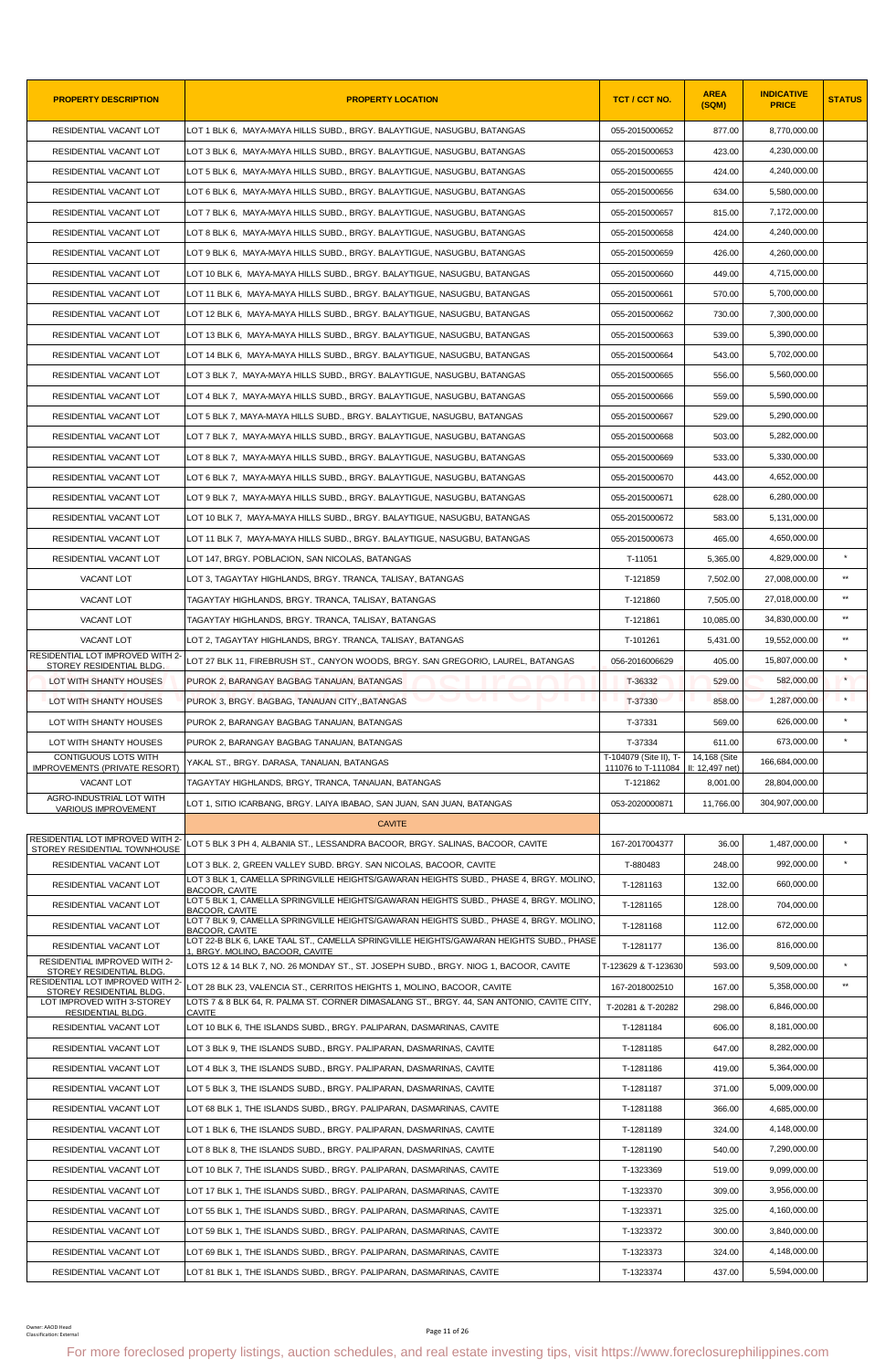| <b>PROPERTY DESCRIPTION</b>                                         | <b>PROPERTY LOCATION</b>                                                                                                                                | TCT / CCT NO.                      | <b>AREA</b><br>(SQM)     | <b>INDICATIVE</b><br><b>PRICE</b> | <b>STATUS</b> |
|---------------------------------------------------------------------|---------------------------------------------------------------------------------------------------------------------------------------------------------|------------------------------------|--------------------------|-----------------------------------|---------------|
| RESIDENTIAL VACANT LOT                                              | LOT 3 BLK 8, THE ISLANDS SUBD., BRGY. PALIPARAN, DASMARINAS, CAVITE                                                                                     | T-1323375                          | 573.00                   | 7,335,000.00                      |               |
| RESIDENTIAL VACANT LOT                                              | LOT 4 BLK 8, THE ISLANDS SUBD., BRGY. PALIPARAN, DASMARINAS, CAVITE                                                                                     | T-1323376                          | 762.00                   | 9,754,000.00                      |               |
| RESIDENTIAL VACANT LOT                                              | LOT 12 BLK 10, THE ISLANDS SUBD., BRGY. PALIPARAN, DASMARINAS, CAVITE                                                                                   | T-1323377                          | 599.00                   | 7,668,000.00                      |               |
| RESIDENTIAL-INDUSTRIAL LOT<br>IMPROVED WITH FIVE 1-STOREY           | LOT 7340-A, SITIO MANALO, BRGY. SAMPALOC 3, DASMARINAS, CAVITE                                                                                          | 057-2015028872                     | 3,886.00                 | 10,104,000.00                     | $\star$       |
| RAWLAND/AGRICULTURAL VACANT<br>LOT                                  | WASHINGTON ST., BRGY. SAMPALOC 3, DASMARIÑAS, CAVITE                                                                                                    | T-1071802                          | 21640 (net<br>19,283.26) | 56,264,000.00                     |               |
| LOT IMPROVED WITH 2-STOREY<br><b>RESIDENTIAL BLDG</b>               | LOT 9 BLK 7, CRESTA BONITA SUBD., SALITRAN 2, DASMARINAS, CAVITE                                                                                        | 057-2018012897                     | 112.00                   | For re-appraisal                  | $***$         |
| <b>RESIDENTIAL TOWNHOUSE</b>                                        | LOT 1 BLK 72, OHIO ST. CORNER PENNSYLVANIA ST., WASHINGTON PLACE SUBD., BRGY. MALINTA<br>(NOW SAMPALOC 2), DASMARINAS, CAVITE, DASMARINAS, CAVITE       | 057-2018013824                     | 214.00                   | 3,254,000.00                      | $* * *$       |
| RESIDENTIAL LOT IMPROVED WITH 1-<br>STOREY RESIDENTIAL BLDG. WITH   | LOT 29 BLK 6, MONSERRAT ST., MARAVILLA SUBD., BRGY. SAN FRANCISCO, GEN. TRIAS, CAVITE                                                                   | 057-2016047672                     | 100.00                   | 1,527,000.00                      |               |
| STOREY RESIDENTIAL BLDG.                                            | RESIDENTIAL LOT IMPROVED WITH 2- LOT 21 BLK 6. MONTSERRAT ST., MARAVILLA SUBD., BRGY, SAN FRANCISCO, GENERAL TRIAS,<br>CAVITE                           | 057-2015001074                     | 100.00                   | 1,844,000.00                      |               |
| STOREY RESIDENTIAL BLDG.                                            | RESIDENTIAL LOT IMPROVED WITH 2- LOT 15 BLK 25, ZARAGOZA & MORELLA STS., MARAVILLA SUBD., BRGY. SAN FRANCISCO, GENERAL<br>TRIAS, CAVITE                 | 057-2014045989                     | 120.00                   | 1,697,000.00                      |               |
| RESIDENTIAL LOT IMPROVED WITH 2-<br>STOREY RESIDENTIAL BLDG.        | LOT 6 BLK 69, SARACA ST., BEL ALDEA SUBD., GENERAL TRIAS, CAVITE                                                                                        | 057-2015010696                     | 41.47                    | 743,000.00                        |               |
| STOREY RESIDENTIAL BLDG.                                            | RESIDENTIAL LOT IMPROVED WITH 2- LOTS 22 & 20 BLK 3, CASABLANCA ST., MARAVILLA SUBD., BRGY. SAN FRANCISCO (DE FUEGO),<br>GENERAL TRIAS CAVITE           | 057-2017009840 &<br>057-2017009841 | 197.00                   | 3,089,000.00                      |               |
| RESIDENTIAL LOT IMPROVED WITH<br><b>TWO-STOREY RESIDENTIAL BLDG</b> | LOT 14 BLK 52, ANISLAG ST., BEL ALDEA SUBD., BRGY. SAN FRANCISCO, GENERAL TRIAS, CAVITE                                                                 | 057-2014048001                     | 41.48                    | 743,000.00                        |               |
| STOREY RESIDENTIAL BLDG.                                            | RESIDENTIAL LOT IMPROVED WITH 2- LOT 21 BLK 81, SARACA ST., BEL ALDEA SUBD., BRGY. SAN FRANCISCO (DE FUEGO), GENERAL<br>TRIAS, CAVITE                   | 057-2015007635                     | 42.00                    | 743.000.00                        |               |
| RESIDENTIAL LOT IMPROVED WITH 2-<br>STOREY RESIDENTIAL BLDG.        | LOT 26 BLK 70. BANABA ST., BEL ALDEA SUBD., BRGY, FRANCISCO, GENERAL TRIAS, CAVITE                                                                      | 057-2016011119                     | 41.48                    | 743.000.00                        |               |
| RESIDENTIAL LOT IMPROVED WITH<br>ONE-STOREY RESIDENTIAL BLDG.       | LOT 22 BLK 22, PRIEGO ST., MARAVILLA SUBD., BRGY. SAN FRANCISCO, GENERAL TRIAS, CAVITE                                                                  | 057-2014048936                     | 123.00                   | 1.723.000.00                      |               |
| RESIDENTIAL LOT WITH IMPROVED<br>WITH 2-STOREY RESIDENTIAL BLDG.    | LOT 15 BLK 14, ALBERCA ST., MARAVILLA SUBD., BRGY. SAN FRANCISCO, GEN. TRIAS, CAVITE                                                                    | 057-2017023694                     | 120.00                   | 2,203,000.00                      |               |
| RESIDENTIAL LOT IMPROVED WITH 2-<br>STOREY RESIDENTIAL BLDG.        | LOT 18 BLK 7, MERIDA ST., MARAVILLA SUBD., BRGY. SAN FRANCISCO, GENERAL TRIAS, CAVITE                                                                   | 057-2017010948                     | 99.00                    | 1,461,000.00                      |               |
| RESIDENTIAL LOT IMPROVED WITH 2-<br>STOREY RESIDENTIAL BLDG         | LOT 3 BLK 17, CASTELLON ST., MARAVILLA SUBD., BRGY. SAN FRANCISCO, GENERAL TRIAS, CAVITE                                                                | 057-2017019150                     | 121.00                   | 2,211,000.00                      |               |
| RESIDENTIAL VACANT LOT                                              | LOT 5 BLK 22, OVIEDO ST., MARAVILLA SUBD., BRGY. SAN FRANCISCO, GENERAL TRIAS, CAVITE                                                                   | 057-2014016824                     | 126.00                   | 1,071,000.00                      |               |
| RESIDENTIAL LOT IMPROVED WITH 2-<br>STOREY RESIDENTIAL BLDG         | LOT 24 BLK 69, SACARA ST., BRGY. SAN FRANCISCO, GENERAL TRIAS, CAVITE                                                                                   | 057-2017064763                     | 41.47                    | 743,000.00                        |               |
| STOREY RESIDENTIAL BLDG.                                            | RESIDENTIAL LOT IMPROVED WITH 2- LOT 4 BLK 69, SARACA ST., BEL ALDEA SUBD., BRGY. SAN FRANCISCO (DE FUEGO), GENERAL<br>TRIAS, CAVITE                    | 057-2015013935                     | 41.47                    | 743,000.00                        |               |
| RESIDENTIAL LOT IMPROVED WITH 2-<br>STOREY RESIDENTIAL BLDG.        | LOT 11 BLK 70, ROAD LOT 68, BEL ALDEA SUBD., BRGY. SAN FRANCISCO, GENERAL TRIAS, CAVITE                                                                 | 057-2013005443                     | 65.18                    | 890,000.00                        |               |
| STOREY RESIDENTIAL BLDG.                                            | RESIDENTIAL LOT IMPROVED WITH 2- LOT 21 BLK 69, SANTOL ST., BEL ALDEA SUBD., BRGY. SAN FRANCISCO (DE FUEGO), GENERAL<br>TRIAS, CAVITE                   | 057-2015029741                     | 41.48                    | 743,000.00                        |               |
| RESIDENTIAL LOT IMPROVED WITH 2-<br>STOREY RESIDENTIAL BLDG.        | LOT 4 BLK 81, SARACA ST., BEL ALDEA SUBD., BRGY. FRANCISCO, GENERAL TRIAS, CAVITE                                                                       | 057-2015020317                     | 41.47                    | 743,000.00                        |               |
| RESIDENTIAL LOT IMPROVED WITH A<br>TWO-STOREY RESIDENTIAL BLDG.     | LOT 17 BLK 69, SANTOL ST., BEL ALDEA SUBD., BRGY. SAN FRANCISCO (DE FUEGO), GENERAL<br>TRIAS, CAVITE                                                    | 057-2012026460                     | 41.47                    | 743,000.00                        |               |
|                                                                     | RESIDENTIAL LOT IMPROVED WITH 2- LOT 8 BLK 52, ANISLAG ST., BEL ALDEA SUBD., BRGY, SAN FRANCISCO (DE FUEGO), GENERAL                                    | 057-2013017620                     | 41.47                    | 743,000.00                        |               |
| STOREY RESIDENTIAL BLDG<br>RESIDENTIAL LOT IMPROVED WITH 2-         | TRIAS, CAVITE<br>LOT 6 BOI 55. SIAR ST BEL ALDEA SUBD BRGY. SAN FRANCISCO. GENERAL TRIAS. CAVITE                                                        | 057-2018053068                     | 41.47                    | 807,000.00                        |               |
| STOREY RESIDENTIAL BLDG.<br>RESIDENTIAL LOT IMPROVED WITH 2-        | LOT 13 BLK 81, SARACA ST., BEL ALDEA SUBD., BRGY, SAN FRANCISCO, GENERAL TRIAS, CAVITE                                                                  | 057-2019000243                     | 41.48                    | 743,000.00                        |               |
| STOREY RESIDENTIAL BLDG<br>RESIDENTIAL LOT IMPROVED WITH 2-         | LOT 5 BLK 81, SARACA ST., BEL ALDEA SUBD., BRGY. SAN FRANCISCO, GENERAL TRIAS, CAVITE                                                                   | 057-2019001636                     | 41.47                    | 743,000.00                        |               |
| STOREY RESIDENTIAL BLDG.<br>RESIDENTIAL LOT IMPROVED WITH 2-        | LOT 2 BLK 9 PH 7, TIERRA NEVADA SUBD., BRGY. SAN FRANCISCO, GENERAL TRIAS, CAVITE                                                                       | 057-2013005556                     | 77.00                    | 1,685,000.00                      |               |
| STOREY RESIDENTIAL BLDG.<br>RESIDENTIAL LOT IMPROVED WITH 2-        | LOT 3 BLK 26, MONTANA ST., MARAVILLA SUBD., BRGY. SAN FRANCISCO, GENERAL TRIAS, CAVITE                                                                  | T-1310014                          | 120.00                   | 1,872,000.00                      |               |
| STOREY RESIDENTIAL BLDG<br>RESIDENTIAL LOT IMPROVED WITH 2-         | LOT 14 BLK 69, SARACA ST., BEL ALDEA, BRGY. SAN FRANCISCO, GENERAL TRIAS, CAVITE                                                                        | 057-2021020705                     | 41.47                    | 743,000.00                        |               |
| STOREY RESIDENTIAL BLDG.<br>RESIDENTIAL LOT IMPROVED WITH 2-        | LOT 13 BLK 51, ANISLAG ST., BEL ALDEA, BRGY. SAN FRANCISCO, GENERAL TRIAS, CAVITE                                                                       | T-1330808                          | 41.48                    | 743,000.00                        | $\star$       |
| STOREY RESIDENTIAL BLDG.<br>RESIDENTIAL LOT IMPROVED WITH           | LOT 8 BLK 6, TOPACIO ST., BAHAYANG PAG-ASA, IMUS, CAVITE                                                                                                | T-951434                           | 120.00                   | 1,556,000.00                      | $\star$       |
| HOUSE AND LOT<br><b>RESIDENTIAL LOT WITH</b>                        | LOT 15 BLK 6, SUNNYDALE THE GARDEN VILLAGE, BRGY. BUKANDALA, IMUS, CAVITE                                                                               | T-1165450                          | 100.00                   | 1,740,000.00                      |               |
| <b>IMPROVEMENT</b><br>RESIDENTIAL VACANT LOT                        | LOT 28 BLK 6, SUNNYDALE THE GARDEN VILLAGE, BRGY. BUKANDALA, IMUS, CAVITE                                                                               | T-1165459                          | 98.00                    | 782,000.00                        |               |
| <b>INDUSTRIAL FACTORY</b>                                           | LOT 15-B KM 40.7, GEN. E. AGUINALDO HIGHWAY, BRGY. BIGA 1, SILANG, CAVITE                                                                               | 076-2015005442                     | 4,045.00                 | 48,168,650.00                     |               |
|                                                                     | RESIDENTIAL LOT IMPROVED WITH 2- LOT 20 BLK 13, NO, 198 GUIJO ST, CORNER MANGGAHAN ST., TAGAYTAY COUNTRY HOMES 2, BRGY,                                 | 076-2017010764                     | 183.00                   | 4,204,000.00                      |               |
| STOREY WITH MEZZANINE<br>COMMERCIAL-RESIDENTIAL LOT                 | NEOGAN, TAGAYTAY CITY, CAVITE<br>LOT "B", NO. 6275 J.P. RIZAL AVE., BRGY. MENDEZ-JUNCTION EAST, TAGAYTAY CITY                                           | 076-2015000068                     | 994.00                   | 23,856,000.00                     |               |
| <b>IMPROVED WITH THREE</b><br>RESIDENTIAL LOT IMPROVED WITH 2-      | LOT 8, AMADEO ROAD, BARANGAY KAYBAGAL, TAGAYTAY CITY                                                                                                    | 076-T-31711                        | 386.00                   | 6,127,000.00                      | $\star\star$  |
| STOREY RESIDENTIAL BLDG.<br>VACANT LOT                              | PHASE 1, PRIME PEAK SUBD., BRGY. MAITIM SEGUNDO, TAGAYTAY CITY, CAVITE                                                                                  | 076-2012001867                     | 10,021.00                | 70,147,000.00                     |               |
| AGRICULTURAL VACANT LOT                                             | LOT B-3-Q, BRGY IRUHIN EAST, TAGAYTAY CITY, CAVITE                                                                                                      | T-49709                            | 18,119.00                | 50,733,000.00                     |               |
| VACANT LOT                                                          | LOT 8 ALONG ROAD LOT 9, BRGY. MAITIM II EAST, TAGAYTAY CITY, CAVITE                                                                                     | 076-2011005749                     | 2,000.00                 | 13,600,000.00                     | $\star\star$  |
| RESIDENTIAL VACANT LOT                                              | LOT 1, TAGAYTAY HIGHLANDS, CALABUSO, TAGAYTAY CITY, CAVITE                                                                                              | 076-2019000561                     | 58,772.00                | 176,316,000.00                    | $***$         |
| RESIDENTIAL VACANT LOT                                              | LOTS 9838-C & 9838-D, BRGY. PATUTONG MALAKI SOUTH, TAGAYTAY CITY, CAVITE                                                                                | 076-2019002737 &                   | 1,200.00                 | 5,040,000.00                      |               |
| RESIDENTIAL CONDOMINIUM AND                                         | UNIT 1503, 2/F & 3/F OBERBERRY CONDOMINIUM, PINECREST VILLAGE, TAGAYTAY HIGHLANDS,                                                                      | 076-2019002738<br>874              | 076-                     | 13,545,000.00                     |               |
| <b>PARKING</b>                                                      | BRGY. CALABUSO, TAGAYTAY, CAVITE                                                                                                                        |                                    | 2019001961               | 285,000.00                        |               |
| RESIDENTIAL VACANT LOT                                              | LOT 15 BLK 67, PHASE 8, CARISSA HOMES, BRGYS. BAGTAS AND PUNTA, TANZA, CAVITE                                                                           | 057-2014046098                     | 75.00                    | 194,000.00                        |               |
| RESIDENTIAL VACANT LOT                                              | LOT 16 BLK 67, PHASE 8, CARISSA HOMES, BRGYS. BAGTAS AND PUNTA, TANZA, CAVITE                                                                           | 057-2014046099                     | 51.00                    |                                   |               |
| RESIDENTIAL VACANT LOT                                              | LOT 3 BLK 71, PHASE 8, CARISSA HOMES, BRGYS. BAGTAS AND PUNTA, TANZA, CAVITE                                                                            | 057-2014046102                     | 38.00                    | 145,000.00                        |               |
| RESIDENTIAL VACANT LOT                                              | LOT 1 BLK 72, PHASE 8, CARISSA HOMES, BRGYS. BAGTAS AND PUNTA, TANZA, CAVITE                                                                            | 057-2014046103                     | 75.00                    | 285,000.00                        |               |
| RESIDENTIAL VACANT LOT                                              | LOT 2 BLK 72, PHASE8, CARISSA HOMES, BRGYS. BAGTAS AND PUNTA, TANZA, CAVITE                                                                             | 057-2014046104                     | 79.00                    | 301,000.00                        |               |
| RESIDENTIAL VACANT LOT                                              | LOT 3 BLK 72, PHASE 8, CARISSA HOMES, BRGYS. BAGTAS AND PUNTA, TANZA, CAVITE                                                                            | 057-2014046105                     | 39.00                    | 149,000.00                        |               |
| RESIDENTIAL VACANT LOT                                              | LOT 4 BLK 72, PHASE 8, CARISSA HOMES, BRGYS. BAGTAS AND PUNTA, TANZA, CAVITE                                                                            | 057-2014046106                     | 57.00                    | 217,000.00                        |               |
| RESIDENTIAL VACANT LOT                                              | LOT 5 BLK 72, PHASE 8, CARISSA HOMES, BRGYS. BAGTAS AND PUNTA, TANZA, CAVITE                                                                            | 057-2014046107                     | 74.00                    | 282,000.00                        |               |
| RESIDENTIAL VACANT LOT                                              | LOT 6 BLK 72. PHASE 8. CARISSA HOMES. BRGYS. BAGTAS AND PUNTA. TANZA. CAVITE                                                                            | 057-2014046108                     | 47.00                    | 179,000.00                        |               |
| RESIDENTIAL VACANT LOT                                              | LOT 10 BLK 73, PHASE 8, CARISSA HOMES, BRGYS. BAGTAS AND PUNTA, TANZA, CAVITE                                                                           | 057-2014046109                     | 59.00                    | 225.000.00                        |               |
| Owner: AAOD Head<br>Classification: External                        | Page 12 of 26<br>For more foreclosed property listings, auction schedules, and real estate investing tips, visit https://www.foreclosurephilippines.com |                                    |                          |                                   |               |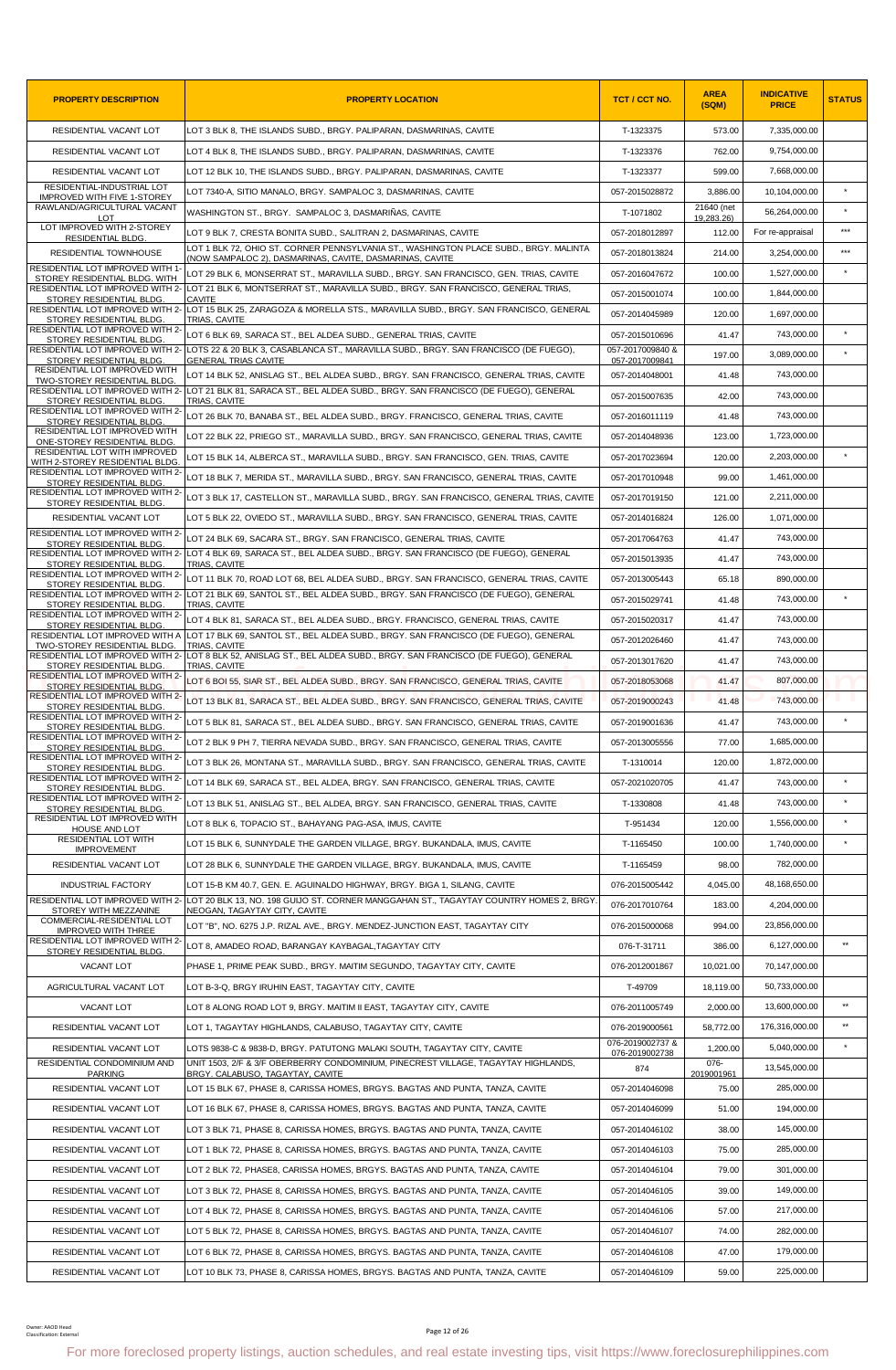| <b>PROPERTY DESCRIPTION</b>                                | <b>PROPERTY LOCATION</b>                                                                                                                                | TCT / CCT NO.  | <b>AREA</b><br>(SQM) | <b>INDICATIVE</b><br><b>PRICE</b> | <b>STATUS</b> |
|------------------------------------------------------------|---------------------------------------------------------------------------------------------------------------------------------------------------------|----------------|----------------------|-----------------------------------|---------------|
| RESIDENTIAL VACANT LOT                                     | LOT 11 BLK 76. PHASE 8. CARISSA HOMES. BRGYS. BAGTAS AND PUNTA. TANZA. CAVITE                                                                           | 057-2014046110 | 61.00                | 232,000.00                        |               |
| RESIDENTIAL VACANT LOT                                     | LOT 13 BLK 77, PHASE 8, CARISSA HOMES, BRGYS. BAGTAS AND PUNTA, TANZA, CAVITE                                                                           | 057-2014046111 | 77.00                | 293,000.00                        |               |
| RESIDENTIAL VACANT LOT                                     | LOT 12 BLK 80, PHASE 8, CARISSA HOMES, BRGYS. BAGTAS AND PUNTA, TANZA, CAVITE                                                                           | 057-2014046112 | 71.00                | 270,000.00                        |               |
| RESIDENTIAL VACANT LOT                                     | LOT 13 BLK 80, PHASE 8, CARISSA HOMES, BRGYS. BAGTAS AND PUNTA, TANZA, CAVITE                                                                           | 057-2014046113 | 78.00                | 297,000.00                        |               |
| RESIDENTIAL VACANT LOT                                     | LOT 9 BLK 81, PHASE 8, CARISSA HOMES, BRGYS. BAGTAS AND PUNTA, TANZA, CAVITE                                                                            | 057-2014046114 | 58.00                | 221,000.00                        |               |
| RESIDENTIAL VACANT LOT                                     | LOT 11 BLK 81, PHASE 8, CARISSA HOMES, BRGYS. BAGTAS AND PUNTA, TANZA, CAVITE                                                                           | 057-2014046115 | 76.00                | 289,000.00                        |               |
| RESIDENTIAL VACANT LOT                                     | LOT 7 BLK 85, PHASE 8, CARISSA HOMES, BRGYS. BAGTAS AND PUNTA, TANZA, CAVITE                                                                            | 057-2014046116 | 44.00                | 168,000.00                        |               |
| RESIDENTIAL VACANT LOT                                     | LOT 5 BLK 86, PHASE 8, CARISSA HOMES, BRGYS. BAGTAS AND PUNTA, TANZA, CAVITE                                                                            | 057-2014046117 | 68.00                | 259,000.00                        |               |
| RESIDENTIAL VACANT LOT                                     | LOT 7 BLK 86, PHASE 8, CARISSA HOMES, BRGYS. BAGTAS AND PUNTA, TANZA, CAVITE                                                                            | 057-2014046118 | 62.00                | 236,000.00                        |               |
| RESIDENTIAL VACANT LOT                                     | LOT 5 BLK 87, PHASE 8, CARISSA HOMES, BRGYS. BAGTAS AND PUNTA, TANZA, CAVITE                                                                            | 057-2014046119 | 57.00                | 217,000.00                        |               |
| RESIDENTIAL VACANT LOT                                     | LOT 6 BLK 87, PHASE 8, CARISSA HOMES, BRGYS. BAGTAS AND PUNTA, TANZA, CAVITE                                                                            | 057-2014046120 | 54.00                | 206,000.00                        |               |
| RESIDENTIAL VACANT LOT                                     | LOT 8 BLK 87, PHASE 8, CARISSA HOMES, BRGYS. BAGTAS AND PUNTA, TANZA, CAVITE                                                                            | 057-2014046121 | 57.00                | 217,000.00                        |               |
| RESIDENTIAL VACANT LOT                                     | LOT 33 BLK 89, PHASE 8, CARISSA HOMES, BRGYS. BAGTAS AND PUNTA, TANZA, CAVITE                                                                           | 057-2014046122 | 35.00                | 133.000.00                        |               |
| RESIDENTIAL VACANT LOT                                     | LOT 34 BLK 89, PHASE 8, CARISSA HOMES, BRGYS. BAGTAS AND PUNTA, TANZA, CAVITE                                                                           | 057-2014046123 | 72.00                | 274,000.00                        |               |
| RESIDENTIAL VACANT LOT                                     | LOT 35 BLK 89, PHASE 8, CARISSA HOMES, BRGYS. BAGTAS AND PUNTA, TANZA, CAVITE                                                                           | 057-2014046124 | 35.00                | 133,000.00                        |               |
| RESIDENTIAL VACANT LOT                                     | LOT 36 BLK 89, PHASE 8, CARISSA HOMES, BRGYS. BAGTAS AND PUNTA, TANZA, CAVITE                                                                           | 057-2014046125 | 45.00                | 171,000.00                        |               |
| RESIDENTIAL VACANT LOT                                     | LOT 37 BLK 89, PHASE 8, CARISSA HOMES, BRGYS, BAGTAS AND PUNTA, TANZA, CAVITE                                                                           | 057-2014046126 | 57.00                | 217,000.00                        |               |
| RESIDENTIAL VACANT LOT                                     | LOT 38 BLK 89, PHASE 8, CARISSA HOMES, BRGYS. BAGTAS AND PUNTA, TANZA, CAVITE                                                                           | 057-2014046127 | 36.00                | 137,000.00                        |               |
| RESIDENTIAL VACANT LOT                                     | LOT 40 BLK 89, PHASE 8, CARISSA HOMES, BRGYS. BAGTAS AND PUNTA, TANZA, CAVITE                                                                           | 057-2014046128 | 70.00                | 266,000.00                        |               |
| RESIDENTIAL VACANT LOT                                     | LOT 2 BLK 90, PHASE 8, CARISSA HOMES, BRGYS. BAGTAS AND PUNTA, TANZA, CAVITE                                                                            | 057-2014046129 | 48.00                | 183,000.00                        |               |
| RESIDENTIAL VACANT LOT                                     | LOT 41 BLK 90, PHASE 8, CARISSA HOMES, BRGYS. BAGTAS AND PUNTA, TANZA, CAVITE                                                                           | 057-2014046130 | 71.00                | 270,000.00                        |               |
| RESIDENTIAL VACANT LOT                                     | LOT 42 BLK 90, PHASE 8, CARISSA HOMES, BRGYS. BAGTAS AND PUNTA, TANZA, CAVITE                                                                           | 057-2014046131 | 79.00                | 301,000.00                        |               |
| RESIDENTIAL VACANT LOT                                     | LOT 43 BLK 90, PHASE 8, CARISSA HOMES, BRGYS. BAGTAS AND PUNTA, TANZA, CAVITE                                                                           | 057-2014046132 | 42.00                | 160,000.00                        |               |
| RESIDENTIAL VACANT LOT                                     | LOT 37 BLK 91, PHASE 8, CARISSA HOMES, BRGYS. BAGTAS AND PUNTA, TANZA, CAVITE                                                                           | 057-2014046133 | 37.00                | 141,000.00                        |               |
| RESIDENTIAL VACANT LOT                                     | LOT 38 BLK 91, PHASE 8, CARISSA HOMES, BRGYS. BAGTAS AND PUNTA, TANZA, CAVITE                                                                           | 057-2014046134 | 40.00                | 152,000.00                        |               |
| RESIDENTIAL VACANT LOT                                     | LOT 39 BLK 91, PHASE 8, CARISSA HOMES, BRGYS. BAGTAS AND PUNTA, TANZA, CAVITE                                                                           | 057-2014046135 | 75.00                | 285,000.00                        |               |
| RESIDENTIAL VACANT LOT                                     | LOT 27 BLK 92, PHASE 8, CARISSA HOMES, BRGYS. BAGTAS AND PUNTA, TANZA, CAVITE                                                                           | 057-2014046136 | 72.00                | 274,000.00                        |               |
| RESIDENTIAL VACANT LOT                                     | LOT 29 BLK 92, PHASE 8, CARISSA HOMES, BRGYS. BAGTAS AND PUNTA, TANZA, CAVITE                                                                           | 057-2014046137 | 43.00                | 164,000.00                        |               |
| RESIDENTIAL VACANT LOT                                     | LOT 31 BLK 92, PHASE 8, CARISSA HOMES, BRGYS. BAGTAS AND PUNTA, TANZA, CAVITE                                                                           | 057-2014046138 | 39.00                | 149,000.00                        |               |
| <b>RESIDENTIAL VACANT LOT</b>                              | LOT 25 BLK 93, PHASE 8, CARISSA HOMES, BRGYS. BAGTAS AND PUNTA, TANZA, CAVITE                                                                           | 057-2014046139 | 65.00                | 247,000.00                        |               |
| RESIDENTIAL VACANT LOT                                     | LOT 26 BLK 93, PHASE 8, CARISSA HOMES, BRGYS. BAGTAS AND PUNTA, TANZA, CAVITE                                                                           | 057-2014046140 | 74.00                | 282,000.00                        |               |
| RESIDENTIAL VACANT LOT                                     | LOT 17 BLK 96, PHASE 8, CARISSA HOMES, BRGYS. BAGTAS AND PUNTA, TANZA, CAVITE                                                                           | 057-2014046144 | 53.00                | 202,000.00                        |               |
| RESIDENTIAL VACANT LOT                                     | LOT 18 BLK 96, PHASE 8, CARISSA HOMES, BRGYS. BAGTAS AND PUNTA, TANZA, CAVITE                                                                           | 057-2014046145 | 73.00                | 278,000.00                        |               |
| RESIDENTIAL VACANT LOT                                     | LOT 18 BLK 97, PHASE 8, CARISSA HOMES, BRGYS. BAGTAS AND PUNTA, TANZA, CAVITE                                                                           | 057-2014046146 | 71.00                | 270,000.00                        |               |
| RESIDENTIAL VACANT LOT                                     | LOT 19 BLK 97, PHASE 8, CARISSA HOMES, BRGYS. BAGTAS AND PUNTA, TANZA, CAVITE                                                                           | 057-2014046147 | 59.00                | 225,000.00                        |               |
| RESIDENTIAL VACANT LOT                                     | LOT 15 BLK 98, PHASE 8, CARISSA HOMES, BRGYS. BAGTAS AND PUNTA, TANZA, CAVITE                                                                           | 057-2014046148 | 56.00                | 213,000.00                        |               |
| RESIDENTIAL VACANT LOT                                     | LOT 17 BLK 98. PHASE 8. CARISSA HOMES. BRGYS. BAGTAS AND PUNTA. TANZA. CAVITE                                                                           | 057-2014046149 | 63.00                | 240,000.00                        |               |
| RESIDENTIAL VACANT LOT                                     | LOT 14 BLK 99, PHASE 8, CARISSA HOMES, BRGYS, BAGTAS AND PUNTA, TANZA, CAVITE                                                                           | 057-2014046150 | 92.00                | 350,000.00                        |               |
| RESIDENTIAL VACANT LOT                                     | LOT 16 BLK 99, PHASE 8, CARISSA HOMES, BRGYS. BAGTAS AND PUNTA, TANZA, CAVITE                                                                           | 057-2014046151 | 49.00                | 187,000.00                        |               |
| RESIDENTIAL VACANT LOT                                     | LOT 17 BLK 99, PHASE 8, CARISSA HOMES, BRGYS. BAGTAS AND PUNTA, TANZA, CAVITE                                                                           | 057-2014046152 | 71.00                | 270,000.00                        |               |
| RESIDENTIAL VACANT LOT                                     | LOT 10 BLK 100, PHASE 8, CARISSA HOMES, BRGYS. BAGTAS AND PUNTA, TANZA, CAVITE                                                                          | 057-2014046153 | 54.00                | 206,000.00                        |               |
| RESIDENTIAL VACANT LOT                                     | LOT 10 BLK 101, PHASE 8, CARISSA HOMES, BRGYS. BAGTAS AND PUNTA, TANZA, CAVITE                                                                          | 057-2014046154 | 54.00                | 206,000.00                        |               |
| RESIDENTIAL VACANT LOT                                     | LOT 7 BLK 102, PHASE 8, CARISSA HOMES, BRGYS. BAGTAS AND PUNTA, TANZA, CAVITE                                                                           | 057-2014046155 | 58.00                | 221,000.00                        |               |
| RESIDENTIAL VACANT LOT                                     | LOT 15 BLK 115, PHASE 8, CARISSA HOMES, BRGYS. BAGTAS AND PUNTA, TANZA, CAVITE                                                                          | 057-2014046156 | 61.00                | 232,000.00                        |               |
| RESIDENTIAL VACANT LOT                                     | LOT 7 BLK 119, PHASE 8, CARISSA HOMES, BRGYS. BAGTAS AND PUNTA, TANZA, CAVITE                                                                           | 057-2014046157 | 65.00                | 247,000.00                        |               |
| RESIDENTIAL VACANT LOT                                     | LOT 9 BLK 120, PHASE 8, CARISSA HOMES, BRGYS. BAGTAS AND PUNTA, TANZA, CAVITE                                                                           | 057-2014046158 | 71.00                | 270,000.00                        |               |
| RESIDENTIAL VACANT LOT                                     | LOT 11 BLK 120, PHASE 8, CARISSA HOMES, BRGYS. BAGTAS AND PUNTA, TANZA, CAVITE                                                                          | 057-2014046159 | 73.00                | 278,000.00                        |               |
| RESIDENTIAL VACANT LOT                                     | LOT 4 BLK 125, PHASE 8, CARISSA HOMES, BRGYS. BAGTAS AND PUNTA, TANZA, CAVITE                                                                           | 057-2014046160 | 61.00                | 232,000.00                        |               |
| RESIDENTIAL VACANT LOT                                     | LOT 5 BLK 149, PHASE 8, CARISSA HOMES, BRGYS. BAGTAS AND PUNTA, TANZA, CAVITE                                                                           | 057-2014046161 | 90.00                | 342,000.00                        |               |
| RESIDENTIAL VACANT LOT                                     | LOT 13 BLK 168, PHASE 8, CARISSA HOMES, BRGYS. BAGTAS AND PUNTA, TANZA, CAVITE                                                                          | 057-2014046162 | 107.00               | 407,000.00                        |               |
| RESIDENTIAL VACANT LOT                                     | LOT 9 BLK 100, PHASE 8,CARISSA HOMES, BRGYS. BAGTAS AND PUNTA, TANZA, CAVITE                                                                            | T-1254724      | 74.00                | 282,000.00                        |               |
| RESIDENTIAL VACANT LOT                                     | LOT 39 BLK 137, PHASE 8, CARISSA HOMES, BRGYS. BAGTAS AND PUNTA, TANZA, CAVITE                                                                          | T-1254725      | 33.00                | 126,000.00                        |               |
| RESIDENTIAL VACANT LOT                                     | LOT 40 BLK 137, PHASE 8, CARISSA HOMES, BRGYS. BAGTAS AND PUNTA, TANZA, CAVITE                                                                          | T-1254726      | 33.00                | 126,000.00                        |               |
| RESIDENTIAL VACANT LOT<br>RESIDENTIAL LOT WITH DILAPIDATED | LOT 14 BLK 77, PHASE 8, CARISSA HOMES, BRGYS. BAGTAS AND PUNTA, TANZA, CAVITE                                                                           | T-1254727      | 62.00                | 236,000.00                        |               |
| <b>BLDG</b><br>RESIDENTIAL LOT WITH DILAPIDATED            | LOT 37 BLK 3, PHASE 3A, CARISSA HOMES, BRGYS. BAGTAS AND PUNTA, TANZA, CAVITE                                                                           | T-1187578      | 39.00                | 164,000.00                        |               |
| BLDG.                                                      | LOT 31 BLK 31, PHASE 3B, CARISSA HOMES, BRGYS. BAGTAS AND PUNTA, TANZA, CAVITE                                                                          | T-1187584      | 35.00                | 147.000.00                        |               |
| RESIDENTIAL VACANT LOT                                     | LOT 5 BLK 46, PHASE 3B, CARISSA HOMES, BRGYS. BAGTAS AND PUNTA, TANZA, CAVITE                                                                           | T-1187586      | 70.00                | 294,000.00                        |               |
| Owner: AAOD Head<br>Classification: External               | Page 13 of 26<br>For more foreclosed property listings, auction schedules, and real estate investing tips, visit https://www.foreclosurephilippines.com |                |                      |                                   |               |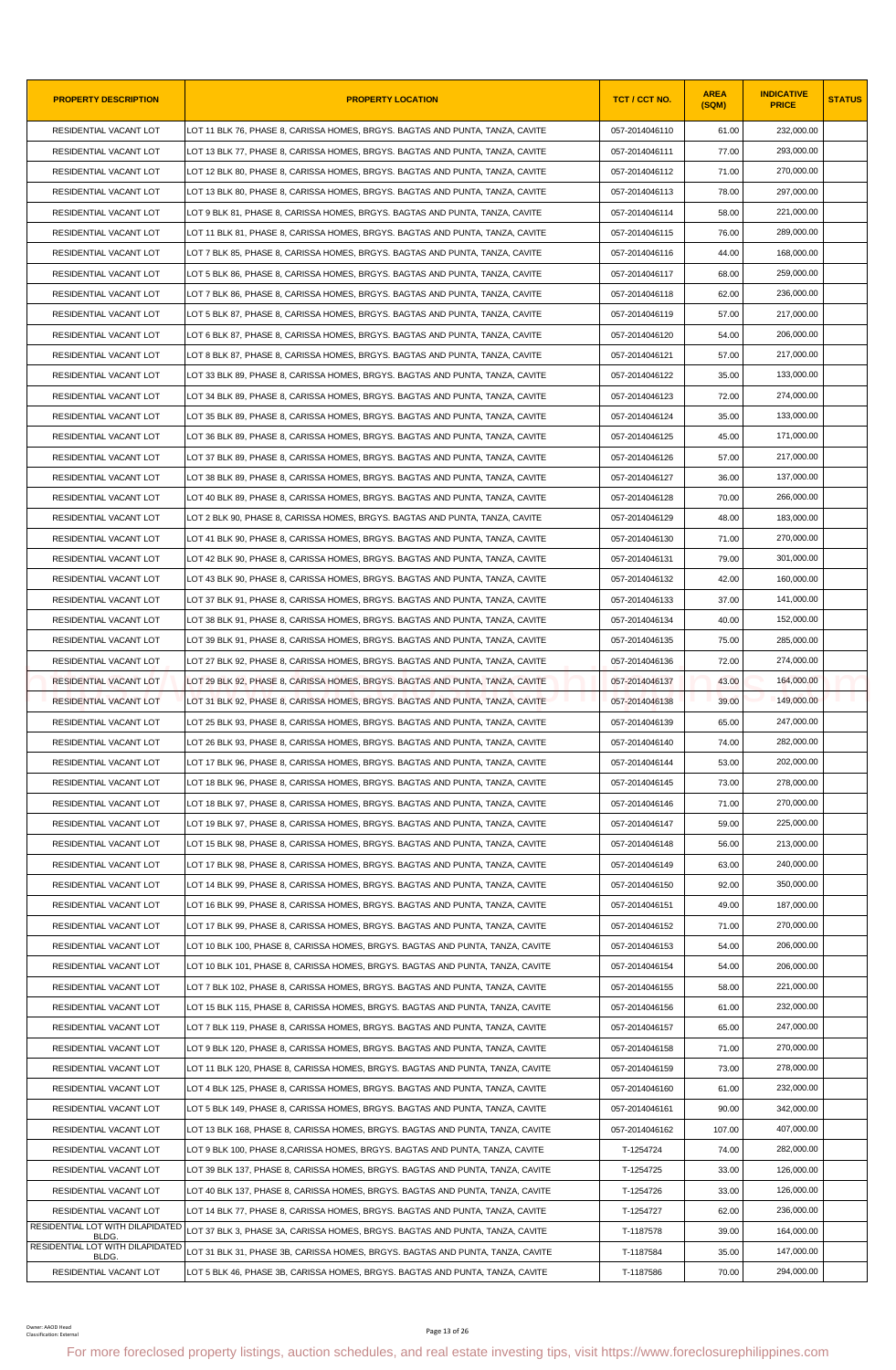| <b>PROPERTY DESCRIPTION</b>                 | <b>PROPERTY LOCATION</b>                                                                                                                                | TCT / CCT NO. | <b>AREA</b><br>(SQM) | <b>INDICATIVE</b><br><b>PRICE</b> | <b>STATUS</b> |
|---------------------------------------------|---------------------------------------------------------------------------------------------------------------------------------------------------------|---------------|----------------------|-----------------------------------|---------------|
| RESIDENTIAL VACANT LOT                      | LOT 7 BLK 46, PHASE 3B, CARISSA HOMES, BRGYS. BAGTAS AND PUNTA, TANZA, CAVITE                                                                           | T-1187587     | 45.00                | 189,000.00                        |               |
| RESIDENTIAL VACANT LOT                      | LOT 9 BLK 46, PHASE 3B, CARISSA HOMES, BRGYS. BAGTAS AND PUNTA, TANZA, CAVITE                                                                           | T-1187588     | 45.00                | 189,000.00                        |               |
| RESIDENTIAL VACANT LOT                      | LOT 12 BLK 46, PHASE 3B, CARISSA HOMES, BRGYS. BAGTAS AND PUNTA, TANZA, CAVITE                                                                          | T-1187589     | 44.00                | 185,000.00                        |               |
| RESIDENTIAL VACANT LOT                      | LOT 13 BLK 46, PHASE 3B, CARISSA HOMES, BRGYS. BAGTAS AND PUNTA, TANZA, CAVITE                                                                          | T-1187590     | 44.00                | 185,000.00                        |               |
| RESIDENTIAL VACANT LOT                      | LOT 9 BLK 48, PHASE 3B, CARISSA HOMES, BRGYS. BAGTAS AND PUNTA, TANZA, CAVITE                                                                           | T-1187591     | 44.00                | 185,000.00                        |               |
| RESIDENTIAL VACANT LOT                      | LOT 32 BLK 4, PHASE 4, CARISSA HOMES, BRGYS. BAGTAS AND PUNTA, TANZA, CAVITE                                                                            | T-1187592     | 35.00                | 147,000.00                        |               |
| RESIDENTIAL VACANT LOT                      | LOT 10 BLK 28, PHASE 4, CARISSA HOMES, BRGYS. BAGTAS AND PUNTA, TANZA, CAVITE                                                                           | T-1187594     | 54.00                | For re-appraisal                  |               |
| RESIDENTIAL VACANT LOT                      | LOT 6 BLK 34, PHASE 4, CARISSA HOMES, BRGYS. BAGTAS AND PUNTA, TANZA, CAVITE                                                                            | T-1187595     | 88.00                | 370,000.00                        |               |
| RESIDENTIAL VACANT LOT                      | LOT 5 BLK 3, BLOOMING GROVE SUBD., BRGY. PUNTA, TANZA, CAVITE                                                                                           | T-1254297     | 48.00                | 202,000.00                        |               |
| RESIDENTIAL VACANT LOT                      | LOT 6 BLK 3, BLOOMING GROVE SUBD., BRGY. PUNTA, TANZA, CAVITE                                                                                           | T-1254298     | 32.00                | 135,000.00                        |               |
| RESIDENTIAL VACANT LOT                      | LOT 7 BLK 3, BLOOMING GROVE SUBD., BRGY. PUNTA, TANZA, CAVITE                                                                                           | T-1254299     | 32.00                | 135,000.00                        |               |
| RESIDENTIAL VACANT LOT                      | LOT 8 BLK 3, BLOOMING GROVE SUBD., BRGY. PUNTA, TANZA, CAVITE                                                                                           | T-1254300     | 68.00                | 286,000.00                        |               |
| RESIDENTIAL VACANT LOT                      | LOT 23 BLK 3, BLOOMING GROVE SUBD., BRGY. PUNTA, TANZA, CAVITE                                                                                          | T-1254314     | 36.00                | 152,000.00                        |               |
| RESIDENTIAL VACANT LOT                      | LOT 24 BLK 3, BLOOMING GROVE SUBD., BRGY. PUNTA, TANZA, CAVITE                                                                                          | T-1254315     | 54.00                | 227,000.00                        |               |
| RESIDENTIAL VACANT LOT                      | LOT 25 BLK 3, BLOOMING GROVE SUBD., BRGY. PUNTA, TANZA, CAVITE                                                                                          | T-1254316     | 54.00                | 227,000.00                        |               |
| RESIDENTIAL VACANT LOT                      | LOT 26 BLK 3, BLOOMING GROVE SUBD., BRGY. PUNTA, TANZA, CAVITE                                                                                          | T-1254317     | 36.00                | 152,000.00                        |               |
| RESIDENTIAL VACANT LOT                      | LOT 27 BLK 3, BLOOMING GROVE SUBD., BRGY. PUNTA, TANZA, CAVITE                                                                                          | T-1254318     | 36.00                | 152,000.00                        |               |
| RESIDENTIAL VACANT LOT                      | LOT 28 BLK 3, BLOOMING GROVE SUBD., BRGY. PUNTA, TANZA, CAVITE                                                                                          | T-1254319     | 54.00                | 227,000.00                        |               |
| RESIDENTIAL VACANT LOT                      | LOT 29 BLK 3, BLOOMING GROVE SUBD., BRGY. PUNTA, TANZA, CAVITE                                                                                          | T-1254320     | 54.00                | 227,000.00                        |               |
| RESIDENTIAL VACANT LOT                      | LOT 30 BLK 3, BLOOMING GROVE SUBD., BRGY. PUNTA, TANZA, CAVITE                                                                                          | T-1254321     | 36.00                | 152,000.00                        |               |
| RESIDENTIAL VACANT LOT                      | LOT 32 BLK 3, BLOOMING GROVE SUBD., BRGY. PUNTA, TANZA, CAVITE                                                                                          | T-1254323     | 77.00                | 324,000.00                        |               |
| RESIDENTIAL VACANT LOT                      | LOT 4 BLK 4, BLOOMING GROVE SUBD., BRGY. PUNTA, TANZA, CAVITE                                                                                           | T-1254327     | 32.00                | 135,000.00                        |               |
| RESIDENTIAL VACANT LOT                      | LOT 5 BLK 4, BLOOMING GROVE SUBD., BRGY. PUNTA, TANZA, CAVITE                                                                                           | T-1254328     | 32.00                | 135,000.00                        |               |
| RESIDENTIAL VACANT LOT                      | LOT 6 BLK 4, BLOOMING GROVE SUBD., BRGY. PUNTA, TANZA, CAVITE                                                                                           | T-1254329     | 32.00                | 135,000.00                        |               |
| RESIDENTIAL VACANT LOT                      | LOT 7 BLK 4, BLOOMING GROVE SUBD., BRGY. PUNTA, TANZA, CAVITE                                                                                           | T-1254330     | 32.00                | 135,000.00                        |               |
| RESIDENTIAL VACANT LOT                      | LOT 8 BLK 4, BLOOMING GROVE SUBD., BRGY. PUNTA, TANZA, CAVITE                                                                                           | T-1254331     | 32.00                | 135,000.00                        |               |
| RESIDENTIAL VACANT LOT                      | LOT 9 BLK 4, BLOOMING GROVE SUBD., BRGY. PUNTA, TANZA, CAVITE                                                                                           | T-1254332     | 32.00                | 135,000.00                        |               |
| RESIDENTIAL VACANT LOT                      | LOT 10 BLK 4, BLOOMING GROVE SUBD., BRGY. PUNTA, TANZA, CAVITE                                                                                          | T-1254333     | 32.00                | 135,000.00                        |               |
| <b>RESIDENTIAL VACANT LOT</b>               | LOT 11 BLK 4, BLOOMING GROVE SUBD., BRGY. PUNTA, TANZA, CAVITE                                                                                          | T-1254334     | 48.00                | 202,000.00                        |               |
| RESIDENTIAL VACANT LOT                      | LOT 12 BLK 4, BLOOMING GROVE SUBD., BRGY. PUNTA, TANZA, CAVITE                                                                                          | T-1254335     | 48.00                | 202,000.00                        |               |
| RESIDENTIAL VACANT LOT                      | LOT 13 BLK 4, BLOOMING GROVE SUBD., BRGY. PUNTA, TANZA, CAVITE                                                                                          | T-1254336     | 48.00                | 202,000.00                        |               |
| RESIDENTIAL VACANT LOT                      | LOT 14 BLK 4, BLOOMING GROVE SUBD., BRGY. PUNTA, TANZA, CAVITE                                                                                          | T-1254337     | 48.00                | 202,000.00                        |               |
| RESIDENTIAL VACANT LOT                      | LOT 16 BLK 4, BLOOMING GROVE SUBD., BRGY. PUNTA, TANZA, CAVITE                                                                                          | T-1254339     | 32.00                | 135,000.00                        |               |
| RESIDENTIAL VACANT LOT                      | LOT 18 BLK 4, BLOOMING GROVE SUBD., BRGY. PUNTA, TANZA, CAVITE                                                                                          | T-1254341     | 32.00                | 135,000.00                        |               |
| RESIDENTIAL VACANT LOT                      | LOT 19 BLK 4, BLOOMING GROVE SUBD., BRGY. PUNTA, TANZA, CAVITE                                                                                          | T-1254342     | 48.00                | 202,000.00                        |               |
| RESIDENTIAL VACANT LOT                      | LOT 20 BLK 4, BLOOMING GROVE SUBD., BRGY. PUNTA, TANZA, CAVITE                                                                                          | T-1254343     | 48.00                | 202,000.00                        |               |
| RESIDENTIAL VACANT LOT                      | LOT 22 BLK 4, BLOOMING GROVE SUBD., BRGY. PUNTA, TANZA, CAVITE                                                                                          | T-1254345     | 48.00                | 202.000.00                        |               |
| RESIDENTIAL VACANT LOT                      | LOT 23 BLK 4, BLOOMING GROVE SUBD., BRGY. PUNTA, TANZA, CAVITE                                                                                          | T-1254346     | 32.00                | 135,000.00                        |               |
| RESIDENTIAL VACANT LOT                      | LOT 24 BLK 4, BLOOMING GROVE SUBD., BRGY. PUNTA, TANZA, CAVITE                                                                                          | T-1254347     | 32.00                | 135,000.00                        |               |
| RESIDENTIAL VACANT LOT                      | LOT 25 BLK 4, BLOOMING GROVE SUBD., BRGY. PUNTA, TANZA, CAVITE                                                                                          | T-1254348     | 32.00                | 135,000.00                        |               |
| RESIDENTIAL VACANT LOT                      |                                                                                                                                                         |               | 32.00                | 135,000.00                        |               |
|                                             | LOT 26 BLK 4, BLOOMING GROVE SUBD., BRGY. PUNTA, TANZA, CAVITE                                                                                          | T-1254349     |                      |                                   |               |
| RESIDENTIAL VACANT LOT                      | LOT 27 BLK 4, BLOOMING GROVE SUBD., BRGY. PUNTA, TANZA, CAVITE                                                                                          | T-1254350     | 75.00                | 315,000.00                        |               |
| RESIDENTIAL VACANT LOT                      | LOT 28 BLK 4, BLOOMING GROVE SUBD., BRGY. PUNTA, TANZA, CAVITE                                                                                          | T-1254351     | 69.00                | 290,000.00<br>135,000.00          |               |
| RESIDENTIAL VACANT LOT                      | LOT 5 BLK 5, BLOOMING GROVE SUBD., BRGY. PUNTA, TANZA, CAVITE                                                                                           | T-1254356     | 32.00                |                                   |               |
| RESIDENTIAL VACANT LOT                      | LOT 6 BLK 5, BLOOMING GROVE SUBD., BRGY. PUNTA, TANZA, CAVITE                                                                                           | T-1254357     | 48.00                | 202,000.00                        |               |
| RESIDENTIAL VACANT LOT                      | LOT 7 BLK 5, BLOOMING GROVE SUBD., BRGY. PUNTA, TANZA, CAVITE                                                                                           | T-1254358     | 48.00                | 202,000.00                        |               |
| RESIDENTIAL VACANT LOT                      | LOT 8 BLK 5, BLOOMING GROVE SUBD., BRGY. PUNTA, TANZA, CAVITE                                                                                           | T-1254359     | 32.00                | 135,000.00                        |               |
| RESIDENTIAL VACANT LOT                      | LOT 9 BLK 5, BLOOMING GROVE SUBD., BRGY. PUNTA, TANZA, CAVITE                                                                                           | T-1254360     | 32.00                | 135,000.00                        |               |
| RESIDENTIAL VACANT LOT                      | LOT 10 BLK 5, BLOOMING GROVE SUBD., BRGY. PUNTA, TANZA, CAVITE                                                                                          | T-1254361     | 48.00                | 202,000.00                        |               |
| RESIDENTIAL VACANT LOT                      | LOT 11 BLK 5, BLOOMING GROVE SUBD., BRGY. PUNTA, TANZA, CAVITE                                                                                          | T-1254362     | 48.00                | 202,000.00                        |               |
| RESIDENTIAL VACANT LOT                      | LOT 12 BLK 5, BLOOMING GROVE SUBD., BRGY. PUNTA, TANZA, CAVITE                                                                                          | T-1254363     | 32.00                | 135,000.00                        |               |
| RESIDENTIAL VACANT LOT                      | LOT 3 BLK 17, BLOOMING GROVE SUBD., BRGY. PUNTA, TANZA, CAVITE                                                                                          | T-1254366     | 33.00                | 139,000.00                        |               |
| RESIDENTIAL VACANT LOT                      | LOT 4 BLK 17, BLOOMING GROVE SUBD., BRGY. PUNTA, TANZA, CAVITE                                                                                          | T-1254367     | 33.00                | 146,000.00                        |               |
| RESIDENTIAL VACANT LOT                      | LOT 5 BLK 17, BLOOMING GROVE SUBD., BRGY. PUNTA, TANZA, CAVITE                                                                                          | T-1254368     | 33.00                | 139,000.00                        |               |
| RESIDENTIAL VACANT LOT                      | LOT 6 BLK 17, BLOOMING GROVE SUBD., BRGY. PUNTA, TANZA, CAVITE                                                                                          | T-1254369     | 33.00                | 146,000.00                        |               |
| RESIDENTIAL VACANT LOT                      | LOT 1 BLK 18, BLOOMING GROVE SUBD., BRGY. PUNTA, TANZA, CAVITE                                                                                          | T-1254372     | 33.00                | 139,000.00                        |               |
| RESIDENTIAL VACANT LOT                      | LOT 3 BLK 18, BLOOMING GROVE SUBD., BRGY. PUNTA, TANZA, CAVITE                                                                                          | T-1254374     | 33.00                | 139,000.00                        |               |
| Owner: AAOD Head<br>Classification: Externa | Page 14 of 26<br>For more foreclosed property listings, auction schedules, and real estate investing tips, visit https://www.foreclosurephilippines.com |               |                      |                                   |               |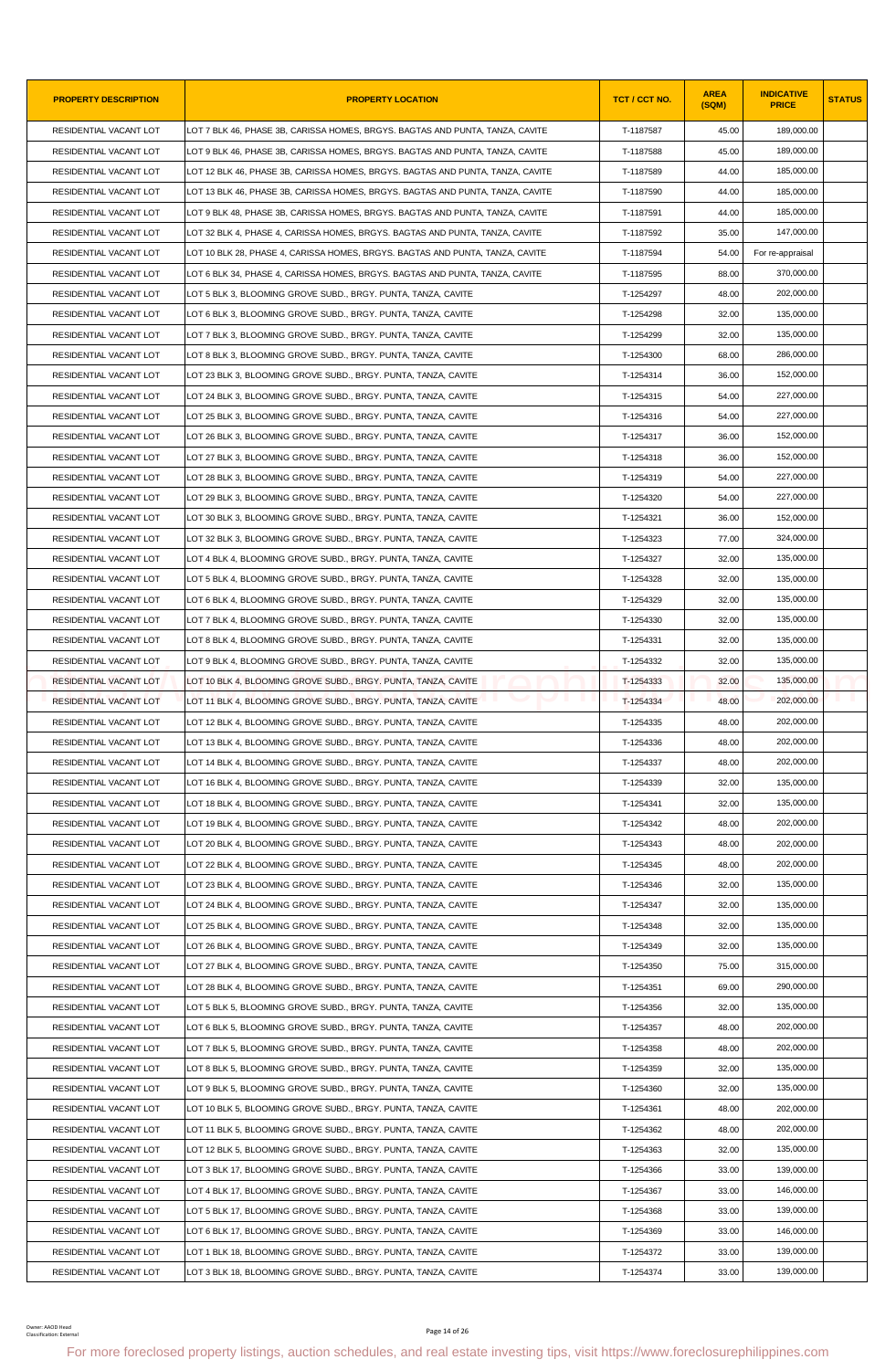| <b>PROPERTY DESCRIPTION</b>                 | <b>PROPERTY LOCATION</b>                                                                                                                                | TCT / CCT NO. | <b>AREA</b><br>(SQM) | <b>INDICATIVE</b><br><b>PRICE</b> | <b>STATUS</b> |
|---------------------------------------------|---------------------------------------------------------------------------------------------------------------------------------------------------------|---------------|----------------------|-----------------------------------|---------------|
| RESIDENTIAL VACANT LOT                      | LOT 5 BLK 18, BLOOMING GROVE SUBD., BRGY. PUNTA, TANZA, CAVITE                                                                                          | T-1254376     | 33.00                | 139,000.00                        |               |
| RESIDENTIAL VACANT LOT                      | LOT 6 BLK 18, BLOOMING GROVE SUBD., BRGY. PUNTA, TANZA, CAVITE                                                                                          | T-1254377     | 33.00                | 146.000.00                        |               |
| RESIDENTIAL VACANT LOT                      | LOT 7 BLK 18, BLOOMING GROVE SUBD., BRGY. PUNTA, TANZA, CAVITE                                                                                          | T-1254378     | 33.00                | 139,000.00                        |               |
| RESIDENTIAL VACANT LOT                      | LOT 8 BLK 18, BLOOMING GROVE SUBD., BRGY. PUNTA, TANZA, CAVITE                                                                                          | T-1254379     | 33.00                | 146,000.00                        |               |
| RESIDENTIAL VACANT LOT                      | LOT 9 BLK 18, BLOOMING GROVE SUBD., BRGY. PUNTA, TANZA, CAVITE                                                                                          | T-1254380     | 33.00                | 139,000.00                        |               |
| RESIDENTIAL VACANT LOT                      | LOT 10 BLK 18, BLOOMING GROVE SUBD., BRGY. PUNTA, TANZA, CAVITE                                                                                         | T-1254381     | 33.00                | 146,000.00                        |               |
| RESIDENTIAL VACANT LOT                      | LOT 11 BLK 18, BLOOMING GROVE SUBD., BRGY. PUNTA, TANZA, CAVITE                                                                                         | T-1254382     | 33.00                | 139,000.00                        |               |
| RESIDENTIAL VACANT LOT                      | LOT 12 BLK 18, BLOOMING GROVE SUBD., BRGY. PUNTA, TANZA, CAVITE                                                                                         | T-1254383     | 33.00                | 146,000.00                        |               |
| RESIDENTIAL VACANT LOT                      | LOT 13 BLK 18, BLOOMING GROVE SUBD., BRGY. PUNTA, TANZA, CAVITE                                                                                         | T-1254384     | 33.00                | 139,000.00                        |               |
| RESIDENTIAL VACANT LOT                      | LOT 14 BLK 18, BLOOMING GROVE SUBD., BRGY. PUNTA, TANZA, CAVITE                                                                                         | T-1254385     | 33.00                | 146,000.00                        |               |
| RESIDENTIAL VACANT LOT                      | LOT 15 BLK 18, BLOOMING GROVE SUBD., BRGY. PUNTA, TANZA, CAVITE                                                                                         | T-1254386     | 33.00                | 139,000.00                        |               |
| RESIDENTIAL VACANT LOT                      | LOT 16 BLK 18, BLOOMING GROVE SUBD., BRGY. PUNTA, TANZA, CAVITE                                                                                         | T-1254387     | 33.00                | 146,000.00                        |               |
| RESIDENTIAL VACANT LOT                      | LOT 17 BLK 18, BLOOMING GROVE SUBD., BRGY. PUNTA, TANZA, CAVITE                                                                                         | T-1254388     | 33.00                | 139,000.00                        |               |
| RESIDENTIAL VACANT LOT                      | LOT 18 BLK 18, BLOOMING GROVE SUBD., BRGY. PUNTA, TANZA, CAVITE                                                                                         | T-1254389     | 33.00                | 146,000.00                        |               |
| RESIDENTIAL VACANT LOT                      | LOT 19 BLK 18, BLOOMING GROVE SUBD., BRGY. PUNTA, TANZA, CAVITE                                                                                         | T-1254390     | 33.00                | 139,000.00                        |               |
| RESIDENTIAL VACANT LOT                      | LOT 20 BLK 18, BLOOMING GROVE SUBD., BRGY. PUNTA, TANZA, CAVITE                                                                                         | T-1254391     | 33.00                | 146,000.00                        |               |
| RESIDENTIAL VACANT LOT                      | LOT 21 BLK 18, BLOOMING GROVE SUBD., BRGY. PUNTA, TANZA, CAVITE                                                                                         | T-1254392     | 33.00                | 139,000.00                        |               |
| RESIDENTIAL VACANT LOT                      | LOT 22 BLK 18. BLOOMING GROVE SUBD BRGY. PUNTA. TANZA. CAVITE                                                                                           | T-1254393     | 33.00                | 146,000.00                        |               |
| RESIDENTIAL VACANT LOT                      | LOT 23 BLK 18, BLOOMING GROVE SUBD., BRGY. PUNTA, TANZA, CAVITE                                                                                         | T-1254394     | 33.00                | 139,000.00                        |               |
| RESIDENTIAL VACANT LOT                      | LOT 24 BLK 18, BLOOMING GROVE SUBD., BRGY. PUNTA, TANZA, CAVITE                                                                                         | T-1254395     | 33.00                | 146,000.00                        |               |
| RESIDENTIAL VACANT LOT                      | LOT 25 BLK 18, BLOOMING GROVE SUBD., BRGY. PUNTA, TANZA, CAVITE                                                                                         | T-1254396     | 33.00                | 139,000.00                        |               |
| RESIDENTIAL VACANT LOT                      | LOT 26 BLK 18, BLOOMING GROVE SUBD., BRGY. PUNTA, TANZA, CAVITE                                                                                         | T-1254397     | 33.00                | 146,000.00                        |               |
| RESIDENTIAL VACANT LOT                      | LOT 27 BLK 18, BLOOMING GROVE SUBD., BRGY. PUNTA, TANZA, CAVITE                                                                                         | T-1254398     | 33.00                | 139,000.00                        |               |
| RESIDENTIAL VACANT LOT                      | LOT 28 BLK 18, BLOOMING GROVE SUBD., BRGY. PUNTA, TANZA, CAVITE                                                                                         | T-1254399     | 33.00                | 146,000.00                        |               |
| RESIDENTIAL VACANT LOT                      | LOT 29 BLK 18, BLOOMING GROVE SUBD., BRGY. PUNTA, TANZA, CAVITE                                                                                         | T-1254400     | 33.00                | 139,000.00                        |               |
| RESIDENTIAL VACANT LOT                      | LOT 30 BLK 18, BLOOMING GROVE SUBD., BRGY. PUNTA, TANZA, CAVITE                                                                                         | T-1254401     | 33.00                | 146,000.00                        |               |
| RESIDENTIAL VACANT LOT                      | LOT 31 BLK 18, BLOOMING GROVE SUBD., BRGY. PUNTA, TANZA, CAVITE                                                                                         | T-1254402     | 33.00                | 139.000.00                        |               |
| RESIDENTIAL VACANT LOT                      | LOT 32 BLK 18, BLOOMING GROVE SUBD., BRGY. PUNTA, TANZA, CAVITE                                                                                         | T-1254403     | 33.00                | 146,000.00                        |               |
| <b>RESIDENTIAL VACANT LOT</b>               | LOT 33 BLK 18, BLOOMING GROVE SUBD., BRGY. PUNTA, TANZA, CAVITE                                                                                         | T-1254404     | 33.00                | 139,000.00                        |               |
| RESIDENTIAL VACANT LOT                      | LOT 34 BLK 18, BLOOMING GROVE SUBD., BRGY. PUNTA, TANZA, CAVITE                                                                                         | T-1254405     | 33.00                | 146.000.00                        |               |
| RESIDENTIAL VACANT LOT                      | LOT 36 BLK 18, BLOOMING GROVE SUBD., BRGY. PUNTA, TANZA, CAVITE                                                                                         | T-1254407     | 33.00                | 146,000.00                        |               |
| RESIDENTIAL VACANT LOT                      | LOT 38 BLK 18, BLOOMING GROVE SUBD., BRGY. PUNTA, TANZA, CAVITE                                                                                         | T-1254409     | 33.00                | 146,000.00                        |               |
| RESIDENTIAL VACANT LOT                      | LOT 40 BLK 18, BLOOMING GROVE SUBD., BRGY. PUNTA, TANZA, CAVITE                                                                                         | T-1254411     | 32.00                | For re-appraisal                  |               |
| RESIDENTIAL VACANT LOT                      | LOT 3 BLK 19, BLOOMING GROVE SUBD., BRGY. PUNTA, TANZA, CAVITE                                                                                          | T-1254414     | 33.00                | 139,000.00                        |               |
| RESIDENTIAL VACANT LOT                      | LOT 4 BLK 19, BLOOMING GROVE SUBD., BRGY. PUNTA, TANZA, CAVITE                                                                                          | T-1254415     | 33.00                | 139,000.00                        |               |
| RESIDENTIAL VACANT LOT                      | LOT 1 BLK 20, BLOOMING GROVE SUBD., BRGY. PUNTA, TANZA, CAVITE                                                                                          | T-1254420     | 33.00                | 146,000.00                        |               |
| RESIDENTIAL VACANT LOT                      | LOT 2 BLK 20, BLOOMING GROVE SUBD., BRGY. PUNTA, TANZA, CAVITE                                                                                          | T-1254421     | 33.00                | 146,000.00                        |               |
| RESIDENTIAL VACANT LOT                      | LOT 3 BLK 20, BLOOMING GROVE SUBD., BRGY. PUNTA, TANZA, CAVITE                                                                                          | T-1254422     | 33.00                | 139,000.00                        |               |
| RESIDENTIAL VACANT LOT                      | LOT 4 BLK 20, BLOOMING GROVE SUBD., BRGY. PUNTA, TANZA, CAVITE                                                                                          | T-1254423     | 33.00                | 139,000.00                        |               |
| RESIDENTIAL VACANT LOT                      | LOT 5 BLK 20, BLOOMING GROVE SUBD., BRGY. PUNTA, TANZA, CAVITE                                                                                          | T-1254424     | 33.00                | 139,000.00                        |               |
| RESIDENTIAL VACANT LOT                      | LOT 6 BLK 20, BLOOMING GROVE SUBD., BRGY. PUNTA, TANZA, CAVITE                                                                                          | T-1254425     | 33.00                | 139,000.00                        |               |
| RESIDENTIAL VACANT LOT                      | LOT 7 BLK 20, BLOOMING GROVE SUBD., BRGY. PUNTA, TANZA, CAVITE                                                                                          | T-1254426     | 33.00                | 139,000.00                        |               |
| RESIDENTIAL VACANT LOT                      | LOT 8 BLK 20, BLOOMING GROVE SUBD., BRGY. PUNTA, TANZA, CAVITE                                                                                          | T-1254427     | 33.00                | 139,000.00                        |               |
| RESIDENTIAL VACANT LOT                      | LOT 9 BLK 20, BLOOMING GROVE SUBD., BRGY. PUNTA, TANZA, CAVITE                                                                                          | T-1254428     | 33.00                | 139,000.00                        |               |
| RESIDENTIAL VACANT LOT                      | LOT 10 BLK 20, BLOOMING GROVE SUBD., BRGY. PUNTA, TANZA, CAVITE                                                                                         | T-1254429     | 33.00                | 139,000.00                        |               |
| RESIDENTIAL VACANT LOT                      | LOT 11 BLK 20, BLOOMING GROVE SUBD., BRGY. PUNTA, TANZA, CAVITE                                                                                         | T-1254430     | 33.00                | 139,000.00                        |               |
| RESIDENTIAL VACANT LOT                      | LOT 12 BLK 20, BLOOMING GROVE SUBD., BRGY. PUNTA, TANZA, CAVITE                                                                                         | T-1254431     | 33.00                | 139,000.00                        |               |
| RESIDENTIAL VACANT LOT                      | LOT 13 BLK 20, BLOOMING GROVE SUBD., BRGY. PUNTA, TANZA, CAVITE                                                                                         | T-1254432     | 33.00                | 139,000.00                        |               |
| RESIDENTIAL VACANT LOT                      | LOT 14 BLK 20, BLOOMING GROVE SUBD., BRGY. PUNTA, TANZA, CAVITE                                                                                         | T-1254433     | 33.00                | 139,000.00                        |               |
| RESIDENTIAL VACANT LOT                      | LOT 15 BLK 20, BLOOMING GROVE SUBD., BRGY. PUNTA, TANZA, CAVITE                                                                                         | T-1254434     | 33.00                | 139,000.00                        |               |
| RESIDENTIAL VACANT LOT                      | LOT 16 BLK 20, BLOOMING GROVE SUBD., BRGY. PUNTA, TANZA, CAVITE                                                                                         | T-1254435     | 33.00                | 139,000.00                        |               |
| RESIDENTIAL VACANT LOT                      | LOT 17 BLK 20, BLOOMING GROVE SUBD., BRGY. PUNTA, TANZA, CAVITE                                                                                         | T-1254436     | 33.00                | 139,000.00                        |               |
| RESIDENTIAL VACANT LOT                      |                                                                                                                                                         | T-1254437     | 33.00                | 139,000.00                        |               |
|                                             | LOT 18 BLK 20, BLOOMING GROVE SUBD., BRGY. PUNTA, TANZA, CAVITE                                                                                         | T-1254438     |                      |                                   |               |
| RESIDENTIAL VACANT LOT                      | LOT 19 BLK 20, BLOOMING GROVE SUBD., BRGY. PUNTA, TANZA, CAVITE                                                                                         |               | 33.00                | 139,000.00                        |               |
| RESIDENTIAL VACANT LOT                      | LOT 20 BLK 20, BLOOMING GROVE SUBD., BRGY. PUNTA, TANZA, CAVITE                                                                                         | T-1254439     | 33.00                | 139,000.00                        |               |
| RESIDENTIAL VACANT LOT                      | LOT 21 BLK 20, BLOOMING GROVE SUBD., BRGY. PUNTA, TANZA, CAVITE                                                                                         | T-1254440     | 33.00                | 139,000.00                        |               |
| RESIDENTIAL VACANT LOT                      | LOT 22 BLK 20, BLOOMING GROVE SUBD., BRGY. PUNTA, TANZA, CAVITE                                                                                         | T-1254441     | 33.00                | 139,000.00                        |               |
| Owner: AAOD Head<br>Classification: Externa | Page 15 of 26<br>For more foreclosed property listings, auction schedules, and real estate investing tips, visit https://www.foreclosurephilippines.com |               |                      |                                   |               |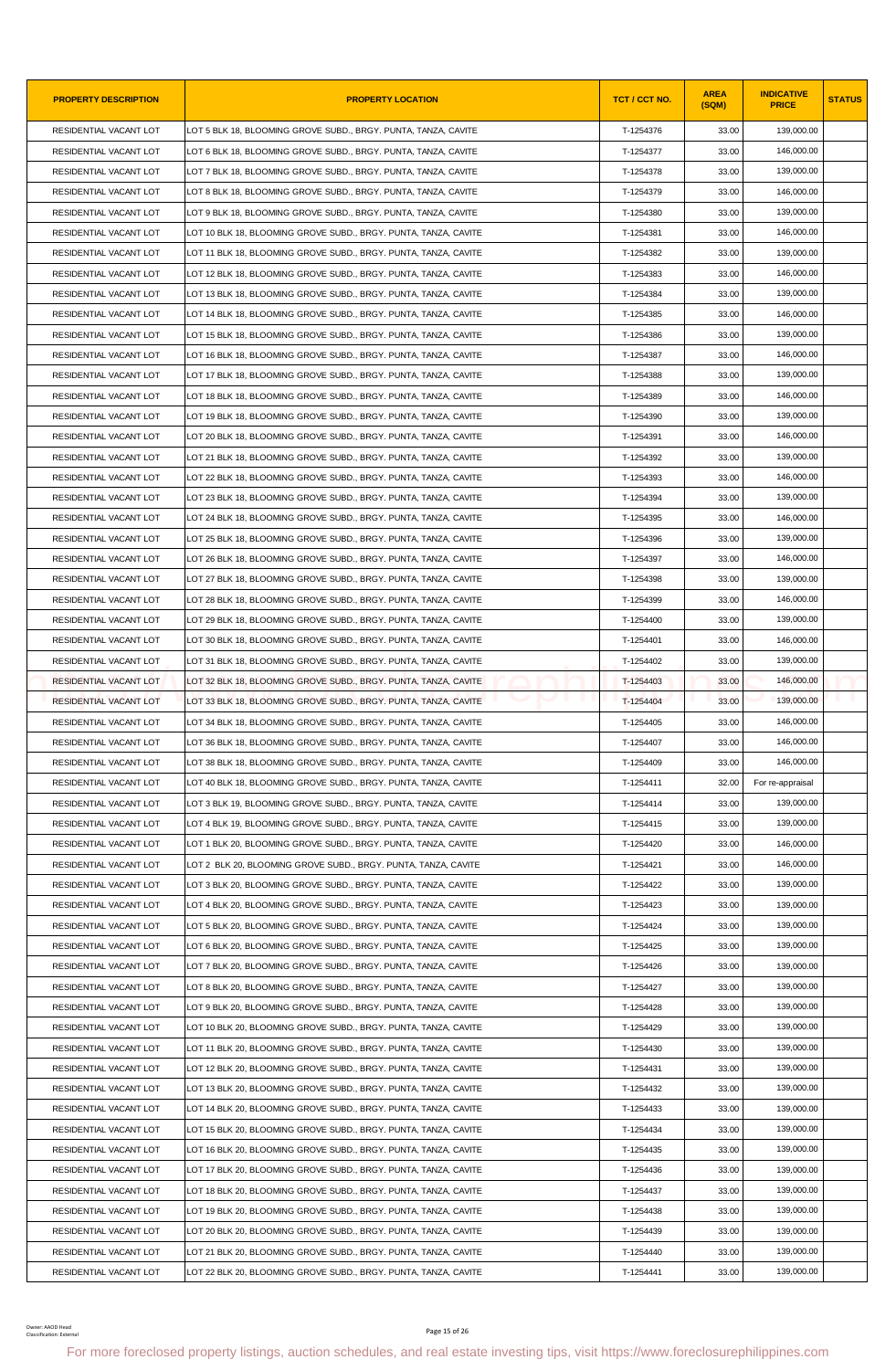| <b>PROPERTY DESCRIPTION</b>                 | <b>PROPERTY LOCATION</b>                                                                                                                                | TCT / CCT NO. | <b>AREA</b><br>(SQM) | <b>INDICATIVE</b><br><b>PRICE</b> | <b>STATUS</b> |
|---------------------------------------------|---------------------------------------------------------------------------------------------------------------------------------------------------------|---------------|----------------------|-----------------------------------|---------------|
| RESIDENTIAL VACANT LOT                      | LOT 23 BLK 20, BLOOMING GROVE SUBD., BRGY. PUNTA, TANZA, CAVITE                                                                                         | T-1254442     | 33.00                | 139,000.00                        |               |
| RESIDENTIAL VACANT LOT                      | LOT 24 BLK 20, BLOOMING GROVE SUBD., BRGY. PUNTA, TANZA, CAVITE                                                                                         | T-1254443     | 33.00                | 139,000.00                        |               |
| RESIDENTIAL VACANT LOT                      | LOT 25 BLK 20, BLOOMING GROVE SUBD., BRGY. PUNTA, TANZA, CAVITE                                                                                         | T-1254444     | 33.00                | 139,000.00                        |               |
| RESIDENTIAL VACANT LOT                      | LOT 26 BLK 20, BLOOMING GROVE SUBD., BRGY. PUNTA, TANZA, CAVITE                                                                                         | T-1254445     | 33.00                | 139,000.00                        |               |
| RESIDENTIAL VACANT LOT                      | LOT 27 BLK 20, BLOOMING GROVE SUBD., BRGY. PUNTA, TANZA, CAVITE                                                                                         | T-1254446     | 33.00                | 139,000.00                        |               |
| RESIDENTIAL VACANT LOT                      | LOT 28 BLK 20, BLOOMING GROVE SUBD., BRGY. PUNTA, TANZA, CAVITE                                                                                         | T-1254447     | 33.00                | 139,000.00                        |               |
| RESIDENTIAL VACANT LOT                      | LOT 29 BLK 20, BLOOMING GROVE SUBD., BRGY. PUNTA, TANZA, CAVITE                                                                                         | T-1254448     | 33.00                | 139,000.00                        |               |
| RESIDENTIAL VACANT LOT                      | LOT 30 BLK 20, BLOOMING GROVE SUBD., BRGY. PUNTA, TANZA, CAVITE                                                                                         | T-1254449     | 33.00                | 139,000.00                        |               |
| RESIDENTIAL VACANT LOT                      | LOT 31 BLK 20, BLOOMING GROVE SUBD., BRGY. PUNTA, TANZA, CAVITE                                                                                         | T-1254450     | 33.00                | 139,000.00                        |               |
| RESIDENTIAL VACANT LOT                      | LOT 32 BLK 20, BLOOMING GROVE SUBD., BRGY. PUNTA, TANZA, CAVITE                                                                                         | T-1254451     | 33.00                | 139,000.00                        |               |
| RESIDENTIAL VACANT LOT                      | LOT 33 BLK 20, BLOOMING GROVE SUBD., BRGY. PUNTA, TANZA, CAVITE                                                                                         | T-1254452     | 33.00                | 139,000.00                        |               |
| RESIDENTIAL VACANT LOT                      | LOT 34 BLK 20, BLOOMING GROVE SUBD., BRGY. PUNTA, TANZA, CAVITE                                                                                         | T-1254453     | 33.00                | 139,000.00                        |               |
| RESIDENTIAL VACANT LOT                      | LOT 35 BLK 20, BLOOMING GROVE SUBD., BRGY. PUNTA, TANZA, CAVITE                                                                                         | T-1254454     | 33.00                | 139,000.00                        |               |
| RESIDENTIAL VACANT LOT                      | LOT 36 BLK 20, BLOOMING GROVE SUBD., BRGY. PUNTA, TANZA, CAVITE                                                                                         | T-1254455     | 33.00                | 139,000.00                        |               |
| RESIDENTIAL VACANT LOT                      | LOT 3 BLK 21, BLOOMING GROVE SUBD., BRGY. PUNTA, TANZA, CAVITE                                                                                          | T-1254462     | 33.00                | 139,000.00                        |               |
| RESIDENTIAL VACANT LOT                      | LOT 4 BLK 21, BLOOMING GROVE SUBD., BRGY. PUNTA, TANZA, CAVITE                                                                                          | T-1254463     | 33.00                | 139,000.00                        |               |
| RESIDENTIAL VACANT LOT                      | LOT 5 BLK 21, BLOOMING GROVE SUBD., BRGY. PUNTA, TANZA, CAVITE                                                                                          | T-1254464     | 33.00                | 139,000.00                        |               |
| RESIDENTIAL VACANT LOT                      | LOT 6 BLK 21, BLOOMING GROVE SUBD., BRGY. PUNTA, TANZA, CAVITE                                                                                          | T-1254465     | 33.00                | 139,000.00                        |               |
| RESIDENTIAL VACANT LOT                      | LOT 7 BLK 21, BLOOMING GROVE SUBD., BRGY. PUNTA, TANZA, CAVITE                                                                                          | T-1254466     | 33.00                | 139,000.00                        |               |
| RESIDENTIAL VACANT LOT                      | LOT 8 BLK 21, BLOOMING GROVE SUBD., BRGY. PUNTA, TANZA, CAVITE                                                                                          | T-1254467     | 33.00                | 139,000.00                        |               |
| RESIDENTIAL VACANT LOT                      | LOT 9 BLK 21, BLOOMING GROVE SUBD., BRGY. PUNTA, TANZA, CAVITE                                                                                          | T-1254468     | 40.00                | 168,000.00                        |               |
| RESIDENTIAL VACANT LOT                      | LOT 10 BLK 21, BLOOMING GROVE SUBD., BRGY. PUNTA, TANZA, CAVITE                                                                                         | T-1254469     | 35.00                | 147,000.00                        |               |
| RESIDENTIAL VACANT LOT                      | LOT 5 BLK 22, BLOOMING GROVE SUBD., BRGY. PUNTA, TANZA, CAVITE                                                                                          | T-1254474     | 33.00                | 139,000.00                        |               |
| RESIDENTIAL VACANT LOT                      | LOT 6 BLK 22, BLOOMING GROVE SUBD., BRGY. PUNTA, TANZA, CAVITE                                                                                          | T-1254475     | 33.00                | 139,000.00                        |               |
| RESIDENTIAL VACANT LOT                      | LOT 7 BLK 22, BLOOMING GROVE SUBD., BRGY. PUNTA, TANZA, CAVITE                                                                                          | T-1254476     | 33.00                | 139,000.00                        |               |
| RESIDENTIAL VACANT LOT                      | LOT 8 BLK 22, BLOOMING GROVE SUBD., BRGY. PUNTA, TANZA, CAVITE                                                                                          | T-1254477     | 33.00                | 139,000.00                        |               |
| RESIDENTIAL VACANT LOT                      | LOT 9 BLK 22, BLOOMING GROVE SUBD., BRGY. PUNTA, TANZA, CAVITE                                                                                          | T-1254478     | 33.00                | 139,000.00                        |               |
| RESIDENTIAL VACANT LOT                      | LOT 10 BLK 22, BLOOMING GROVE SUBD., BRGY. PUNTA, TANZA, CAVITE                                                                                         | T-1254479     | 33.00                | 139,000.00                        |               |
| <b>RESIDENTIAL VACANT LOT</b>               | LOT 11 BLK 22, BLOOMING GROVE SUBD., BRGY. PUNTA, TANZA, CAVITE                                                                                         | T-1254480     | 33.00                | 139,000.00                        |               |
| RESIDENTIAL VACANT LOT                      | LOT 12 BLK 22, BLOOMING GROVE SUBD., BRGY. PUNTA, TANZA, CAVITE                                                                                         | T-1254481     | 33.00                | 139,000.00                        |               |
| RESIDENTIAL VACANT LOT                      | LOT 13 BLK 22, BLOOMING GROVE SUBD., BRGY. PUNTA, TANZA, CAVITE                                                                                         | T-1254482     | 33.00                | 139,000.00                        |               |
| RESIDENTIAL VACANT LOT                      | LOT 14 BLK 22, BLOOMING GROVE SUBD., BRGY. PUNTA, TANZA, CAVITE                                                                                         | T-1254483     | 33.00                | 139,000.00                        |               |
| RESIDENTIAL VACANT LOT                      | LOT 15 BLK 22, BLOOMING GROVE SUBD., BRGY. PUNTA, TANZA, CAVITE                                                                                         | T-1254484     | 33.00                | 139,000.00                        |               |
| RESIDENTIAL VACANT LOT                      | LOT 16 BLK 22, BLOOMING GROVE SUBD., BRGY. PUNTA, TANZA, CAVITE                                                                                         | T-1254485     | 33.00                | 139,000.00                        |               |
| RESIDENTIAL VACANT LOT                      | LOT 17 BLK 22, BLOOMING GROVE SUBD., BRGY. PUNTA, TANZA, CAVITE                                                                                         | T-1254486     | 33.00                | 139,000.00                        |               |
| RESIDENTIAL VACANT LOT                      | LOT 18 BLK 22, BLOOMING GROVE SUBD., BRGY. PUNTA, TANZA, CAVITE                                                                                         | T-1254487     | 33.00                | 139,000.00                        |               |
| RESIDENTIAL VACANT LOT                      | LOT 19 BLK 22, BLOOMING GROVE SUBD., BRGY. PUNTA, TANZA, CAVITE                                                                                         | T-1254488     | 33.00                | 139.000.00                        |               |
| RESIDENTIAL VACANT LOT                      | LOT 20 BLK 22, BLOOMING GROVE SUBD., BRGY. PUNTA, TANZA, CAVITE                                                                                         | T-1254489     | 33.00                | 139,000.00                        |               |
| RESIDENTIAL VACANT LOT                      | LOT 21 BLK 22, BLOOMING GROVE SUBD., BRGY. PUNTA, TANZA, CAVITE                                                                                         | T-1254490     | 33.00                | 139,000.00                        |               |
| RESIDENTIAL VACANT LOT                      | LOT 22 BLK 22, BLOOMING GROVE SUBD., BRGY. PUNTA, TANZA, CAVITE                                                                                         | T-1254491     | 33.00                | 139,000.00                        |               |
| RESIDENTIAL VACANT LOT                      | LOT 23 BLK 22, BLOOMING GROVE SUBD., BRGY. PUNTA, TANZA, CAVITE                                                                                         | T-1254492     | 33.00                | 139,000.00                        |               |
| RESIDENTIAL VACANT LOT                      | LOT 24 BLK 22, BLOOMING GROVE SUBD., BRGY. PUNTA, TANZA, CAVITE                                                                                         | T-1254493     | 33.00                | 139,000.00                        |               |
| RESIDENTIAL VACANT LOT                      | LOT 25 BLK 22, BLOOMING GROVE SUBD., BRGY. PUNTA, TANZA, CAVITE                                                                                         | T-1254494     | 33.00                | 139,000.00                        |               |
| RESIDENTIAL VACANT LOT                      | LOT 26 BLK 22, BLOOMING GROVE SUBD., BRGY. PUNTA, TANZA, CAVITE                                                                                         | T-1254495     | 33.00                | 139,000.00                        |               |
| RESIDENTIAL VACANT LOT                      | LOT 27 BLK 22, BLOOMING GROVE SUBD., BRGY. PUNTA, TANZA, CAVITE                                                                                         | T-1254496     | 33.00                | 139,000.00                        |               |
| RESIDENTIAL VACANT LOT                      | LOT 28 BLK 22, BLOOMING GROVE SUBD., BRGY. PUNTA, TANZA, CAVITE                                                                                         | T-1254497     | 33.00                | 139,000.00                        |               |
| RESIDENTIAL VACANT LOT                      | LOT 29 BLK 22, BLOOMING GROVE SUBD., BRGY. PUNTA, TANZA, CAVITE                                                                                         | T-1254498     | 33.00                | 139,000.00                        |               |
| RESIDENTIAL VACANT LOT                      | LOT 30 BLK 22, BLOOMING GROVE SUBD., BRGY. PUNTA, TANZA, CAVITE                                                                                         | T-1254499     | 33.00                | 139,000.00                        |               |
| RESIDENTIAL VACANT LOT                      | LOT 31 BLK 22, BLOOMING GROVE SUBD., BRGY. PUNTA, TANZA, CAVITE                                                                                         | T-1254500     | 33.00                | 139,000.00                        |               |
| RESIDENTIAL VACANT LOT                      | LOT 32 BLK 22, BLOOMING GROVE SUBD., BRGY. PUNTA, TANZA, CAVITE                                                                                         | T-1254501     | 33.00                | 139,000.00                        |               |
| RESIDENTIAL VACANT LOT                      | LOT 33 BLK 22, BLOOMING GROVE SUBD., BRGY. PUNTA, TANZA, CAVITE                                                                                         | T-1254502     | 33.00                | 139,000.00                        |               |
| RESIDENTIAL VACANT LOT                      | LOT 34 BLK 22, BLOOMING GROVE SUBD., BRGY. PUNTA, TANZA, CAVITE                                                                                         | T-1254503     | 33.00                | 139,000.00                        |               |
| RESIDENTIAL VACANT LOT                      | LOT 35 BLK 22, BLOOMING GROVE SUBD., BRGY. PUNTA, TANZA, CAVITE                                                                                         | T-1254504     | 33.00                | 139,000.00                        |               |
| RESIDENTIAL VACANT LOT                      | LOT 36 BLK 22, BLOOMING GROVE SUBD., BRGY. PUNTA, TANZA, CAVITE                                                                                         | T-1254505     | 33.00                | 139,000.00                        |               |
| RESIDENTIAL VACANT LOT                      | LOT 37 BLK 22, BLOOMING GROVE SUBD., BRGY. PUNTA, TANZA, CAVITE                                                                                         | T-1254506     | 33.00                | 139,000.00                        |               |
| RESIDENTIAL VACANT LOT                      | LOT 5 BLK 24, BLOOMING GROVE SUBD., BRGY. PUNTA, TANZA, CAVITE                                                                                          | T-1254525     | 33.00                | 139,000.00                        |               |
| RESIDENTIAL VACANT LOT                      | LOT 6 BLK 24, BLOOMING GROVE SUBD., BRGY. PUNTA, TANZA, CAVITE                                                                                          | T-1254526     | 33.00                | 139,000.00                        |               |
| Owner: AAOD Head<br>Classification: Externa | Page 16 of 26<br>For more foreclosed property listings, auction schedules, and real estate investing tips, visit https://www.foreclosurephilippines.com |               |                      |                                   |               |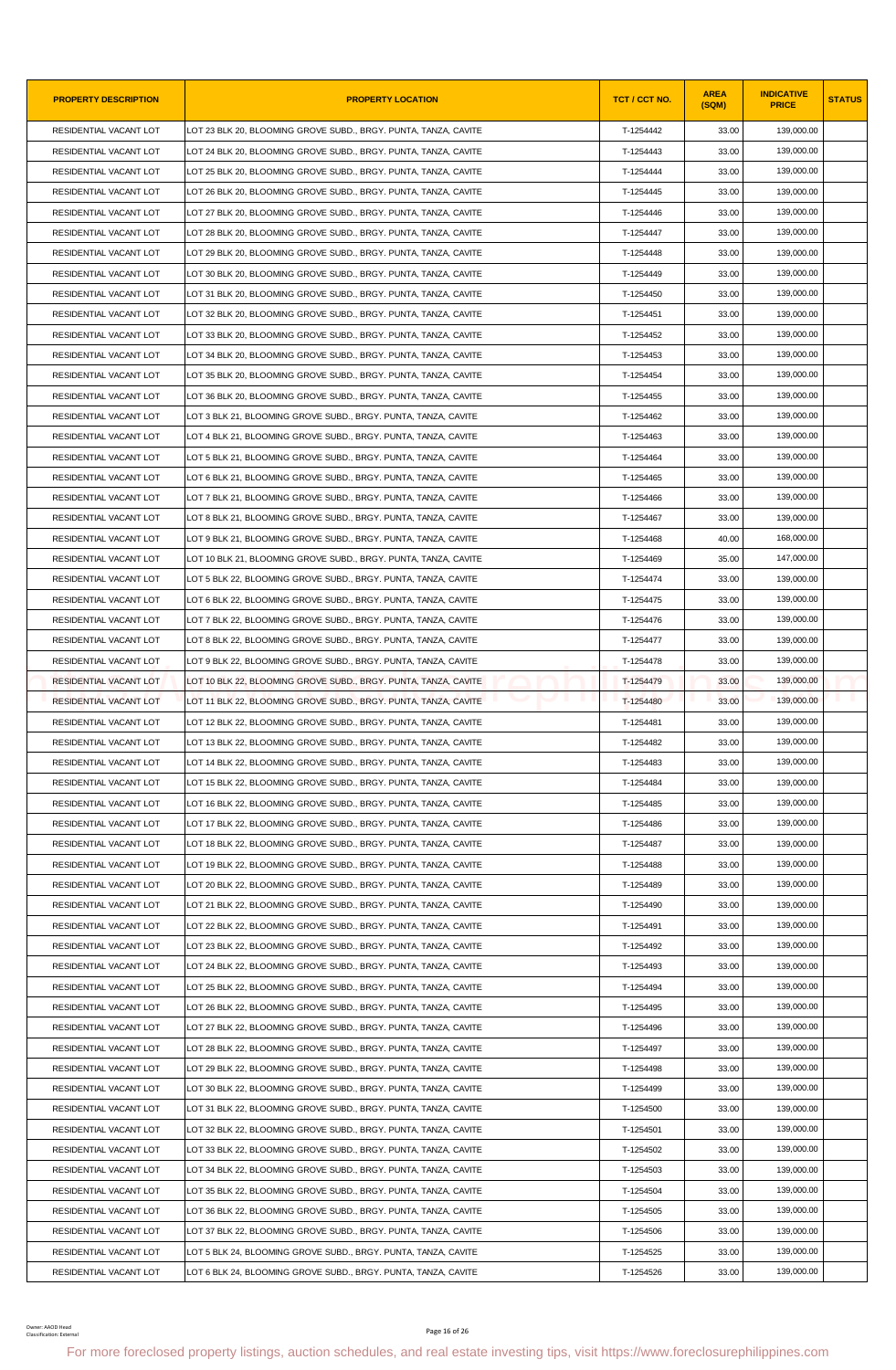| <b>PROPERTY DESCRIPTION</b>                      | <b>PROPERTY LOCATION</b>                                                                                                                                | TCT / CCT NO.          | <b>AREA</b><br>(SQM) | <b>INDICATIVE</b><br><b>PRICE</b> | <b>STATUS</b> |
|--------------------------------------------------|---------------------------------------------------------------------------------------------------------------------------------------------------------|------------------------|----------------------|-----------------------------------|---------------|
| RESIDENTIAL VACANT LOT                           | LOT 9 BLK 24, BLOOMING GROVE SUBD., BRGY. PUNTA, TANZA, CAVITE                                                                                          | T-1254527              | 33.00                | 139,000.00                        |               |
| RESIDENTIAL VACANT LOT                           | LOT 12 BLK 24, BLOOMING GROVE SUBD., BRGY. PUNTA, TANZA, CAVITE                                                                                         | T-1254529              | 33.00                | 139,000.00                        |               |
| RESIDENTIAL VACANT LOT                           | LOT 14 BLK 24, BLOOMING GROVE SUBD., BRGY. PUNTA, TANZA, CAVITE                                                                                         | T-1254531              | 33.00                | 139,000.00                        |               |
| RESIDENTIAL VACANT LOT                           | LOT 15 BLK 24, BLOOMING GROVE SUBD., BRGY. PUNTA, TANZA, CAVITE                                                                                         | T-1254532              | 33.00                | 139,000.00                        |               |
| RESIDENTIAL VACANT LOT                           | LOT 16 BLK 24, BLOOMING GROVE SUBD., BRGY. PUNTA, TANZA, CAVITE                                                                                         | T-1254533              | 33.00                | 139,000.00                        |               |
| RESIDENTIAL VACANT LOT                           | LOT 17 BLK 24, BLOOMING GROVE SUBD., BRGY. PUNTA, TANZA, CAVITE                                                                                         | T-1254534              | 33.00                | 139.000.00                        |               |
| RESIDENTIAL VACANT LOT                           | LOT 18 BLK 24, BLOOMING GROVE SUBD., BRGY. PUNTA, TANZA, CAVITE                                                                                         | T-1254535              | 33.00                | 139,000.00                        |               |
| RESIDENTIAL VACANT LOT                           | LOT 19 BLK 24, BLOOMING GROVE SUBD., BRGY. PUNTA, TANZA, CAVITE                                                                                         | T-1254536              | 33.00                | 139,000.00                        |               |
| RESIDENTIAL VACANT LOT                           | LOT 20 BLK 24, BLOOMING GROVE SUBD., BRGY. PUNTA, TANZA, CAVITE                                                                                         | T-1254537              | 33.00                | 139,000.00                        |               |
| RESIDENTIAL VACANT LOT                           | LOT 21 BLK 24, BLOOMING GROVE SUBD., BRGY. PUNTA, TANZA, CAVITE                                                                                         | T-1254538              | 33.00                | 139,000.00                        |               |
| RESIDENTIAL VACANT LOT                           | LOT 22 BLK 24, BLOOMING GROVE SUBD., BRGY. PUNTA, TANZA, CAVITE                                                                                         | T-1254539              | 33.00                | 139,000.00                        |               |
| RESIDENTIAL VACANT LOT                           | LOT 23 BLK 24, BLOOMING GROVE SUBD., BRGY. PUNTA, TANZA, CAVITE                                                                                         | T-1254540              | 33.00                | 139,000.00                        |               |
| RESIDENTIAL VACANT LOT                           | LOT 24 BLK 24, BLOOMING GROVE SUBD., BRGY. PUNTA, TANZA, CAVITE                                                                                         | T-1254541              | 33.00                | 139,000.00                        |               |
| RESIDENTIAL VACANT LOT                           | LOT 25 BLK 24, BLOOMING GROVE SUBD., BRGY. PUNTA, TANZA, CAVITE                                                                                         | T-1254542              | 33.00                | 139,000.00                        |               |
| RESIDENTIAL VACANT LOT                           | LOT 26 BLK 24, BLOOMING GROVE SUBD., BRGY. PUNTA, TANZA, CAVITE                                                                                         | T-1254543              | 33.00                | 139,000.00                        |               |
| RESIDENTIAL VACANT LOT                           | LOT 27 BLK 24, BLOOMING GROVE SUBD., BRGY. PUNTA, TANZA, CAVITE                                                                                         | T-1254544              | 33.00                | 139,000.00                        |               |
| RESIDENTIAL VACANT LOT                           | LOT 28 BLK 24, BLOOMING GROVE SUBD., BRGY. PUNTA, TANZA, CAVITE                                                                                         | T-1254545              | 33.00                | 139.000.00                        |               |
| RESIDENTIAL VACANT LOT                           | LOT 29 BLK 24, BLOOMING GROVE SUBD., BRGY. PUNTA, TANZA, CAVITE                                                                                         | T-1254546              | 33.00                | 139,000.00                        |               |
| RESIDENTIAL VACANT LOT                           | LOT 30 BLK 24, BLOOMING GROVE SUBD., BRGY. PUNTA, TANZA, CAVITE                                                                                         | T-1254547              | 33.00                | 139,000.00                        |               |
| RESIDENTIAL VACANT LOT                           | LOT 31 BLK 24, BLOOMING GROVE SUBD., BRGY. PUNTA, TANZA, CAVITE                                                                                         | T-1254548              | 33.00                | 139,000.00                        |               |
| RESIDENTIAL VACANT LOT                           | LOT 32 BLK 24, BLOOMING GROVE SUBD., BRGY. PUNTA, TANZA, CAVITE                                                                                         | T-1254549              | 33.00                | 139,000.00                        |               |
| RESIDENTIAL VACANT LOT                           | LOT 33 BLK 24, BLOOMING GROVE SUBD., BRGY. PUNTA, TANZA, CAVITE                                                                                         | T-1254550              | 33.00                | 139,000.00                        |               |
| RESIDENTIAL VACANT LOT                           | LOT 34 BLK 24, BLOOMING GROVE SUBD., BRGY. PUNTA, TANZA, CAVITE                                                                                         | T-1254551              | 33.00                | 139,000.00                        |               |
| RESIDENTIAL VACANT LOT                           | LOT 36 BLK 24, BLOOMING GROVE SUBD., BRGY. PUNTA, TANZA, CAVITE                                                                                         | T-1254553              | 33.00                | 139,000.00                        |               |
| RESIDENTIAL VACANT LOT                           | LOT 38 BLK 24, BLOOMING GROVE SUBD., BRGY. PUNTA, TANZA, CAVITE                                                                                         | T-1254555              | 33.00                | 139,000.00                        |               |
| RESIDENTIAL VACANT LOT                           | LOT 12 BLK 26, BLOOMING GROVE SUBD., BRGY. PUNTA, TANZA, CAVITE                                                                                         | T-1254568              | 33.00                | 139,000.00                        |               |
| RESIDENTIAL VACANT LOT                           | LOT 19 BLK 26, BLOOMING GROVE SUBD., BRGY. PUNTA, TANZA, CAVITE                                                                                         | T-1254570              | 33.00                | 139,000.00                        |               |
| RESIDENTIAL VACANT LOT                           | LOT 21 BLK 26, BLOOMING GROVE SUBD., BRGY. PUNTA, TANZA, CAVITE                                                                                         | T-1254571              | 33.00                | 139,000.00                        |               |
| RESIDENTIAL VACANT LOT                           | LOT 15 BLK 28, BLOOMING GROVE SUBD., BRGY. PUNTA, TANZA, CAVITE                                                                                         | T-1254598              | 33.00                | 139,000.00                        |               |
| RESIDENTIAL VACANT LOT                           | LOT 16 BLK 28, BLOOMING GROVE SUBD., BRGY. PUNTA, TANZA, CAVITE                                                                                         | T-1254599              | 33.00                | 139,000.00                        |               |
| RESIDENTIAL VACANT LOT                           | LOT 17 BLK 28, BLOOMING GROVE SUBD., BRGY. PUNTA, TANZA, CAVITE                                                                                         | T-1254600              | 33.00                | 139,000.00                        |               |
| RESIDENTIAL VACANT LOT                           | LOT 18 BLK 28, BLOOMING GROVE SUBD., BRGY. PUNTA, TANZA, CAVITE                                                                                         | T-1254601              | 33.00                | 139,000.00                        |               |
| RESIDENTIAL VACANT LOT                           | LOT 23 BLK 28, BLOOMING GROVE SUBD., BRGY. PUNTA, TANZA, CAVITE                                                                                         | T-1254602              | 33.00                | 139,000.00                        |               |
| RESIDENTIAL VACANT LOT                           | LOT 24 BLK 28, BLOOMING GROVE SUBD., BRGY. PUNTA, TANZA, CAVITE                                                                                         | T-1254603              | 33.00                | 139,000.00                        |               |
| RESIDENTIAL VACANT LOT                           | LOT 25 BLK 28, BLOOMING GROVE SUBD., BRGY. PUNTA, TANZA, CAVITE                                                                                         | T-1254604              | 33.00                | 139,000.00                        |               |
| RESIDENTIAL VACANT LOT                           | LOT 26 BLK 28, BLOOMING GROVE SUBD., BRGY. PUNTA, TANZA, CAVITE                                                                                         | T-1254605              | 33.00                | 139,000.00                        |               |
| RESIDENTIAL VACANT LOT                           | LOT 9 BLK 30, BLOOMING GROVE SUBD., BRGY. PUNTA, TANZA, CAVITE                                                                                          | T-1254617              | 33.00                | 139,000.00                        |               |
| RESIDENTIAL VACANT LOT                           | LOT 15 BLK 30. BLOOMING GROVE SUBD., BRGY, PUNTA, TANZA, CAVITE                                                                                         | T-1254618              | 33.00                | 139,000.00                        |               |
| RESIDENTIAL VACANT LOT                           | LOT 16 BLK 30, BLOOMING GROVE SUBD., BRGY. PUNTA, TANZA, CAVITE                                                                                         | T-1254619              | 33.00                | 139,000.00                        |               |
| RESIDENTIAL VACANT LOT                           | LOT 17 BLK 30, BLOOMING GROVE SUBD., BRGY. PUNTA, TANZA, CAVITE                                                                                         | T-1254620              | 33.00                | 139,000.00                        |               |
| RESIDENTIAL VACANT LOT                           | LOT 18 BLK 30, BLOOMING GROVE SUBD., BRGY. PUNTA, TANZA, CAVITE                                                                                         | T-1254621              | 33.00                | 139,000.00                        |               |
| RESIDENTIAL VACANT LOT                           | LOT 23 BLK 30, BLOOMING GROVE SUBD., BRGY. PUNTA, TANZA, CAVITE                                                                                         | T-1254624              | 33.00                | 139,000.00                        |               |
| RESIDENTIAL VACANT LOT<br>RESIDENTIAL VACANT LOT | LOT 25 BLK 30, BLOOMING GROVE SUBD., BRGY. PUNTA, TANZA, CAVITE<br>LOT 28 BLK 30, BLOOMING GROVE SUBD., BRGY. PUNTA, TANZA, CAVITE                      | T-1254625<br>T-1254626 | 33.00<br>33.00       | 139,000.00<br>139,000.00          |               |
|                                                  |                                                                                                                                                         |                        |                      | 139,000.00                        |               |
| RESIDENTIAL VACANT LOT<br>RESIDENTIAL VACANT LOT | LOT 31 BLK 30, BLOOMING GROVE SUBD., BRGY. PUNTA, TANZA, CAVITE<br>LOT 32 BLK 30, BLOOMING GROVE SUBD., BRGY. PUNTA, TANZA, CAVITE                      | T-1254627<br>T-1254628 | 33.00<br>33.00       | 139,000.00                        |               |
| RESIDENTIAL VACANT LOT                           | LOT 34 BLK 30, BLOOMING GROVE SUBD., BRGY. PUNTA, TANZA, CAVITE                                                                                         | T-1254629              | 33.00                | 139,000.00                        |               |
| RESIDENTIAL VACANT LOT                           | LOT 11 BLK 32, BLOOMING GROVE SUBD., BRGY. PUNTA, TANZA, CAVITE                                                                                         | T-1254642              | 33.00                | 139,000.00                        |               |
| RESIDENTIAL VACANT LOT                           | LOT 12 BLK 32, BLOOMING GROVE SUBD., BRGY. PUNTA, TANZA, CAVITE                                                                                         | T-1254643              | 33.00                | 139,000.00                        | $\star$       |
| RESIDENTIAL VACANT LOT                           | LOT 13 BLK 32, BLOOMING GROVE SUBD., BRGY. PUNTA, TANZA, CAVITE                                                                                         | T-1254644              | 33.00                | 139,000.00                        |               |
| RESIDENTIAL VACANT LOT                           | LOT 14 BLK 32, BLOOMING GROVE SUBD., BRGY. PUNTA, TANZA, CAVITE                                                                                         | T-1254645              | 33.00                | 139,000.00                        |               |
| RESIDENTIAL VACANT LOT                           | LOT 15 BLK 32, BLOOMING GROVE SUBD., BRGY. PUNTA, TANZA, CAVITE                                                                                         | T-1254646              | 33.00                | 139,000.00                        |               |
| RESIDENTIAL VACANT LOT                           | LOT 17 BLK 32, BLOOMING GROVE SUBD., BRGY. PUNTA, TANZA, CAVITE                                                                                         | T-1254647              | 33.00                | 139,000.00                        |               |
| RESIDENTIAL VACANT LOT                           | LOT 19 BLK 32, BLOOMING GROVE SUBD., BRGY. PUNTA, TANZA, CAVITE                                                                                         | T-1254648              | 33.00                | 139,000.00                        |               |
| RESIDENTIAL VACANT LOT                           | LOT 21 BLK 32, BLOOMING GROVE SUBD., BRGY. PUNTA, TANZA, CAVITE                                                                                         | T-1254649              | 33.00                | 139,000.00                        |               |
| RESIDENTIAL VACANT LOT                           | LOT 24 BLK 32, BLOOMING GROVE SUBD., BRGY. PUNTA, TANZA, CAVITE                                                                                         | T-1254650              | 33.00                | 139,000.00                        |               |
| RESIDENTIAL VACANT LOT                           | LOT 26 BLK 32, BLOOMING GROVE SUBD., BRGY. PUNTA, TANZA, CAVITE                                                                                         | T-1254651              | 33.00                | 139,000.00                        |               |
|                                                  |                                                                                                                                                         |                        |                      |                                   |               |
| Owner: AAOD Head<br>Classification: Externa      | Page 17 of 26<br>For more foreclosed property listings, auction schedules, and real estate investing tips, visit https://www.foreclosurephilippines.com |                        |                      |                                   |               |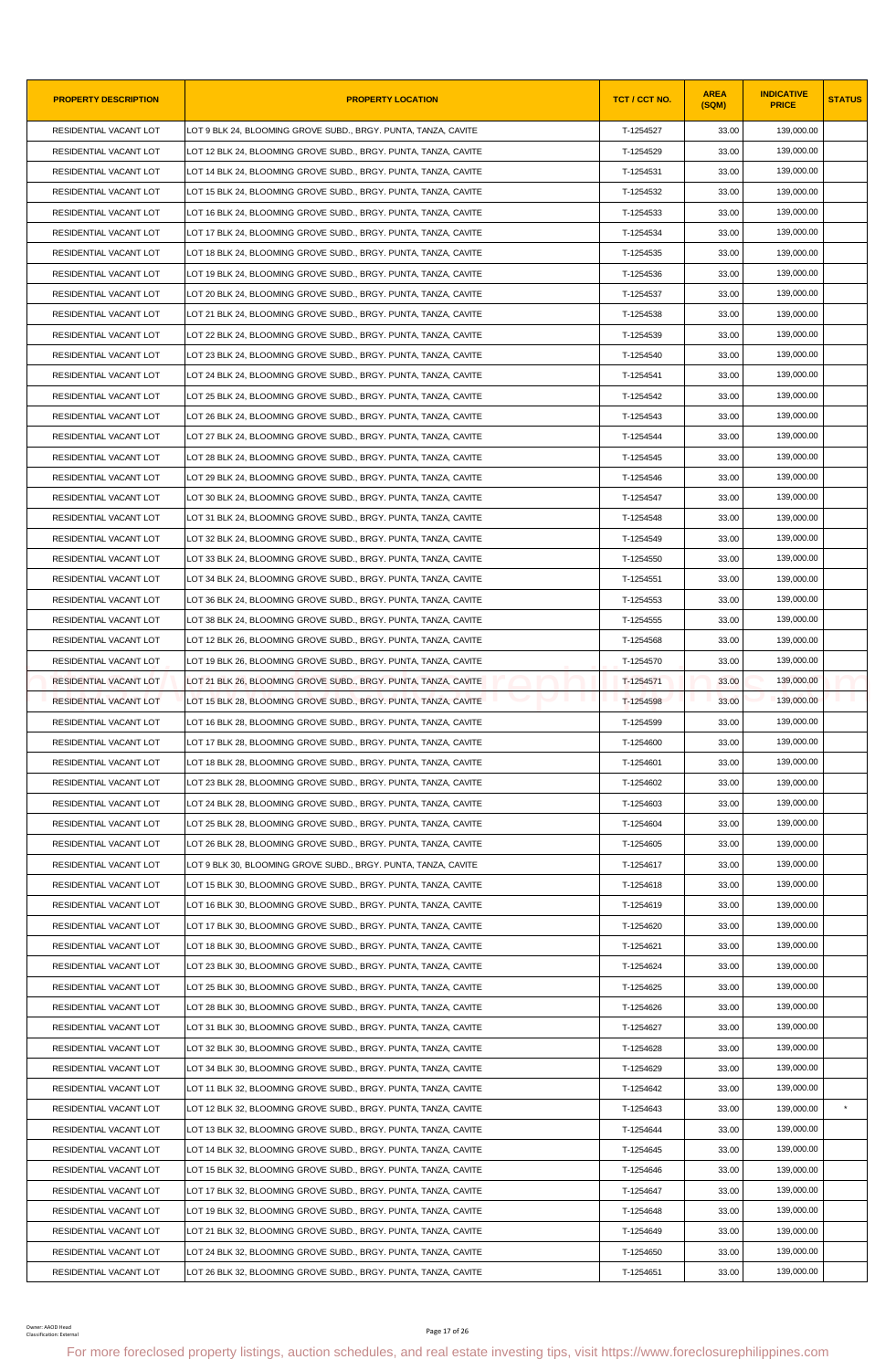| <b>PROPERTY DESCRIPTION</b>                                     | <b>PROPERTY LOCATION</b>                                                                                                                                                 | TCT / CCT NO.       | <b>AREA</b><br>(SQM) | <b>INDICATIVE</b><br><b>PRICE</b> | <b>STATUS</b> |
|-----------------------------------------------------------------|--------------------------------------------------------------------------------------------------------------------------------------------------------------------------|---------------------|----------------------|-----------------------------------|---------------|
| RESIDENTIAL VACANT LOT                                          | LOT 27 BLK 32, BLOOMING GROVE SUBD., BRGY. PUNTA, TANZA, CAVITE                                                                                                          | T-1254652           | 33.00                | 139,000.00                        |               |
| RESIDENTIAL VACANT LOT                                          | LOT 28 BLK 32, BLOOMING GROVE SUBD., BRGY. PUNTA, TANZA, CAVITE                                                                                                          | T-1254653           | 33.00                | 139,000.00                        |               |
| RESIDENTIAL VACANT LOT                                          | LOT 29 BLK 32, BLOOMING GROVE SUBD., BRGY. PUNTA, TANZA, CAVITE                                                                                                          | T-1254654           | 33.00                | 139,000.00                        |               |
| RESIDENTIAL VACANT LOT                                          | LOT 30 BLK 32, BLOOMING GROVE SUBD., BRGY. PUNTA, TANZA, CAVITE                                                                                                          | T-1254655           | 33.00                | 139,000.00                        |               |
| RESIDENTIAL VACANT LOT                                          | LOT 34 BLK 32, BLOOMING GROVE SUBD., BRGY. PUNTA, TANZA, CAVITE                                                                                                          | T-1254656           | 33.00                | 139,000.00                        |               |
| RESIDENTIAL VACANT LOT                                          | LOT 8 BLK 33, BLOOMING GROVE SUBD., BRGY. PUNTA, TANZA, CAVITE                                                                                                           | T-1254660           | 33.00                | 139,000.00                        |               |
| RESIDENTIAL VACANT LOT                                          | LOT 7 BLK 34, BLOOMING GROVE SUBD., BRGY. PUNTA, TANZA, CAVITE                                                                                                           | T-1254664           | 33.00                | 139,000.00                        |               |
| RESIDENTIAL VACANT LOT                                          | LOT 11 BLK 34, BLOOMING GROVE SUBD., BRGY. PUNTA, TANZA, CAVITE                                                                                                          | T-1254665           | 33.00                | 139,000.00                        |               |
| RESIDENTIAL VACANT LOT                                          | LOT 36 BLK 34, BLOOMING GROVE SUBD., BRGY. PUNTA, TANZA, CAVITE                                                                                                          | T-1254666           | 33.00                | 139,000.00                        |               |
| RESIDENTIAL VACANT LOT                                          | LOT 10 BLK 35, BLOOMING GROVE SUBD., BRGY. PUNTA, TANZA, CAVITE                                                                                                          | T-1254670           | 33.00                | 139,000.00                        |               |
| RESIDENTIAL VACANT LOT                                          | LOT 12 BLK 35, BLOOMING GROVE SUBD., BRGY. PUNTA, TANZA, CAVITE                                                                                                          | T-1254671           | 33.00                | 139,000.00                        |               |
| RESIDENTIAL VACANT LOT                                          | LOT 14 BLK 35, BLOOMING GROVE SUBD., BRGY. PUNTA, TANZA, CAVITE                                                                                                          | T-1254672           | 33.00                | 139,000.00                        | $\star$       |
| RESIDENTIAL VACANT LOT                                          | LOT 16 BLK 35, BLOOMING GROVE SUBD., BRGY. PUNTA, TANZA, CAVITE                                                                                                          | T-1254673           | 33.00                | 139,000.00                        |               |
| <b>RESIDENTIAL LOT WITH</b><br><b>IMPROVEMENT MADE OF LIGHT</b> | LOT 1 BLK 3. PHASE 1. CARISSA HOMES. BRGYS. BAGTAS AND PUNTA. TANZA. CAVITE                                                                                              | T-1254728           | 80.00                | 336,000.00                        |               |
| RESIDENTIAL LOT WITH                                            | LOT 3 BLK 3, PHASE 1, CARISSA HOMES, BRGYS. BAGTAS AND PUNTA, TANZA, CAVITE                                                                                              | T-1254729           | 52.00                | 219.000.00                        |               |
| <b>IMPROVEMENT MADE OF LIGHT</b><br>RESIDENTIAL VACANT LOT      | LOT 4 BLK 3, PHASE 1, CARISSA HOMES, BRGYS. BAGTAS AND PUNTA, TANZA, CAVITE                                                                                              | T-1254730           | 35.00                | 147,000.00                        |               |
| RESIDENTIAL VACANT LOT                                          | LOT 5 BLK 3, PHASE 1, CARISSA HOMES, BRGYS. BAGTAS AND PUNTA, TANZA, CAVITE                                                                                              | T-1254731           | 35.00                | 147,000.00                        |               |
| RESIDENTIAL VACANT LOT                                          | LOT 16 BLK 6, PHASE 1, CARISSA HOMES, BRGYS, BAGTAS AND PUNTA, TANZA, CAVITE                                                                                             | T-1254732           | 63.00                | 284,000.00                        |               |
| RESIDENTIAL VACANT LOT                                          | LOT 20 BLK 6, PHASE 1, CARISSA HOMES, BRGYS. BAGTAS AND PUNTA, TANZA, CAVITE                                                                                             | T-1254733           | 45.00                | 203.000.00                        |               |
| RESIDENTIAL VACANT LOT                                          | LOT 10 BLK 35, PHASE 1, CARISSA HOMES, BRGYS. BAGTAS AND PUNTA, TANZA, CAVITE                                                                                            | T-1254734           | 53.50                | 225,000.00                        |               |
| RESIDENTIAL VACANT LOT                                          | LOT 1 BLK 36, PHASE 1, CARISSA HOMES, BRGYS. BAGTAS AND PUNTA, TANZA, CAVITE                                                                                             | T-1254735           | 53.50                | 225,000.00                        |               |
| RESIDENTIAL VACANT LOT                                          | LOT 2 BLK 36, PHASE 1, CARISSA HOMES, BRGYS. BAGTAS AND PUNTA, TANZA, CAVITE                                                                                             | T-1254736           | 53.50                | 225,000.00                        |               |
| RESIDENTIAL VACANT LOT                                          | LOT 11 BLK 39, PHASE 1, CARISSA HOMES, BRGYS. BAGTAS AND PUNTA, TANZA, CAVITE                                                                                            | T-1254737           | 103.00               | 433.000.00                        |               |
| RESIDENTIAL VACANT LOT                                          | LOT 10 BLK 8, PHASE 1B & 2, CARISSA HOMES, BRGYS. BAGTAS AND PUNTA, TANZA, CAVITE                                                                                        | T-1254738           | 35.00                | 147,000.00                        |               |
| RESIDENTIAL VACANT LOT                                          | LOT 12 BLK 1, PHASE 1B & 2, CARISSA HOMES, BRGYS. BAGTAS AND PUNTA, TANZA, CAVITE                                                                                        | T-1254740           | 57.50                | 242,000.00                        |               |
| RESIDENTIAL VACANT LOT                                          | LOT 7 BLK 44, PHASE 1B & 2, CARISSA HOMES, BRGYS. BAGTAS AND PUNTA, TANZA, CAVITE                                                                                        | T-1254741           | 100.00               | 420,000.00                        |               |
| RESIDENTIAL VACANT LOT                                          | LOT 18 BLK 45, PHASE 1B & 2, CARISSA HOMES, BRGYS. BAGTAS AND PUNTA, TANZA, CAVITE                                                                                       | 057-2014046163      | 113.00               | 475,000.00                        |               |
| RESIDENTIAL VACANT LOT                                          | LOT 12 BLK 53, PHASE 7, CARISSA HOMES, BRGYS. BAGTAS AND PUNTA, TANZA, CAVITE                                                                                            | T-1254746           | 26.00                | 110,000.00                        |               |
| RESIDENTIAL VACANT LOT                                          | LOT 5 BLK 91, PHASE 7, CARISSA HOMES, BRGYS, BAGTAS AND PUNTA, TANZA, CAVITE                                                                                             | 057-2014046164      | 48.00                | 202,000.00                        |               |
| RESIDENTIAL VACANT LOT                                          | LOT 29 BLOCK 44 ROAD LOT 35, SHERWOODS HILLS RESIDENTIAL ESTATE & GOLF AND COUNTRY                                                                                       | T-67886             | 555.00               | 2,775,000.00                      |               |
| RESIDENTIAL VACANT LOT                                          | CLUB, BRGY. LALLANA, TRESE MARTIREZ, CAVITE<br>LOT 1 BLOCK 16, SHERWOOD HILLS RESIDENTIAL ESTATE GOLF AND COUNTRY CLUB, BRGY.                                            |                     | 809.00               | 2,589,000.00                      |               |
|                                                                 | CABEZAS. TRECE MARTIREZ CITY. CAVITE                                                                                                                                     | 077-2021009890      |                      |                                   |               |
| RESIDENTIAL VACANT LOT                                          | LOT 3346, CAPITOL HILLS SUBD., BO. LAPIDARIO, TRECE MARTIREZ CITY, CAVITE<br>LOT 60 BLK 39, SKYLARK ST., CAPITOL HILLS SUBD, (PHASE II), BRGY, LAPIDARIO, TRECE MARTIRES | T-56236             | 8,944.00             | 15,295,000.00<br>125,000.00       |               |
| RESIDENTIAL VACANT LOT                                          | CITY, CAVITE<br>LOT 61 BLK 39, SKYLARK ST., CAPITOL HILLS SUBD, (PHASE II), BRGY, LAPIDARIO, TRECE MARTIRES                                                              | T-56237             | 39.00                |                                   |               |
| RESIDENTIAL VACANT LOT                                          | CITY, CAVITE<br>LOT 62 BLK 39, SKYLARK ST., CAPITOL HILLS SUBD. (PHASE II), BRGY. LAPIDARIO, TRECE MARTIRES                                                              | T-56238             | 39.00                | 125,000.00                        |               |
| RESIDENTIAL VACANT LOT                                          | CITY, CAVITE<br>LOT 63 BLK 39, SKYLARK ST., CAPITOL HILLS SUBD. (PHASE II), BRGY. LAPIDARIO, TRECE MARTIRES                                                              | T-56239             | 39.00                | 125,000.00                        |               |
| RESIDENTIAL VACANT LOT                                          | CITY, CAVITE<br>LOT 64 BLK 39, SKYLARK ST., CAPITOL HILLS SUBD. (PHASE II), BRGY. LAPIDARIO, TRECE MARTIRES                                                              | T-56240             | 39.00                | 125,000.00                        |               |
| RESIDENTIAL VACANT LOT                                          | CITY. CAVITE<br>LOT 65 BLK 39, SKYLARK ST., CAPITOL HILLS SUBD. (PHASE II), BRGY. LAPIDARIO, TRECE MARTIRES                                                              | T-56241             | 39.00                | 125,000.00                        |               |
| RESIDENTIAL VACANT LOT                                          | CITY, CAVITE<br>LOT 66 BLK 39, SKYLARK ST., CAPITOL HILLS SUBD. (PHASE II), BRGY. LAPIDARIO, TRECE MARTIRES                                                              | T-56242             | 39.00                | 125,000.00                        |               |
| RESIDENTIAL VACANT LOT                                          | CITY, CAVITE<br>LOT 67 BLK 39, SKYLARK ST., CAPITOL HILLS SUBD, (PHASE II), BRGY, LAPIDARIO, TRECE MARTIRES                                                              | T-56243             | 39.00                | 125,000.00                        |               |
| RESIDENTIAL VACANT LOT                                          | CITY, CAVITE<br>LOT 68 BLK 39, SKYLARK ST., CAPITOL HILLS SUBD. (PHASE II), BRGY. LAPIDARIO, TRECE MARTIRES                                                              | T-56244             | 39.00                | 125,000.00                        |               |
| RESIDENTIAL VACANT LOT                                          | CITY, CAVITE<br>LOT 69 BLK 39, SKYLARK ST., CAPITOL HILLS SUBD. (PHASE II), BRGY. LAPIDARIO, TRECE MARTIRES                                                              | T-56245             | 39.00                | 125,000.00                        |               |
| RESIDENTIAL VACANT LOT                                          | CITY, CAVITE<br>LOT 70 BLK 39, SKYLARK ST., CAPITOL HILLS SUBD. (PHASE II), BRGY. LAPIDARIO, TRECE MARTIRES                                                              | T-56246             | 39.00                | 125,000.00                        |               |
| RESIDENTIAL VACANT LOT                                          | CITY, CAVITE<br>LOT 2 BLOCK 76, CORNER ROAD LOT 66 & ROAD LOT 69, SHERWOOD HILLS SUBD., BRGY.                                                                            | T-56247             | 39.00                | 125,000.00                        |               |
| RESIDENTIAL VACANT LOT                                          | CABEZAS, TRECE MARETIREZ, CAVITE                                                                                                                                         | 077-2012005360      | 569.00               | 2,789,000.00                      |               |
| RESIDENTIAL VACANT LOT                                          | LOT 7 BLOCK 78, ROAD LOT 64, SHERWOOD HILLS SUBD., BRGY. CABEZAS, TRECE MARTIREZ,<br>CAVITE                                                                              | 077-2012005361      | 401.00               | 1,885,000.00                      |               |
| RESIDENTIAL VACANT LOT                                          | LOT 1 BLK 1, ROAD LOT 5, DON BOSCO VILLAGE, BRGY. QUINTANA, TRECE MARTIRES, CAVITE                                                                                       | T-86531             | 192.00               | 864,000.00                        |               |
|                                                                 | <b>LAGUNA</b>                                                                                                                                                            |                     |                      |                                   |               |
| <b>RESIDENTIAL LOT WITH</b><br><b>IMPROVEMENT UTILIZED AS</b>   | LOT 4780-A-2, TRAMO ST., BRGY. MASILI, CALAMBA CITY, LAGUNA                                                                                                              | 060-2018011737      | 1,571.00             | 11,311,000.00                     |               |
| INDUSTRIAL LOT IMPROVED WITH 2-<br>STOREY RESIDENTIAL AND 1-    | HALANG CORNER BACNOTAN DRIVE, BO. REAL, CALAMBA, LAGUNA                                                                                                                  | T-523116            | 6,245.00             | 59,038,450.00                     |               |
| COMMERCIAL LOTS IMPROVED WITH<br>SEVERAL BLDGS. AND SWIMMING    | LOTS 6-A & 7-B, RIVERVIEW RESORT HOTEL, BRGY. PARIAN, CALAMBA, LAGUNA                                                                                                    | T-726566 & T-726567 | 16,695.15            | 389,333,000.00                    | $\star\star$  |
| RESIDENTIAL VACANT LOT                                          | LOT 2 BLOCK 27, LAGUNA HILLS SUBD., BRGY. PANSOL, CALAMBA, LAGUNA                                                                                                        | T-677848            | 415.00               | 2,698,000.00                      |               |
| RESIDENTIAL VACANT LOT                                          | LOT 42 BLOCK 15, PALACIO REAL SUBD., BRGY. MAKILING, CALAMBA, LAGUNA                                                                                                     | T-677850            | 200.00               | 1,520,000.00                      |               |
| RESIDENTIAL VACANT LOT                                          | LOT 34 BLOCK 15, PALACIO REAL SUBD., BRGY. MAKILING, CALAMBA, LAGUNA                                                                                                     | T-677851            | 200.00               | 1,520,000.00                      |               |
| RESIDENTIAL VACANT LOT                                          | LOT 17 BLOCK 5, PALACIO REAL SUBD., BRGY. MAKILING, CALAMBA, LAGUNA                                                                                                      | T-677852            | 214.00               | 1,627,000.00                      |               |
| RESIDENTIAL VACANT LOT                                          | LOT 33 BLOCK 15, PALACIO REAL SUBD., BRGY. MAKILING, CALAMBA, LAGUNA                                                                                                     | T-679145            | 272.00               | 2,068,000.00                      |               |
| RESIDENTIAL VACANT LOT                                          | LOT 32 BLOCK 15, PALACIO REAL SUBD., BRGY. MAKILING, CALAMBA, LAGUNA                                                                                                     | T-679146            | 287.00               | 2,182,000.00                      |               |
| RESIDENTIAL VACANT LOT                                          | LOT 43 BLOCK 15, PALACIO REAL SUBD., BRGY. MAKILING, CALAMBA, LAGUNA                                                                                                     | T-679199            | 200.00               | 1,520,000.00                      |               |
| Owner: AAOD Head<br>Classification: Externa                     | Page 18 of 26<br>For more foreclosed property listings, auction schedules, and real estate investing tips, visit https://www.foreclosurephilippines.com                  |                     |                      |                                   |               |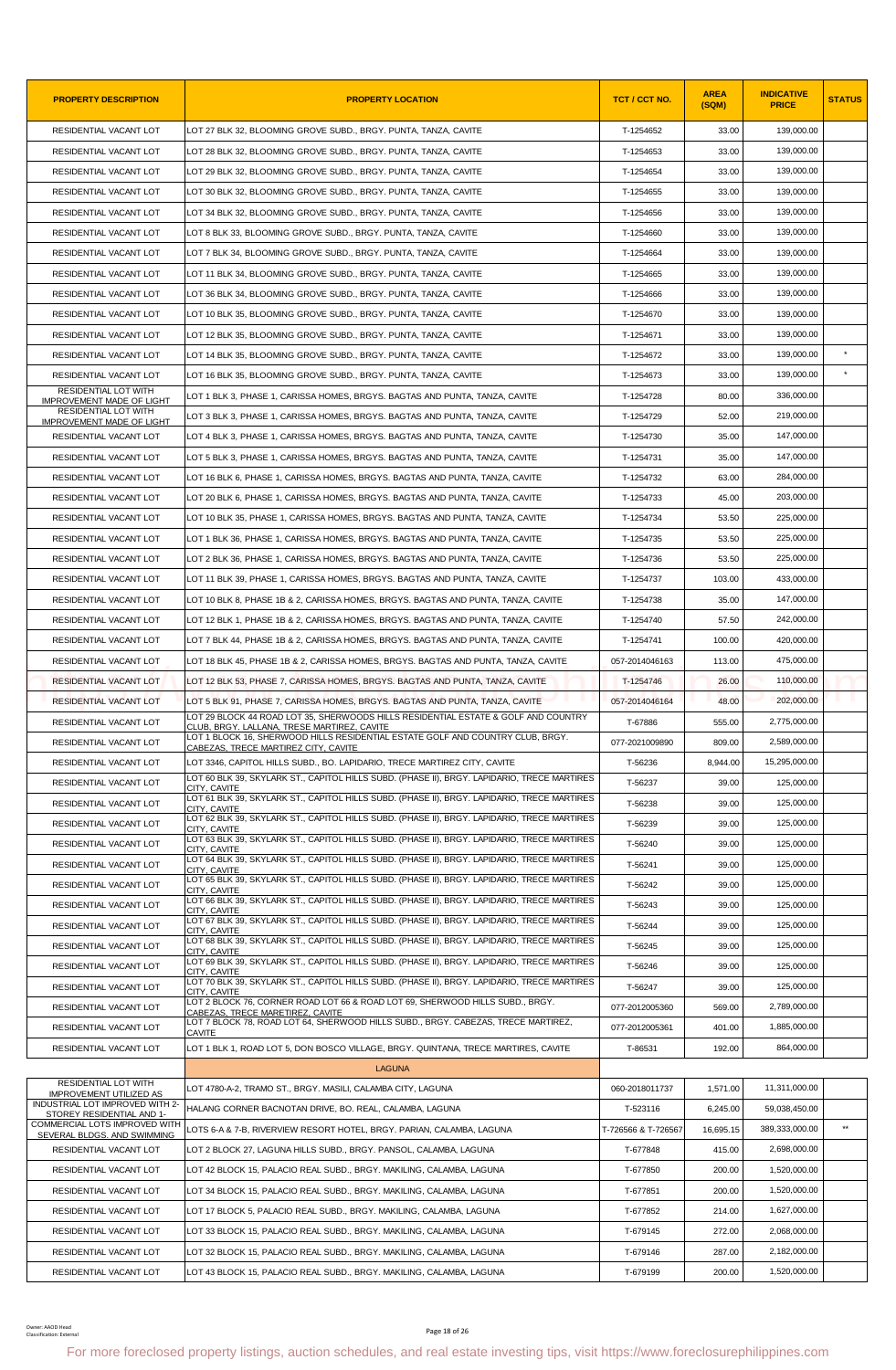| <b>PROPERTY DESCRIPTION</b>                                 | <b>PROPERTY LOCATION</b>                                                                                                                                                                    | TCT / CCT NO.                   | <b>AREA</b><br>(SQM) | <b>INDICATIVE</b><br><b>PRICE</b> | <b>STATUS</b> |
|-------------------------------------------------------------|---------------------------------------------------------------------------------------------------------------------------------------------------------------------------------------------|---------------------------------|----------------------|-----------------------------------|---------------|
| RESIDENTIAL VACANT LOT                                      | LOT 7 BLOCK 11, PALACIO REAL SUBD., BRGY. MAKILING, CALAMBA, LAGUNA                                                                                                                         | T-679200                        | 150.00               | 1,140,000.00                      |               |
| RESIDENTIAL VACANT LOT                                      | LOT 16 BLOCK 12, PALACIO REAL SUBD., BRGY. MAKILING, CALAMBA, LAGUNA                                                                                                                        | T-679201                        | 282.00               | 2,144,000.00                      |               |
| RESIDENTIAL VACANT LOT                                      | LOT 36 BLOCK 15, PALACIO REAL SUBD., BRGY. MAKILING, CALAMBA, LAGUNA                                                                                                                        | T-679202                        | 200.00               | 1.520.000.00                      |               |
| RESORT WITH WAITING AREA, AND 2<br>COTTAGE (2 STOREY) AND   | BRGY. BUCAL, PANSOL, CALAMBA, LAGUNA                                                                                                                                                        | 388842 & 388843                 | 6,200.00             | 47,117,000.00                     |               |
| AGRICULTURAL VACANT LOTS                                    | LOTS 4244-E & 4244-D, BRGY. PUTING LUPA, CALAMBA, LAGUNA                                                                                                                                    | 060-T-491756 & 060-<br>T-491757 | 61,236.00            | 48,989,000.00                     |               |
| RESIDENTIAL WITH ONE-STOREY<br><b>BUNGALOW TYPE BLDG.</b>   | DON IÑIGO ST., CORNER DOÑA CONCHITA ST., GREENLAND SUBD., BRGY.STA, CLARA NORTE, PILA.<br>LAGUNA                                                                                            | T-264356                        | 541.00               | 3,721,000.00                      |               |
| RESIDENTIAL VACANT LOT                                      | LOT 1-F-2, BRGY. BATONG MALAQUE, LOS BAÑOS, LAGUNA                                                                                                                                          | T-527611                        | 1,000.00             | 6.136.000.00                      | $\star$       |
| RESIDENTIAL VACANT LOT                                      | LOT 4 BLK. 7, URANUS ST. CORNER PLUTO ST., ADB SUBD., BRGY. DEL REMEDIO, SAN PABLO CITY,<br>LAGUNA                                                                                          | T-65848                         | 229.00               | 871,000.00                        |               |
| RESIDENTIAL VACANT LOT                                      | LOT 1 BLK. 7, URANUS ST. CORNER PLUTO ST., ADB SUBD., BRGY. DEL REMEDIO, SAN PABLO CITY,<br>LAGUNA                                                                                          | T-65850                         | 232.00               | 882,000.00                        |               |
| RESIDENTIAL LOT WITH<br><b>IMPROVEMENT</b>                  | LOT 2 BLK. 7, URANUS ST. CORNER PLUTO ST., ADB SUBD., BRGY. DEL REMEDIO, SAN PABLO CITY,<br>LAGUNA                                                                                          | T-65851                         | 233.00               | 1,870,000.00                      |               |
| RESIDENTIAL VACANT LOT                                      | LOT 27 BLK 28, CAMELLA WOODHILLS, SAN ANTONIO, SAN PEDRO, LAGUNA                                                                                                                            | T-775234                        | 166.00               | 880,000.00                        |               |
| RESIDENTIAL VACANT LOT                                      | LOT 29 BLK 22, CAMELLA WOODHILLS, SAN ANTONIO, SAN PEDRO, LAGUNA                                                                                                                            | T-775239                        | 131.00               | 786,000.00                        |               |
| RESIDENTIAL VACANT LOT                                      | LOT 1 BLOCK 1, SAN FELIX AVE. COR. SAN DIEGO AVE., STONECREST SUBD., BRGY. SAN VICENTE,<br>SAN PEDRO, LAGUNA                                                                                | 060-2012016974                  | 745.00               | 12,963,000.00                     |               |
| RESIDENTIAL VACANT LOT                                      | LOT 2 BLOCK 1, SAN FELIX AVE., STONECREST SUBD., BRGY. SAN VICENTE, SAN PEDRO, LAGUNA                                                                                                       | 060-2012016975                  | 736.00               | 12.807.000.00                     |               |
| RESIDENTIAL/ COMMERCIAL VACANT<br>LOT                       | WITHIN THE COUNTRY CLUB SUBD., BRGY. STO. DOMINGO & SAN JOSE, STA ROSA CITY, LAGUNA                                                                                                         | T-234326                        | 865.00               | 16,435,000.00                     |               |
| RESIDENTIAL LOT IMPROVED WITH 2-                            | LOT 32 BLK 5, DICTADO VILLAGE, BRGY. APLAYA, STA. ROSA CITY, LAGUNA                                                                                                                         | 060-2017010421                  | 203.00               | 3,742,000.00                      | $\star$       |
| STOREY RESIDENTIAL BLDG.<br>LOT IMPROVED WITH 2-STOREY      | LOT 11 BLK 4, CLAIRE ST., GREENVILLE SUBD., BRGY. TAGAPO, STA. ROSA, LAGUNA                                                                                                                 | 060-2018011205                  | 100.00               | 3,452,000.00                      |               |
| <b>RESIDENTIAL BLDG</b>                                     | RESIDENTIAL LOT IMPROVED WITH 2- LOT I BLK 2 PH 3, SEVILLE AVE. CORNER ORENSE ST., GRAN SEVILLE SUBD., BRGY. BANLIC,                                                                        | 060-2019010330                  | 119.00               | 2,975,000.00                      | $\star$       |
| STOREY RESIDENTIAL BLDG.<br><b>RESIDENTIAL TOWNHOUSE</b>    | CABUYAO, LAGUNA<br>LOT 5 BLK 17, ASTURIAS ST., CAMELLA DOS RIOS, BRGY. DIEZMO (NOW PITTLAND), CABUYAO,                                                                                      | 060-2014021560                  | 88.00                | 4,000,000.00                      |               |
|                                                             | LAGUNA<br><b>RIZAL</b>                                                                                                                                                                      |                                 |                      |                                   |               |
| RESIDENTIAL VACANT LOT                                      | LOT 3 BLOCK 7, HILLSDALE SUMMIT SUBD., BRGY. SAN ISIDRO, ANGONO, RIZAL                                                                                                                      | 724667                          | 150.00               | 900,000.00                        |               |
|                                                             |                                                                                                                                                                                             |                                 |                      |                                   |               |
| RESIDENTIAL VACANT LOT                                      | LOT 8 BLK 7, HILLSDALE SUMMIT PHASE III, BRGY. SAN ISIDRO, ANGONO, RIZAL                                                                                                                    | 724672                          | 150.00               | 900,000.00                        |               |
| RESIDENTIAL VACANT LOT                                      | LOT 25 BLOCK 8, HILLSDALE SUMMIT SUBD., BRGY. SAN ISIDRO, ANGONO, RIZAL                                                                                                                     | 724690                          | 120.00               | 492,000.00                        |               |
| RESIDENTIAL VACANT LOT                                      | LOT 27 BLOCK 8, HILLSDALE SUMMIT SUBD., BRGY. SAN ISIDRO, ANGONO, RIZAL<br>RESIDENTIAL LOT IMPROVED WITH 2- LOT 2 BLK 3, VICOLO DELLEMORE CORNER CHIAVANNA STS., THE COURTYARD OF MAIA ALTA | 724692                          | 120.00               | 492,000.00                        |               |
| STOREY RESIDENTIAL BLDG.                                    | SUBD., BRGY. DALIG, ANTIPOLO CITY, RIZAL<br>LOT 25 BLK 12 PH V, PARKRIDGE ESTATE SUBD., BRGY. STA. CRUZ (FORMERLY BRGY. DELA PAZ).                                                          | 163-2018004180                  | 172.00               | 4,366,000.00                      |               |
| RESIDENTIAL VACANT LOT                                      | ANTIPOLO, RIZAL<br>LOT 23 BLK 12 PH V, PARKRIDGE ESTATE SUBD., BRGY. STA. CRUZ (FORMERLY BRGY. DELA PAZ),                                                                                   | R-12187                         | 465.00               | 3,534,000.00                      |               |
| RESIDENTIAL VACANT LOT                                      | ANTIPOLO, RIZAL                                                                                                                                                                             | R-12199                         | 471.00               | 3,580,000.00                      |               |
| <b>RESIDENTIAL LOT WITH</b><br><b>IMPROVEMENT</b>           | LOT 8 BLK 25, PALMERA WOODLANDS SUBD., BRGY. CUPANG, ANTIPOLO CITY                                                                                                                          | R-41127                         | 60.00                | 384,000.00                        | $\star$       |
| <b>RESIDENTIAL VACANT LOT</b>                               | LOT 1 BLK 26, PALMERA WOODLANDS SUBD., BRGY, CUPANG, ANTIPOLO CITY                                                                                                                          | R-41128                         | 154.00               | 724,000.00                        | $\star$       |
| RESIDENTIAL VACANT LOT                                      | LOT 2 BLK 26, PALMERA WOODLANDS SUBD., BRGY. CUPANG, ANTIPOLO CITY                                                                                                                          | R-41129                         | 105.00               | 494,000.00                        |               |
| RESIDENTIAL VACANT LOT                                      | LOT 3 BLK 26, PALMERA WOODLANDS SUBD., BRGY. CUPANG, ANTIPOLO CITY                                                                                                                          | R-41130                         | 120.00               | 564.000.00                        | $\star$       |
| RESIDENTIAL VACANT LOT                                      | LOT 1 BLK 27, PALMERA WOODLANDS SUBD., BRGY. CUPANG, ANTIPOLO CITY                                                                                                                          | R-41131                         | 107.00               | 503,000.00                        | $\star$       |
| RESIDENTIAL VACANT LOT                                      | LOT 3 BLK 27, PALMERA WOODLANDS SUBD., BRGY. CUPANG, ANTIPOLO, RIZAL                                                                                                                        | R-41132                         | 104.00               | 489,000.00                        |               |
| RESIDENTIAL VACANT LOT                                      | LOT 4 BLK 27, PALMERA WOODLANDS SUBD., BRGY. CUPANG, ANTIPOLO CITY                                                                                                                          | R-41133                         | 104.00               | 489,000.00                        | $\star$       |
| RESIDENTIAL VACANT LOT                                      | LOT 10 BLK 28, PALMERA WOODLANDS SUBD., BRGY. CUPANG, ANTIPOLO CITY                                                                                                                         | R-41135                         | 60.00                | 282,000.00                        | $\star$       |
| RESIDENTIAL VACANT LOT                                      | LOT 11 BLK 28, PALMERA WOODLANDS SUBD., BRGY. CUPANG, ANTIPOLO CITY                                                                                                                         | R-41136                         | 84.00                | 395.000.00                        |               |
| RESIDENTIAL VACANT LOT                                      | LOT 12 BLK 28, PALMERA WOODLANDS SUBD., BRGY. CUPANG, ANTIPOLO CITY                                                                                                                         | R-41137                         | 84.00                | 395.000.00                        | $\star$       |
| RESIDENTIAL VACANT LOT                                      | LOT 5 BLK 15 PH V-B, PALMERA HILLS SUBD., BRGY, DELA PAZ, ANTIPOLO CITY                                                                                                                     | R-41245                         | 97.00                | For re-appraisal                  |               |
| RESIDENTIAL VACANT LOT                                      | LOT 4 BLK 15 PH V-B, PALMERA HILLS SUBD., BRGY. DELA PAZ, ANTIPOLO CITY                                                                                                                     | R-41246                         | 118.00               | 649,000.00                        |               |
| RESIDENTIAL VACANT LOT                                      | LOT 19 BLK 13 PH V-B, PALMERA HILLS SUBD., BRGY. DELA PAZ, ANTIPOLO CITY                                                                                                                    | R-41249                         | 179.00               | 1,039,000.00                      |               |
| RESIDENTIAL LOT WITH 1-STOREY                               | LOT 3 BLK 2 PH V-B, PALMERA HILLS SUBD., BRGY. DELA PAZ, ANTIPOLO CITY                                                                                                                      | R-41257                         | 96.00                | For re-appraisal                  | $\star$       |
| <b>RESIDENTIAL BLDG</b><br>RESIDENTIAL LOT IMPROVED WITH 1- | LOT 6 BLK 5, NICOLAS ST., KINGSVILLE SUBD., BRGY. MAYAMOT, ANTIPOLO CITY, RIZAL                                                                                                             | 163-2017003061                  | 242.00               | 4,671,000.00                      |               |
| STOREY RESIDENTIAL BLDG.<br>AGRICULTURAL VACANT LOT         | LOT 541 / CAD 689-D, INTERIOR NIA ROAD, BRGY. EVANGELISTA, SITIO ANIILAWA, BARAS, RIZAL                                                                                                     | 069-2011000186                  | 5,441.56             | 3,210,000.00                      | $\star$       |
| RESIDENTIAL LOT IMPROVED WITH 3-                            | LOT 4-A, PHASE 9, VISTA VERDE EXECUTIVE VILLAGE, BRGY. STO. DOMINGO, CAINTA, RIZAL                                                                                                          | 068-2018005720                  | 176.00               | 6,756,000.00                      |               |
| STOREY RESIDENTIAL BLDG<br>RESIDENTIAL LOTS IMPROVED WITH   | LOTS 8 & 5 BLK 3, PASEO DR., PARKPLACE EXECUTIVE VILLAGE, BRGY. SA ISIDRO, CAINTA, RIZAL                                                                                                    | 068-2018003155 &                | 511.00               | 6,209,000.00                      | $\star\star$  |
| 1-STOREY RESIDENTIAL BLDG<br>INTERIOR AGRICULTURAL LOT      | LOT 5, BRGY. PINTUNG BUKAWE, RODRIGUEZ, RIZAL                                                                                                                                               | 068-2018003156<br>N-13270       | 38,952.00            | 7,791,000.00                      |               |
| RESIDENTIAL LOT WITH                                        | LOT 46 BLK 45, ROAD LOT 39, TIERRA MONTE SUBD., PALMERA HOMES, PHASE II, BRGY. SILANGAN,                                                                                                    |                                 |                      | 629,000.00                        | $\star$       |
| <b>IMPROVEMENT</b>                                          | SAN MATEO. RIZAL<br>LOT 22 BLK 50, TIERRA MONTE SUBD., PALMERA HOMES, PHASE IV-A, BRGY. SILANGAN, SAN                                                                                       | 470752                          | 77.00                |                                   | $\star$       |
| RESIDENTIAL VACANT LOT                                      | MATEO, RIZAL<br>LOT 6 BLK 39, TIERRA MONTE SUBD., PALMERA HOMES, PHASE IV-B, BRGY. SILANGAN, SAN MATEO,                                                                                     | 470754                          | 160.00               | 560,000.00                        |               |
| RESIDENTIAL VACANT LOT                                      | <b>RIZAL</b>                                                                                                                                                                                | 470790                          | 70.00                | 245,000.00                        |               |
| RESIDENTIAL VACANT LOT                                      | LOT 9 BLK 51, TIERRA MONTE SUBD., PALMERA HOMES, BRGY. SILANGAN, SAN MATEO, RIZAL<br>LOT 16 BLK 48, TIERRA MONTE SUBD., PALMERA HOMES, PHASE IV-A, BRGY. SILANGAN, SAN                      | 470808                          | 105.00               |                                   |               |
| RESIDENTIAL VACANT LOT                                      | <b>MATEO, RIZAL</b><br>LOT 12 BLK 51, TIERRA MONTE SUBD., PALMERA HOMES, PHASE IV-A, BRGY. SILANGAN, SAN                                                                                    | 470812                          | 50.00                | 255,000.00                        |               |
| RESIDENTIAL VACANT LOT                                      | MATEO, RIZAI<br>LOT 7 BLK 22, TIERRA MONTE SUBD., PALMERA HOMES, PHASE IV-B, BRGY. SILANGAN, SAN MATEO,                                                                                     | 470813                          | 75.00                | 263,000.00                        | $\star$       |
| RESIDENTIAL VACANT LOT                                      | <b>RIZAL</b>                                                                                                                                                                                | 470817                          | 88.00                | 449,000.00                        |               |
| RESIDENTIAL VACANT LOT                                      | LOT 7 BLK 56, TIERRA MONTE SUBD., PALMERA HOMES, PHASE IV-A, BRGY. SILANGAN, SAN MATEO,<br><b>RIZAL</b>                                                                                     | 470834                          | 117.00               | 410,000.00                        | $\star$       |
| RESIDENTIAL VACANT LOT                                      | LOT 8 BLK 56, TIERRA MONTE SUBD., PALMERA HOMES, PHASE IV-A, BRGY. SILANGAN, SAN MATEO,<br><b>RIZAL</b>                                                                                     | 470835                          | 61.00                | 214,000.00                        | $\star$       |
| RESIDENTIAL VACANT LOT                                      | LOT 10 BLK 54, TIERRA MONTE SUBD., PALMERA HOMES, PHASE IV-A, BRGY. SILANGAN, SAN<br>MATEO, RIZAL                                                                                           | 470836                          | 75.00                | 263.000.00                        | $\star$       |
| RESIDENTIAL VACANT LOT                                      | LOT 16 BLK 54, TIERRA MONTE SUBD., PALMERA HOMES, PHASE IV-A, BRGY. SILANGAN, SAN<br>MATEO, RIZAL                                                                                           | 470838                          | 75.00                | 263,000.00                        |               |
| Owner: AAOD Head<br><b>Classification: Externa</b>          | Page 19 of 26<br>For more foreclosed property listings, auction schedules, and real estate investing tips, visit https://www.foreclosurephilippines.com                                     |                                 |                      |                                   |               |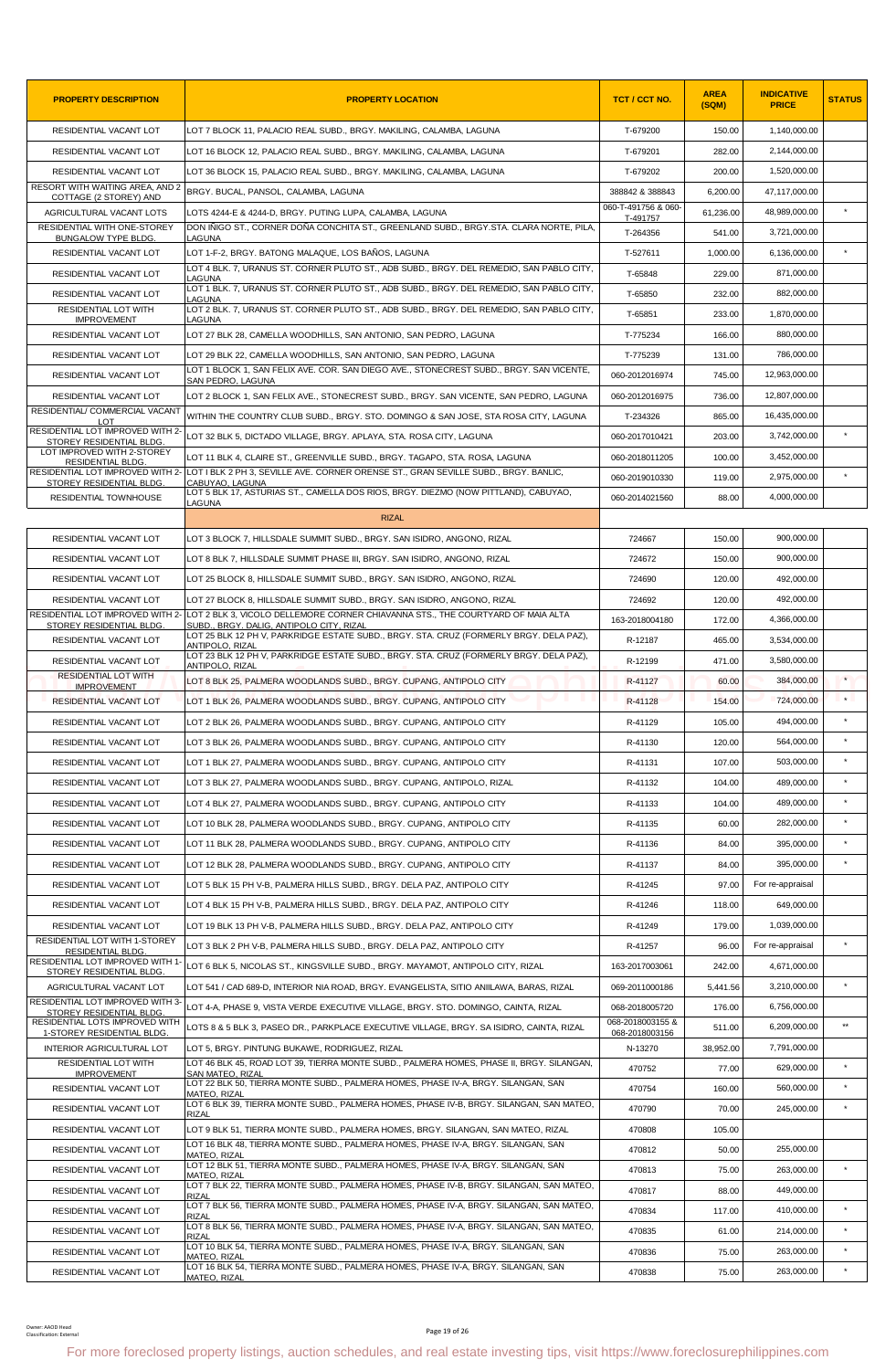| <b>PROPERTY DESCRIPTION</b>                          | <b>PROPERTY LOCATION</b>                                                                                                                                       | TCT / CCT NO.   | <b>AREA</b><br>(SQM) | <b>INDICATIVE</b><br><b>PRICE</b> | <b>STATUS</b> |
|------------------------------------------------------|----------------------------------------------------------------------------------------------------------------------------------------------------------------|-----------------|----------------------|-----------------------------------|---------------|
| RESIDENTIAL VACANT LOT                               | LOT 19 BLK 54, TIERRA MONTE SUBD., PALMERA HOMES, PHASE IV-A, BRGY, SILANGAN, SAN<br>MATEO, RIZAL                                                              | 470839          | 105.00               | 368,000.00                        | $\star$       |
| RESIDENTIAL VACANT LOT                               | LOT 12 BLK 50, TIERRA MONTE SUBD., PALMERA HOMES, PHASE IV-A, BRGY. SILANGAN, SAN<br>MATEO. RIZAL                                                              | 470842          | 50.00                | 175.000.00                        | $\star$       |
| RESIDENTIAL VACANT LOT                               | LOT 13 BLK 51, TIERRA MONTE SUBD., PALMERA HOMES, PHASE IV-A, BRGY. SILANGAN, SAN<br><b>MATEO, RIZAL</b>                                                       | 470845          | 75.00                | 263,000.00                        | $\pmb{\ast}$  |
| RESIDENTIAL VACANT LOT                               | LOT 1 BLK 56, TIERRA MONTE SUBD., PALMERA HOMES, PHASE IV-A, BRGY. SILANGAN, SAN MATEO,<br>RIZAI                                                               | 470846          | 104.00               | 364,000.00                        |               |
| RESIDENTIAL VACANT LOT                               | LOT 18 BLK 5, TIERRA MONTE SUBD., PALMERA HOMES, PHASE IV-B, BRGY. SILANGAN, SAN MATEO,<br>RIZAI                                                               | 470851          | 91.00                | 319,000.00                        | $\star$       |
| RESIDENTIAL VACANT LOT                               | LOT 2 BLK 54, TIERRA MONTE SUBD., PALMERA HOMES, PHASE IV-A, BRGY. SILANGAN, SAN MATEO,<br>RIZAL                                                               | 470854          | 75.00                | 263,000.00                        | $\star$       |
| <b>RESIDENTIAL VACANT LOT</b>                        | LOT 2 BLK 56, TIERRA MONTE SUBD., PALMERA HOMES, PHASE IV-A, BRGY. SILANGAN, SAN MATEO,<br>RIZAL                                                               | 470855          | 94.00                | 329,000.00                        |               |
| <b>INTERIOR VACANT RAWLAND</b>                       | SITIO TAPLONAN, BRGY. TANDANG KUTYO, TANAY, RIZAL                                                                                                              | M-103006        | 23,656.00            | 4,022,000.00                      |               |
| 3 ONE-STOREY RESIDENTIAL<br>APARTMENT WITH STOCKROOM | WEST PEÑARANDA ST., BRGY. WAWA, TANAY, RIZAL                                                                                                                   | M-146574        | 4161 (net)           | 8,524,000.00                      | $\star$       |
| RESIDENTIAL VACANT LOT                               | LOT 15 BLK 11, PALMERA HILLS, PHASES II-A, BRGY. DOLORES, TAYTAY, RIZAL                                                                                        | 720467          | 197.00               | 985,000.00                        |               |
| RESIDENTIAL VACANT LOT                               | LOT 16 BLK 11, PALMERA HILLS, PHASES II-A, BRGY. DOLORES, TAYTAY, RIZAL                                                                                        | 720468          | 168.00               | 840,000.00                        |               |
| RESIDENTIAL VACANT LOT                               | LOT 19 BLK 1, PALMERA HILLS, PHASES II-A, DOLORES, TAYTAY, RIZAL                                                                                               | 720473          | 223.00               | 1,115,000.00                      |               |
| RESIDENTIAL VACANT LOT                               | LOT 11 BLK 2, PALMERA HILLS PHASE IV-B, BRGY. DOLORES, TAYTAY, RIZAL                                                                                           | 720479          | 152.00               | 760.000.00                        |               |
| RESIDENTIAL VACANT LOT                               | LOT 1 BLK 5, PALMERA HILLS PHASE III, BRGY. DOLORES, TAYTAY, RIZAL                                                                                             | 720493          | 200.00               | 1,000,000.00                      |               |
| RESIDENTIAL VACANT LOT                               | LOT 9 BLK 12, PALMERA HILLS, PHASES II-E, DOLORES, TAYTAY, RIZAL                                                                                               | 720495          | 65.00                | 325,000.00                        |               |
| AGRICULTURAL LOT                                     | SITIO BUGARIN, BRGY. HALAYHAYIN, PILILIA, RIZAL                                                                                                                | (392234) M-7050 | 176,146.00           | 30,674,000.00                     | $**$          |
|                                                      | <b>QUEZON</b>                                                                                                                                                  |                 |                      |                                   |               |
| RESIDENTIAL VACANT LOT                               | LOT 11 BLK 53 PUERTO DEL MAR SUBD., BRGY. BOCOHAN, LUCENA CITY, QUEZON                                                                                         | T-132273        | 477.00               | 2,147,000.00                      |               |
| RESIDENTIAL VACANT LOT                               | LOT 18 BLK 55 PUERTO DEL MAR SUBD., BRGY. BOCOHAN, LUCENA CITY, QUEZON                                                                                         | T-132274        | 276.00               | 1,325,000.00                      |               |
| RESIDENTIAL VACANT LOT                               | LOT 2 BLK 54 PUERTO DEL MAR SUBD., BRGY. BOCOHAN, LUCENA CITY, QUEZON                                                                                          | T-132275        | 287.00               | 1,378,000.00                      |               |
| RESIDENTIAL VACANT LOT                               | LOT 9 BLK 55 PUERTO DEL MAR SUBD., BRGY. BOCOHAN, LUCENA CITY, QUEZON                                                                                          | T-132276        | 300.00               | 1,350,000.00                      |               |
| RESIDENTIAL VACANT LOT                               | LOT 9 BLK 53 PUERTO DEL MAR SUBD., BRGY. BOCOHAN, LUCENA CITY, QUEZON                                                                                          | T-132277        | 226.00               | 1,017,000.00                      |               |
| RESIDENTIAL VACANT LOT                               | LOT 7 BLK 55 PUERTO DEL MAR SUBD., BRGY. BOCOHAN, LUCENA CITY, QUEZON                                                                                          | T-132278        | 300.00               | 1,350,000.00                      |               |
| RESIDENTIAL VACANT LOT                               | LOT 12 BLK 53 PUERTO DEL MAR SUBD., BRGY. BOCOHAN, LUCENA CITY, QUEZON                                                                                         | T-132279        | 253.00               | 1,139,000.00                      |               |
| RESIDENTIAL VACANT LOT                               | LOT 13 BLK 53 PUERTO DEL MAR SUBD., BRGY. BOCOHAN, LUCENA CITY, QUEZON                                                                                         | T-132280        | 204.00               | 918,000.00                        |               |
| RESIDENTIAL VACANT LOT                               | LOT 10 BLK 53 PUERTO DEL MAR SUBD. BRGY., BOCOHAN, LUCENA CITY, QUEZON                                                                                         | T-132281        | 284.00               | 1,278,000.00                      |               |
| RESIDENTIAL VACANT LOT                               | LOT 1 BLK 55 PUERTO DEL MAR SUBD., BRGY. BOCOHAN, LUCENA CITY, QUEZON                                                                                          | T-132282        | 345.00               | 1,656,000.00                      |               |
| RESIDENTIAL VACANT LOT                               | LOT 3 BLK 55 PUERTO DEL MAR SUBD., BRGY., BOCOHAN, LUCENA CITY, QUEZON                                                                                         | T-132283        | 300.00               | 1,350,000.00                      |               |
| <b>RESIDENTIAL VACANT LOT</b>                        | LOT 2 BLK 55 PUERTO DEL MAR SUBD., BRGY. BOCOHAN, LUCENA CITY, QUEZON                                                                                          | T-132284        | 249.00               | 1,196,000.00                      |               |
| RESIDENTIAL VACANT LOT                               | LOT 5 BLK 55 PUERTO DEL MAR SUBD., BRGY. BOCOHAN, LUCENA CITY, QUEZON                                                                                          | T-132285        | 300.00               | 1,350,000.00                      |               |
| RESIDENTIAL VACANT LOT                               | LOT 14 BLK 53 PUERTO DEL MAR SUBD., BRGY. BOCOHAN, LUCENA CITY, QUEZON                                                                                         | T-132286        | 341.00               | 1,637,000.00                      |               |
| RESIDENTIAL VACANT LOT                               | LOT 1 BLK 54 PUERTO DEL MAR SUBD., BRGY. BOCOHAN, LUCENA CITY, QUEZON                                                                                          | T-132287        | 424.00               | 2,036,000.00                      |               |
| RESIDENTIAL VACANT LOT                               | LOT 11 BLK 51, PUERTO DEL MAR SUBD., BRGY. ILAYANG IYAM, LUCENA CITY, QUEZON                                                                                   | T-124211        | 318.00               | 1,431,000.00                      |               |
| RESIDENTIAL VACANT LOT                               | LOT 10 BLK 40, PUERTO DEL MAR SUBD., BRGY. ILAYANG IYAM, LUCENA CITY, QUEZON                                                                                   | T-124212        | 260.00               | 1,170,000.00                      |               |
| RESIDENTIAL VACANT LOT                               | LOT 12 BLK 40, PUERTO DEL MAR SUBD., BRGY. ILAYANG IYAM, LUCENA CITY, QUEZON                                                                                   | T-124213        | 250.00               | 1,125,000.00                      |               |
| RESIDENTIAL VACANT LOT                               | LOT 14 BLK 40, PUERTO DEL MAR SUBD., BRGY. ILAYANG IYAM, LUCENA CITY, QUEZON                                                                                   | T-124214        | 254.00               | 1,143,000.00                      |               |
| RESIDENTIAL VACANT LOT                               | LOT 7 BLK 51, PUERTO DEL MAR SUBD., BRGY. ILAYANG IYAM, LUCENA CITY, QUEZON                                                                                    | T-124216        | 313.00               | 1,409,000.00                      |               |
| RESIDENTIAL VACANT LOT                               | LOT 9 BLK 51, PUERTO DEL MAR SUBD., BRGY. ILAYANG IYAM, LUCENA CITY, QUEZON                                                                                    | T-124217        | 314.00               | 1,413,000.00                      |               |
| RESIDENTIAL VACANT LOT                               | LOT 13 BLK 51, PUERTO DEL MAR SUBD., BRGY. ILAYANG IYAM, LUCENA CITY, QUEZON                                                                                   | T-124218        | 322.00               | 1,449,000.00                      |               |
| RESIDENTIAL VACANT LOT                               | LOT 18 BLK 51, PUERTO DEL MAR SUBD., BRGY. ILAYANG IYAM, LUCENA CITY, QUEZON                                                                                   | T-124219        | 212.00               | 1,077,000.00                      |               |
| RESIDENTIAL VACANT LOT                               | LOT 30 BLK 51, PUERTO DEL MAR SUBD., BRGY. ILAYANG IYAM, LUCENA CITY, QUEZON                                                                                   | T-124220        | 210.00               | 1,088,000.00                      |               |
| RESIDENTIAL VACANT LOT                               | LOT 31 BLK 51, PUERTO DEL MAR SUBD., BRGY. ILAYANG IYAM, LUCENA CITY, QUEZON                                                                                   | T-124221        | 209.00               | 1,064,000.00                      |               |
| RESIDENTIAL VACANT LOT                               | LOT 14 BLK 52, PUERTO DEL MAR SUBD., BRGY. ILAYANG IYAM, LUCENA CITY, QUEZON                                                                                   | T-124222        | 305.00               | 1,464,000.00                      |               |
| RESIDENTIAL VACANT LOT                               | LOT 15 BLK 52, PUERTO DEL MAR SUBD., BRGY. ILAYANG IYAM, LUCENA CITY, QUEZON                                                                                   | T-124223        | 304.00               | 1,460,000.00                      |               |
| RESIDENTIAL VACANT LOT                               | LOT 1 BLK 53, PUERTO DEL MAR SUBD., BRGY. ILAYANG IYAM, LUCENA CITY, QUEZON                                                                                    | T-124224        | 206.00               | 927,000.00                        |               |
| RESIDENTIAL VACANT LOT                               | LOT 2 BLK 53, PUERTO DEL MAR SUBD., BRGY. ILAYANG IYAM, LUCENA CITY, QUEZON                                                                                    | T-124225        | 246.00               | 1,107,000.00                      |               |
| RESIDENTIAL VACANT LOT                               | LOT 3 BLK 53, PUERTO DEL MAR SUBD., BRGY. ILAYANG IYAM, LUCENA CITY, QUEZON                                                                                    | T-124226        | 257.00               | 1,157,000.00                      |               |
| RESIDENTIAL VACANT LOT                               | LOT 8, BLK 65, PUERTO DEL MAR SUBDIVISION, BRGY. ILAYANG IYAM, LUCENA CITY, QUEZON                                                                             | T-124178        | 258.00               | 1,161,000.00                      |               |
| RESIDENTIAL VACANT LOT                               | LOT 3, BLK 66, PUERTO DEL MAR SUBDIVISION, BRGY. ILAYANG IYAM, LUCENA CITY, QUEZON                                                                             | T-124179        | 244.00               | 1,098,000.00                      |               |
| RESIDENTIAL VACANT LOT                               | LOT 4, BLK 66, PUERTO DEL MAR SUBDIVISION, BRGY. ILAYANG IYAM, LUCENA CITY, QUEZON                                                                             | T-124180        | 317.00               | 1,522,000.00                      |               |
| RESIDENTIAL VACANT LOT                               | LOT 12, BLK 10, PUERTO DEL MAR SUBD., BRGY. ILAYANG IYAM, LUCENA CITY, QUEZON                                                                                  | T-124181        | 142.00               | 639,000.00                        |               |
| RESIDENTIAL VACANT LOT                               | BRGY. ILAYA, ISABANG LUCENA CITY                                                                                                                               | T-124182        | 142.00               | 639,000.00                        |               |
| RESIDENTIAL VACANT LOT                               | LOT 16, BLK 10, PUERTO DEL MAR SUBD., BRGY. ILAYANG IYAM, LUCENA CITY, QUEZON                                                                                  | T-124183        | 142.00               | 639,000.00                        |               |
| RESIDENTIAL VACANT LOT                               | LOT 36 BLK 21, PUERTO DEL MAR SUBD., BRGY. ILAYANG IYAM, LUCENA CITY, QUEZON                                                                                   | T-124184        | 125.00               | 600,000.00                        |               |
| RESIDENTIAL VACANT LOT                               |                                                                                                                                                                | T-124185        | 120.00               | 540,000.00                        |               |
| RESIDENTIAL VACANT LOT                               | LOT 15, BLK 21, PUERTO DEL MAR SUBD., BRGY. ILAYANG IYAM, LUCENA CITY, QUEZON<br>LOT 16, BLK 21, PUERTO DEL MAR SUBD., BRGY. ILAYANG IYAM, LUCENA CITY, QUEZON | T-124186        | 120.00               | 540,000.00                        |               |
|                                                      |                                                                                                                                                                |                 |                      | 540.000.00                        |               |
| RESIDENTIAL VACANT LOT                               | LOT 17, BLK 21, PUERTO DEL MAR SUBD., BRGY. ILAYANG IYAM, LUCENA CITY, QUEZON                                                                                  | T-124187        | 120.00               |                                   |               |
| Owner: AAOD Head<br>Classification: Externa          | Page 20 of 26<br>For more foreclosed property listings, auction schedules, and real estate investing tips, visit https://www.foreclosurephilippines.com        |                 |                      |                                   |               |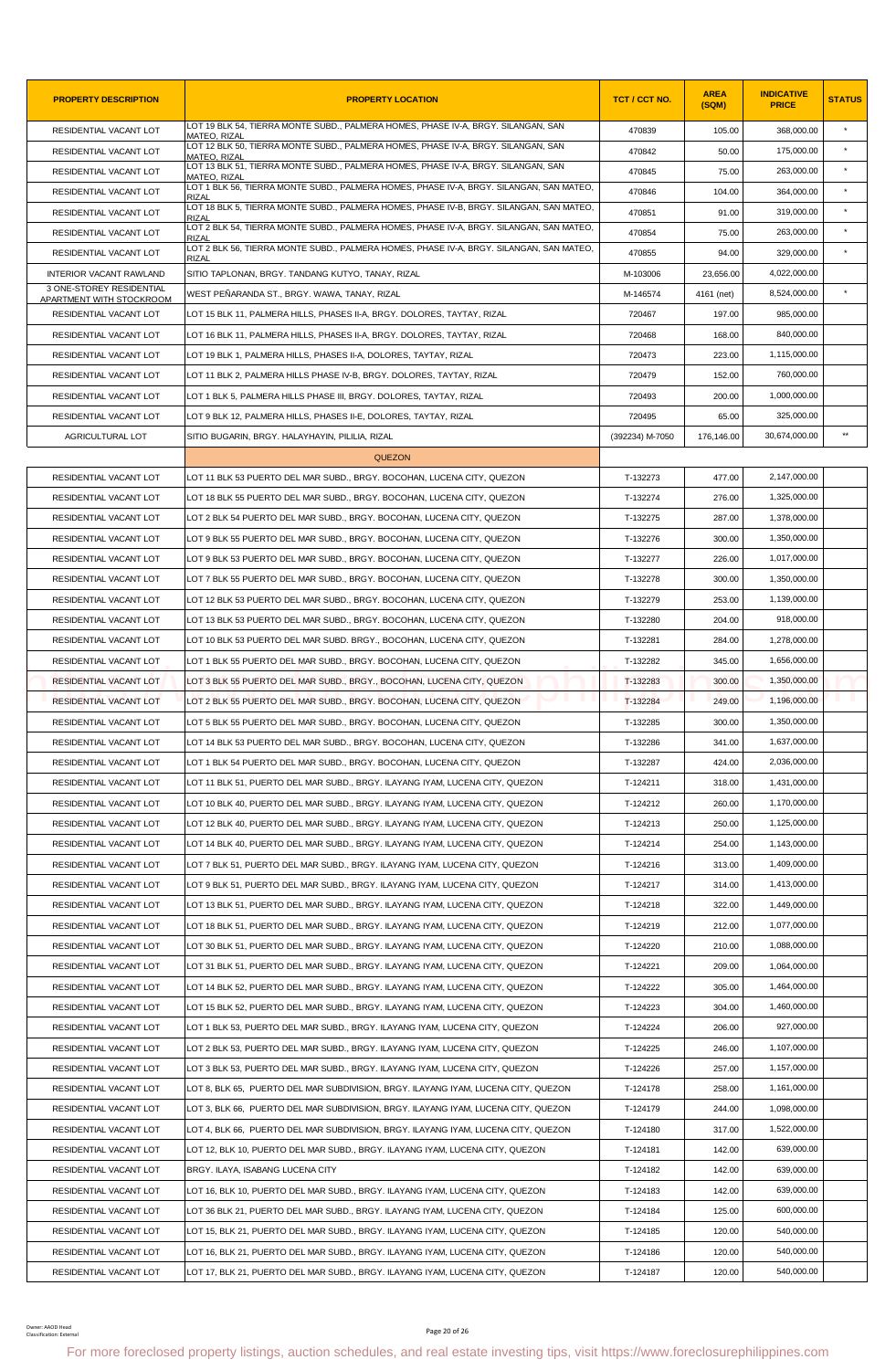| <b>PROPERTY DESCRIPTION</b>                       | <b>PROPERTY LOCATION</b>                                                                                                                                | TCT / CCT NO. | <b>AREA</b><br>(SQM) | <b>INDICATIVE</b><br><b>PRICE</b> | <b>STATUS</b> |
|---------------------------------------------------|---------------------------------------------------------------------------------------------------------------------------------------------------------|---------------|----------------------|-----------------------------------|---------------|
| RESIDENTIAL VACANT LOT                            | LOT 28, BLK 21, PUERTO DEL MAR SUBD., BRGY. ILAYANG IYAM, LUCENA CITY, QUEZON                                                                           | T-124188      | 120.00               | 540,000.00                        |               |
| RESIDENTIAL VACANT LOT                            | LOT 29, BLK 21, PUERTO DEL MAR SUBD., BRGY. ILAYANG IYAM, LUCENA CITY, QUEZON                                                                           | T-124189      | 120.00               | 540,000.00                        |               |
| RESIDENTIAL VACANT LOT                            | LOT 41, BLK 21, PUERTO DEL MAR SUBD., BRGY. ILAYANG IYAM, LUCENA CITY, QUEZON                                                                           | T-124190      | 120.00               | 540,000.00                        |               |
| RESIDENTIAL VACANT LOT                            | LOT 42, BLK 21, PUERTO DEL MAR SUBD., BRGY. ILAYANG IYAM, LUCENA CITY, QUEZON                                                                           | T-124191      | 120.00               | 540,000.00                        |               |
| RESIDENTIAL VACANT LOT                            | LOT 43, BLK 21, PUERTO DEL MAR SUBD., BRGY. ILAYANG IYAM, LUCENA CITY, QUEZON                                                                           | T-124192      | 120.00               | 540,000.00                        |               |
| RESIDENTIAL VACANT LOT                            | LOT 49, BLK 21, PUERTO DEL MAR SUBD., BRGY. ILAYANG IYAM, LUCENA CITY, QUEZON                                                                           | T-124193      | 130.00               | 624,000.00                        |               |
| RESIDENTIAL VACANT LOT                            | LOT 2. BLK 24.PUERTO DEL MAR SUBD BRGY. ILAYANG IYAM. LUCENA CITY. QUEZON                                                                               | T-124194      | 168.00               | 807.000.00                        |               |
| RESIDENTIAL VACANT LOT                            | LOT 4, BLK 24, PUERTO DEL MAR SUBD., BRGY. ILAYANG IYAM, LUCENA CITY, QUEZON                                                                            | T-124195      | 120.00               | 540,000.00                        |               |
| RESIDENTIAL VACANT LOT                            | LOT 1, BLK 25, PUERTO DEL MAR SUBD., BRGY. ILAYANG IYAM, LUCENA CITY, QUEZON                                                                            | T-124196      | 180.00               | 864,000.00                        |               |
| RESIDENTIAL VACANT LOT                            | LOT 2, BLK 25, PUERTO DEL MAR SUBD., BRGY. ILAYANG IYAM, LUCENA CITY, QUEZON                                                                            | T-124197      | 120.00               | 576,000.00                        |               |
| RESIDENTIAL VACANT LOT                            | LOT 2, BLK 26, PUERTO DEL MAR SUBD., BRGY. ILAYANG IYAM, LUCENA CITY, QUEZON                                                                            | T-124198      | 121.00               | 545,000.00                        |               |
| RESIDENTIAL VACANT LOT                            | LOT 4, BLK 26, PUERTO DEL MAR SUBD., BRGY. ILAYANG IYAM, LUCENA CITY, QUEZON                                                                            | T-124199      | 120.00               | 540,000.00                        |               |
| RESIDENTIAL VACANT LOT                            | LOT 6, BLK 26, PUERTO DEL MAR SUBD., BRGY. ILAYANG IYAM, LUCENA CITY, QUEZON                                                                            | T-124200      | 120.00               | 540,000.00                        |               |
| RESIDENTIAL VACANT LOT                            | LOT 7, BLK 26, PUERTO DEL MAR SUBD., BRGY. ILAYANG IYAM, LUCENA CITY, QUEZON                                                                            | T-124201      | 120.00               | 540,000.00                        |               |
| RESIDENTIAL VACANT LOT                            | LOT 9, BLK 26, PUERTO DEL MAR SUBD., BRGY. ILAYANG IYAM, LUCENA CITY, QUEZON                                                                            | T-124202      | 120.00               | 540.000.00                        |               |
| RESIDENTIAL VACANT LOT                            | LOT 11, BLK 26, PUERTO DEL MAR SUBD., BRGY. ILAYANG IYAM, LUCENA CITY, QUEZON                                                                           | T-124203      | 120.00               | 540,000.00                        |               |
| RESIDENTIAL VACANT LOT                            | LOT 14, BLK 26, PUERTO DEL MAR SUBD., BRGY. ILAYANG IYAM, LUCENA CITY, QUEZON                                                                           | T-124204      | 120.00               | 540,000.00                        |               |
| RESIDENTIAL VACANT LOT                            | LOT 16, BLK 26, PUERTO DEL MAR SUBD., BRGY. ILAYANG IYAM, LUCENA CITY, QUEZON                                                                           | T-124205      | 120.00               | 540.000.00                        |               |
| RESIDENTIAL VACANT LOT                            |                                                                                                                                                         | T-124206      | 138.00               | 663,000.00                        |               |
|                                                   | LOT 18, BLK 26, PUERTO DEL MAR SUBD., BRGY. ILAYANG IYAM, LUCENA CITY, QUEZON                                                                           |               |                      |                                   |               |
| RESIDENTIAL VACANT LOT<br>RESIDENTIAL LOT WITH    | LOT 15, BLK 11, PUERTO DEL MAR SUBD., BRGY. ILAYANG IYAM, LUCENA CITY, QUEZON                                                                           | T-124207      | 138.00               | 621,000.00                        |               |
| <b>IMPROVEMENT</b><br>RESIDENTIAL LOT WITH        | LOT 6 BLK 21, PUERTO DEL MAR SUBD., BRGY. BUCOHAN, LUCENA CITY, QUEZON                                                                                  | T-97299       | 120.00               | 670,000.00                        |               |
| <b>IMPROVEMENT</b>                                | LOT 18 BLK 63, PUERTO DEL MAR SUBD., BRGY. BUCOHAN, LUCENA CITY, QUEZON                                                                                 | T-97362       | 246.00               | 1,395,000.00                      |               |
| RESIDENTIAL VACANT LOT<br>RESIDENTIAL LOT WITH    | LOT 28 BLK 2, PUERTO DEL MAR SUBD., BRGY. BUCOHAN, LUCENA CITY, QUEZON                                                                                  | T-97453       | 229.00               | 1,031,000.00                      |               |
| <b>IMPROVEMENT</b>                                | LOT 12 BLK 60, PUERTO DEL MAR SUBD., BRGY. BUCOHAN, LUCENA CITY, QUEZON                                                                                 | T-97501       | 208.00               | 1,224,000.00                      |               |
| RESIDENTIAL VACANT LOT                            | LOT 12 BLK 62, PUERTO DEL MAR SUBDIVISION, BRGY. ILAYANG IYAM, LUCENA CITY, QUEZON                                                                      | T-120873      | 213.00               | 959,000.00                        |               |
| RESIDENTIAL VACANT LOT                            | LOT 14 BLK 62, PUERTO DEL MAR SUBDIVISION, BRGY. ILAYANG IYAM, LUCENA CITY, QUEZON                                                                      | T-120874      | 250.00               | 1,125,000.00                      |               |
| RESIDENTIAL VACANT LOT                            | LOT 15 BLK 62, PUERTO DEL MAR SUBDIVISION, BRGY. ILAYANG IYAM, LUCENA CITY, QUEZON                                                                      | T-120875      | 264.00               | 1,188,000.00                      |               |
| <b>RESIDENTIAL VACANT LOT</b>                     | LOT 16 BLK 62, PUERTO DEL MAR SUBDIVISION, BRGY. ILAYANG IYAM, LUCENA CITY, QUEZON                                                                      | T-120876      | 249.00               | 1,121,000.00                      |               |
| <b>RESIDENTIAL VACANT LOT</b>                     | LOT 17 BLK 62, PUERTO DEL MAR SUBDIVISION, BRGY. ILAYANG IYAM, LUCENA CITY, QUEZON                                                                      | T-120877      | 690.00               | 3,105,000.00                      |               |
| RESIDENTIAL VACANT LOT                            | LOT 7 BLK 9, PUERTO DEL MAR SUBD., BRGY. ILAYANG IYAM, LUCENA CITY, QUEZON                                                                              | T-120879      | 521.00               | 2,345,000.00                      |               |
| RESIDENTIAL LOT WITH<br><b>IMPROVEMENT</b>        | LOT 22, BLK 48, PUERTO DEL MAR SUBD., BRGY. ILAYANG IYAM, LUCENA CITY, QUEZON                                                                           | T-120880      | 228.00               | 1,149,000.00                      |               |
| <b>RESIDENTIAL LOT WITH</b><br><b>IMPROVEMENT</b> | LOT 23. BLK 48. PUERTO DEL MAR SUBD BRGY. ILAYANG IYAM. LUCENA CITY. QUEZON                                                                             | T-120881      | 213.00               | 1,082,000.00                      |               |
| <b>RESIDENTIAL LOT WITH</b><br><b>IMPROVEMENT</b> | LOT 24, BLK 48, PUERTO DEL MAR SUBD., BRGY. ILAYANG IYAM, LUCENA CITY, QUEZON                                                                           | T-120882      | 204.00               | 1,041,000.00                      |               |
| <b>RESIDENTIAL LOT WITH</b><br><b>IMPROVEMENT</b> | LOT 28, BLK 48, PUERTO DEL MAR SUBD., BRGY. ILAYANG IYAM, LUCENA CITY, QUEZON                                                                           | T-120883      | 204.00               | 1,041,000.00                      |               |
| <b>RESIDENTIAL LOT WITH</b><br><b>IMPROVEMENT</b> | LOT 29. BLK 48. PUERTO DEL MAR SUBD BRGY. ILAYANG IYAM. LUCENA CITY. QUEZON                                                                             | T-120884      | 204.00               | 1,041,000.00                      |               |
| <b>RESIDENTIAL LOT WITH</b><br><b>IMPROVEMENT</b> | LOT 3, BLK 49, PUERTO DEL MAR SUBD., BRGY. ILAYANG IYAM, LUCENA CITY, QUEZON                                                                            | T-120885      | 204.00               | 1,041,000.00                      |               |
| <b>RESIDENTIAL LOT WITH</b>                       | LOT 4, BLK 49, PUERTO DEL MAR SUBD., BRGY. ILAYANG IYAM, LUCENA CITY, QUEZON                                                                            | T-120886      | 204.00               | 1,041,000.00                      |               |
| <b>IMPROVEMENT</b><br><b>RESIDENTIAL LOT WITH</b> | LOT 5, BLK 49, PUERTO DEL MAR SUBD., BRGY. ILAYANG IYAM, LUCENA CITY, QUEZON                                                                            | T-120887      | 204.00               | 1,041,000.00                      |               |
| <b>IMPROVEMENT</b><br><b>RESIDENTIAL LOT WITH</b> | LOT 6, BLK 49, PUERTO DEL MAR SUBD., BRGY. ILAYANG IYAM, LUCENA CITY, QUEZON                                                                            | T-120888      | 204.00               | 1,041,000.00                      |               |
| <b>IMPROVEMENT</b><br><b>RESIDENTIAL LOT WITH</b> | LOT 8, BLK 49, PUERTO DEL MAR SUBD., BRGY. ILAYANG IYAM, LUCENA CITY, QUEZON                                                                            | T-120889      | 204.00               | 1,041,000.00                      |               |
| <b>IMPROVEMENT</b><br>RESIDENTIAL LOT WITH        | LOT 4, BLK 51, PUERTO DEL MAR SUBD., BRGY. ILAYANG IYAM, LUCENA CITY, QUEZON                                                                            | T-120890      | 209.00               | 1,064,000.00                      |               |
| <b>IMPROVEMENT</b><br>RESIDENTIAL LOT WITH        | LOT 6, BLK 51, PUERTO DEL MAR SUBD., BRGY. ILAYANG IYAM, LUCENA CITY, QUEZON                                                                            | T-120891      | 208.00               | 1,059,000.00                      |               |
| <b>IMPROVEMENT</b><br>RESIDENTIAL LOT WITH        | LOT 8, BLK 51, PUERTO DEL MAR SUBD., BRGY. ILAYANG IYAM, LUCENA CITY, QUEZON                                                                            | T-120892      | 208.00               | 1,059,000.00                      |               |
| <b>IMPROVEMENT</b><br>RESIDENTIAL LOT WITH        |                                                                                                                                                         |               |                      | 1,059,000.00                      |               |
| <b>IMPROVEMENT</b><br><b>RESIDENTIAL LOT WITH</b> | LOT 10, BLK 51, PUERTO DEL MAR SUBD., BRGY. ILAYANG IYAM, LUCENA CITY, QUEZON                                                                           | T-120893      | 208.00               |                                   |               |
| <b>IMPROVEMENT</b><br><b>RESIDENTIAL LOT WITH</b> | LOT 12, BLK 51, PUERTO DEL MAR SUBD., BRGY. ILAYANG IYAM, LUCENA CITY, QUEZON                                                                           | T-120894      | 210.00               | 1,068,000.00                      |               |
| <b>IMPROVEMENT</b><br>RESIDENTIAL LOT WITH        | LOT 14, BLK 51, PUERTO DEL MAR SUBD., BRGY. ILAYANG IYAM, LUCENA CITY, QUEZON                                                                           | T-120895      | 212.00               | 1,077,000.00                      |               |
| <b>IMPROVEMENT</b><br><b>RESIDENTIAL LOT WITH</b> | LOT 16, BLK 51, PUERTO DEL MAR SUBD., BRGY. ILAYANG IYAM, LUCENA CITY, QUEZON                                                                           | T-120896      | 202.00               | 1,032,000.00                      |               |
| <b>IMPROVEMENT</b><br>RESIDENTIAL LOT WITH        | LOT 20, BLK 51, PUERTO DEL MAR SUBD., BRGY. ILAYANG IYAM, LUCENA CITY, QUEZON                                                                           | T-120897      | 206.00               | 1,050,000.00                      |               |
| <b>IMPROVEMENT</b><br><b>RESIDENTIAL LOT WITH</b> | LOT 22, BLK 51, PUERTO DEL MAR SUBD., BRGY. ILAYANG IYAM, LUCENA CITY, QUEZON                                                                           | T-120898      | 210.00               | 1,068,000.00                      |               |
| <b>IMPROVEMENT</b>                                | LOT 24, BLK 51, PUERTO DEL MAR SUBD., BRGY. ILAYANG IYAM, LUCENA CITY, QUEZON                                                                           | T-120899      | 208.00               | 1,059,000.00                      |               |
| RESIDENTIAL LOT WITH<br><b>IMPROVEMENT</b>        | LOT 26, BLK 51, PUERTO DEL MAR SUBD., BRGY. ILAYANG IYAM, LUCENA CITY, QUEZON                                                                           | T-120900      | 207.00               | 1,055,000.00                      |               |
| RESIDENTIAL LOT WITH<br><b>IMPROVEMENT</b>        | LOT 28, BLK 51, PUERTO DEL MAR SUBD., BRGY. ILAYANG IYAM, LUCENA CITY, QUEZON                                                                           | T-120901      | 208.00               | 1,059,000.00                      |               |
| <b>RESIDENTIAL LOT WITH</b><br><b>IMPROVEMENT</b> | LOT 2, BLK 52, PUERTO DEL MAR SUBD., BRGY. ILAYANG IYAM, LUCENA CITY, QUEZON                                                                            | T-120902      | 233.00               | 1,172,000.00                      |               |
| <b>RESIDENTIAL LOT WITH</b><br><b>IMPROVEMENT</b> | LOT 4, BLK 52, PUERTO DEL MAR SUBD., BRGY. ILAYANG IYAM, LUCENA CITY, QUEZON                                                                            | T-120903      | 210.00               | 1,068,000.00                      |               |
| RESIDENTIAL LOT WITH<br><b>IMPROVEMENT</b>        | LOT 6, BLK 52, PUERTO DEL MAR SUBD., BRGY ILAYANG IYAM, LUCENA CITY, QUEZON                                                                             | T-120904      | 228.00               | 1,149,000.00                      |               |
| RESIDENTIAL LOT WITH<br><b>IMPROVEMENT</b>        | LOT 7. BLK 52. PUERTO DEL MAR SUBD BRGY ILAYANG IYAM. LUCENA CITY. QUEZON                                                                               | T-120905      | 232.00               | 1,167,000.00                      |               |
| <b>RESIDENTIAL LOT WITH</b><br><b>IMPROVEMENT</b> | LOT 8, BLK 52, PUERTO DEL MAR SUBD., BRGY ILAYANG IYAM, LUCENA CITY, QUEZON                                                                             | T-120906      | 204.00               | 1,041,000.00                      |               |
|                                                   |                                                                                                                                                         |               |                      |                                   |               |
| Owner: AAOD Head<br>Classification: External      | Page 21 of 26<br>For more foreclosed property listings, auction schedules, and real estate investing tips, visit https://www.foreclosurephilippines.com |               |                      |                                   |               |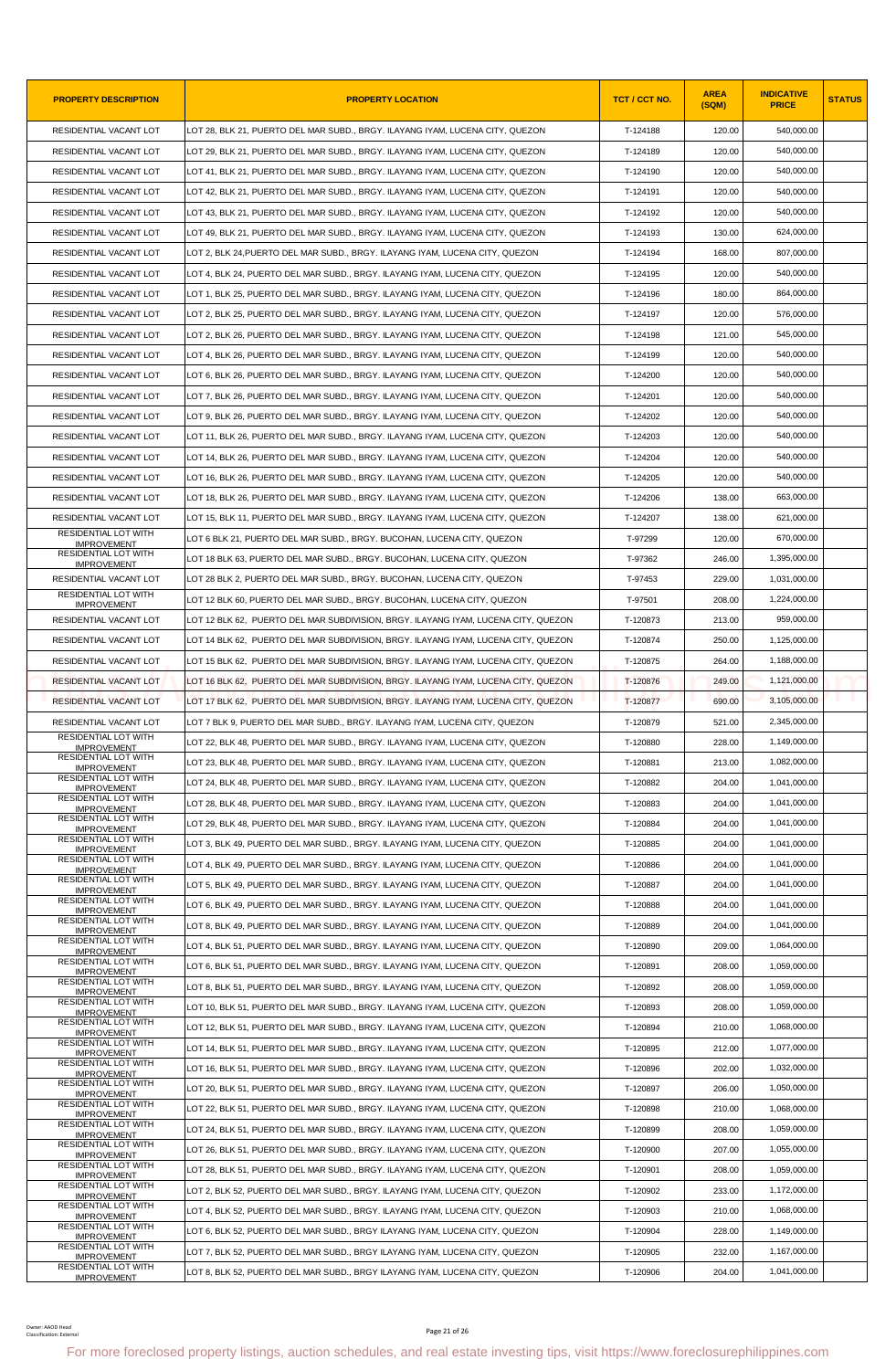| <b>PROPERTY DESCRIPTION</b>                       | <b>PROPERTY LOCATION</b>                                                                                                                                | TCT / CCT NO.        | <b>AREA</b><br>(SQM) | <b>INDICATIVE</b><br><b>PRICE</b> | <b>STATUS</b> |
|---------------------------------------------------|---------------------------------------------------------------------------------------------------------------------------------------------------------|----------------------|----------------------|-----------------------------------|---------------|
| <b>RESIDENTIAL LOT WITH</b><br><b>IMPROVEMENT</b> | LOT 9, BLK 52, PUERTO DEL MAR SUBD., BRGY ILAYANG IYAM, LUCENA CITY, QUEZON                                                                             | T-120907             | 234.00               | 1,176,000.00                      |               |
| RESIDENTIAL LOT WITH<br><b>IMPROVEMENT</b>        | LOT 10, BLK 52, PUERTO DEL MAR SUBD., BRGY ILAYANG IYAM, LUCENA CITY, QUEZON                                                                            | T-120908             | 215.00               | 1,091,000.00                      |               |
| RESIDENTIAL LOT WITH<br><b>IMPROVEMENT</b>        | LOT 11, BLK 52, PUERTO DEL MAR SUBD., BRGY ILAYANG IYAM, LUCENA CITY, QUEZON                                                                            | T-120909             | 232.00               | 1,167,000.00                      |               |
| RESIDENTIAL LOT WITH<br><b>IMPROVEMENT</b>        | LOT 12, BLK 52, PUERTO DEL MAR SUBD., BRGY ILAYANG IYAM, LUCENA CITY, QUEZON                                                                            | T-120910             | 216.00               | 1,095,000.00                      |               |
| RESIDENTIAL LOT WITH<br><b>IMPROVEMENT</b>        | LOT 13, BLK 52, PUERTO DEL MAR SUBD., BRGY ILAYANG IYAM, LUCENA CITY, QUEZON                                                                            | T-120911             | 221.00               | 1,118,000.00                      |               |
| <b>RESIDENTIAL LOT WITH</b><br><b>IMPROVEMENT</b> | LOT 15, BLK 53, PUERTO DEL MAR SUBDIVISION, BRGY. ILAYANG IYAM, LUCENA CITY, QUEZON                                                                     | T-120912             | 204.00               | 1,041,000.00                      |               |
| RESIDENTIAL LOT WITH<br><b>IMPROVEMENT</b>        | LOT 16, BLK 53, PUERTO DEL MAR SUBDIVISION, BRGY. ILAYANG IYAM, LUCENA CITY, QUEZON                                                                     | T-120913             | 204.00               | 1,041,000.00                      |               |
| <b>RESIDENTIAL LOT WITH</b><br><b>IMPROVEMENT</b> | LOT 17, BLK 53, PUERTO DEL MAR SUBDIVISION, BRGY. ILAYANG IYAM, LUCENA CITY, QUEZON                                                                     | T-120914             | 204.00               | 1,041,000.00                      |               |
| RESIDENTIAL LOT WITH<br><b>IMPROVEMENT</b>        | LOT 18, BLK 53, PUERTO DEL MAR SUBDIVISION, BRGY. ILAYANG IYAM, LUCENA CITY, QUEZON                                                                     | T-120915             | 204.00               | 1,041,000.00                      |               |
| RESIDENTIAL LOT WITH<br><b>IMPROVEMENT</b>        | LOT 19, BLK 53, PUERTO DEL MAR SUBDIVISION, BRGY. ILAYANG IYAM, LUCENA CITY, QUEZON                                                                     | T-120916             | 204.00               | 1,041,000.00                      |               |
| <b>RESIDENTIAL LOT WITH</b><br><b>IMPROVEMENT</b> | LOT 20, BLK 53, PUERTO DEL MAR SUBDIVISION, BRGY. ILAYANG IYAM, LUCENA CITY, QUEZON                                                                     | T-120917             | 204.00               | 1,041,000.00                      |               |
| RESIDENTIAL LOT WITH<br><b>IMPROVEMENT</b>        | LOT 21, BLK 53, PUERTO DEL MAR SUBDIVISION, BRGY. ILAYANG IYAM, LUCENA CITY, QUEZON                                                                     | T-120918             | 204.00               | 1,041,000.00                      |               |
| RESIDENTIAL LOT WITH<br><b>IMPROVEMENT</b>        | LOT 22, BLK 53, PUERTO DEL MAR SUBDIVISION, BRGY. ILAYANG IYAM, LUCENA CITY, QUEZON                                                                     | T-120919             | 204.00               | 1,041,000.00                      |               |
| <b>RESIDENTIAL LOT WITH</b><br><b>IMPROVEMENT</b> | LOT 4, BLK 55, PUERTO DEL MAR SUBDIVISION, BRGY. ILAYANG IYAM, LUCENA CITY, QUEZON                                                                      | T-120920             | 204.00               | 1,041,000.00                      |               |
| RESIDENTIAL LOT WITH<br><b>IMPROVEMENT</b>        | LOT 6, BLK 55, PUERTO DEL MAR SUBDIVISION, BRGY. ILAYANG IYAM, LUCENA CITY, QUEZON                                                                      | T-120921             | 204.00               | 1,041,000.00                      |               |
| RESIDENTIAL LOT WITH<br><b>IMPROVEMENT</b>        | LOT 8, BLK 55, PUERTO DEL MAR SUBDIVISION, BRGY. ILAYANG IYAM, LUCENA CITY, QUEZON                                                                      | T-120922             | 204.00               | 1,041,000.00                      |               |
| RESIDENTIAL LOT WITH<br><b>IMPROVEMENT</b>        | LOT 12, BLK 55, PUERTO DEL MAR SUBDIVISION, BRGY. ILAYANG IYAM, LUCENA CITY, QUEZON                                                                     | T-120923             | 204.00               | 1,041,000.00                      |               |
| RESIDENTIAL LOT WITH<br><b>IMPROVEMENT</b>        | LOT 8, BLK 59, PUERTO DEL MAR SUBDIVISION, BRGY. ILAYANG IYAM, LUCENA CITY, QUEZON                                                                      | T-120924             | 225.00               | 1,301,000.00                      |               |
| RESIDENTIAL LOT WITH<br><b>IMPROVEMENT</b>        | LOT 10, BLK 59,  PUERTO DEL MAR SUBDIVISION, BRGY. ILAYANG IYAM, LUCENA CITY, QUEZON                                                                    | T-120925             | 217.00               | 1,265,000.00                      |               |
| RESIDENTIAL LOT WITH<br><b>IMPROVEMENT</b>        | LOT 12, BLK 59, PUERTO DEL MAR SUBDIVISION, BRGY. ILAYANG IYAM, LUCENA CITY, QUEZON                                                                     | T-120926             | 214.00               | 1,251,000.00                      |               |
| <b>RESIDENTIAL LOT WITH</b><br><b>IMPROVEMENT</b> | LOT 14, BLK 59, PUERTO DEL MAR SUBDIVISION, BRGY. ILAYANG IYAM, LUCENA CITY, QUEZON                                                                     | T-120927             | 218.00               | 1,269,000.00                      |               |
| RESIDENTIAL LOT WITH<br><b>IMPROVEMENT</b>        | LOT 3, BLK 63, PUERTO DEL MAR SUBDIVISION, BRGY. ILAYANG IYAM, LUCENA CITY, QUEZON                                                                      | T-120928             | 204.00               | 1,206,000.00                      |               |
| <b>RESIDENTIAL LOT WITH</b><br><b>IMPROVEMENT</b> | LOT 4, BLK 63, PUERTO DEL MAR SUBDIVISION, BRGY. ILAYANG IYAM, LUCENA CITY, QUEZON                                                                      | T-120929             | 204.00               | 1,206,000.00                      |               |
| RESIDENTIAL LOT WITH                              | LOT 5, BLK 63, PUERTO DEL MAR SUBDIVISION, BRGY. ILAYANG IYAM, LUCENA CITY, QUEZON                                                                      | T-120930             | 204.00               | 1,206,000.00                      |               |
| <b>IMPROVEMENT</b><br><b>RESIDENTIAL LOT WITH</b> | LOT 6, BLK 63, PUERTO DEL MAR SUBDIVISION, BRGY. ILAYANG IYAM, LUCENA CITY, QUEZON                                                                      | T-120931             | 204.00               | 1,206,000.00                      |               |
| <b>IMPROVEMENT</b><br><b>RESIDENTIAL LOT WITH</b> | LOT 7, BLK 63, PUERTO DEL MAR SUBDIVISION, BRGY. ILAYANG IYAM, LUCENA CITY, QUEZON                                                                      | T-120932             | 204.00               | 1,206,000.00                      |               |
| <b>IMPROVEMENT</b><br><b>RESIDENTIAL LOT WITH</b> | LOT 8. BLK 63. PUERTO DEL MAR SUBDIVISION. BRGY. ILAYANG IYAM. LUCENA CITY. QUEZON                                                                      | T-120933             | 204.00               | 1,206,000.00                      |               |
| <b>IMPROVEMENT</b><br><b>RESIDENTIAL LOT WITH</b> | LOT 9, BLK 63, PUERTO DEL MAR SUBDIVISION, BRGY. ILAYANG IYAM, LUCENA CITY, QUEZON                                                                      | T-120934             | 204.00               | 1,206,000.00                      |               |
| <b>IMPROVEMENT</b><br><b>RESIDENTIAL LOT WITH</b> | LOT 10, BLK 63, PUERTO DEL MAR SUBDIVISION, BRGY. ILAYANG IYAM, LUCENA CITY, QUEZON                                                                     | T-120935             | 204.00               | 1,206,000.00                      |               |
| <b>IMPROVEMENT</b><br>RESIDENTIAL LOT WITH        | LOT 11, BLK 63,  PUERTO DEL MAR SUBDIVISION, BRGY. ILAYANG IYAM, LUCENA CITY, QUEZON                                                                    | T-120936             | 232.00               | 1,332,000.00                      |               |
| <b>IMPROVEMENT</b><br>RESIDENTIAL LOT WITH        | LOT 12, BLK 63, PUERTO DEL MAR SUBDIVISION, BRGY. ILAYANG IYAM, LUCENA CITY, QUEZON                                                                     | T-120937             | 244.00               | 1,386,000.00                      |               |
| <b>IMPROVEMENT</b><br><b>RESIDENTIAL LOT WITH</b> | LOT 13, BLK 63, PUERTO DEL MAR SUBDIVISION, BRGY. ILAYANG IYAM, LUCENA CITY, QUEZON                                                                     | T-120938             | 241.00               | 1,373,000.00                      |               |
| <b>IMPROVEMENT</b><br><b>RESIDENTIAL LOT WITH</b> | LOT 14. BLK 63. PUERTO DEL MAR SUBDIVISION. BRGY. ILAYANG IYAM. LUCENA CITY. QUEZON                                                                     | T-120939             | 226.00               | 1,305,000.00                      |               |
| <b>IMPROVEMENT</b><br><b>RESIDENTIAL LOT WITH</b> | LOT 15, BLK 63, PUERTO DEL MAR SUBDIVISION, BRGY. ILAYANG IYAM, LUCENA CITY, QUEZON                                                                     | T-120940             | 210.00               | 1,233,000.00                      |               |
| <b>IMPROVEMENT</b><br>RESIDENTIAL LOT WITH        | LOT 17, BLK 63, PUERTO DEL MAR SUBDIVISION, BRGY. ILAYANG IYAM, LUCENA CITY, QUEZON                                                                     | T-120941             | 210.00               | 1,233,000.00                      |               |
| <b>IMPROVEMENT</b><br><b>RESIDENTIAL LOT WITH</b> | LOT 19, BLK 63, PUERTO DEL MAR SUBDIVISION, BRGY. ILAYANG IYAM, LUCENA CITY, QUEZON                                                                     | T-120942             | 210.00               | 1,233,000.00                      |               |
| <b>IMPROVEMENT</b><br>RESIDENTIAL VACANT LOT      | LOT 3 BLK 1, PUERTO DEL MAR SUBDIVISION, BRGY. ILAYANG IYAM, LUCENA CITY, QUEZON                                                                        | T-122038             | 250.00               | 1,200,000.00                      |               |
| RESIDENTIAL VACANT LOT                            | LOT 5 BLK 3, PUERTO DEL MAR SUBDIVISION, BRGY. ILAYANG IYAM, LUCENA CITY, QUEZONS                                                                       | T-122040             | 203.00               | 914,000.00                        |               |
| RESIDENTIAL VACANT LOT                            | LOT 6 BLK 1, PUERTO DEL MAR SUBDIVISION, BRGY. ILAYANG IYAM, LUCENA CITY, QUEZON1                                                                       | T-122041             | 366.00               | 1,647,000.00                      |               |
| RESIDENTIAL VACANT LOT                            | LOT 10 BLK 1, PUERTO DEL MAR SUBDIVISION, BRGY. ILAYANG IYAM, LUCENA CITY, QUEZON                                                                       | T-122042             | 345.00               | 1,656,000.00                      |               |
| RESIDENTIAL VACANT LOT                            | LOT 14 BLK 3, PUERTO DEL MAR SUBDIVISION, BRGY. ILAYANG IYAM, LUCENA CITY, QUEZON                                                                       | T-122043             | 282.00               | 1,269,000.00                      |               |
|                                                   |                                                                                                                                                         |                      |                      | 914,000.00                        |               |
| RESIDENTIAL VACANT LOT<br>RESIDENTIAL VACANT LOT  | LOT 15 BLK 3, PUERTO DEL MAR SUBDIVISION, BRGY. ILAYANG IYAM, LUCENA CITY, QUEZON                                                                       | T-122044<br>T-122045 | 203.00<br>232.00     | 1,044,000.00                      |               |
|                                                   | LOT 18 BLK 3, PUERTO DEL MAR SUBD., BRGY. ILAYANG IYAM, LUCENA CITY, QUEZON                                                                             |                      |                      | 914,000.00                        |               |
| RESIDENTIAL VACANT LOT                            | LOT 20 BLK 3, PUERTO DEL MAR SUBDIVISION, BRGY. ILAYANG IYAM, LUCENA CITY, QUEZON                                                                       | T-122046             | 203.00               |                                   |               |
| RESIDENTIAL VACANT LOT                            | LOT 7 BLK 3, PUERTO DEL MAR SUBDIVISION, BRGY. ILAYANG IYAM, LUCENA CITY, QUEZON                                                                        | T-122047             | 218.00               | 981,000.00                        |               |
| RESIDENTIAL VACANT LOT                            | LOT 13 BLK 3, PUERTO DEL MAR SUBDIVISION, BRGY. ILAYANG IYAM, LUCENA CITY, QUEZON                                                                       | T-122048             | 204.00               | 918,000.00                        |               |
| RESIDENTIAL VACANT LOT                            | LOT 24 BLK 3, BRGY. ILAYA, ISABANG, LUCENA CITY, QUEZON                                                                                                 | T-122049             | 203.00               | 914,000.00                        |               |
| RESIDENTIAL VACANT LOT                            | LOT 26 BLK 3, BRGY. ILAYA, ISABANG, LUCENA CITY, QUEZON                                                                                                 | T-122050             | 203.00               | 914,000.00                        |               |
| RESIDENTIAL VACANT LOT                            | LOT 1 BLK 1, PUERTO DEL MAR SUBDIVISION, BRGY. ILAYANG IYAM, LUCENA CITY, QUEZON                                                                        | T-122051             | 381.00               | 1,829,000.00                      |               |
| RESIDENTIAL VACANT LOT                            | LOT 2 BLK 1, PUERTO DEL MAR SUBDIVISION, BRGY. ILAYANG IYAM, LUCENA CITY, QUEZON                                                                        | T-122052             | 212.00               | 954,000.00                        |               |
| RESIDENTIAL VACANT LOT                            | LOT 22 BLK 3,  PUERTO DEL MAR SUBDIVISION, BRGY. ILAYANG IYAM, LUCENA CITY, QUEZON                                                                      | T-122053             | 204.00               | 918,000.00                        |               |
| RESIDENTIAL VACANT LOT                            | LOT 23 BLK 3, PUERTO DEL MAR SUBDIVISION, BRGY. ILAYANG IYAM, LUCENA CITY, QUEZON                                                                       | T-122054             | 203.00               | 914,000.00                        |               |
| RESIDENTIAL VACANT LOT                            | LOT 27 BLK 3, PUERTO DEL MAR SUBDIVISION, BRGY. ILAYANG IYAM, LUCENA CITY, QUEZON                                                                       | T-122055             | 235.00               | 1,058,000.00                      |               |
| RESIDENTIAL VACANT LOT                            | LOT 30 BLK 3, PUERTO DEL MAR SUBDIVISION, BRGY. ILAYANG IYAM, LUCENA CITY, QUEZON                                                                       | T-122056             | 207.00               | 932,000.00                        |               |
| RESIDENTIAL VACANT LOT                            | LOT 31 BLK 3, PUERTO DEL MAR SUBDIVISION, BRGY. ILAYANG IYAM, LUCENA CITY, QUEZON                                                                       | T-122057             | 223.00               | 1,004,000.00                      |               |
| RESIDENTIAL VACANT LOT                            | LOT 32 BLK 3, PUERTO DEL MAR SUBDIVISION, BRGY. ILAYANG IYAM, LUCENA CITY, QUEZON                                                                       | T-122058             | 215.00               | 968.000.00                        |               |
| RESIDENTIAL VACANT LOT                            | LOT 34 BLK 3,  PUERTO DEL MAR SUBDIVISION, BRGY. ILAYANG IYAM, LUCENA CITY, QUEZON                                                                      | T-122059             | 229.00               | 1,100,000.00                      |               |
| Owner: AAOD Head<br>Classification: External      | Page 22 of 26<br>For more foreclosed property listings, auction schedules, and real estate investing tips, visit https://www.foreclosurephilippines.com |                      |                      |                                   |               |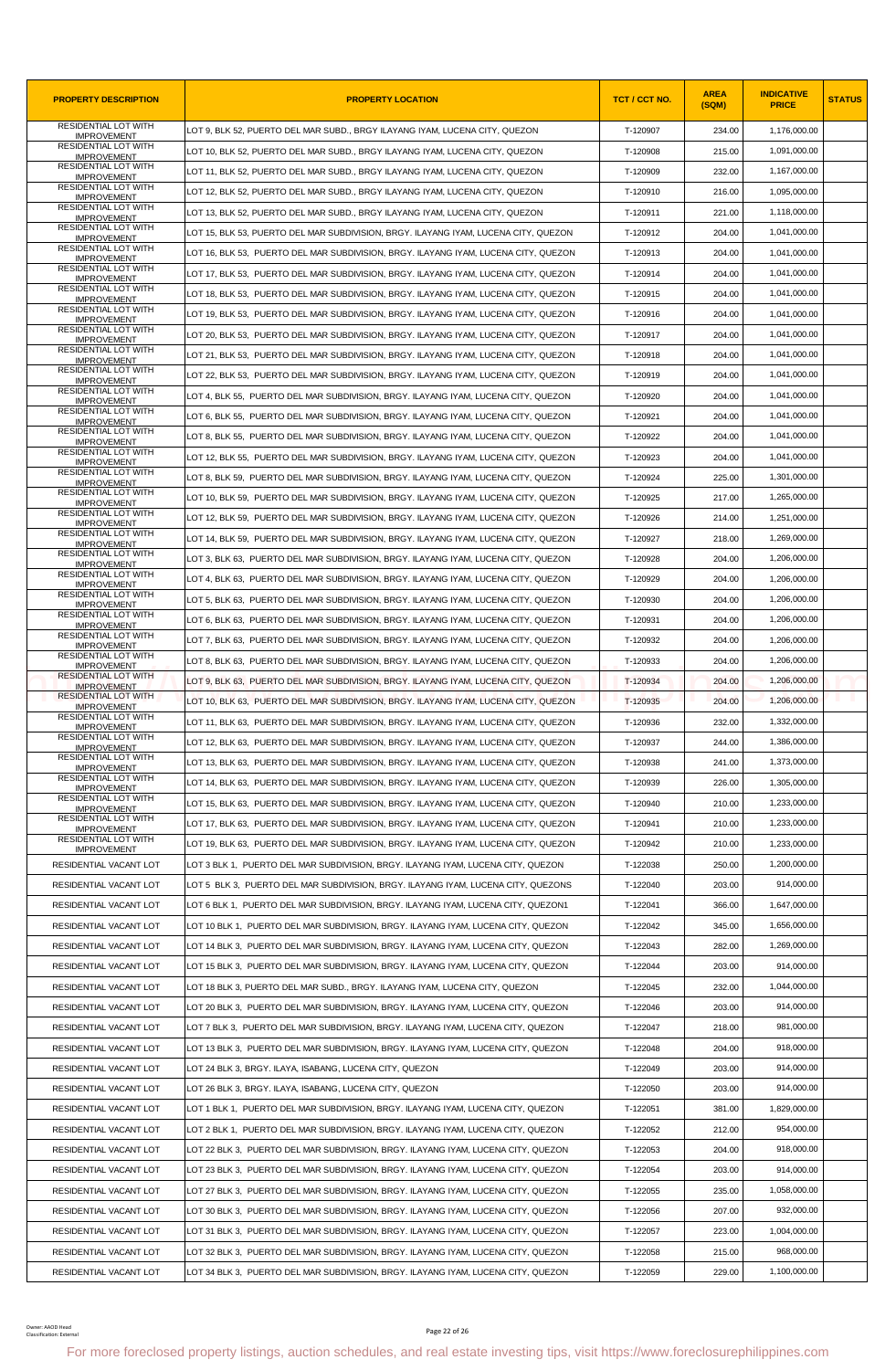| <b>PROPERTY DESCRIPTION</b>                 | <b>PROPERTY LOCATION</b>                                                                                                                                | TCT / CCT NO. | <b>AREA</b><br>(SQM) | <b>INDICATIVE</b><br><b>PRICE</b> | <b>STATUS</b> |
|---------------------------------------------|---------------------------------------------------------------------------------------------------------------------------------------------------------|---------------|----------------------|-----------------------------------|---------------|
| RESIDENTIAL VACANT LOT                      | LOT 35 BLK 3,  PUERTO DEL MAR SUBDIVISION, BRGY. ILAYANG IYAM, LUCENA CITY, QUEZON                                                                      | T-122060      | 200.00               | 900,000.00                        |               |
| RESIDENTIAL VACANT LOT                      | LOT 36 BLK 3. PUERTO DEL MAR SUBDIVISION, BRGY, ILAYANG IYAM, LUCENA CITY, QUEZON                                                                       | T-122061      | 215.00               | 968,000.00                        |               |
| RESIDENTIAL VACANT LOT                      | LOT 42 LOT 3, PUERTO DEL MAR SUBDIVISION, BRGY. ILAYANG IYAM, LUCENA CITY, QUEZON                                                                       | T-122062      | 202.00               | 909,000.00                        |               |
| RESIDENTIAL VACANT LOT                      | LOT 43 BLK 3, PUERTO DEL MAR SUBDIVISION, BRGY. ILAYANG IYAM, LUCENA CITY, QUEZON                                                                       | T-122063      | 317.00               | 1,427,000.00                      |               |
| RESIDENTIAL VACANT LOT                      | LOT 1 BLK 5, PUERTO DEL MAR SUBDIVISION, BRGY. ILAYANG IYAM, LUCENA CITY, QUEZON                                                                        | T-122064      | 427.00               | 2,050,000.00                      |               |
| RESIDENTIAL VACANT LOT                      | LOT 2 BLK 5, PUERTO DEL MAR SUBDIVISION, BRGY. ILAYANG IYAM, LUCENA CITY, QUEZON                                                                        | T-122065      | 204.00               | 918.000.00                        |               |
| RESIDENTIAL VACANT LOT                      | LOT 3 BLK 5, PUERTO DEL MAR SUBDIVISION, BRGY. ILAYANG IYAM, LUCENA CITY, QUEZON                                                                        | T-122066      | 204.00               | 918,000.00                        |               |
| RESIDENTIAL VACANT LOT                      | LOT 6 BLK 5, PUERTO DEL MAR SUBDIVISION, BRGY. ILAYANG IYAM, LUCENA CITY, QUEZON                                                                        | T-122067      | 204.00               | 918,000.00                        |               |
| RESIDENTIAL VACANT LOT                      | LOT 7 BLK 5, PUERTO DEL MAR SUBDIVISION, BRGY. ILAYANG IYAM, LUCENA CITY, QUEZON                                                                        | T-122068      | 205.00               | 923,000.00                        |               |
| RESIDENTIAL VACANT LOT                      | LOT 9 BLK 5, PUERTO DEL MAR SUBDIVISION, BRGY. ILAYANG IYAM, LUCENA CITY, QUEZON                                                                        | T-122069      | 389.00               | 1,751,000.00                      |               |
| RESIDENTIAL VACANT LOT                      | LOT 11 BLK 5,  PUERTO DEL MAR SUBDIVISION, BRGY. ILAYANG IYAM, LUCENA CITY, QUEZON                                                                      | T-122070      | 246.00               | 1,107,000.00                      |               |
| RESIDENTIAL VACANT LOT                      | LOT 12 BLK 5, PUERTO DEL MAR SUBDIVISION, BRGY. ILAYANG IYAM, LUCENA CITY, QUEZON                                                                       | T-122071      | 214.00               | 963,000.00                        |               |
| RESIDENTIAL VACANT LOT                      | LOT 2 BLK 6, PUERTO DEL MAR SUBDIVISION, BRGY. ILAYANG IYAM, LUCENA CITY, QUEZON                                                                        | T-122072      | 333.00               | 1,599,000.00                      |               |
| RESIDENTIAL VACANT LOT                      | LOT 4 BLK 6, PUERTO DEL MAR SUBDIVISION, BRGY. ILAYANG IYAM, LUCENA CITY, QUEZON                                                                        | T-122073      | 261.00               | 1.175.000.00                      |               |
| RESIDENTIAL VACANT LOT                      | LOT 6 BLK 6, PUERTO DEL MAR SUBDIVISION, BRGY. ILAYANG IYAM, LUCENA CITY, QUEZON                                                                        | T-122074      | 251.00               | 1,130,000.00                      |               |
| RESIDENTIAL VACANT LOT                      | LOT 7 BLK 6, PUERTO DEL MAR SUBDIVISION, BRGY. ILAYANG IYAM, LUCENA CITY, QUEZON                                                                        | T-122075      | 250.00               | 1,125,000.00                      |               |
| RESIDENTIAL VACANT LOT                      | LOT 9 BLK 6, PUERTO DEL MAR SUBDIVISION, BRGY. ILAYANG IYAM, LUCENA CITY, QUEZON                                                                        | T-122076      | 241.00               | 1.085.000.00                      |               |
| RESIDENTIAL VACANT LOT                      | LOT 14 BLK 6, PUERTO DEL MAR SUBDIVISION, BRGY. ILAYANG IYAM, LUCENA CITY, QUEZON                                                                       | T-122077      | 270.00               | 1,296,000.00                      |               |
| RESIDENTIAL VACANT LOT                      | LOT 1 BLK 7, PUERTO DEL MAR SUBDIVISION, BRGY. ILAYANG IYAM, LUCENA CITY, QUEZON                                                                        | T-122078      | 266.00               | 1,277,000.00                      |               |
| RESIDENTIAL VACANT LOT                      | LOT 2 BLK 7, PUERTO DEL MAR SUBDIVISION, BRGY. ILAYANG IYAM, LUCENA CITY, QUEZON                                                                        | T-122079      | 200.00               | 900,000.00                        |               |
| RESIDENTIAL VACANT LOT                      | LOT 3 BLK 7, PUERTO DEL MAR SUBDIVISION, BRGY. ILAYANG IYAM, LUCENA CITY, QUEZON                                                                        | T-122080      | 203.00               | 914,000.00                        |               |
| RESIDENTIAL VACANT LOT                      | LOT 4 BLK 7, PUERTO DEL MAR SUBDIVISION, BRGY. ILAYANG IYAM, LUCENA CITY, QUEZON                                                                        | T-122081      | 254.00               | 1,143,000.00                      |               |
| RESIDENTIAL VACANT LOT                      | LOT 7 BLK 7,  PUERTO DEL MAR SUBDIVISION, BRGY. ILAYANG IYAM, LUCENA CITY, QUEZON                                                                       | T-122082      | 208.00               | 936,000.00                        |               |
| RESIDENTIAL VACANT LOT                      | LOT 8 BLK 7, PUERTO DEL MAR SUBDIVISION, BRGY. ILAYANG IYAM, LUCENA CITY, QUEZON                                                                        | T-122083      | 208.00               | 936,000.00                        |               |
| RESIDENTIAL VACANT LOT                      | LOT 9 BLK 7, PUERTO DEL MAR SUBDIVISION, BRGY. ILAYANG IYAM, LUCENA CITY, QUEZON                                                                        | T-122084      | 209.00               | 941,000.00                        |               |
| RESIDENTIAL VACANT LOT                      | LOT 12 BLK 7,  PUERTO DEL MAR SUBDIVISION, BRGY. ILAYANG IYAM, LUCENA CITY, QUEZON                                                                      | T-122085      | 211.00               | 950,000.00                        |               |
| RESIDENTIAL VACANT LOT                      | LOT 13 BLK 7. PUERTO DEL MAR SUBDIVISION, BRGY, ILAYANG IYAM, LUCENA CITY, QUEZON                                                                       | T-122086      | 205.00               | 923,000.00                        |               |
| RESIDENTIAL VACANT LOT                      | LOT 15 BLK 7, PUERTO DEL MAR SUBDIVISION, BRGY. ILAYANG IYAM, LUCENA CITY, QUEZON                                                                       | T-122087      | 208.00               | 936,000.00                        |               |
| RESIDENTIAL VACANT LOT                      | LOT 16 BLK 7, PUERTO DEL MAR SUBDIVISION, BRGY. ILAYANG IYAM, LUCENA CITY, QUEZON                                                                       | T-122088      | 322.00               | 1,449,000.00                      |               |
| RESIDENTIAL VACANT LOT                      | LOT 17 BLK 7, PUERTO DEL MAR SUBDIVISION, BRGY. ILAYANG IYAM, LUCENA CITY, QUEZON                                                                       | T-122089      | 250.00               | 1,125,000.00                      |               |
| RESIDENTIAL VACANT LOT                      | LOT 18 BLK 7, PUERTO DEL MAR SUBDIVISION, BRGY. ILAYANG IYAM, LUCENA CITY, QUEZON                                                                       | T-122090      | 270.00               | 1,215,000.00                      |               |
| RESIDENTIAL VACANT LOT                      | LOT 19 BLK 7, PUERTO DEL MAR SUBDIVISION, BRGY. ILAYANG IYAM, LUCENA CITY, QUEZON                                                                       | T-122091      | 280.00               | 1.260.000.00                      |               |
| RESIDENTIAL VACANT LOT                      | LOT 1 BLK 8,  PUERTO DEL MAR SUBDIVISION, BRGY. ILAYANG IYAM, LUCENA CITY, QUEZON                                                                       | T-122092      | 381.00               | 1,829,000.00                      |               |
| RESIDENTIAL VACANT LOT                      | LOT 2 BLK 8, PUERTO DEL MAR SUBDIVISION, BRGY. ILAYANG IYAM, LUCENA CITY, QUEZON                                                                        | T-122093      | 205.00               | 923,000.00                        |               |
| RESIDENTIAL VACANT LOT                      | LOT 3 BLK 8, PUERTO DEL MAR SUBDIVISION, BRGY. ILAYANG IYAM, LUCENA CITY, QUEZON                                                                        | T-122094      | 204.00               | 918,000.00                        |               |
| RESIDENTIAL VACANT LOT                      | LOT 4 BLK 8, PUERTO DEL MAR SUBDIVISION, BRGY. ILAYANG IYAM, LUCENA CITY, QUEZON                                                                        | T-122095      | 204.00               | 918,000.00                        |               |
| RESIDENTIAL VACANT LOT                      | LOT 6 BLK 8, PUERTO DEL MAR SUBDIVISION, BRGY. ILAYANG IYAM, LUCENA CITY, QUEZON                                                                        | T-122096      | 204.00               | 918,000.00                        |               |
| RESIDENTIAL VACANT LOT                      | LOT 7 BLK 8, PUERTO DEL MAR SUBDIVISION, BRGY. ILAYANG IYAM, LUCENA CITY, QUEZON                                                                        | T-122097      | 211.00               | 950,000.00                        |               |
| RESIDENTIAL VACANT LOT                      | LOT 8 BLK 8, PUERTO DEL MAR SUBDIVISION, BRGY. ILAYANG IYAM, LUCENA CITY, QUEZON                                                                        | T-122098      | 266.00               | 1,197,000.00                      |               |
| RESIDENTIAL VACANT LOT                      | LOT 9 BLK 8, PUERTO DEL MAR SUBDIVISION, BRGY. ILAYANG IYAM, LUCENA CITY, QUEZON                                                                        | T-122099      | 237.00               | 1,067,000.00                      |               |
| RESIDENTIAL VACANT LOT                      | LOT 10 BLK 8, PUERTO DEL MAR SUBDIVISION, BRGY. ILAYANG IYAM, LUCENA CITY, QUEZON                                                                       | T-122100      | 215.00               | 968,000.00                        |               |
| RESIDENTIAL VACANT LOT                      | LOT 13 BLK 8, PUERTO DEL MAR SUBDIVISION, BRGY. ILAYANG IYAM, LUCENA CITY, QUEZON                                                                       | T-122101      | 222.00               | 999,000.00                        |               |
| RESIDENTIAL VACANT LOT                      | LOT 14 BLK 8, PUERTO DEL MAR SUBDIVISION, BRGY. ILAYANG IYAM, LUCENA CITY, QUEZON                                                                       | T-122102      | 209.00               | 941,000.00                        |               |
| RESIDENTIAL VACANT LOT                      | LOT 15 BLK 8, PUERTO DEL MAR SUBDIVISION, BRGY. ILAYANG IYAM, LUCENA CITY, QUEZON                                                                       | T-122103      | 211.00               | 950,000.00                        |               |
| RESIDENTIAL VACANT LOT                      | LOT 16 BLK 8, PUERTO DEL MAR SUBDIVISION, BRGY. ILAYANG IYAM, LUCENA CITY, QUEZON                                                                       | T-122104      | 213.00               | 959,000.00                        |               |
| RESIDENTIAL VACANT LOT                      | LOT 17 BLK 8, PUERTO DEL MAR SUBDIVISION, BRGY. ILAYANG IYAM, LUCENA CITY, QUEZON                                                                       | T-122105      | 327.00               | 1,472,000.00                      |               |
| RESIDENTIAL VACANT LOT                      | LOT 18 BLK 8, PUERTO DEL MAR SUBDIVISION, BRGY. ILAYANG IYAM, LUCENA CITY, QUEZON                                                                       | T-122106      | 289.00               | 1,301,000.00                      |               |
| RESIDENTIAL VACANT LOT                      | LOT 19 BLK 8, PUERTO DEL MAR SUBDIVISION, BRGY. ILAYANG IYAM, LUCENA CITY, QUEZON                                                                       | T-122107      | 243.00               | 1,094,000.00                      |               |
| RESIDENTIAL VACANT LOT                      | LOT 23 BLK 8, PUERTO DEL MAR SUBDIVISION, BRGY. ILAYANG IYAM, LUCENA CITY, QUEZON                                                                       | T-122108      | 292.00               | 1,314,000.00                      |               |
| RESIDENTIAL VACANT LOT                      | LOT 24 BLK 8, PUERTO DEL MAR SUBDIVISION, BRGY. ILAYANG IYAM, LUCENA CITY, QUEZON                                                                       | T-122109      | 274.00               | 1,233,000.00                      |               |
| RESIDENTIAL VACANT LOT                      | LOT 25 BLK 8, PUERTO DEL MAR SUBDIVISION, BRGY. ILAYANG IYAM, LUCENA CITY, QUEZON                                                                       | T-122110      | 261.00               | 1,175,000.00                      |               |
| RESIDENTIAL VACANT LOT                      | LOT 26 BLK 8, PUERTO DEL MAR SUBDIVISION, BRGY. ILAYANG IYAM, LUCENA CITY, QUEZON                                                                       | T-122111      | 300.00               | 1,440,000.00                      |               |
| RESIDENTIAL VACANT LOT                      | LOT 5 BLK 9, PUERTO DEL MAR SUBDIVISION, BRGY. ILAYANG IYAM, LUCENA CITY, QUEZON                                                                        | T-122112      | 239.00               | 1,076,000.00                      |               |
| RESIDENTIAL VACANT LOT                      | LOT 6 BLK 9, PUERTO DEL MAR SUBDIVISION, BRGY. ILAYANG IYAM, LUCENA CITY, QUEZON                                                                        | T-122113      | 239.00               | 1,076,000.00                      |               |
| RESIDENTIAL VACANT LOT                      | LOT 7 BLK 9, PUERTO DEL MAR SUBDIVISION, BRGY. ILAYANG IYAM, LUCENA CITY, QUEZON                                                                        | T-122114      | 239.00               | 1,076,000.00                      |               |
| RESIDENTIAL VACANT LOT                      | LOT 2 BLK 10, PUERTO DEL MAR SUBDIVISION, BRGY. ILAYANG IYAM, LUCENA CITY, QUEZON                                                                       | T-122115      | 258.00               | 1,239,000.00                      |               |
| RESIDENTIAL VACANT LOT                      | LOT 4 BLK 10, PUERTO DEL MAR SUBDIVISION, BRGY. ILAYANG IYAM, LUCENA CITY, QUEZON                                                                       | T-122116      | 204.00               | 918,000.00                        |               |
| Owner: AAOD Head<br>Classification: Externa | Page 23 of 26<br>For more foreclosed property listings, auction schedules, and real estate investing tips, visit https://www.foreclosurephilippines.com |               |                      |                                   |               |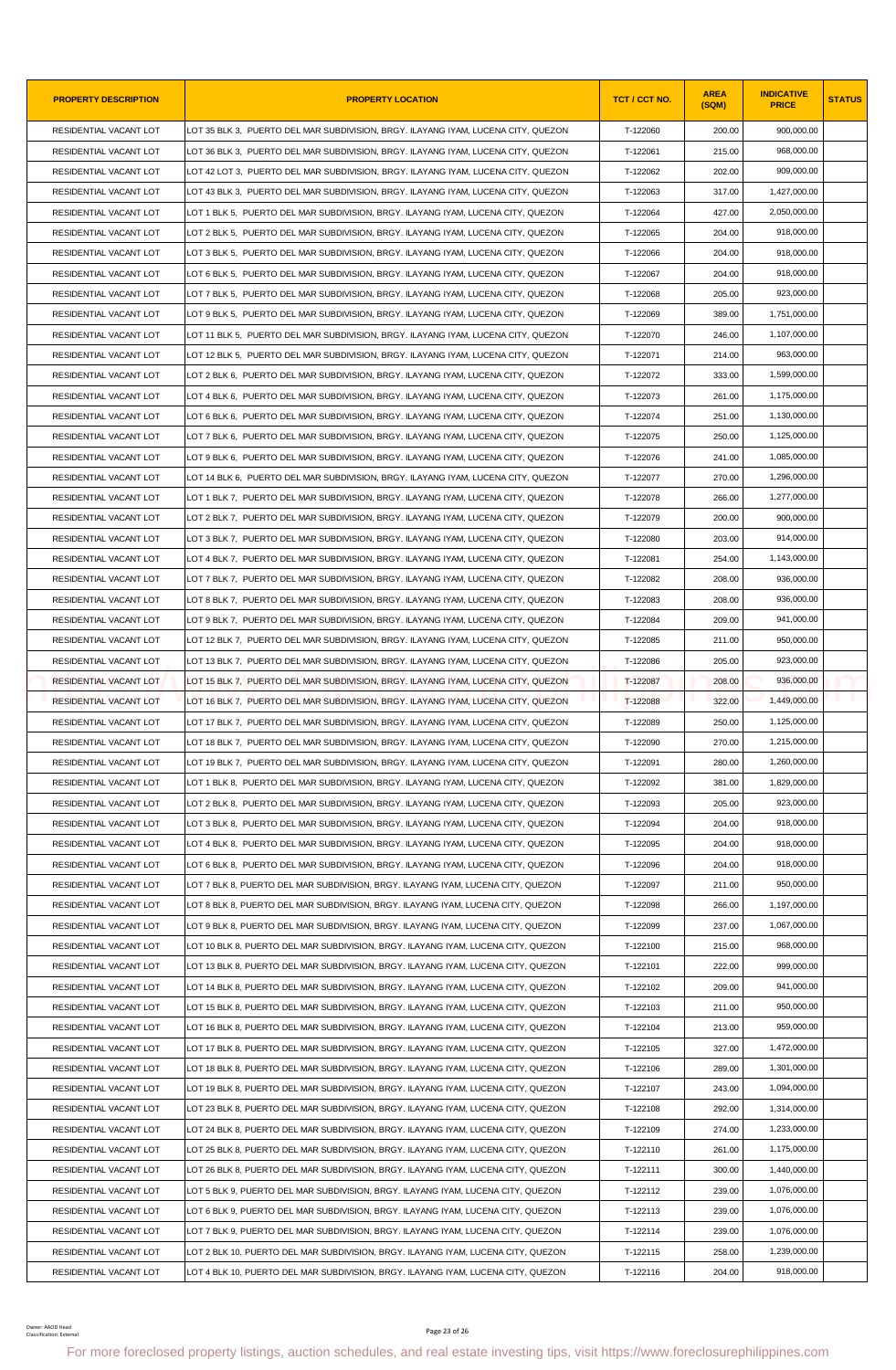| <b>PROPERTY DESCRIPTION</b>                                         | <b>PROPERTY LOCATION</b>                                                                                                               | TCT / CCT NO.            | <b>AREA</b><br>(SQM) | <b>INDICATIVE</b><br><b>PRICE</b> | <b>STATUS</b> |
|---------------------------------------------------------------------|----------------------------------------------------------------------------------------------------------------------------------------|--------------------------|----------------------|-----------------------------------|---------------|
| RESIDENTIAL VACANT LOT                                              | LOT 6 BLK 10. PUERTO DEL MAR SUBDIVISION. BRGY. ILAYANG IYAM. LUCENA CITY. QUEZON                                                      | T-122117                 | 204.00               | 918,000.00                        |               |
| RESIDENTIAL VACANT LOT                                              | LOT 2 BLK 12, PUERTO DEL MAR SUBDIVISION, BRGY. ILAYANG IYAM, LUCENA CITY, QUEZON                                                      | T-122118                 | 270.00               | 1,215,000.00                      |               |
| RESIDENTIAL VACANT LOT                                              | LOT 3 BLK 12, PUERTO DEL MAR SUBDIVISION, BRGY. ILAYANG IYAM, LUCENA CITY, QUEZON                                                      | T-122119                 | 342.00               | 1,642,000.00                      |               |
| RESIDENTIAL VACANT LOT                                              | LOT 13 BLK 5, BRGY. ILAYA, ISABANG, LUCENA CITY, QUEZON                                                                                | T-122120                 | 110.00               | 495,000.00                        |               |
| RESIDENTIAL VACANT LOT                                              | LOT 4 BLK 9, PUERTO DEL MAR SUBD., BRGY. ILAYANG IYAM, LUCENA CITY, QUEZON                                                             | T-124228                 | 240.00               | 1,080,000.00                      |               |
| RESIDENTIAL VACANT LOT                                              | LOT 10 BLK 3, PUERTO DEL MAR SUBD., BRGY. ILAYANG IYAM, LUCENA CITY, QUEZON                                                            | T-124229                 | 205.00               | 923,000.00                        |               |
| RESIDENTIAL VACANT LOT                                              | LOT 12 BLK 3, PUERTO DEL MAR SUBD., BRGY. ILAYANG IYAM, LUCENA CITY, QUEZON                                                            | T-124230                 | 219.00               | 986.000.00                        |               |
| RESIDENTIAL VACANT LOT                                              | LOT 16 BLK 3, PUERTO DEL MAR SUBD., BRGY. ILAYANG IYAM, LUCENA CITY, QUEZON                                                            | T-124231                 | 204.00               | 918,000.00                        |               |
| RESIDENTIAL VACANT LOT                                              | LOT 38 BLK 3, PUERTO DEL MAR SUBD., BRGY. ILAYANG IYAM, LUCENA CITY, QUEZON                                                            | T-124232                 | 202.00               | 909,000.00                        |               |
| RESIDENTIAL VACANT LOT                                              | LOT 8 BLK 6, PUERTO DEL MAR SUBD., BRGY. ILAYANG IYAM, LUCENA CITY, QUEZON                                                             | T-124233                 | 241.00               | 1,085,000.00                      |               |
| RESIDENTIAL VACANT LOT                                              | LOT 14 BLK 7, PUERTO DEL MAR SUBD., BRGY. ILAYANG IYAM, LUCENA CITY, QUEZON                                                            | T-124234                 | 212.00               | 954,000.00                        |               |
| RESIDENTIAL VACANT LOT                                              | LOT 5 BLK 8, PUERTO DEL MAR SUBD., BRGY. ILAYANG IYAM, LUCENA CITY, QUEZON                                                             | T-124235                 | 204.00               | 918,000.00                        |               |
| RESIDENTIAL VACANT LOT                                              | LOT 3 BLK 9, PUERTO DEL MAR SUBD., BRGY. ILAYANG IYAM, LUCENA CITY, QUEZON                                                             | T-124258                 | 233.00               | 1,049,000.00                      |               |
|                                                                     | RESIDENTIAL LOT IMPROVED WITH 2- LOT 4 BLK 8, WILLOW ST., EAST GROVE, METROPOLIS SUBD., BRGY. KANLURANG MAYAO, LUCENA,                 | 073-201700851            | 130.00               | 2,412,000.00                      |               |
| STOREY RESIDENTIAL BLDG                                             | QUEZON<br>RESIDENTIAL LOT IMPROVED WITH 2- LOT 39 BLK 2 PH 8, LAONG-LAAN ST., CALMAR HOMES, BRGY. KANLURANG MAYAO, LUCENA,             | 073-2015001980           | 180.00               | 4,274,000.00                      |               |
| STOREY RESIDENTIAL BLDG.<br>AGRO-INDUSTRIAL / RESIDENTIAL           | QUEZON<br>LOT 2229-A, CASRANAS ROAD, BRGY. LIMBON, SARIAYA, QUEZON                                                                     | 066-2013001717           | 12,683.00            | For re-appraisal                  |               |
| LOT WITH IMPROVEMENT<br>RESIDENTIAL LOT                             | LOT 23 BLK. 1, ST. PETER ST., SCHOOLVIEW PARK SUBD., BRGY. MASALUKOT,CANDELARIA,                                                       | T-152414                 | 180.00               | For re-appraisal                  |               |
|                                                                     | QUEZON<br>LOT 21 BLK.1, ST. PETER ST., SCHOOLVIEW PARK SUBD., BRGY. MASALUKOT,CANDELARIA,                                              | T-152415                 |                      |                                   | $\star$       |
| RESIDENTIAL LOT                                                     | QUEZON                                                                                                                                 |                          | 180.00               | For re-appraisal                  | $\star$       |
| RESIDENTIAL LOT                                                     | LOT 22 BLK.1, SCHOOLVIEW PARK SUBD BRGY, MASALUKOT.CANDELARIA, QUEZON                                                                  | T-152416                 | 180.00               | For re-appraisal                  |               |
| <b>RESIDENTIAL LOT</b>                                              | LOT 24 BLK.1 SCHOOLVIEW PARK SUBD., BRGY. MASALUKOT,CANDELARIA, QUEZON                                                                 | T-152417                 | 180.00               | For re-appraisal                  |               |
|                                                                     | <b>REGION IV-B - MIMAROPA</b>                                                                                                          |                          |                      |                                   |               |
|                                                                     | <b>ORIENTAL MINDORO</b><br>LOT 3 BLK 15 ALONG NATIONAL ROAD, WITHIN HACIENDA RHODA, BARANGAY STA. ISABEL, CALAPAN                      |                          |                      |                                   |               |
| RESIDENTIAL VACANT LOT                                              | CITY, ORIENTAL MINDORO<br>LOTS 21 & 22 BLK 8 ALONG NATIONAL ROAD, WITHIN HACIENDA RHODA, BARANGAY STA. ISABEL,                         | T-136955                 | 1,363.00             | 3,817,000.00                      |               |
| RESIDENTIAL VACANT LOT                                              | CALAPAN CITY, ORIENTAL MINDORO                                                                                                         | T-136991 & T-136992      | 14.68                | 114,000.00                        |               |
| RESIDENTIAL VACANT LOT                                              | LOT 3 BLK 11 ALONG NATIONAL ROAD, WITHIN HACIENDA RHODA, BARANGAY STA. ISABEL, CALAPAN<br>CITY, ORIENTAL MINDORO                       | T-136995                 | 70.00                | 196,000.00                        |               |
| RESIDENTIAL VACANT LOT                                              | LOT 4 BLK 11 ALONG NATIONAL ROAD, WITHIN HACIENDA RHODA, BARANGAY STA. ISABEL, CALAPAN<br>CITY. ORIENTAL MINDORO                       | T-136996                 | 63.00                | 152,000.00                        |               |
| RESIDENTIAL VACANT LOT                                              | LOT 5 BLK 11 ALONG NATIONAL ROAD, WITHIN HACIENDA RHODA, BARANGAY STA. ISABEL, CALAPAN<br>CITY, ORIENTAL MINDORO                       | T-136997                 | 70.00                | 196,000.00                        |               |
| RESIDENTIAL VACANT LOT                                              | LOT 6 BLK 11 ALONG NATIONAL ROAD, WITHIN HACIENDA RHODA,BARANGAY STA. ISABEL, CALAPAN<br>CITY, ORIENTAL MINDORO                        | T-136998                 | 43.00                | 104,000.00                        |               |
| RESIDENTIAL VACANT LOT                                              | LOT 8 BLK 11 ALONG NATIONAL ROAD, WITHIN HACIENDA RHODA, BARANGAY STA. ISABEL, CALAPAN<br>CITY, ORIENTAL MINDORO                       | T-137000                 | 41.00                | 99,000.00                         |               |
| RESIDENTIAL VACANT LOT                                              | LOT 10 BLK 11 ALONG NATIONAL ROAD, WITHIN HACIENDA RHODA.BARANGAY STA, ISABEL,<br>CALAPAN CITY, ORIENTAL MINDORO                       | T-137002                 | 40.00                | 96,000.00                         |               |
| RESIDENTIAL VACANT LOT                                              | LOT 11 BLK 11 ALONG NATIONAL ROAD, WITHIN HACIENDA RHODA,BARANGAY STA. ISABEL,<br>CALAPAN CITY, ORIENTAL MINDORO                       | T-137003                 | 70.00                | 196.000.00                        |               |
| RESIDENTIAL VACANT LOT                                              | LOT 12 BLK 11 ALONG NATIONAL ROAD, WITHIN HACIENDA RHODA, BARANGAY STA. ISABEL,<br>CALAPAN CITY, ORIENTAL MINDORO                      | T-137004                 | 38.00                | 92,000.00                         |               |
| RESIDENTIAL VACANT LOT                                              | LOT 14 BLK 11 ALONG NATIONAL ROAD, WITHIN HACIENDA RHODA, BARANGAY STA. ISABEL,<br>CALAPAN CITY, ORIENTAL MINDORO                      | T-137006                 | 36.50                | 88,000.00                         |               |
| RESIDENTIAL VACANT LOT                                              | LOT 15 BLK 11 ALONG NATIONAL ROAD, WITHIN HACIENDA RHODA, BARANGAY STA. ISABEL,<br>CALAPAN CITY, ORIENTAL MINDORO                      | T-137007                 | 90.00                | 261,000.00                        |               |
| RESIDENTIAL VACANT LOT                                              | LOT 16 BLK 11 ALONG NATIONAL ROAD, WITHIN HACIENDA RHODA, BARANGAY STA. ISABEL,                                                        | T-137008                 | 35.00                | 84.000.00                         |               |
| RESIDENTIAL VACANT LOT                                              | CALAPAN CITY, ORIENTAL MINDORO<br>LOT 17 BLK 11 ALONG NATIONAL ROAD, WITHIN HACIENDA RHODA, BARANGAY STA. ISABEL,                      | T-137009                 | 33.00                | 80,000.00                         |               |
| RESIDENTIAL VACANT LOT                                              | CALAPAN CITY, ORIENTAL MINDORO<br>LOT 18 BLK 11 ALONG NATIONAL ROAD, WITHIN HACIENDA RHODA, BARANGAY STA. ISABEL,                      | T-137010                 | 32.00                | 77,000.00                         |               |
| RESIDENTIAL VACANT LOT                                              | CALAPAN CITY, ORIENTAL MINDORO<br>LOT 19 BLK 11 ALONG NATIONAL ROAD, WITHIN HACIENDA RHODA.BARANGAY STA, ISABEL,                       | T-137011                 | 52.00                | 146,000.00                        |               |
| RESIDENTIAL VACANT LOT                                              | CALAPAN CITY, ORIENTAL MINDORO<br>LOT 15 BLK 12 ALONG NATIONAL ROAD, WITHIN HACIENDA RHODA BARANGAY STA, ISABEL,                       | T-137026                 | 56.00                | 157,000.00                        |               |
| COMMERCIAL/RESIDENTIAL LOTS                                         | CALAPAN CITY, ORIENTAL MINDORO<br>LA CONCYNRICH RIVER VIEW RESORT, SITIO ABATON, BRGY. PARANG, CALAPAN CITY, ORIENTAL                  | 064-2012002739, 064      |                      | 13,976,000.00                     | $\star\star$  |
| WITH IMPROVEMENT<br>AGRICULTURAL LOT WITH 1-                        | <b>MINDORO</b>                                                                                                                         | 2012002740 & 064-        | 5,786.00             |                                   | $\star$       |
| STOREY RESIDENTIAL BLDG.                                            | LOT 3887-A-1, BO. AURORA, NAUJAN, ORIENTAL MINDORO                                                                                     | T-90040                  | 19,999.00            | 2,000,000.00                      |               |
| INTERIOR AGRICULTURAL LOT<br>RESIDENTIAL/COMMERCIAL VACANT          | LOT 228, BO CABUGAO, BULALACAO, ORIENTAL MINDORO                                                                                       | 32190                    | 100,000.00           | 1,600,000.00                      |               |
| LOT<br>RESIDENTIAL/COMMERCIAL VACANT                                | LOT 13 BLK 5, BRGY SAN ISIDRO, VICTORIA, ORIENTAL MINDORO (SITE I)                                                                     | 96474                    | 240.00               | 792,000.00                        | $\star$       |
| LOT<br>RESIDENTIAL/COMMERCIAL VACANT                                | LOT 14 BLK 5 , BRGY SAN ISIDRO, VICTORIA, ORIENTAL MINDORO (SITE I)                                                                    | 96475                    | 264.00               | 872,000.00                        | $\star$       |
| <b>LOT</b>                                                          | LOT 9 BLK 5, BRGY SAN ISIDRO, VICTORIA, ORIENTAL MINDORO (SITE II)                                                                     | 96476                    | 240.00               | 792,000.00                        |               |
| RESIDENTIAL/COMMERCIAL VACANT<br>LOT                                | LOT 7 BLK 5, BRGY SAN ISIDRO, VICTORIA, ORIENTAL MINDORO (SITE II)                                                                     | 96477                    | 240.00               | 792,000.00                        | $\star$       |
| RESIDENTIAL/COMMERCIAL VACANT<br><b>LOT</b>                         | LOT 8 BLK 5, BRGY SAN ISIDRO, VICTORIA, ORIENTAL MINDORO (SITE II)                                                                     | 96478                    | 240.00               | 792,000.00                        | $\star$       |
|                                                                     | <b>PALAWAN</b>                                                                                                                         |                          |                      |                                   |               |
| RESIDENTIAL LOTS IMPROVED WITH<br>THREE (3) UNITS 3-STOREY          | LOTS 65-F-2-B & 65-F-2-A-1, BRGY. SAN JOSE, PUERTO PRINCESA CITY, PALAWAN                                                              | 183471 & 181756          | 872.00               | For re-appraisal                  | $\star$       |
| RESIDENTIAL LOT IMPROVED WITH 2-<br>STOREY RESIDENTIAL BLDG. WITH   | LOT 977-N, BRGY. ROAD, BRGY. SAN JOSE, PUERTO PRINCESA CITY, PALAWAN                                                                   | 074-2016001163           | 1,000.00             | 7,515,000.00                      | $\star$       |
|                                                                     | <b>REGION V - BICOL REGION</b>                                                                                                         |                          |                      |                                   |               |
|                                                                     | <b>ALBAY</b>                                                                                                                           |                          |                      |                                   |               |
| LAND WITH IMPROVEMENT                                               | BRGY. RAWIS, LEGASPI CITY, ALBAY                                                                                                       | 63469, 63470, &<br>63471 | 1,197.00             | 8,858,000.00                      |               |
| RESIDENTIAL LOT IMPROVED 2-<br>STOREY RESIDENTIAL BLDG.             | LOT 5604-B-6-C, PUROK 5, BRGY. RAWIS, LEGASPI CITY, ALBAY                                                                              | 59476                    | 458.00               | 4,455,000.00                      |               |
| RESIDENTIAL VACANT LOT                                              | LOT 9-D, GUEVARRA SUBD., BRGY. 18, CABANGAN WEST, LEGASPI CITY, ALBAY                                                                  | 52024                    | 442.00               | 1,668,000.00                      | $\pmb{\ast}$  |
| RESIDENTIAL LOT IMPROVED WITH A<br>1-STOREY RESIDENTIAL BLDG. AND A | LOT 10 & 11 BLK 2, BRGY. SAN LORENZO, TABACO, ALBAY                                                                                    | T-120394 & T-120395      | 661.00               | 3.066.000.00                      | $\star$       |
| RESIDENTIAL LOT IMPROVED WITH 2-                                    | LOT 2356-F-2, BRGY. BASUD, TABACO, ALBAY                                                                                               | T-110278                 | 296.00               | 1,730,000.00                      |               |
| STOREY RESIDENTIAL BLDG.                                            |                                                                                                                                        |                          |                      |                                   |               |
|                                                                     |                                                                                                                                        |                          |                      |                                   |               |
| Owner: AAOD Head<br>Classification: External                        | Page 24 of 26                                                                                                                          |                          |                      |                                   |               |
|                                                                     | For more foreclosed property listings, auction schedules, and real estate investing tips, visit https://www.foreclosurephilippines.com |                          |                      |                                   |               |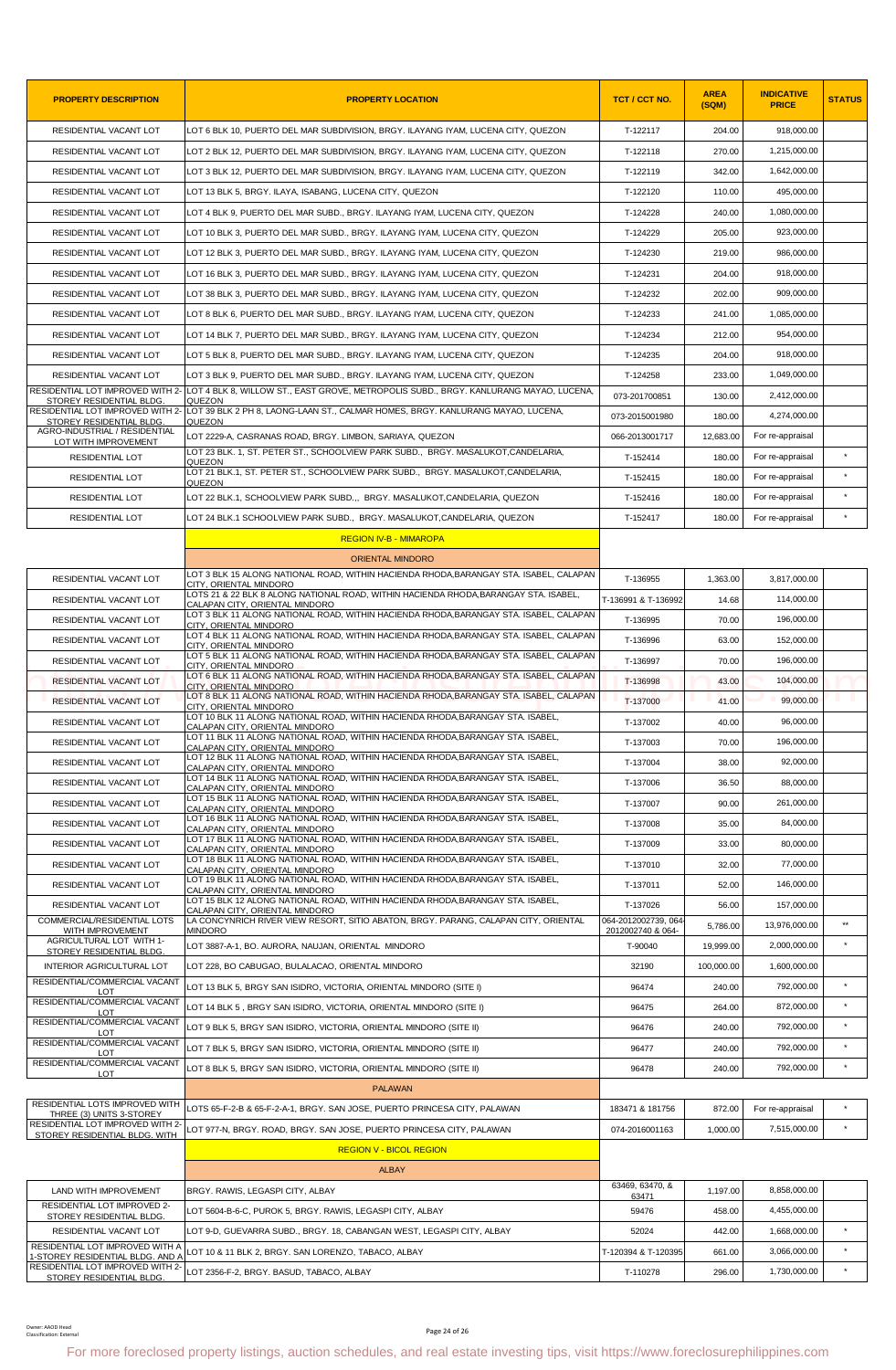| <b>PROPERTY DESCRIPTION</b>                 | <b>PROPERTY LOCATION</b>                                                                                                                                | TCT / CCT NO.  | <b>AREA</b><br>(SQM) | <b>INDICATIVE</b><br><b>PRICE</b> | <b>STATUS</b> |
|---------------------------------------------|---------------------------------------------------------------------------------------------------------------------------------------------------------|----------------|----------------------|-----------------------------------|---------------|
| AGRICULTURAL LAND                           | LOT 5459-D, BRGY. AGPAY, GUINOBATAN, ALBAY                                                                                                              | T-66160        | 86,554.00            | 1,298,000.00                      | $\star$       |
| VACANT LOT                                  | LOT 2404, BRGY. TUBURAN, LIGAO, ALBAY                                                                                                                   | T-22737        | 5,938.00             | For re-appraisal                  |               |
| VACANT LOT                                  | LOT 7683, BRGY BAGONGBAYAN (PINIT), LIGAO, ALBAY                                                                                                        | T-22900        | 36,804.00            | 2,061,000.00                      | $\pmb{\ast}$  |
| VACANT LOT                                  | LOT 543, BO. PAULOG, LIGAO, ALBAY                                                                                                                       | T-22901        | 59,905.00            | 2,807,000.00                      |               |
| VACANT LOT                                  | LOT 18420-E, BRGY. PADANG, LEGAZPI CITY                                                                                                                 | (P) 592        | 8,729.00             | 489,000.00                        |               |
| VACANT LOT                                  | LOT 18420-F BRGY. PADANG, LEGAZPI CITY                                                                                                                  | (P) 591        | 8,729.00             | 489,000.00                        |               |
| <b>VACANT LOT</b>                           | LOT 7295,7310 & 7969, BO MANGA, OAS, ALBAY                                                                                                              | VH-12649       | 37,320.00            | 5,454,000.00                      |               |
|                                             | <b>CAMARINES SUR</b>                                                                                                                                    |                |                      |                                   |               |
| RESIDENTIAL VACANT LOT                      | LOT 22 BLK 3 PH 3, MONTE CIELO DE VERDE, BRGY. CONCEPCION GRANDE, NAGA CITY                                                                             | 086-2018000686 | 258.00               | 2,787,000.00                      |               |
| RESIDENTIAL VACANT LOT                      | LOT 22 BLK 6 PH 3, MONTE CIELO DE VERDE, BRGY. CONCEPCION GRANDE, NAGA CITY                                                                             | 086-2018000868 | 381.00               | 4,191,000.00                      |               |
| RESIDENTIAL VACANT LOT                      | LOT 2 BLK 7 PH 3, MONTE CIELO DE VERDE, BRGY. CONCEPCION GRANDE, NAGA CITY                                                                              | 56581          | 351.00               | 3,861,000.00                      |               |
| RESIDENTIAL VACANT LOT                      | LOT 5 BLK 7 PH 3, MONTE CIELO DE VERDE, BRGY. CONCEPCION GRANDE, NAGA CITY                                                                              | 56582          | 353.00               | 3,883,000.00                      |               |
| RESIDENTIAL VACANT LOT                      | LOT 8 BLK 8 PH 3, MONTE CIELO DE VERDE, BRGY. CONCEPCION GRANDE, NAGA CITY                                                                              | 086-2018001554 | 241.00               | 2,603,000.00                      |               |
| RESIDENTIAL VACANT LOT                      | LOT 9 BLK 8 PH 3. MONTE CIELO DE VERDE. BRGY. CONCEPCION GRANDE. NAGA CITY                                                                              | 086-2017000827 | 227.00               | 2,452,000.00                      |               |
| RESIDENTIAL VACANT LOT                      | LOT 10 BLK 8 PH 3, MONTE CIELO DE VERDE, BRGY. CONCEPCION GRANDE, NAGA CITY                                                                             | 086-2017004348 | 249.00               | 2,690,000.00                      |               |
| RESIDENTIAL VACANT LOT                      | LOT 11 BLK 8 PH 3, MONTE CIELO DE VERDE, BRGY. CONCEPCION GRANDE, NAGA CITY                                                                             | 086-2018000876 | 254.00               | 2,744,000.00                      |               |
| RESIDENTIAL VACANT LOT                      | LOT 15 BLK 8 PH 3, MONTE CIELO DE VERDE, BRGY. CONCEPCION GRANDE, NAGA CITY                                                                             | 086-2018001555 | 223.00               | 2,409,000.00                      |               |
| RESIDENTIAL VACANT LOT                      | LOT 16 BLK 8 PH 3, MONTE CIELO DE NAGA, BRGY. CONCEPCION GRANDE, NAGA CITY                                                                              | 086-2018001564 | 261.00               | 2,819,000.00                      |               |
| RESIDENTIAL VACANT LOT                      | LOT 21, BLK 8 PH 3, MONTE CIELO DE VERDE, BRGY. CONCEPCION GRANDE, NAGA CITY                                                                            | 086-2018001521 | 397.00               | 4,367,000.00                      |               |
| RESIDENTIAL VACANT LOT                      | LOT 27 BLK 8 PH 3, MONTE CIELO DE VERDE, BRGY. CONCEPCION GRANDE, NAGA CITY                                                                             | 086-2017000720 | 216.00               | 2,333,000.00                      |               |
| RESIDENTIAL VACANT LOT                      | LOT 28 BLK 8 PH 3, MONTE CIELO DE VERDE, BRGY. CONCEPCION GRANDE, NAGA CITY                                                                             | 086-2017004344 | 182.00               | 1,966,000.00                      |               |
| RESIDENTIAL VACANT LOT                      | LOT 30 BLK 8 PH 3, MONTE CIELO DE VERDE, BRGY. CONCEPCION GRANDE, NAGA CITY                                                                             | 086-2018000850 | 351.00               | 3,861,000.00                      |               |
| RESIDENTIAL VACANT LOT                      | LOT 33 BLK 8 PH 3, MONTE CIELO DE VERDE, BRGY. CONCEPCION GRANDE, NAGA CITY                                                                             | 086-2018001566 | 213.00               | 2,301,000.00                      |               |
| RESIDENTIAL VACANT LOT                      | LOT 34 BLK 8 PH 3, MONTE CIELO DE VERDE, BRGY. CONCEPCION GRANDE, NAGA CITY                                                                             | 086-2018001561 | 216.00               | 2,333,000.00                      |               |
| RESIDENTIAL VACANT LOT                      | LOT 35 BLK 8 PH 3, MONTE CIELO DE VERDE, BRGY. CONCEPCION GRANDE, NAGA CITY                                                                             | 086-2018001562 | 283.00               | 3,057,000.00                      |               |
| RESIDENTIAL VACANT LOT                      | LOT 13 BLK 10 PH 3, MONTE CIELO DE VERDE, BRGY. CONCEPCION GRANDE, NAGA CITY                                                                            | 086-2018000924 | 402.00               | 4,422,000.00                      |               |
| RESIDENTIAL VACANT LOT                      | LOT 11 BLK 13 PH 3, MONTE CIELO DE VERDE, BRGY. CONCEPCION GRANDE, NAGA CITY                                                                            | 086-2017000826 | 254.00               | 2,744,000.00                      |               |
| RESIDENTIAL VACANT LOT                      | LOT 16 BLK 13 PH 3. MONTE CIELO DE VERDE. BRGY. CONCEPCION GRANDE. NAGA CITY                                                                            | 086-2017004276 | 345.00               | 3,726,000.00                      |               |
| <b>RESIDENTIAL VACANT LOT</b>               | LOT 7 BLK 14 PH 3. MONTE CIELO DE VERDE. BRGY. CONCEPCION GRANDE. NAGA CITY                                                                             | 086-2018000856 | 355.00               | 3,905,000.00                      |               |
| RESIDENTIAL VACANT LOT                      | LOT 8 BLK 14 PH 3, MONTE CIELO DE VERDE, BRGY. CONCEPCION GRANDE, NAGA CITY                                                                             | 086-2018001560 | 256.00               | 2,765,000.00                      |               |
| RESIDENTIAL VACANT LOT                      | LOT 9 BLK 14 PH 3, MONTE CIELO DE VERDE, BRGY. CONCEPCION GRANDE, NAGA CITY                                                                             | 086-2018001563 | 251.00               | 2,711,000.00                      |               |
| RESIDENTIAL VACANT LOT                      | LOT 12 BLK 14 PH 3, MONTE CIELO DE VERDE, BRGY. CONCEPCION GRANDE, NAGA CITY                                                                            | 086-2018000855 | 336.00               | 3,629,000.00                      |               |
| RESIDENTIAL VACANT LOT                      | LOT 13 BLK 14 PH 3. MONTE CIELO DE VERDE. BRGY. CONCEPCION GRANDE. NAGA CITY                                                                            | 086-2018001220 | 367.00               | 3,964,000.00                      |               |
| RESIDENTIAL VACANT LOT                      | LOT 20 BLK 14 PH 3, MONTE CIELO DE VERDE, BRGY. CONCEPCION GRANDE, NAGA CITY                                                                            | 086-2017004350 | 288.00               | 3,111,000.00                      |               |
| RESIDENTIAL VACANT LOT                      | LOT 22 BLK 14 PH 3, MONTE CIELO DE VERDE, BRGY. CONCEPCION GRANDE, NAGA CITY                                                                            | 086-2018001558 | 279.00               | 3,014,000.00                      |               |
| RESIDENTIAL VACANT LOT                      | LOT 23 BLK 14 PH 3, MONTE CIELO DE VERDE, BRGY. CONCEPCION GRANDE, NAGA CITY                                                                            | 086-2018001557 | 257.00               | 2,776,000.00                      |               |
| RESIDENTIAL VACANT LOT                      | LOT 29 BLK 14 PH 3, MONTE CIELO DE VERDE, BRGY. CONCEPCION GRANDE, NAGA CITY                                                                            | 086-2018001551 | 331.00               | 3.575.000.00                      |               |
| RESIDENTIAL VACANT LOT                      | LOT 8 BLK 16 PH 3, MONTE CIELO DE VERDE, BRGY. CONCEPCION GRANDE, NAGA CITY                                                                             | 086-2018001556 | 223.00               | 2,409,000.00                      |               |
| RESIDENTIAL VACANT LOT                      | LOT 12 BLK 16 PH 3, MONTE CIELO DE VERDE, BRGY. CONCEPCION GRANDE, NAGA CITY                                                                            | 086-2018001559 | 253.00               | 2,733,000.00                      |               |
| RESIDENTIAL VACANT LOT                      | LOT 46 BLK 16 PH 3, MONTE CIELO DE VERDE, BRGY. CONCEPCION GRANDE, NAGA CITY                                                                            | 086-2017000825 | 376.00               | 4,061,000.00                      |               |
| RESIDENTIAL VACANT LOT                      | LOT 47 BLK 16 PH 3, MONTE CIELO DE VERDE, BRGY. CONCEPCION GRANDE, NAGA CITY                                                                            | 086-2017004275 | 206.00               | 2,225,000.00                      |               |
| RESIDENTIAL VACANT LOT                      | LOT 3 BLK 17 PH 3, MONTE CIELO DE VERDE, BRGY. CONCEPCION GRANDE, NAGA CITY                                                                             | 086-2018001520 | 367.00               | 4,037,000.00                      |               |
| RESIDENTIAL VACANT LOT                      | LOT 22 BLK 17 PH 3, MONTE CIELO DE VERDE, BRGY. CONCEPCION GRANDE, NAGA CITY                                                                            | 086-2018001519 | 290.00               | 3,132,000.00                      |               |
| RESIDENTIAL VACANT LOT                      | LOT 26 BLK 17 PH 3, MONTE CIELO DE VERDE, BRGY. CONCEPCION GRANDE, NAGA CITY                                                                            | 086-2018001553 | 278.00               | 3,003,000.00                      |               |
| RESIDENTIAL VACANT LOT                      | LOT 29 BLK 17 PH 3, MONTE CIELO DE VERDE, BRGY. CONCEPCION GRANDE, NAGA CITY                                                                            | 086-2018001567 | 276.00               | 2,981,000.00                      |               |
| RESIDENTIAL VACANT LOT                      | LOT 30 BLK 17 PH 3, MONTE CIELO DE VERDE, BRGY. CONCEPCION GRANDE, NAGA CITY                                                                            | 086-2018000522 | 238.00               | 2,571,000.00                      |               |
| RESIDENTIAL VACANT LOT                      | LOT 31 BLK 17 PH 3, MONTE CIELO DE VERDE, BRGY. CONCEPCION GRANDE, NAGA CITY                                                                            | 086-2017000824 | 234.00               | 2,528,000.00                      |               |
| RESIDENTIAL VACANT LOT                      | LOT 32 BLK 17 PH 3, MONTE CIELO DE VERDE, BRGY. CONCEPCION GRANDE, NAGA CITY                                                                            | 086-2017004347 | 235.00               | 2,538,000.00                      |               |
| RESIDENTIAL VACANT LOT                      | LOT 36 BLK 17 PH 3, MONTE CIELO DE VERDE, BRGY. CONCEPCION GRANDE, NAGA CITY                                                                            | 086-2019000129 | 228.00               | 2,463,000.00                      |               |
| RESIDENTIAL VACANT LOT                      | LOT 37 BLK 17 PH 3, MONTE CIELO DE VERDE, BRGY. CONCEPCION GRANDE, NAGA CITY                                                                            | 086-2018000861 | 208.00               | 2,247,000.00                      |               |
| RESIDENTIAL VACANT LOT                      | LOT 41 BLK 17 PH 3, MONTE CIELO DE VERDE, BRGY. CONCEPCION GRANDE, NAGA CITY                                                                            | 086-2018000523 | 451.00               | 4,961,000.00                      |               |
| RESIDENTIAL VACANT LOT                      | LOT 3 BLK 18 PH 3, MONTE CIELO DE VERDE, BRGY. CONCEPCION GRANDE, NAGA CITY                                                                             | 086-2018001552 | 245.00               | 2,646,000.00                      |               |
| RESIDENTIAL VACANT LOT                      | LOT 5 BLK 18 PH 3, MONTE CIELO DE VERDE, BRGY. CONCEPCION GRANDE, NAGA CITY                                                                             | 086-2017000830 | 385.00               | 4,235,000.00                      |               |
| RESIDENTIAL VACANT LOT                      | LOT 6 BLK 18 PH 3, MONTE CIELO DE VERDE, BRGY. CONCEPCION GRANDE, NAGA CITY                                                                             | 086-2017004349 | 353.00               | 3,883,000.00                      |               |
|                                             |                                                                                                                                                         |                |                      | 8,900,000.00                      |               |
| COMMERCIAL VACANT LOT                       | LOT 4 BLK 3 PH 4, MONTE CIELO DE NAGA, BRGY. CONCEPCION GRANDE, NAGA CITY                                                                               | 086-2017000828 | 824.00               | 4,450,000.00                      |               |
| RESIDENTIAL VACANT LOT                      | LOT 3 BLK 11 PH 4, MONTE CIELO DE NAGA, BRGY. CONCEPCION GRANDE, NAGA CITY                                                                              | 58015          | 412.00               |                                   |               |
| RESIDENTIAL VACANT LOT                      | LOT 3 BLK 14 PH 4, MONTE CIELO DE NAGA SUBD., BGRY. CONCEPCION GRANDE, NAGA CITY                                                                        | 086-2018000521 | 263.00               | 2,841,000.00                      |               |
| Owner: AAOD Head<br>Classification: Externa | Page 25 of 26<br>For more foreclosed property listings, auction schedules, and real estate investing tips, visit https://www.foreclosurephilippines.com |                |                      |                                   |               |